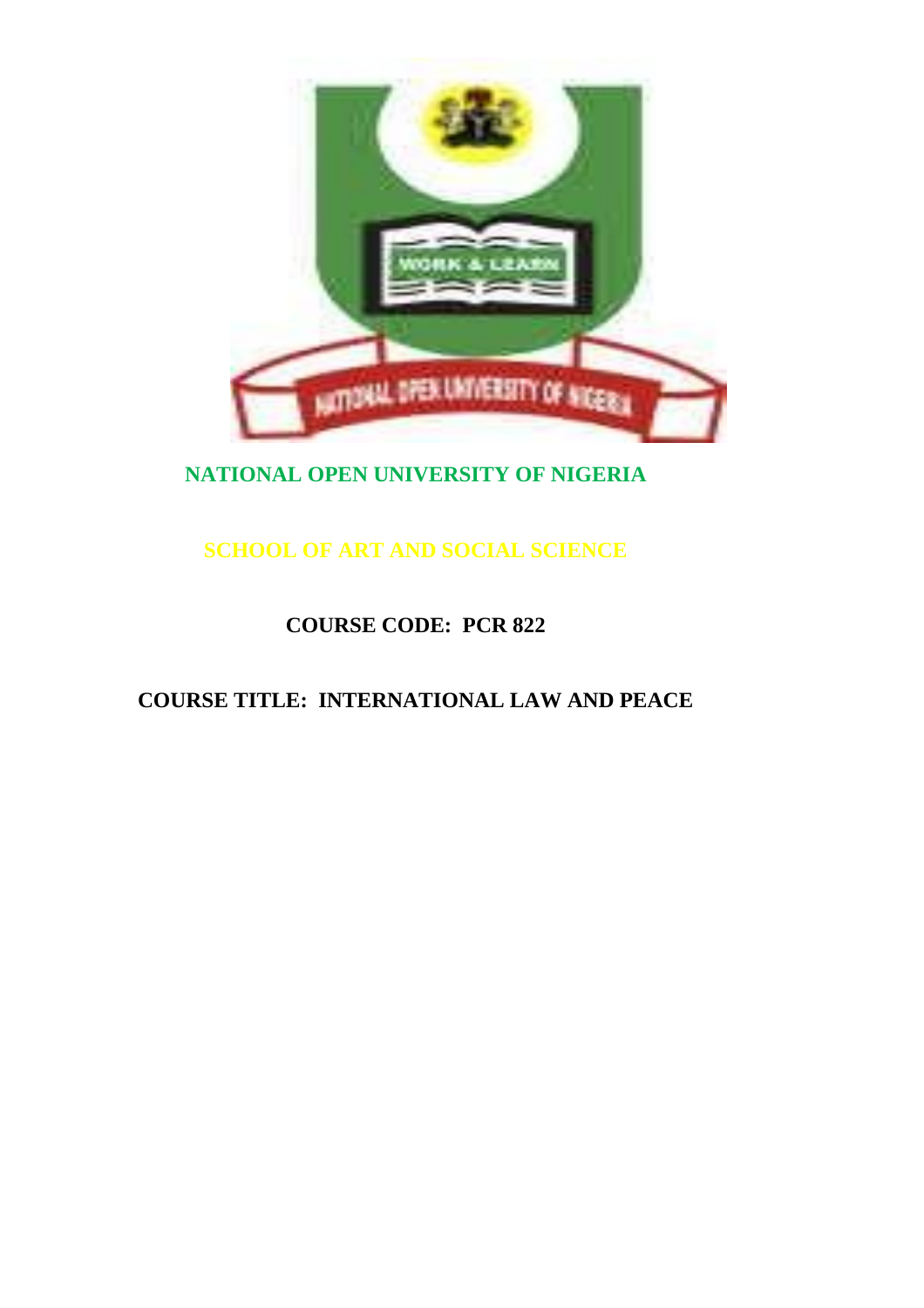**COURSE** 

**GUIDE**

## **PCR 822 INTERNATIONAL LAW AND PEACE**

**Course Team** O**.**A. Ilesanmi (Course Writer) NIIA, Lagos Prof. O.Agbu (Course Editor)



# **NATIONAL OPEN UNIVERSITY OF NIGERIA**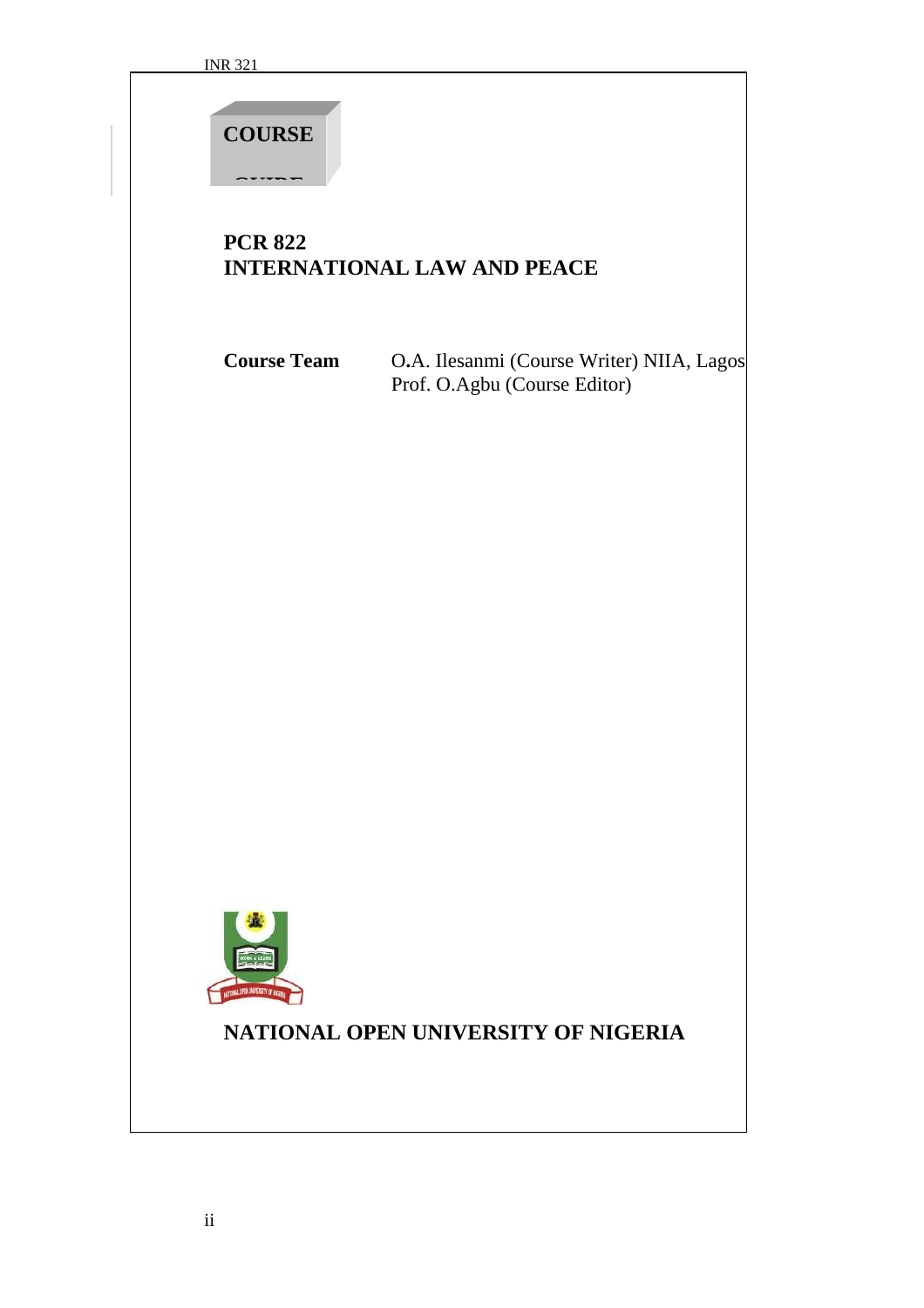National Open University of Nigeria Headquarters 14/16 Ahmadu Bello Way Victoria Island, Lagos

Abuja Office 5 Dar es Salaam Street Off Aminu Kano Crescent Wuse II, Abuja

e-mail: [centralinfo@nou.edu.ng](mailto:centralinfo@nou.edu.ng) URL: [www.nou.edu.ng](http://www.nou.edu.ng/)

Published by: National Open University of Nigeria

Printed 2014

ISBN: 978-058-799-3

All Rights Reserved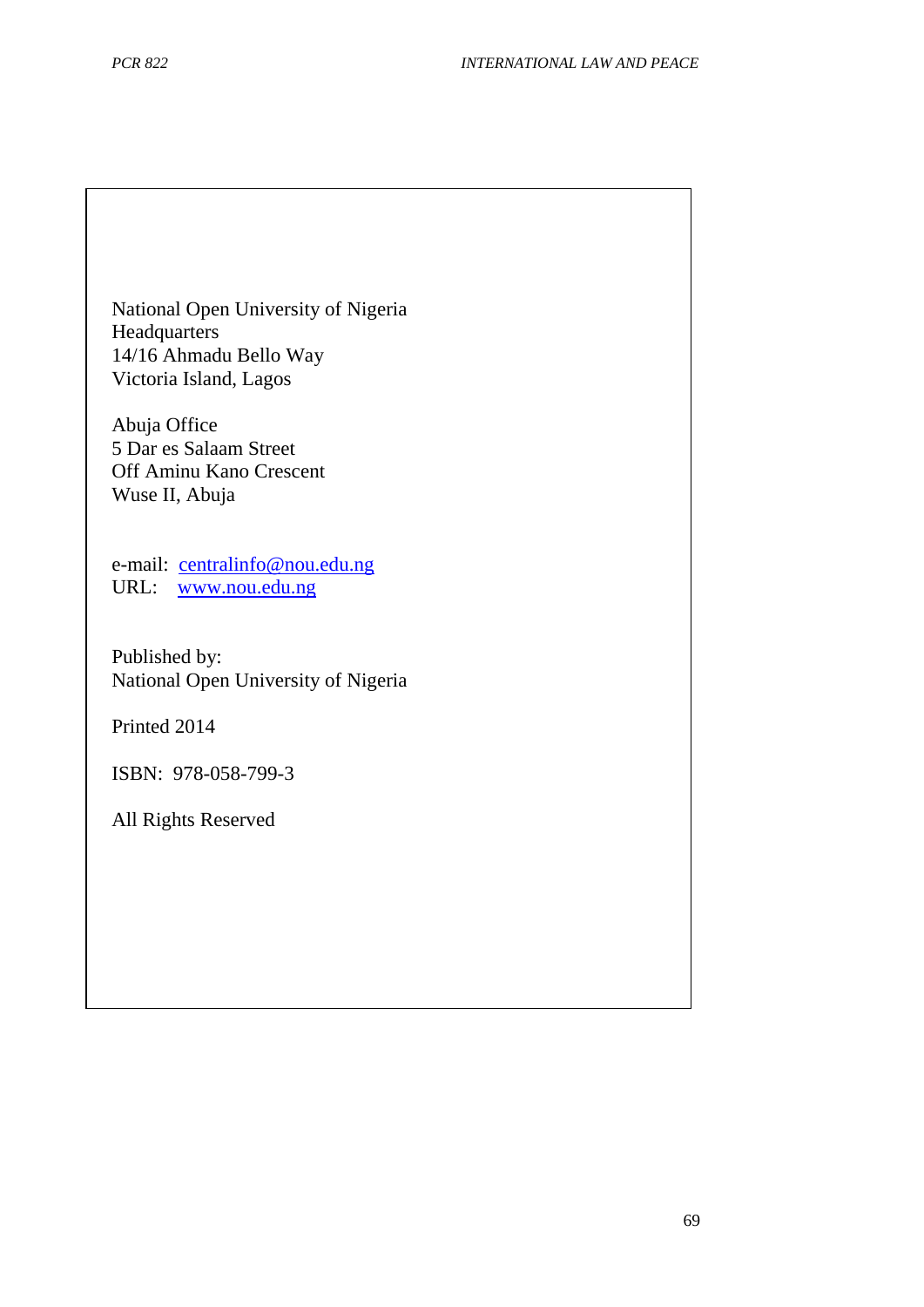## **CONTENTS PAGE**

| iv  |
|-----|
|     |
| V   |
| V   |
| vi  |
| vi  |
| vi  |
| vii |
| vii |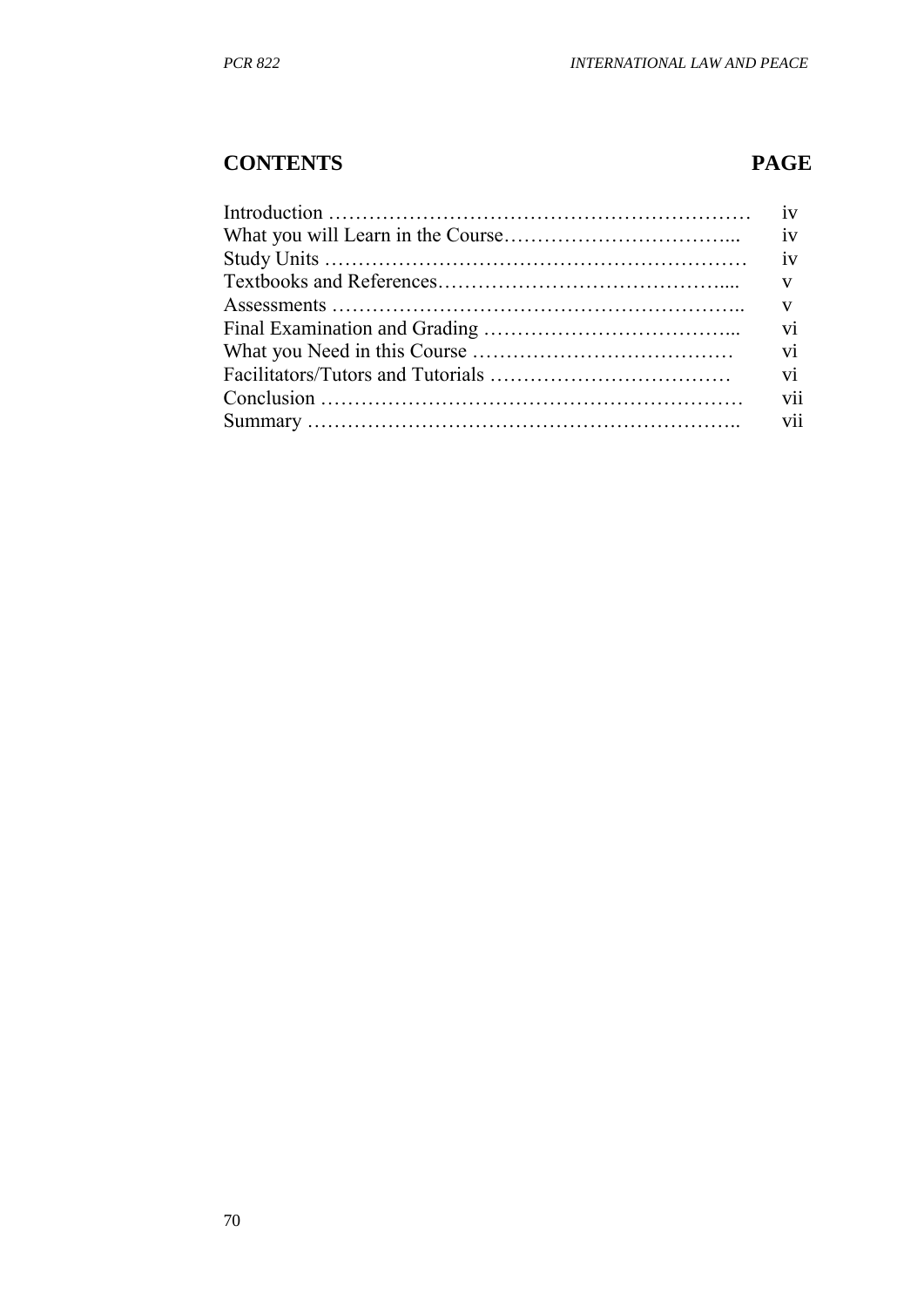## **INTRODUCTION**

This course, International Law and Peace, has been specially designed for graduate students to gain in-depth understanding of the core issues concerning international law and peace in the international arena. It will expose students to the role of international law in engendering global peace, as well as the international instruments and legal frameworks employed to achieve this. A key aspect of the course is the examination of the concepts of international law and peace with its various dimensions, structure and functions of international organisations, different theories of war and peace, and the maintenance of global peace and security.

This Course Guide provides you with all the necessary information and guidance including reference materials, which are germane to a proper understanding of the course as well as adequate knowledge of the subject matter. It also provides guidance on successful answering of the tutor-marked assignment and tips on how to generally succeed in your programme.

## **WHAT YOU WILL LEARN IN THIS COURSE**

This course, International Law and Peace, is designed to provide students with a bird's eye view of important and significant areas in the study of international law and international relations. The different units encapsulated in the four modules i.e. Fundamentals of International Law; Contending Theories of War and Peace; Laws of Armed Conflict and Maintenance of Global Peace and Security will provide students with the necessary details on important issues in world politics.

## **STUDY UNITS**

PCR 822 is a 3-credit unit course for graduate level students. There are 4 Modules in this course. While some modules have 4 units, others have more, depending on the scope and different grounds to be covered in each unit. The modules are designed to cover the different dimensions of the course. The four modules in the course are as follows

### **Module 1 Fundamentals of International Law**

- Unit 1 Understanding International Law and Peace
- Unit 2 Nature and Scope of Conflict of Laws
- Unit 3 Origins and Nature of International Law
- Unit 4 Sources of International Law
- Unit 5 Criticisms and Debate about Reality, Reliability and Effectiveness of International Law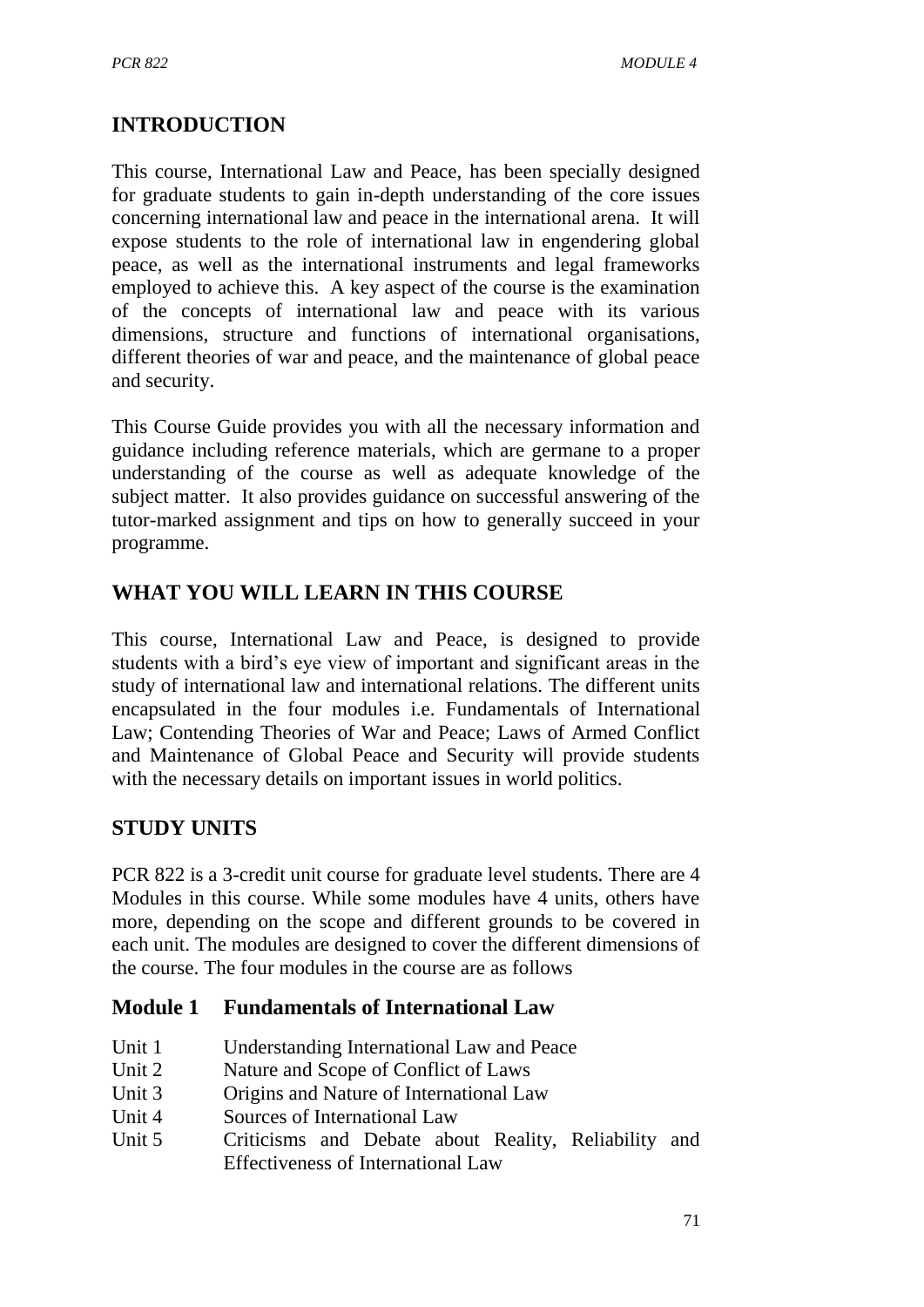#### **Module 2 Contending Theories of War and Peace**

- Unit 1 Definition/Concept of War
- Unit 2 Theories of War
- Unit 3 Definition/Concept of Peace
- Unit 4 Theories of Peace
- Unit 5 Pacific Settlement of Disputes

#### **Module 3 Law of Armed Conflict**

- Unit 1 Concept/Principles of Laws of Armed Conflict
- Unit 2 Problems of Laws of Armed Conflicts
- Unit 3 War Crimes and War Guilt
- Unit 4 People of War, Status of Civilians, Journalists, Spies, Prisoners of War/Combatants
- Unit 5 International Law and Terrorism

#### **Module 4 Maintenance of Global Peace and Security**

- Unit 1 International Organisations and World Peace
- Unit 2 Structure and Functioning of International Organisations
- Unit 3 International Organisations and Contemporary World Order
- Unit 4 Examination of relevant International Instruments viz:
	- International Court of Justice
	- Geneva Conventions and Protocols
	- United Nations Charter

### **TEXTBOOKS AND REFERENCES**

At the end of each unit is a list of relevant books and materials you will need to consult to further deepen your knowledge on the topics already treated in the unit. Due to the limitations of time and space, it will not be possible to cover each topic in-depth manner. It is therefore imperative that as a graduate student, you carry out more research and study on the course, in order to gain a richer and more robust understanding of the topics treated. Notwithstanding, I have tried to provide you with the necessary information on the course.

#### **ASSESSMENT**

Two types of assessment are involved in this course; the Self-Assessment Exercises (SAEs), and the Tutor-Marked Assignment (TMA).Your answers to the SAEs are not meant to be submitted, but the TMAs are to be answered and submitted for marking. The TMA will form 30% of the total score for the course.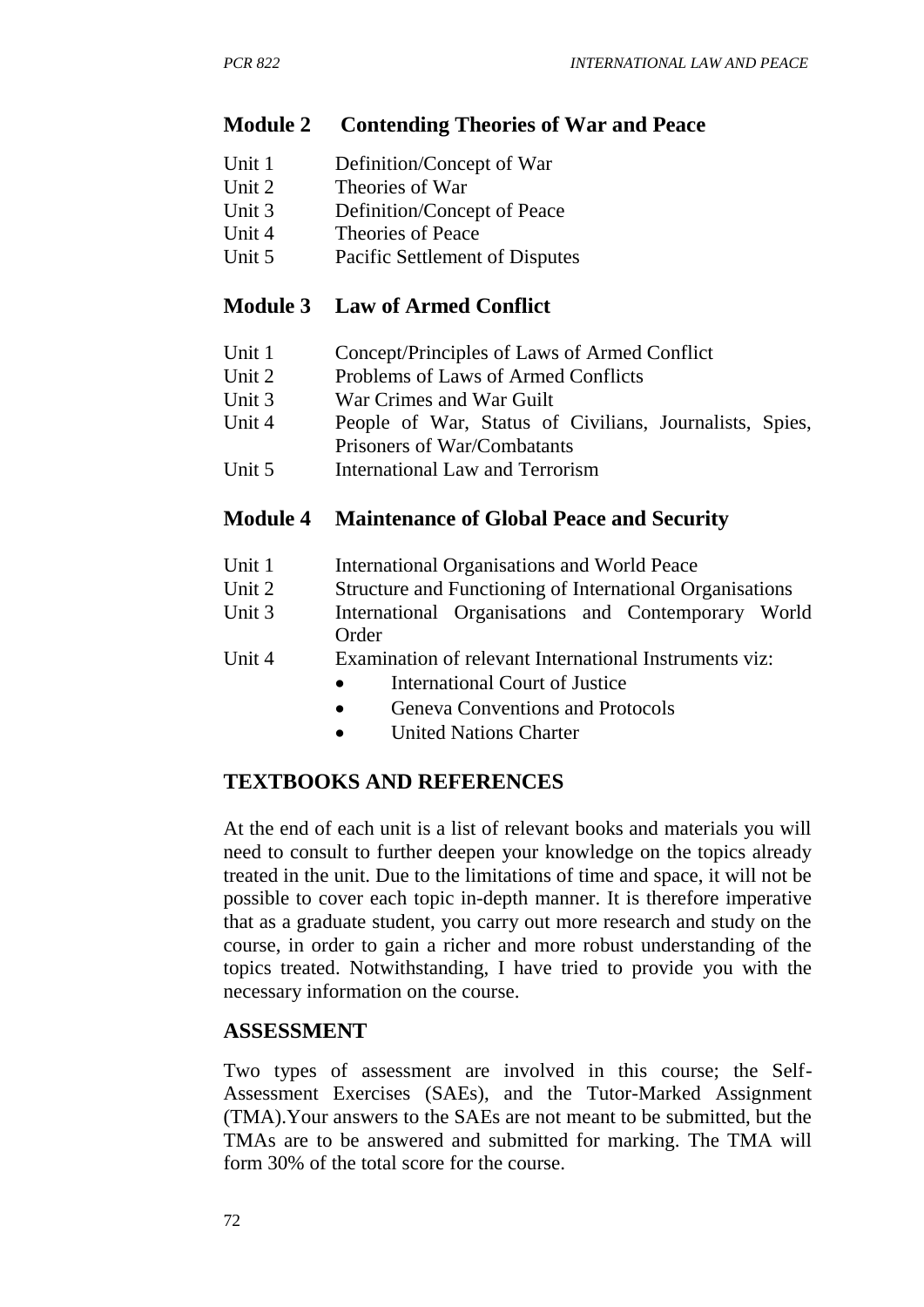## **EXAMINATION AND GRADING**

The final examination will be a test of three hours. All areas of the course will be examined. It is very important for students to as much as possible cover the entire module before examination. The final examination will attract 70% of the total course grade. The examination will consist of questions, based on all the topics covered.

## **WHAT YOU WILL NEED FOR THE COURSE**

The course, International Law and Peace, is very interesting and insightful. Apart from reading the recommended text on International law, students will also need to develop the habit of being current on issues of international politics. This can be done through access to newspapers, international news stations, for example, Aljazeera, CNN, magazines and even the internet. This should be done with a view to keeping you abreast of contemporary international issues and analyse them. The library is also of utmost importance for a serious student, where both local and international journals, as well as relevant books can be adequately consulted.

Finally, dedicating adequate time for your study cannot be overemphasised as imperative to a successful outing in the course.

## **FACILITATORS/TUTORS AND TUTORIALS**

Information relating to the tutorials will be provided at the appropriate time. Your tutor will mark and comment on your assignments, keep a close watch on your progress and on any difficulties you might encounter and provide assistance to you during the course. You must take your tutor-marked assignments to the study center well before the due date (at least two working days are required). They will be marked by your tutor and returned to you as soon as possible.

Do not hesitate to contact your tutor if you need help. Contact your tutor if:

- you do not understand any part of the study units or the assigned readings·
- you have difficulty with the exercises
- you have a question or problem with an assignment or with your tutor's comments on an assignment or with the grading of an assignment.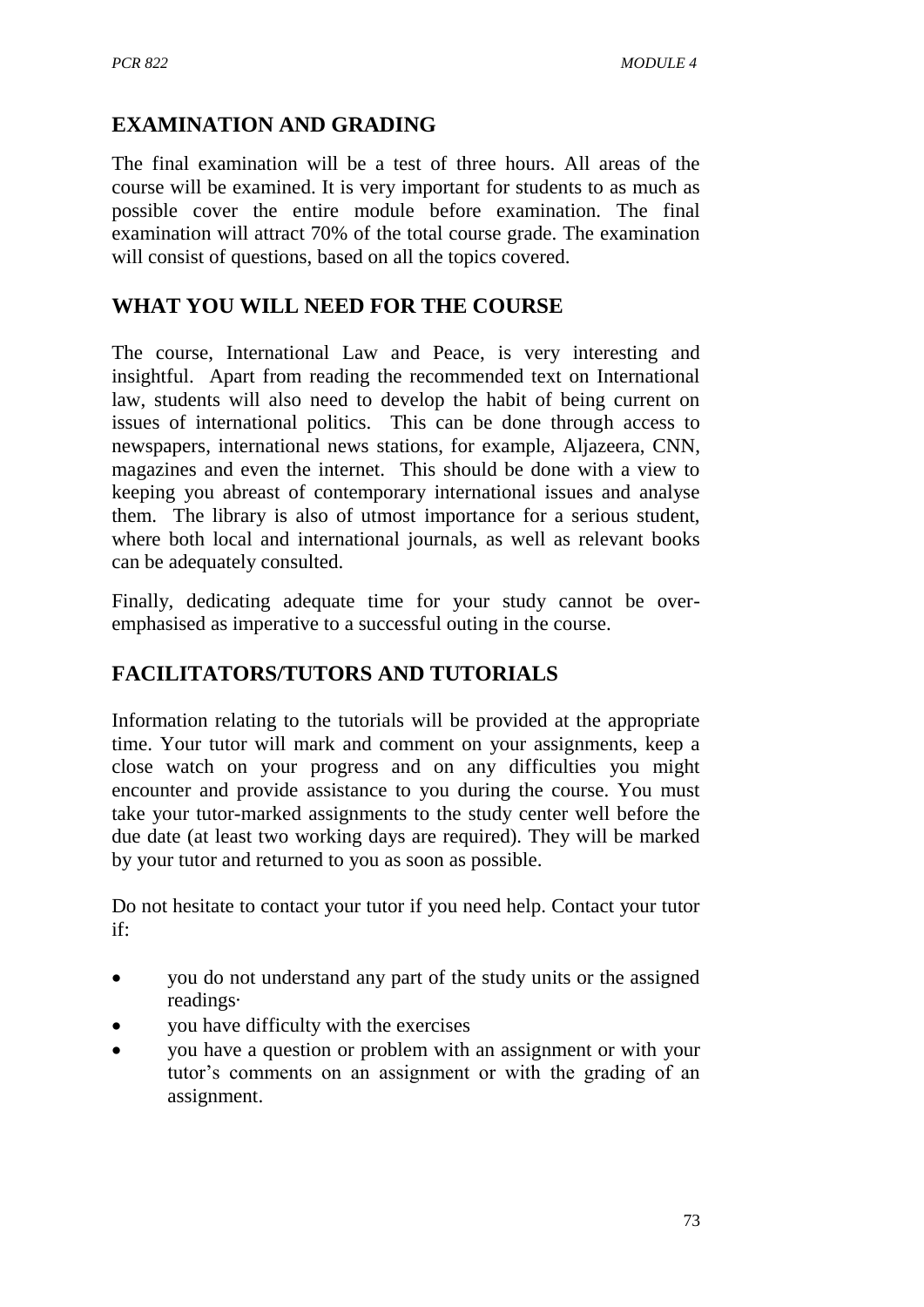You should try your best to attend the tutorials. This is the only chance to have face-to-face contact with your tutor and ask questions which are answered instantly. You can raise any problem encountered in the course of your study. To gain the maximum benefit from course tutorials, prepare a question list before attending them. You will learn a lot from participating in discussions effectively.

#### **CONCLUSION**

This course is both theoretical and analytical in nature. And students will need to develop an analytical mind to be able to consider issues inherent in the course.

#### **SUMMARY**

This Course Guide has been designed to furnish you with the information you need for a successful experience in the course. Finally, a student's successful performance in the course depends on the level of seriousness exhibited by the student.

Wishing you success in your endeavour.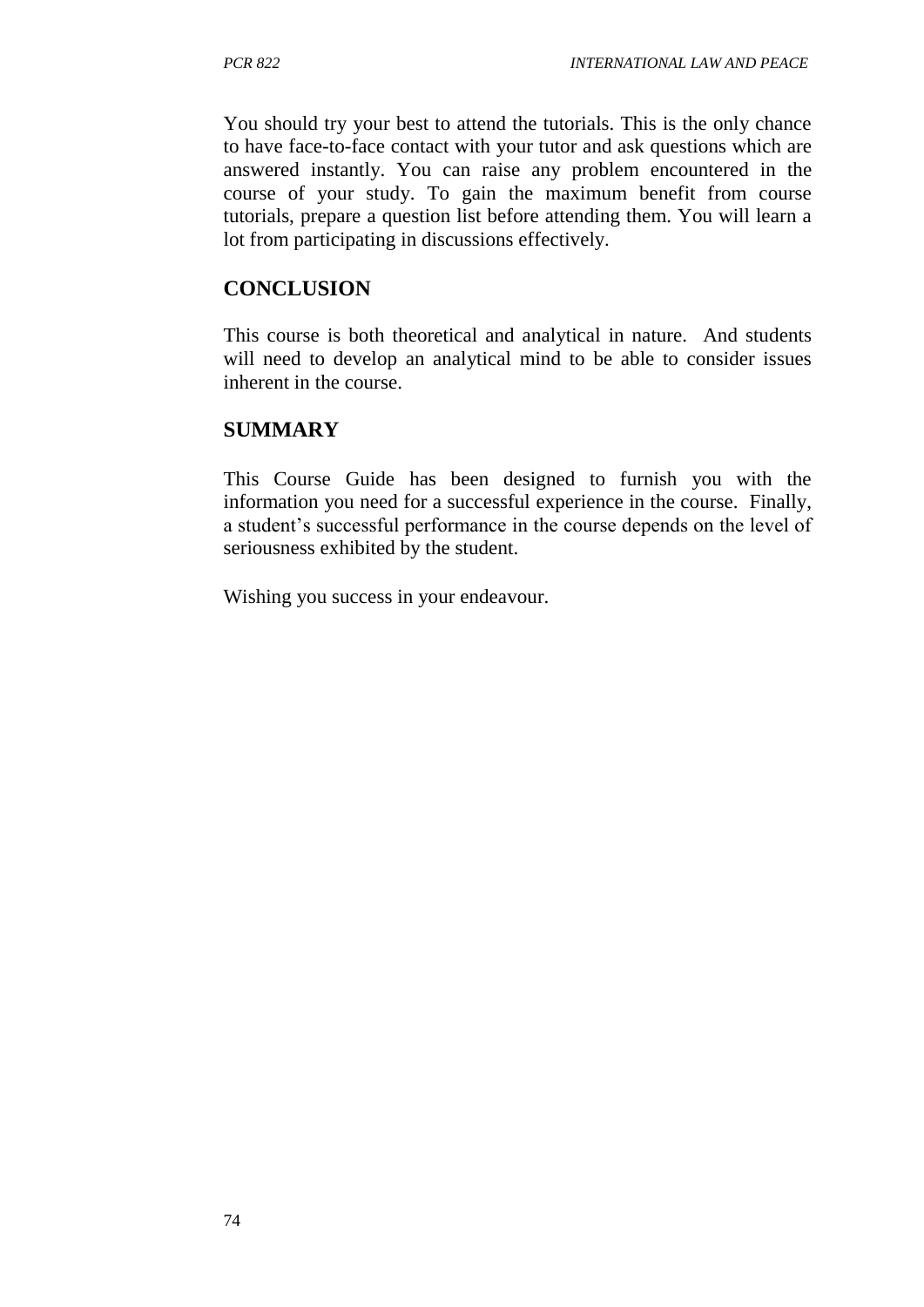

**CONTENTS** 

| <b>Module 1</b>                                | <b>Fundamentals of International Law</b>                                                                                                                                                                                | 1                          |
|------------------------------------------------|-------------------------------------------------------------------------------------------------------------------------------------------------------------------------------------------------------------------------|----------------------------|
| Unit 1<br>Unit 2<br>Unit 3<br>Unit 4<br>Unit 5 | Understanding International Law and Peace<br>Nature and Scope of Conflict of Laws<br>Origins and Nature of International Law<br>Criticisms and Debate about Reality, Reliability                                        | 1<br>5<br>8<br>12          |
|                                                | And Effectiveness of International Law                                                                                                                                                                                  | 15                         |
| <b>Module 2</b>                                | <b>Contending Theories of War and Peace</b>                                                                                                                                                                             | 21                         |
| Unit 1<br>Unit 2<br>Unit 3<br>Unit 4<br>Unit 5 |                                                                                                                                                                                                                         | 21<br>26<br>30<br>35<br>39 |
| <b>Module 3</b>                                |                                                                                                                                                                                                                         | 43                         |
| Unit 1<br>Unit 2<br>Unit 3<br>Unit 4           | Concept/Principles of Law of Armed Conflict<br>Problems of Laws of Armed Conflict<br>People of War Status: Civilians, Journalist, Spies                                                                                 | 43<br>41<br>55             |
| Unit 5                                         |                                                                                                                                                                                                                         | 60<br>65                   |
| <b>Module 4</b>                                | <b>Maintenance of Global Peace and Security 69</b>                                                                                                                                                                      |                            |
| Unit 1<br>Unit 2                               | International Organisations and World Peace<br>Structure and Functioning of International                                                                                                                               | 69                         |
| Unit 3                                         | <b>International Organisations and Contemporary</b>                                                                                                                                                                     | 75<br>80                   |
| Unit 4<br>Unit 5                               | <b>Examination of Relevant International Instruments:</b><br><b>International Court of Justice</b><br><b>Geneva Conventions and Protocols</b><br><b>United Nations Charter</b><br><b>Additional International Legal</b> | 82                         |
|                                                |                                                                                                                                                                                                                         |                            |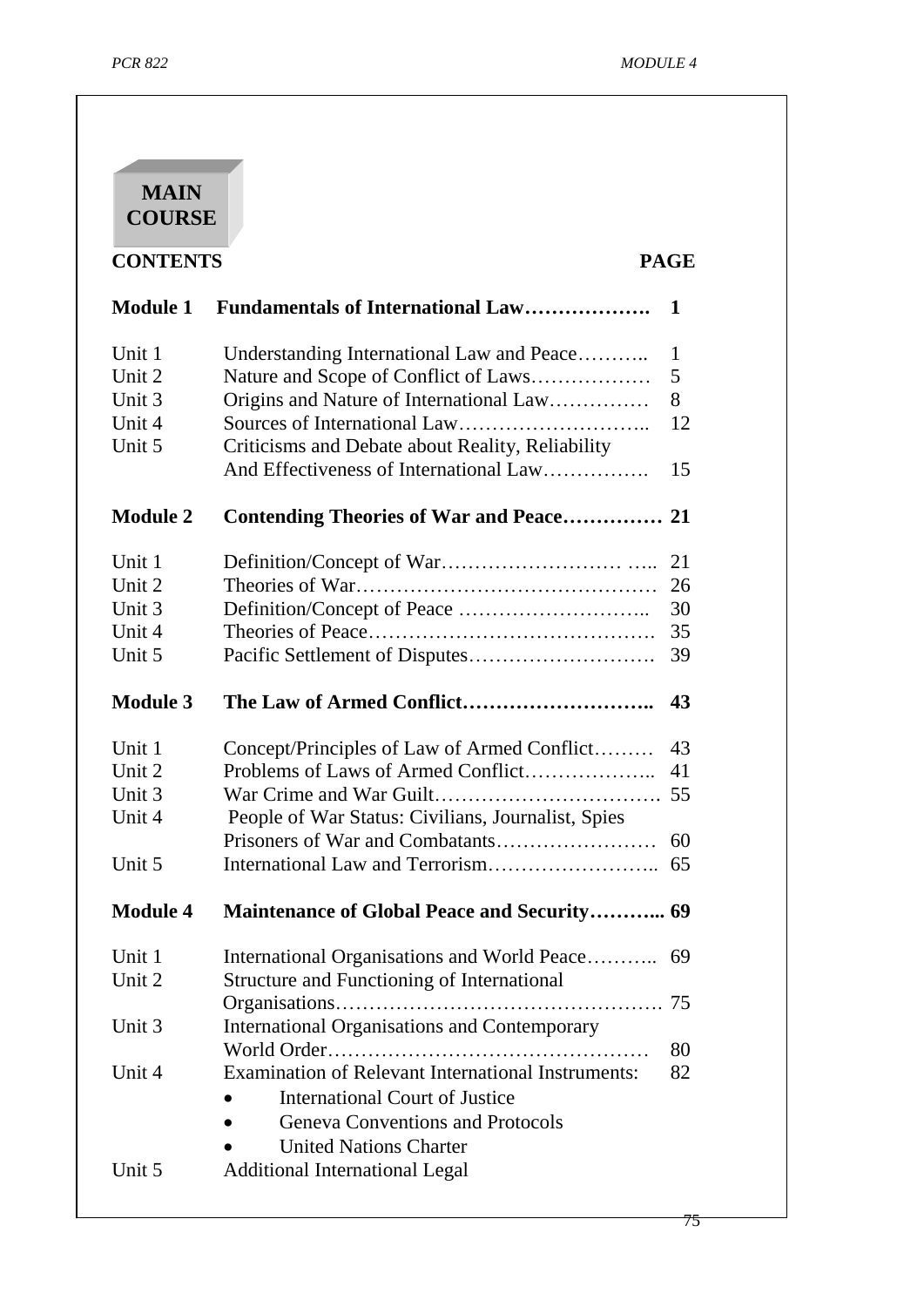Frameworks…………………………………………… 88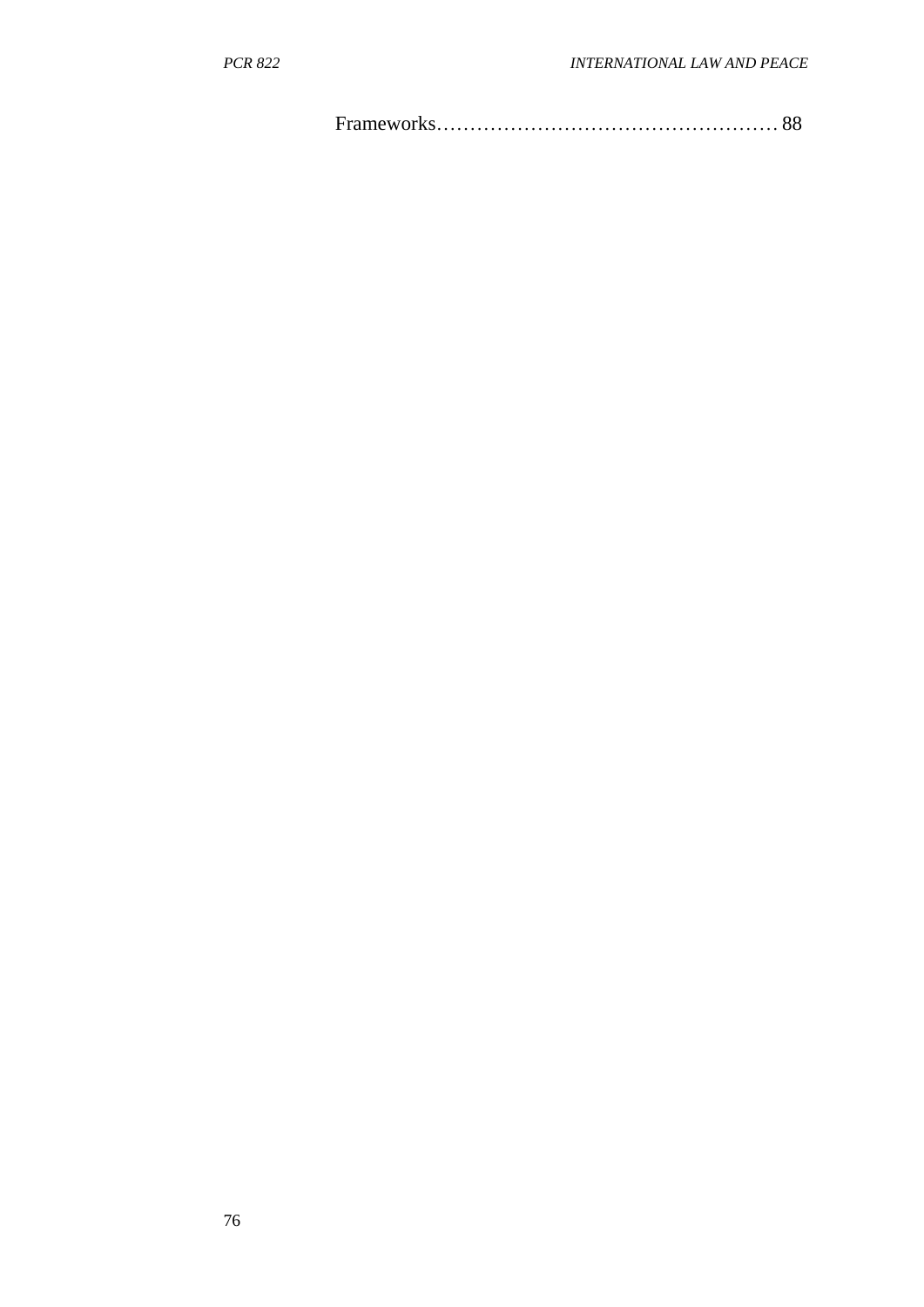## **MODULE 1 FUNDAMENTALS OF INTERNATIONAL LAW**

- Unit 1 Understanding International Law and Peace
- Unit 2 Nature and Scope of Conflict of Laws
- Unit 3 Origins and Nature of International law
- Unit 4 Sources of International Law
- Unit 5 Criticisms and Debate about Reality, Reliability and effectiveness of International Law

## **UNIT 1 UNDERSTANDING INTERNATIONAL LAW AND PEACE**

## **CONTENTS**

- 1.0 Introduction
- 2.0 Objectives
- 3.0 Main Content
	- 3.1 What is International Law?
	- 3.2 International Law and Peace
- 4.0 Conclusion
- 5.0 Summary
- 6.0 Tutor-Marked Assignment
- 7.0 References/Further Reading

### **1.0 INTRODUCTION**

International law has evolved as a result of man's quest to achieve peace and order in the global environment. From earliest times till now, mankind has sought ways of entrenching peace in the international community. This unit seeks to expose students to the basic concepts, definition and understanding of international law and peace as a foundation to other units.

### **2.0 OBJECTIVES**

At the end of the unit, you should be able to:

- define international law and peace
- explain the broad framework of the concept of international law
- discuss peace in a global context

#### **3.0 MAIN CONTENT**

#### **3.1 What is International Law?**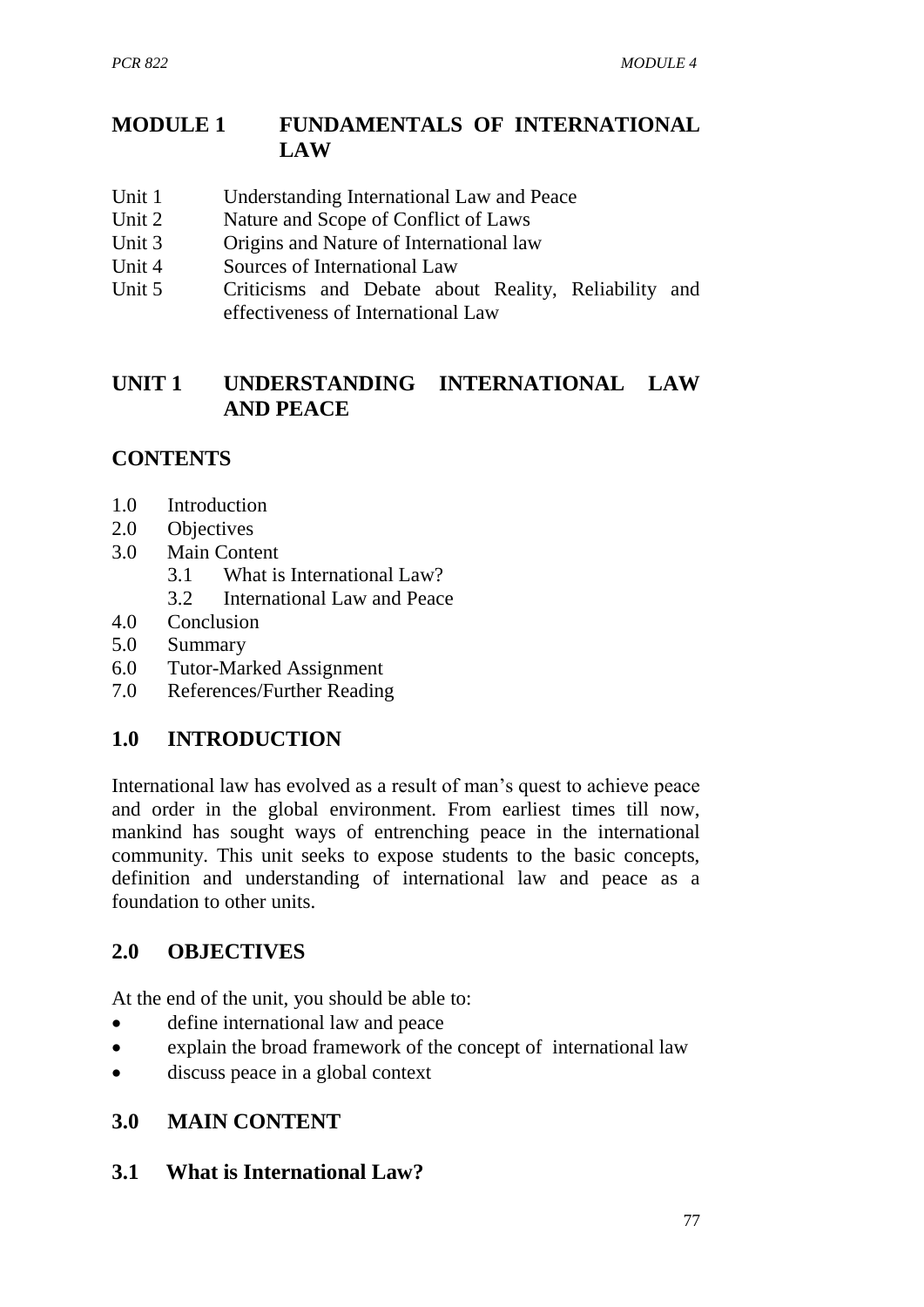International law has been described as mankind's recipe for an anarchical world. Although no single definition exist for the term, International Law refers to the laws which inter alia, lay down rules concerning the territorial rights of States( relating to land, sea and space), the international protection of the environment, international trade and commercial relations, the use of force by states, human rights and humanitarian law (Ladan, 2007).

International law can be described as the discipline that concerns itself with order in the international environment. It seeks ways and mechanisms of entrenching peaceful co-existence of nations globally. International law represents the essence of the progress of civilisation towards a world ruled by laws rather than a world ruled by force. It took thousands of years of effort, hundreds of wars and sacrifice of millions of lives to achieve this (Weeramanty, C. and Burroughs, J. 2005).

Stark J.G (1977) defines international law as that body of laws which is composed for its greater part of the principles and rules of conduct, which States feel themselves bound to observe, and therefore do commonly observe in their relations with each other and which includes:

the rules of law relating to the functions of International Institution and organisations, their relations with each other, and their relation with states and individuals; and certain rules of law relating to state and non-state entities so far as the rights and duties of such individuals and non state entities are of concern to the international community.

International law can be subdivided into two major areas:

1. Public International Law(that deals with the conduct of state in the

international arena, and

**2.** Private international law also called Conflict of laws (that deals with legal

disputes having a foreign element within a domestic system).

#### **3.2 International Law and Peace**

Peace is generally referred to as the absence of war, but has often been argued to mean more than just the absence of war. Howard (1971) defines it as the maintenance of an orderly and just society. The concept of peace is relatively newer than those of conflicts, violence and wars. Although a lot of work has been carried out in this area, the concept is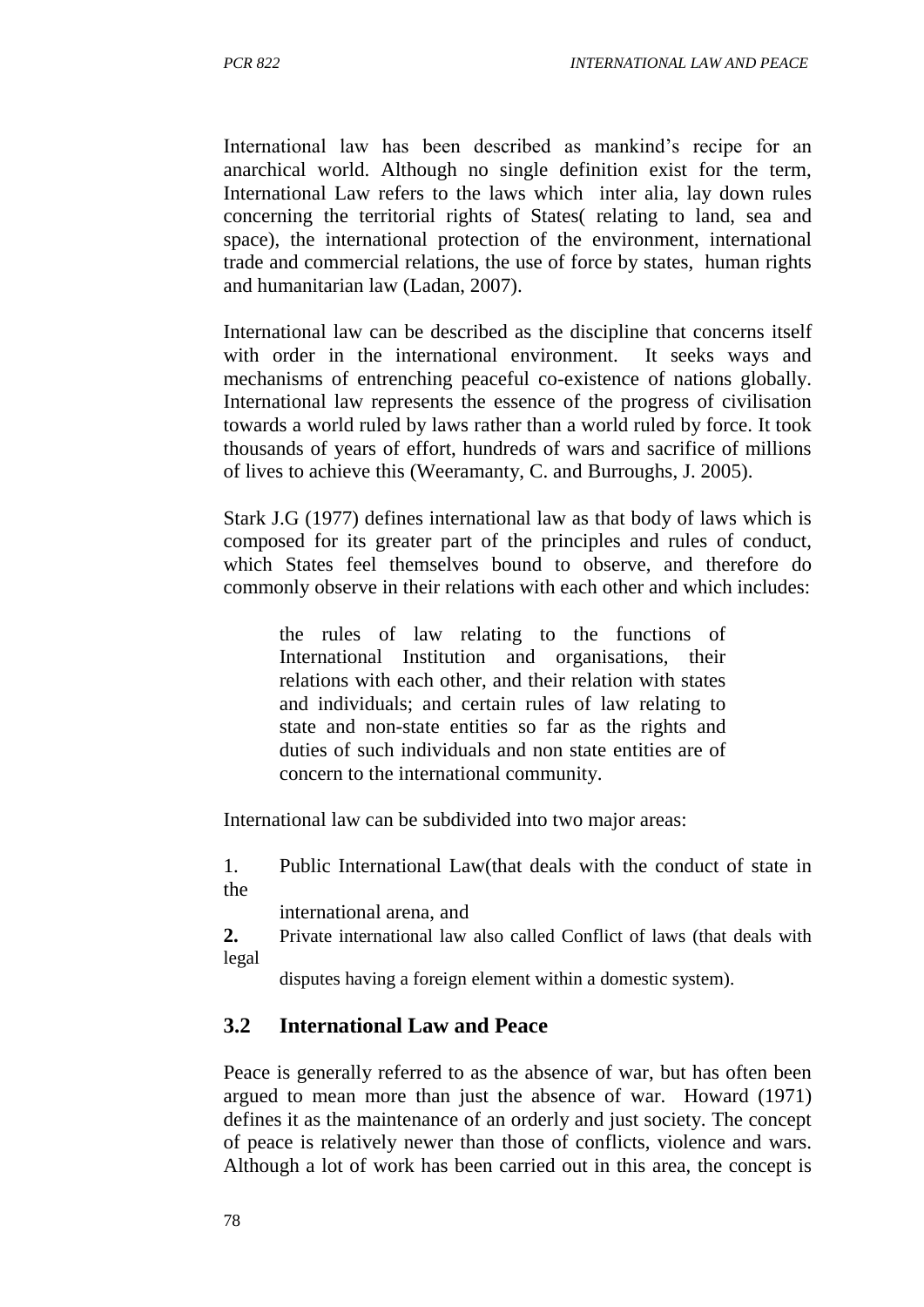gradually gaining currency. As is common to most social science concepts, there is no single accepted definition of peace. The term peace has been defined in various ways by different scholars varying from the absence of wars to the "attainment of justice and solid stability and "economic wellbeing and basic freedom.

Another scholar defines it as a political condition that ensures justice and social stability through formal and informal institutions, practices and norms (Miller and King, 2003).It has also been defined as an existential state, where individuals are not only free from bombs raining down on their heads and an absence of planes flying into buildings, but where every person enjoys the basic human rights of security, prosperity, a good and free education, plentiful food, accessible healthcare, clean water, and all other social provisioning, clean planet free from catastrophic global climate change and overwhelming pollution.

International Law has been an extremely important tool used for abolishing wars as well as entrenching peace globally. Peace to large extent has eluded nations of the world especially in the ancient times, and this quest for peace is almost as old as mankind. Desire by States for world peace has therefore led to the emergence of a plethora of instruments including treaties and customary international laws used to guide the conduct and interaction of states in the international scene. The 1648 Treaty of Westphalia which ushered in the modern state structure of political entities can be termed the first attempt at securing planetary peace by mankind (Agwu, 2007). The plethora of wars catalyzing into the two world wars, made the search for peace more intense. Several efforts at entrenching peace in the global order ranging from the Congress of Vienna in 1815 and the 1899 Peace Conference at The Hague still did not end the wars.

The 1899 Hague Conference sought to advance an alternative way to settlement of disputes against the grain that war was the natural means of resolving international disputes. The Treaty of Versailles in 1919 later established the Permanent Court of International Justice which had jurisdiction to settle disputes for States accepting its jurisdiction. Wars however continued to break out as States refused to give up their sovereignty and submit disputes to Supra-national organisations like the International Court of Justice or the United Nations; the  $2<sup>nd</sup>$  World War was a humanitarian catastrophe with the loss of thousands of lives. The creation of the United Nations and the International Court of Justice outlawed wars and enthroned the notion of peaceful settlement of disputes as entrenched in Chapter IV of the UN Charter.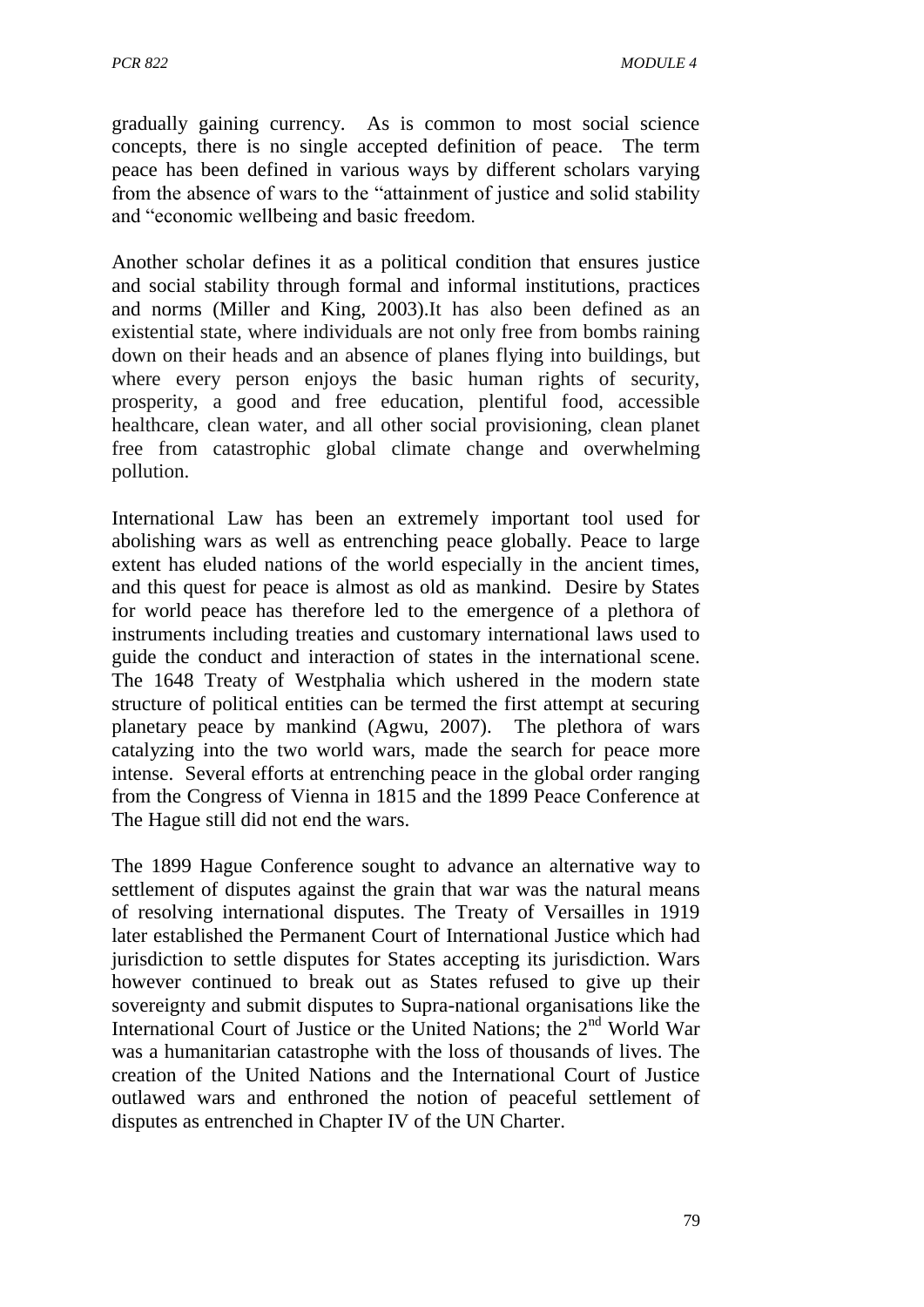Chapter VII of the UN Charter also deals with peace through its enforcement action with respect to threats to peace, breach of peace and acts of aggression. The charter has been in existence for over 60 years and almost every state in the world is a member to which its resolution is binding.

## **4.0 CONCLUSION**

International law is man's answer to reducing or completely eradicating violence and wars, as well as entrenching global peace. It consists of the international instruments and treaties to guide the conduct of states with a view to maintaining order and stability.

## **5.0 SUMMARY**

In this unit, effort has been made to provide definitions and explanation of international law and peace. We have also examined how man's quest for peace ultimately gave rise to international law.

## **6.0 TUTOR-MARKED ASSIGNMENT**

Briefly explain what you understand by international law and state its functions.

## **7.0 REFERENCES/FURTHER READING**

- Howard, M. (1971). "Problems of a Disarmed World." In: *Studies on War and Peace*. New York: Viking Press.
- Ladan, M.T. (2007). *Materials and Cases on Public International Law*. Zaria: Ahmadu Bello University Press.
- Shaw, M. N. (1997). *International Law.* UK: Cambridge University Press.  $(4<sup>th</sup>$ ed.).
- Stark, J.G. (1977). *An Introduction to International Law.* London: Butterworth &Co Publishers Ltd.

## **UNIT 2 NATURE AND SCOPE OF CONFLICT OF LAWS**

### **CONTENTS**

- 1.0 Introduction
- 2.0 Objectives
- 3.0 Main Content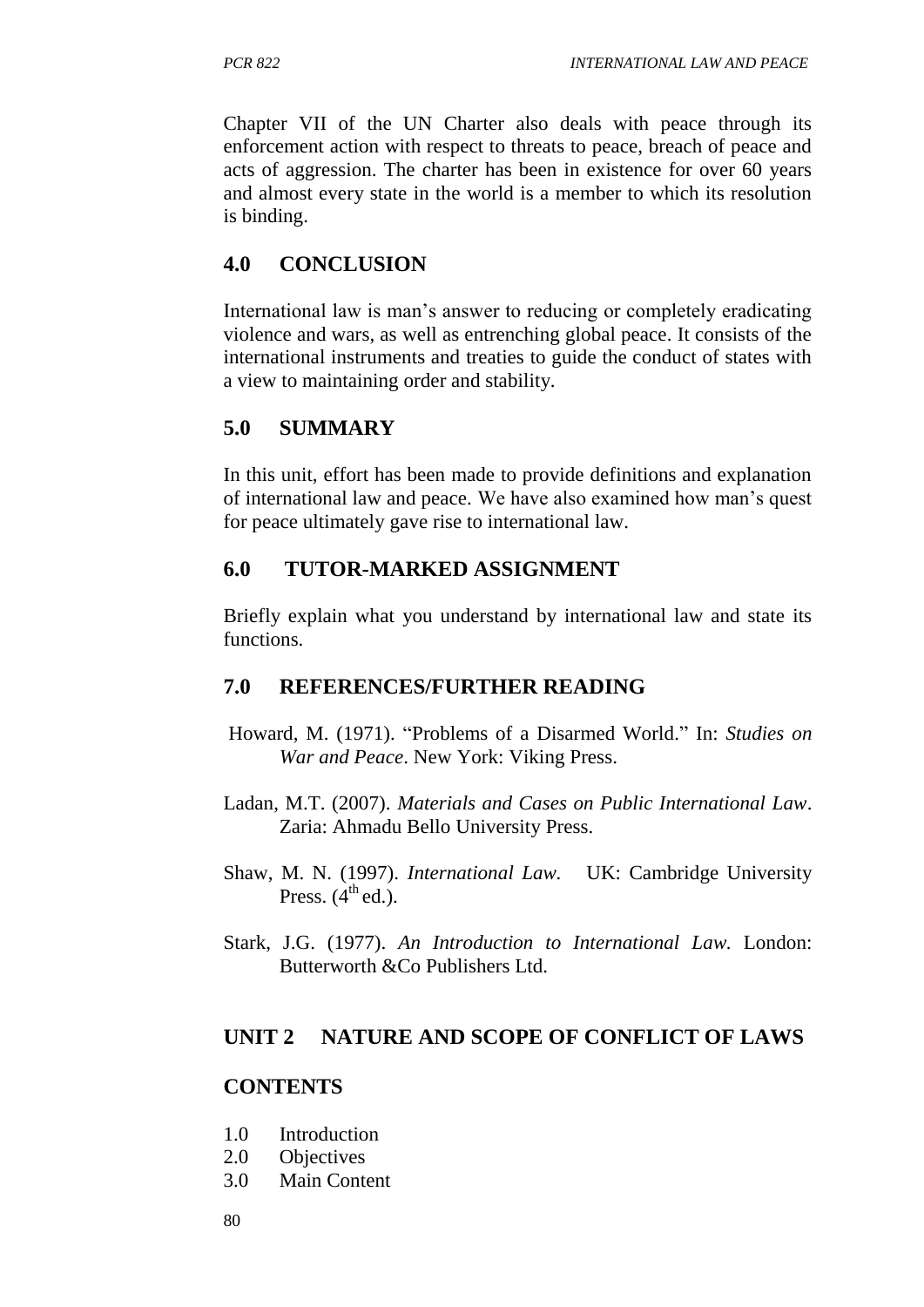- 3.1 Definition and Conceptual Clarification
- 3.2 Nature and Scope of Conflict of Laws
- 4.0 Conclusion
- 5.0 Summary
- 6.0 Tutor-Marked Assignment
- 7.0 References/Further Reading

# **1.0 INTRODUCTION**

Private international law, also called conflict of laws is the arm of international law that deals with legal disputes occurring in domestic legal systems but having a foreign element. It is important to examine this with a view to understanding its basic features and its dynamics.

## **2.0 OBJECTIVES**

At the end of this unit, you should be able to:

- differentiate between public international law and private international law
- explain the nature and scope of conflict of laws.

## **3.0 MAIN CONTENT**

## **3.1 Definition and Conceptual Clarification**

International law is sometimes referred to as 'public international law' to distinguish it from private international law. Whereas the former governs, amongst others, the relations of states and other subjects of international law, the latter consists of the rules developed by states as part of their domestic law, to resolve the problems between private persons, a foreign element, and the issue of a court's jurisdiction and over the choice of the applicable law.

In other words, public international law arises from the juxtaposition of states; and private international law, from the juxtaposition of legal systems (Jennings & Watts, 1992). Conflict of laws refers to a set of rules that determine which legal system and [jurisdiction](http://en.wikipedia.org/wiki/Jurisdiction_(area)) to apply to a given dispute. It is a body of rules of the domestic laws of a State which applies when a legal issue contains a foreign element and it has to be decided whether a domestic court should apply foreign law or cede jurisdiction to a foreign court (Aust, 2005). These rules apply when a legal dispute has a "foreign" element such as a contract agreed to by parties located in different countries. For example, if two Englishmen make a contract in France to sell goods situated in Paris, an English court would apply French law as regards the validity of that contract.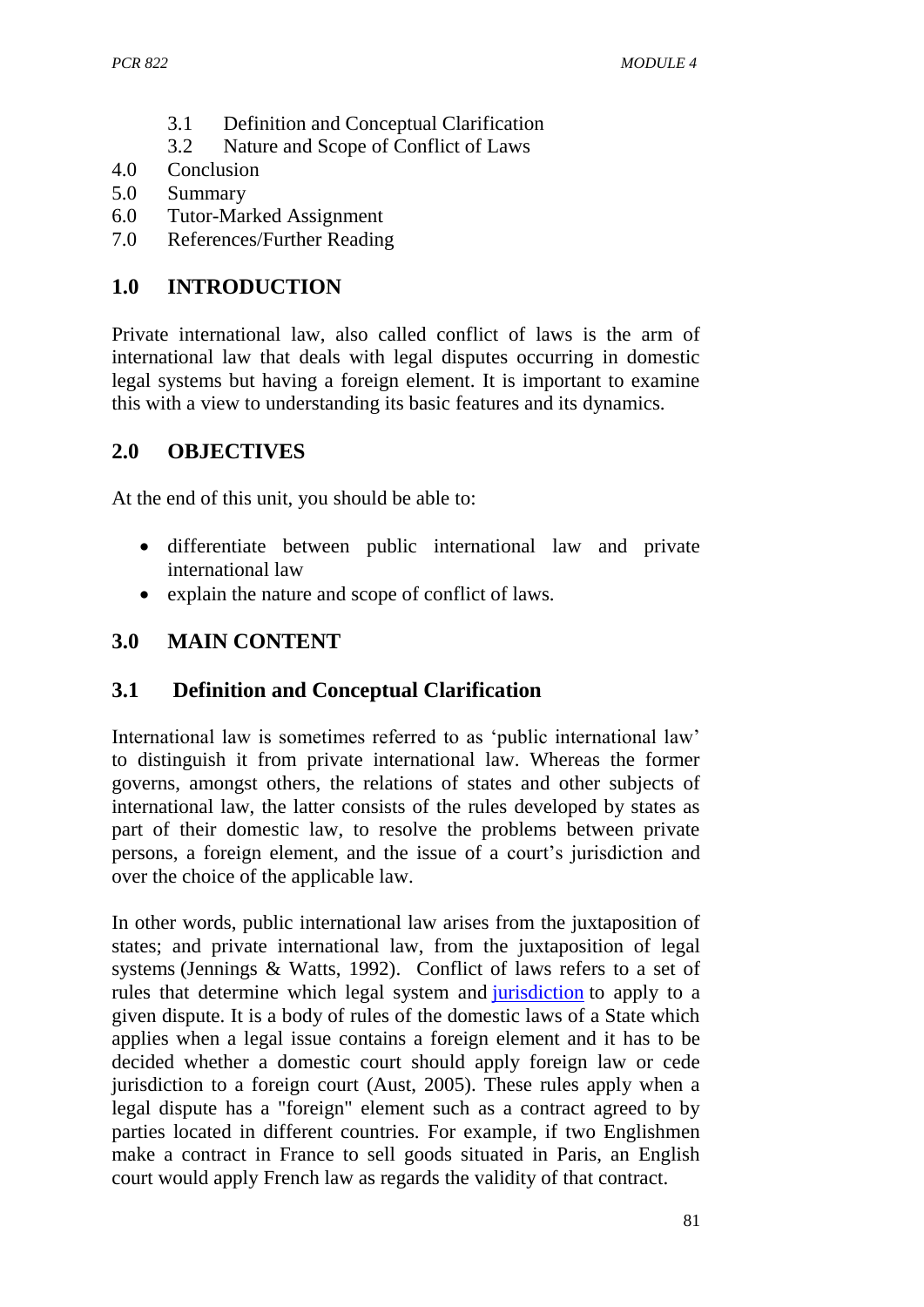Private international law is the body of conventions, model laws, national laws, legal guides, and other documents and instruments that regulate private relationships across national borders. It has also been defined as "law directed to resolving controversies between private persons, natural as well as juridical, primarily in domestic litigation arising out of situations having a significant relation to more than one state".

#### **3.2 Nature and Scope of Conflict of Laws**

There are three basic questions that must be answered in settling disputes within the scope of conflict of laws notwithstanding the legal system. These are:

**Jurisdiction** – whether the forum court has the power to resolve the dispute at hand. What is the source of the court's jurisdiction to determine the case notwithstanding its foreign elements?

**Choice of law** – the law which is being applied to resolve the dispute, that is, what law applies and what are the rules that determine this.

**Foreign judgments** – the ability to recognise and enforce a judgment from an external forum, within the jurisdiction of the adjudicating forum. If a party seeks recognition or enforcement of a foreign judgment, when and how will this be done?

#### **4.0 CONCLUSION**

Conflict of Laws, otherwise referred to as Private international law is an important part of international law because it is concerned with cases having a foreign element occurring within a domestic legal system. These are largely common occurrences in today's' globalised world.

#### **5.0 SUMMARY**

This unit examined private international law as different from international law, definitions, its nature and the concepts.

#### **6.0 TUTOR- MARKED ASSIGNMENT**

Briefly discuss the difference between public international law and private international law.

#### **7.0 REFERENCES/FURTHER READING**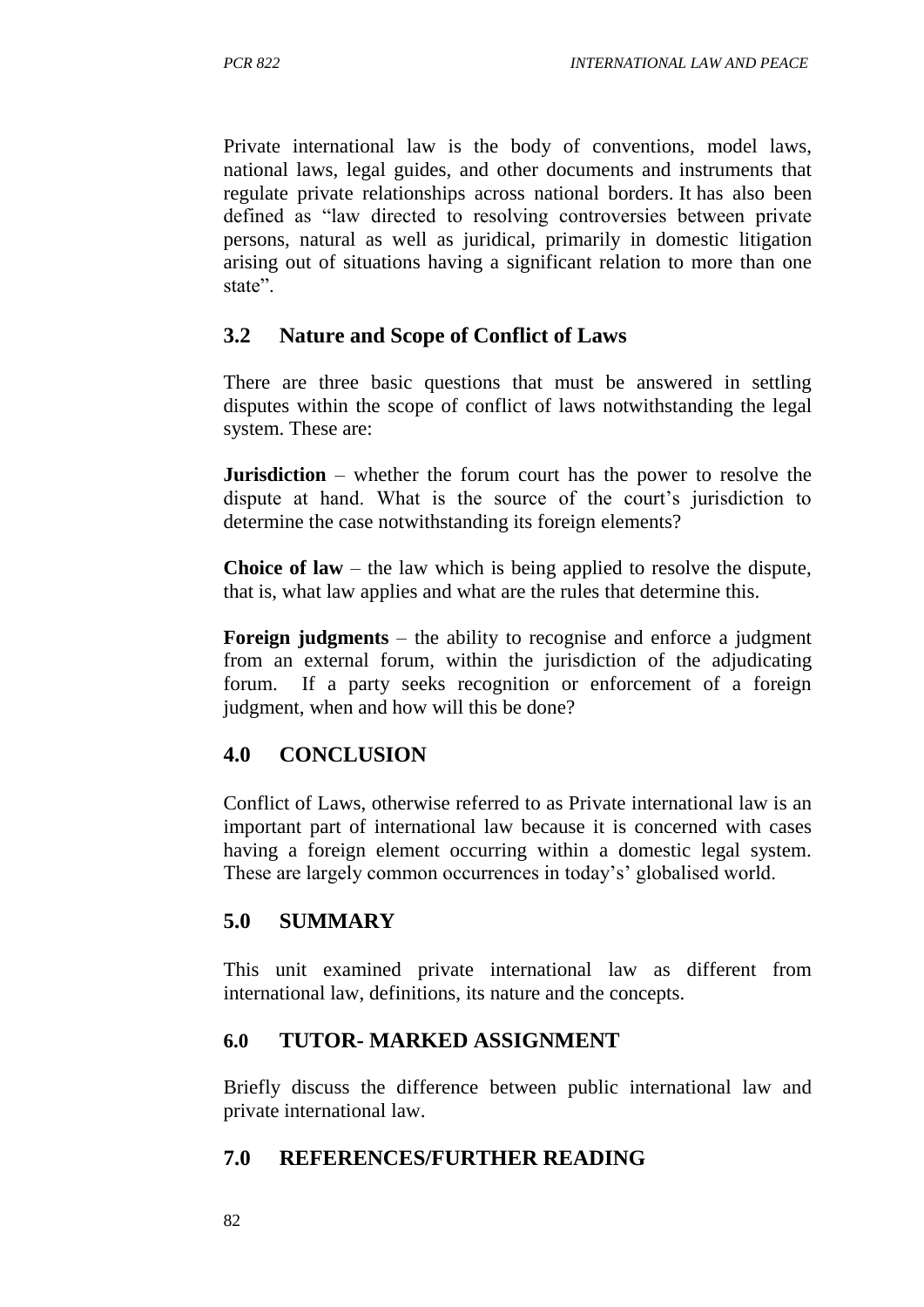- Aust, A. (2005). *Handbook of International Law.* UK: Cambridge University Press.
- Ladan, M.T (2007). *Materials and Cases on Public International Law*. Zaria: Ahmadu Bello University Press Ltd.
- Jennings R &Watts, A. (1992). *Oppenheim's International Law* (Eds).  $(9<sup>th</sup>$ ed.). Volume 1.
- Shaw, N. (2007). *International Law.* (4<sup>th</sup>ed.). Cambridge: Cambridge University Press.
- Stark, J.G. (1977). *An Introduction to International Law*. London: Butterworth &Co Publishers Ltd.

## **UNIT 3 ORIGINS AND NATURE OF INTERNATIONAL LAW**

#### **CONTENTS**

- 1.0 Introduction
- 2.0 Objectives
- 3.0 Main Content
	- 3.1 Evolution of International Law
	- 3.2 Nature of International Law
	- 3.3 International Law and Municipal Law
- 4.0 Conclusion
- 5.0 Summary
- 6.0 Tutor-Marked Assignment
- 7.0 References/Further Reading

#### **1.0 INTRODUCTION**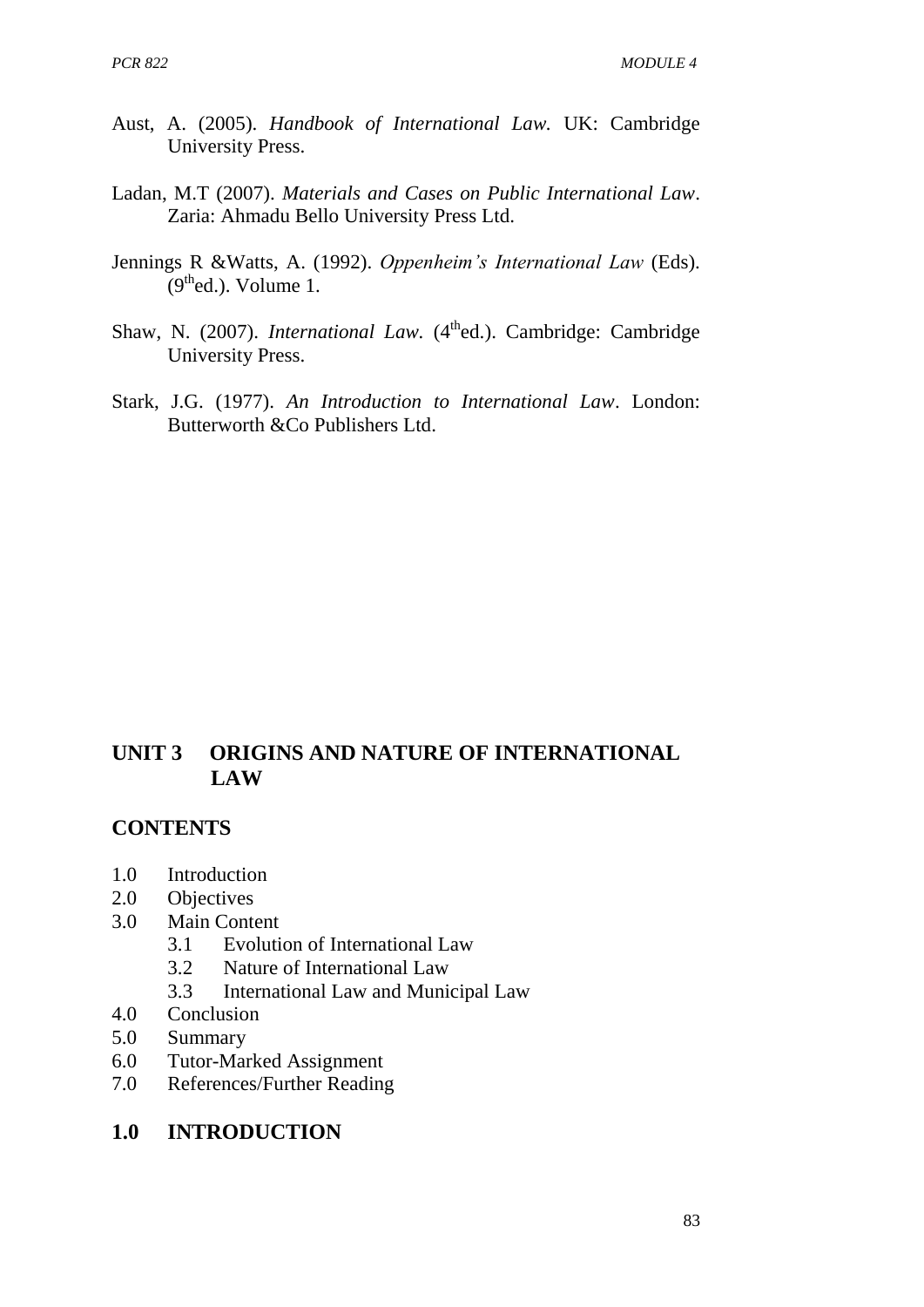There is a beginning to everything that exists, it is therefore necessary to examine how international law evolved in order to have a better understanding of the remaining units.

#### **2.0 OBJECTIVE**

At the end of this unit, you should be able to:

 describe how international law evolved over the years to the present

time.

## **3.0 MAIN CONTENTS**

## **3.1 Evolution and Development of International law**

International law can historically be traced to ancient Egypt, China and India. Originally referred to as the Law of Nations, international law has evolved over thousands of years to arrive at where it is presently. As early as  $15<sup>th</sup>$  century B.C, states of the Middle East (Egypt, Babylon and Assyrian empires) were maintaining contacts with each other, while ancient China was according immunity to diplomats and sending envoys to foreign lands.

The dominant approach of ancient civilization at that time was however culturally and geographically restricted, due to the notion of an international community of states' co-existing without a defined framework. The scope of international law was limited and all that existed at that time pointed to a form of international law where certain ideals such as the sanctity of treaties existed as important elements of the international society. The notion of a universal community with its ideal world order was however lacking. (Shaw, 2007). Modern day international law as we have today, developed from Medieval Europe with the signing of the Peace of Westphalia in 1648 and the emergence of modern nation states. The event not only marked the end of the Thirty Years Wars but also the end of feudalism (Aust, 2005). With the emergence of states, also came the emergence of rules guiding conduct among them. The evolution of an international community of separate sovereign states marked the beginning of what is known as international law. The early theorists of international law were deeply involved with Natural Law and used them as a basis for their philosophy.

### **3.2 Nature of International Law**

While law is the fundamental bedrock upon which all societies are built, and an instrument with which societies are organised and managed,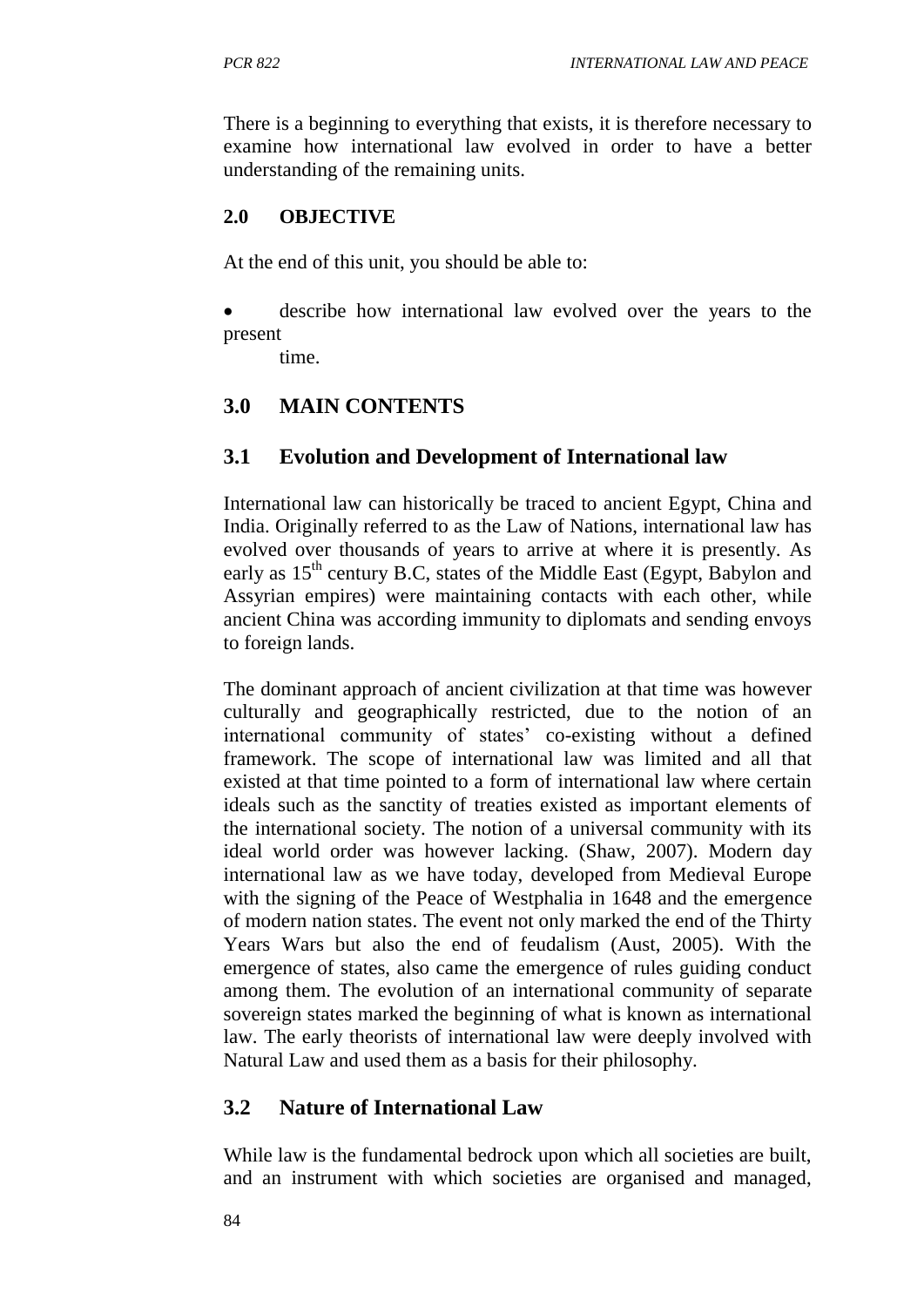International law on the other hand is the law guiding the conduct of international relations among states. Though similar to the law that exists within a given country in the sense that both aim at achieving an organised and stable polity, international law has peculiar features which has led to the debate about whether it is actually law or not.

#### *International law lends itself to the following feature:*

Firstly, international law unlike domestic law (which has individuals as its subjects) has states as its principal subjects.

Secondly, international law lacks the basic features of domestic law which are; a recognised body to create or legislate laws, a hierarchy of courts with competent jurisdiction to settle disputes over such laws, and an accepted system of enforcing such laws (Shaw, 1997).There is no unified system of sanctions in international law in the sense there is in municipal law.

While the legal structure within states is hierarchical and authority vertical with the sovereign person or unit of authority on top, the international system is horizontal consisting of over 180 independent states, all equal and sovereign.

In domestic systems, the law is above the individual, without a choice to obey or not. In international law, states themselves create the laws through international agreements and have the choice whether or not to obey.

## **3.3 International Law and Municipal Law**

It is important that we examine the difference between international law and municipal law in the course of our study. While international law refers to the laws governing the conduct of states in the international arena, municipal law refers to the laws operating within a state. It deals primarily with the relations between individuals in the state and individuals and the state. The difference between international and municipal law is of both practical and theoretical interest. Two basic theories exist as an explanatory framework for them. One of such is:

**Dualism;-** The Dualist school postulates that international law and municipal law are not only different in character, nature and sphere of function, but they also exist as equal and independent branches of law. The Positivist schools who are the proponents of dualism stress the overwhelming importance of the State, and regard international law as founded upon the consent of the states. Dualists assert that for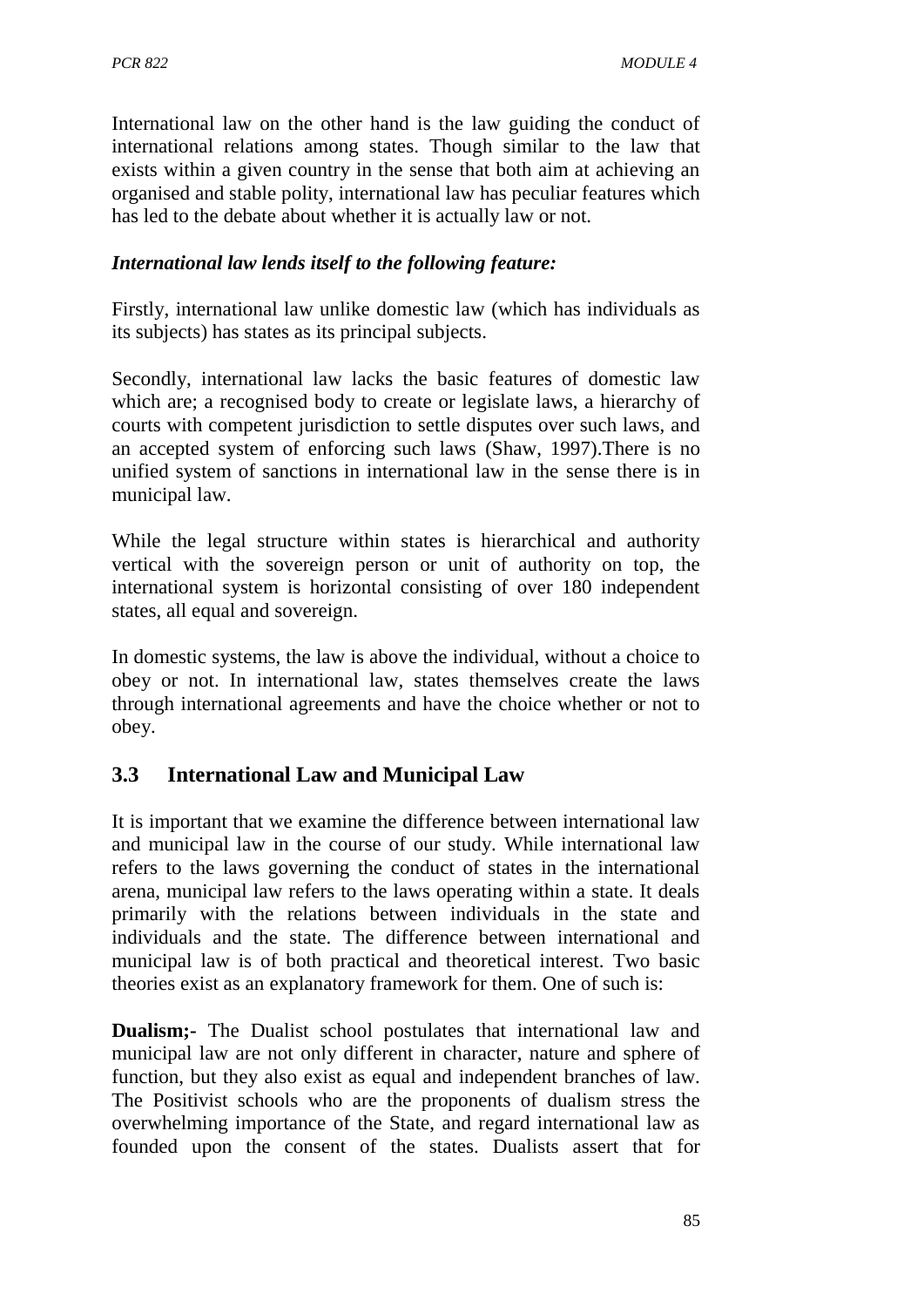international law to apply within municipal courts of a state, it must first be incorporated into the domestic law of states.

According to Tnepal, one of the leading exponents of dualism, the two fundamental differences between the two systems include the following:

The subjects of state laws are individuals, while those of international law are states, and other non-state actors including international **institutions** 

Their juridical origins are different; the source of municipal law is the will of the state itself, while the source of international law is the common will of states.

**Monism:-** The Monist School consists of different postulations by scholars on the relationship between international law and municipal law. They however all agree to a unitary view of law. The naturalist like Lauteracht sees the primary function of all laws as concerned with the wellbeing of individuals, advocating the supremacy of international law as the best method for achieving it.

## **4.0 CONCLUSION**

This unit has examined the growth and development of international law as well as its nature in a bid to expose you to how international law developed as a law guiding the conduct of states in the international arena.

### **5.0 SUMMARY**

A basic understanding of the growth and development of international law is essential for a proper understanding of what international law is about. This unit also examined the peculiar nature of international law and its relationship with municipal law.

### **6.0 TUTOR- MARKED ASSIGNMENT**

- i. Discuss the basic differences between international law and municipal law.
- ii. Explain the Dualist Approach in International law.

### **7.0 REFERENCES/FURTHER READING**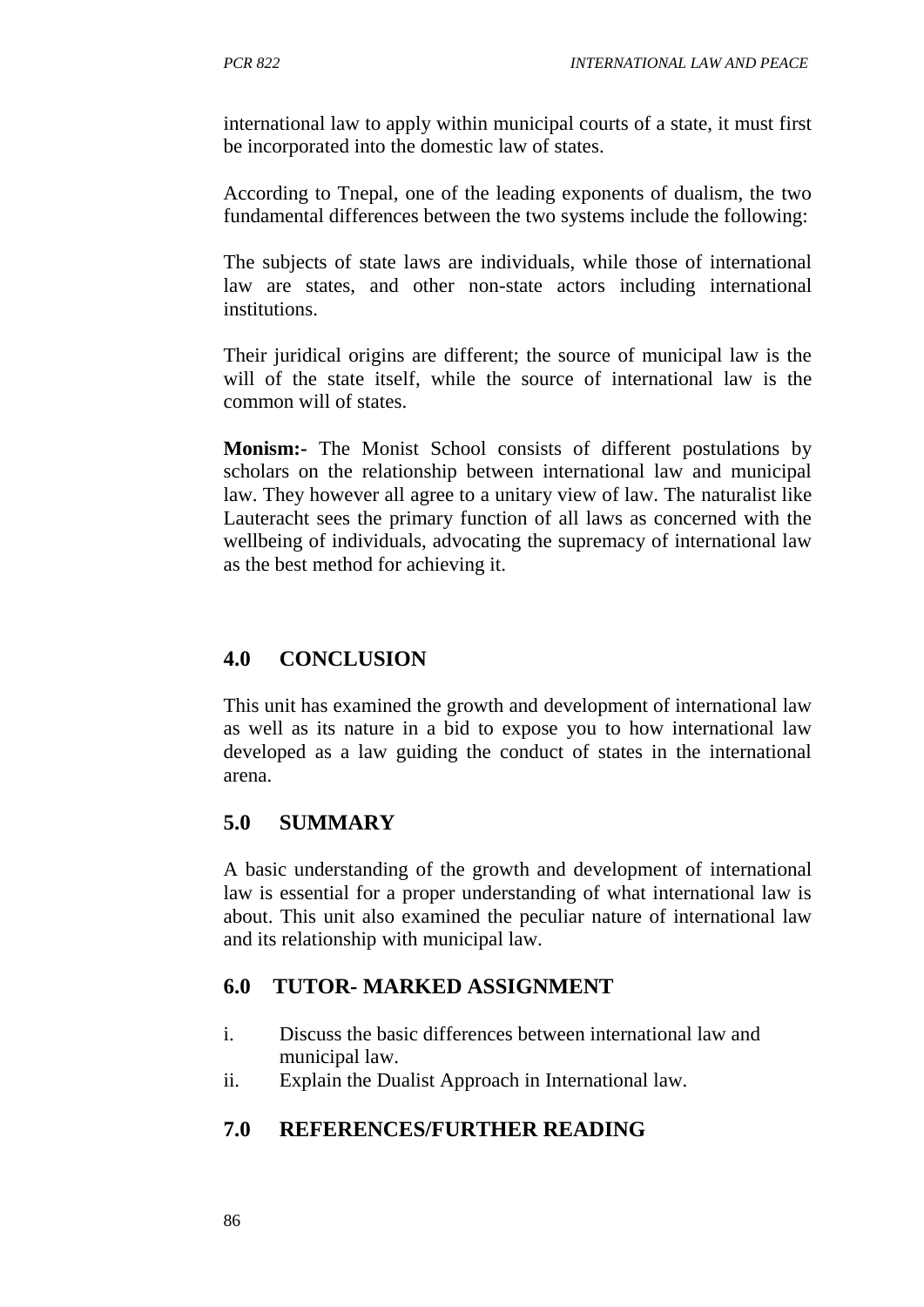- Aust, A.(2005). *Handbook of International Law.*UK: Cambridge: Cambridge University Press.
- Ladan, M.T. (2007).*Materials and Cases on Public International Law*. Zaria: Ahmadu Bello University Press Ltd.
- Shaw, N. (2007). *International Law* (4<sup>th</sup>ed.). Cambridge: Cambridge University Press.
- Stark, J.G. (1977). *An Introduction to International Law.* London*:* Butterworth &Co. Publishers Ltd.

## **UNIT 4 SOURCES OF INTERNATIONAL LAW**

#### **CONTENTS**

- 1.0 Introduction
- 2.0 Objective
- 3.0 Main Content
	- 3.1 International Conventions/Treaties
	- 3.2 Customary International Law
	- 3.3 General Principles of Law Recognised by Civilised states
	- 3.4 Judicial Decisions
	- 3.5 Teachings of the Most Highly Qualified Publicists
	- 3.6 Jus Cogens
- 4.0 Conclusion
- 5.0 Summary
- 6.0 Tutor-Marked Assignment
- 7.0 References/Further Reading

#### **1.0 INTRODUCTION**

Traditionally, the sources of international law are listed in Article 38 of the Statute of the International Court of Justice. Article 38(1) provides that: "The Court, whose function it is to decide in accordance with international law such disputes as are submitted to it, shall apply: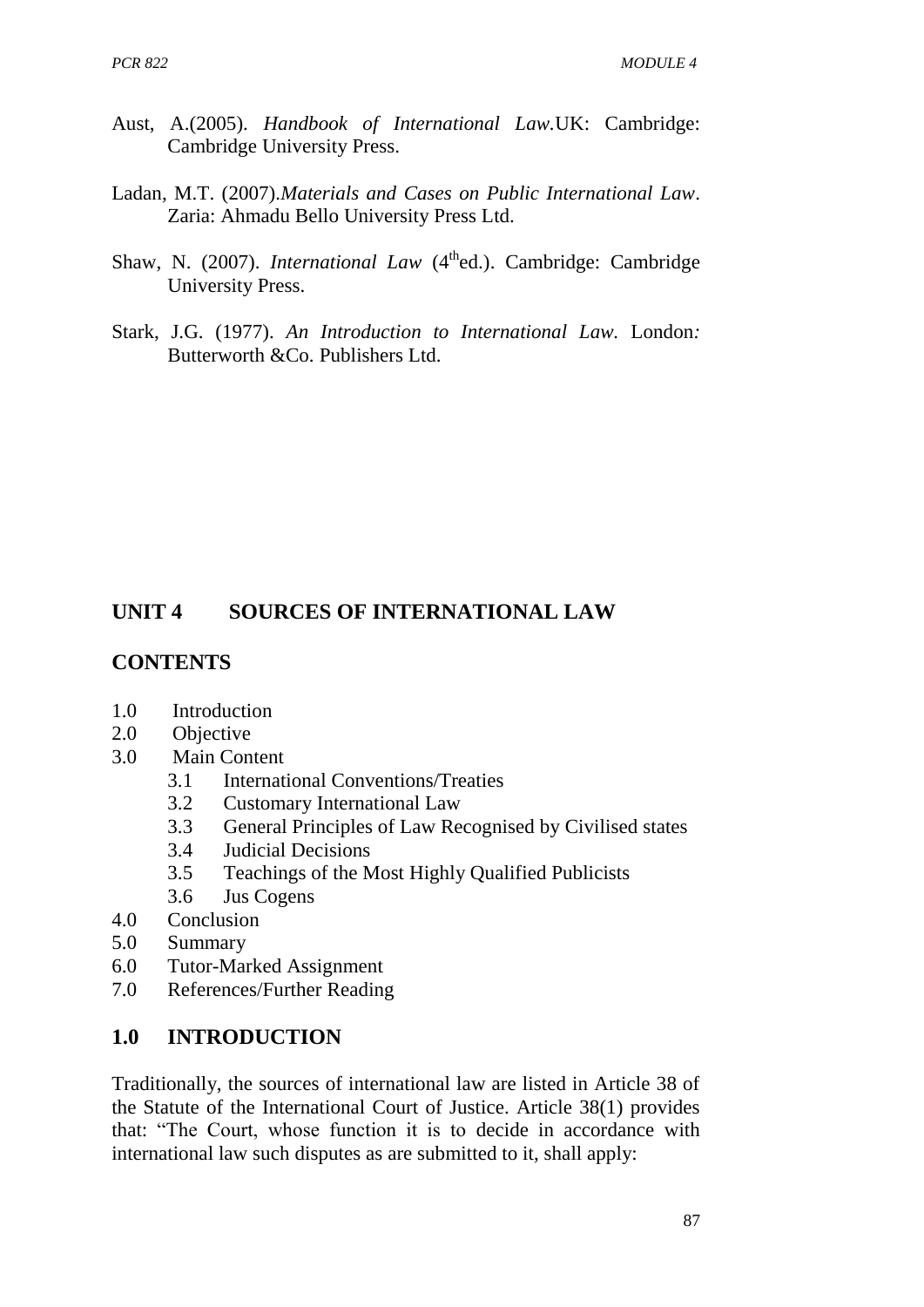- International Conventions, whether general or particular, establishing rules expressly recognised by the contesting states.
- International Custom as evidence of a general practice accepted as law.
- The general principles of law recognised by civilised nations.

A good knowledge of the different sources of laws is expedient for students of international law.

### **2.0 OBJECTIVE**

At the end of this unit, you should be able to:

discuss the different sources that make up international law.

### **3.0 MAIN CONTENT**

#### **3.1 International Conventions/Treaties**

This refers to an international agreement between States and subjects of international law. It can be general or particular, establishing rules expressly recognised by the contracting states. According to Ladan (2007), treaties are becoming the most important sources of law. Examples of such include the 1961 Vienna Convention on Law of Diplomatic Relations and 1982 Law of the Sea Convention.

### **3.2 Customary International Law/Custom**

International customs, as general practices accepted as law come into being when subjects of international law follow a particular, constant and uniform practice with the conviction that they are legally bound to act in that way (Akinboye and Ottoh, 2005).In international law, a rule of custom evolves from the practice of states, and this can take a short or considerable length of time. There must however be evidence of substantial uniformity of practice by a substantial number of states (Aust, 2005).

State practice can be expressed in various ways, for instance through governmental actions in relation to other states, legislation, diplomatic notes, ministerial and other official statements, government manuals (as on the law of armed conflict) and certain unanimous or consensus resolutions of the UN General Assembly. The first of such resolution probably being Resolution 95(1) of 11 December 1946 which affirmed unanimously the principles of international law recognised by the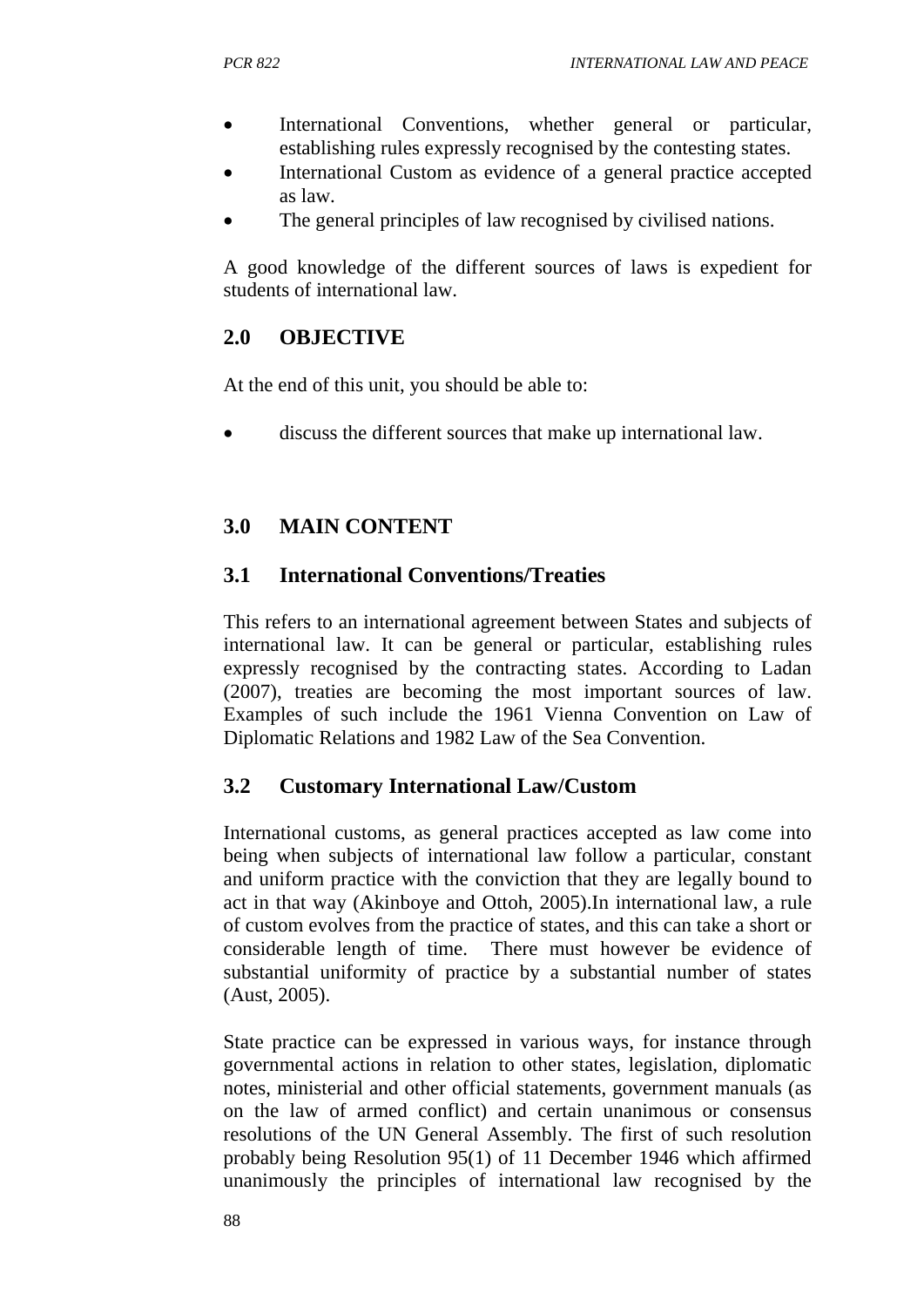Nuremberg International Military Tribunal and its judgment (Aust, 2006).

In addition to State practice, for a practice to become a new rule, there also has to be a general recognition by States that the practice is settled enough to amount to an obligation binding on them; this is known as *Opinio Juris* (this refers to the general belief that a non-treaty rule is legally binding on states).For instance, in Nicaragua vs. US (Merits), ICJ Reports (1986), p.14; paras. 183-94; 76 ILR 1 as cited in (Aust, 2006), the International Court of Justice found that the acceptance by states of the Friendly Relations Declaration of the General Assembly constituted *Opinio Juris*.

## **3.3 General Principles of Law Recognised by Civilised Nations**

International law is still developing, and from time to time borrows concepts that can be utilised in the conduct of relations among state from domestic law. It has been criticised as incorporating not only natural law but as a mere representation of the application of laws of the capitalist bourgeois legal system (Akinboye and Ottoh, 2005). Examples include Good faith and Estoppel.

## **3.4 Judicial Decisions**

The cumulative effect of decisions and judgment of courts and tribunals both in the domestic and international sphere amount to a subsidiary source of international law (Aust, 2005). These are regarded as authoritative evidences of the state of the law. This is because judgments usually result from careful consideration of particular facts and legal arguments, and carry persuasive authority. It is therefore a source of international law.

## **3.5 Teachings of the Most Highly Qualified Publicists**

The scholarly writings of publicists play important roles on the rules of international law, although it can be said that their views were more influential in the formative years of international law than it is now.

### **3.6 Jus Cogens**

This is a peremptory or absolute rule of general international law for which no derogation is permitted. According to Article 53 of the Vienna Convention on the Law of Treaties (1969) it is a: "a norm accepted and recognised by the international community of states as a whole from which no derogation is permitted and which can be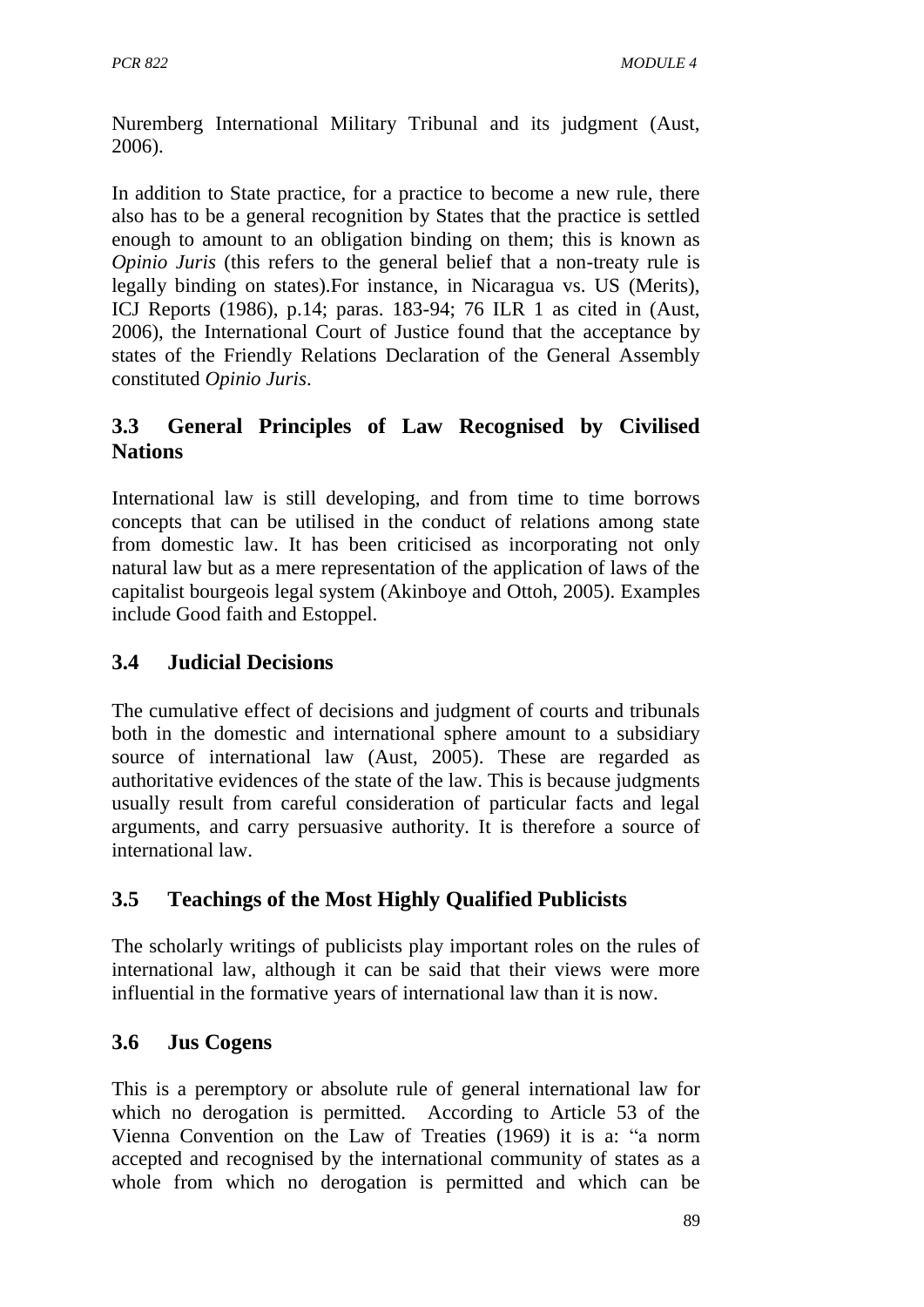modified only by a subsequent norm of international law having the same character".

Although there is no agreed criteria for determining a *Jus Cogens*, the only likely and generally accepted example of it are the prohibition on the Use of force contained in the UN charter, and on genocide, slavery and torture (Aust, 2005).

#### **4.0 SUMMARY**

In this unit, we examined the sources of International law to include International Conventions/Treaties, Customary International Law etc.

#### **5.0 CONCLUSION**

In this unit, we examined the sources of International law to include International Conventions/Treaties, Customary International Law etc. Traditionally, the sources of international law are listed in Article 38 of the Statute of the International Court of Justice. Article 38(1) provides that: "The Court, whose function it is to decide in accordance with international law such disputes as are submitted to it, shall apply:

- International Conventions, whether general or particular, establishing rules expressly recognised by the contesting states.
- International Custom as evidence of a general practice accepted as law.
- The general principles of law recognised by civilised nations.

#### . **6.0 TUTOR-MARKED ASSIGNMENT**

What are the sources of international law?

#### **7.0 REFERENCES/FURTHER READING**

- Armstrong, D. F. & Lambert, H. (2007). *International Law and International Relations.* UK: Cambridge University Press.
- Akinboye S. & Ottoh, F. (2005). .*A Systematic Approach to International Relations*. Nigeria: Concept Publications Ltd.
- Aust, A.(2005).*Handbook of International Law*. UK: Cambridge University Press.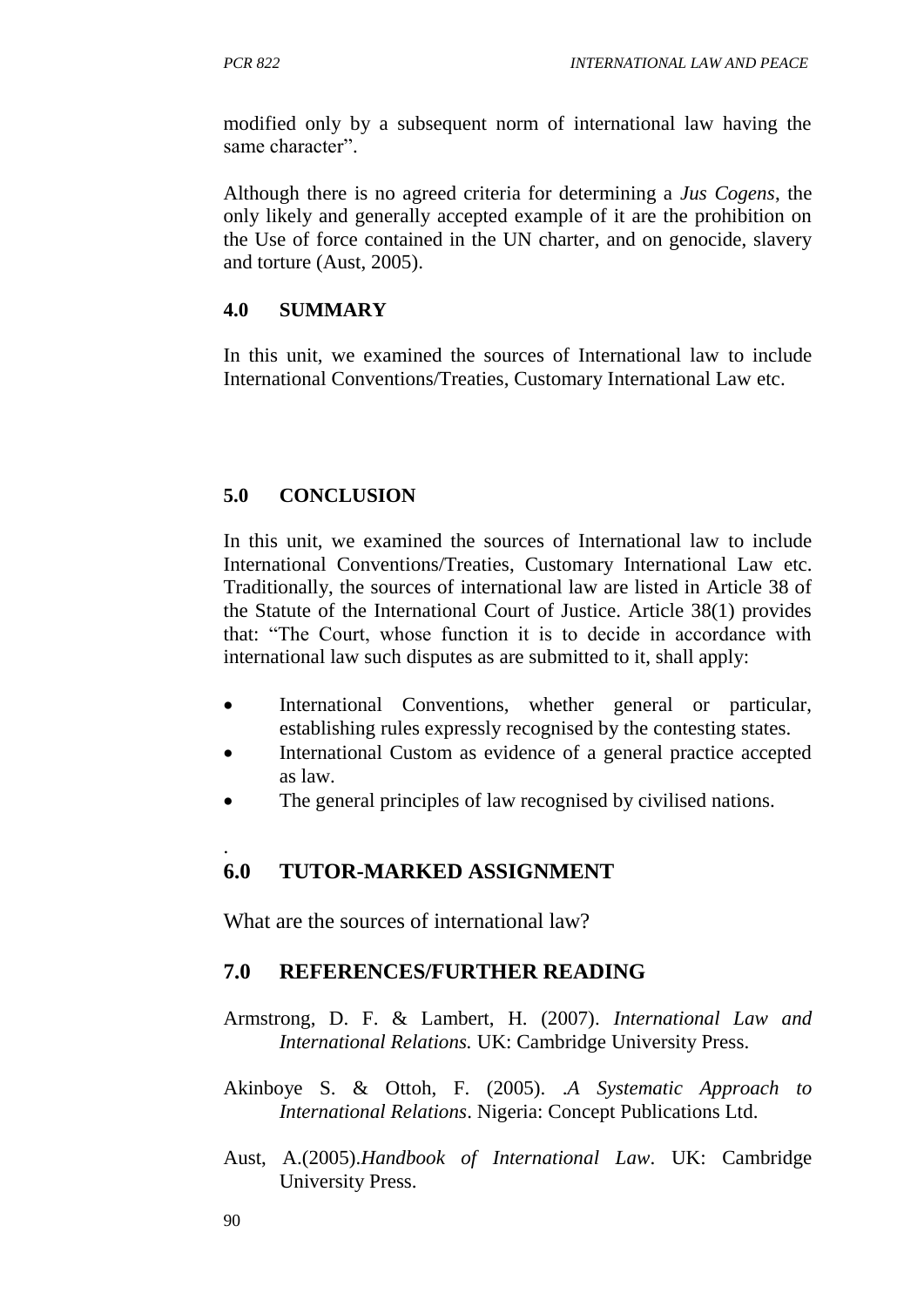- Stark, J.G. (1977). *An Introduction to International Law*, London: Butterworth &Co Publishers Ltd.
- Shaw, N. (2007). *International Law*. UK: Cambridge University Press.
- Goldstein, J. (2005). *International Relations.* Pearson Education Inc and Dorling Kindersley Publishing Inc.

## **UNIT 5 CRITICISMS AND DEBATE ABOUT REALITY, RELIABILITY AND EFFECTIVENESS OF INTERNATIONAL LAW**

### **CONTENTS**

- 1.0 Introduction
- 2.0 Objectives
- 3.0 Main content
	- 3.1 Is International Law really Law?
	- 3.2 Debate about Reality, Reliability and Effectiveness of International Law
- 4.0 Conclusion
- 5.0 Summary
- 6.0 Tutor -Marked Assignment
- 7.0 References/Further Reading

### **1.0 INTRODUCTION**

Various schools of thoughts exist on whether international law is actually law in the true sense of it. The reality, reliability of international law, and its effectiveness as an instrument to govern the conduct of states in the international arena, is one question that re-occurs frequently in the scholarship international law. This unit will consider such arguments with a view to providing students with a better understanding of the relevant issues.

### **2.0 OBJECTIVES**

At the end of this unit, you should be able to:

 identify the different arguments and criticism against the nature of international law.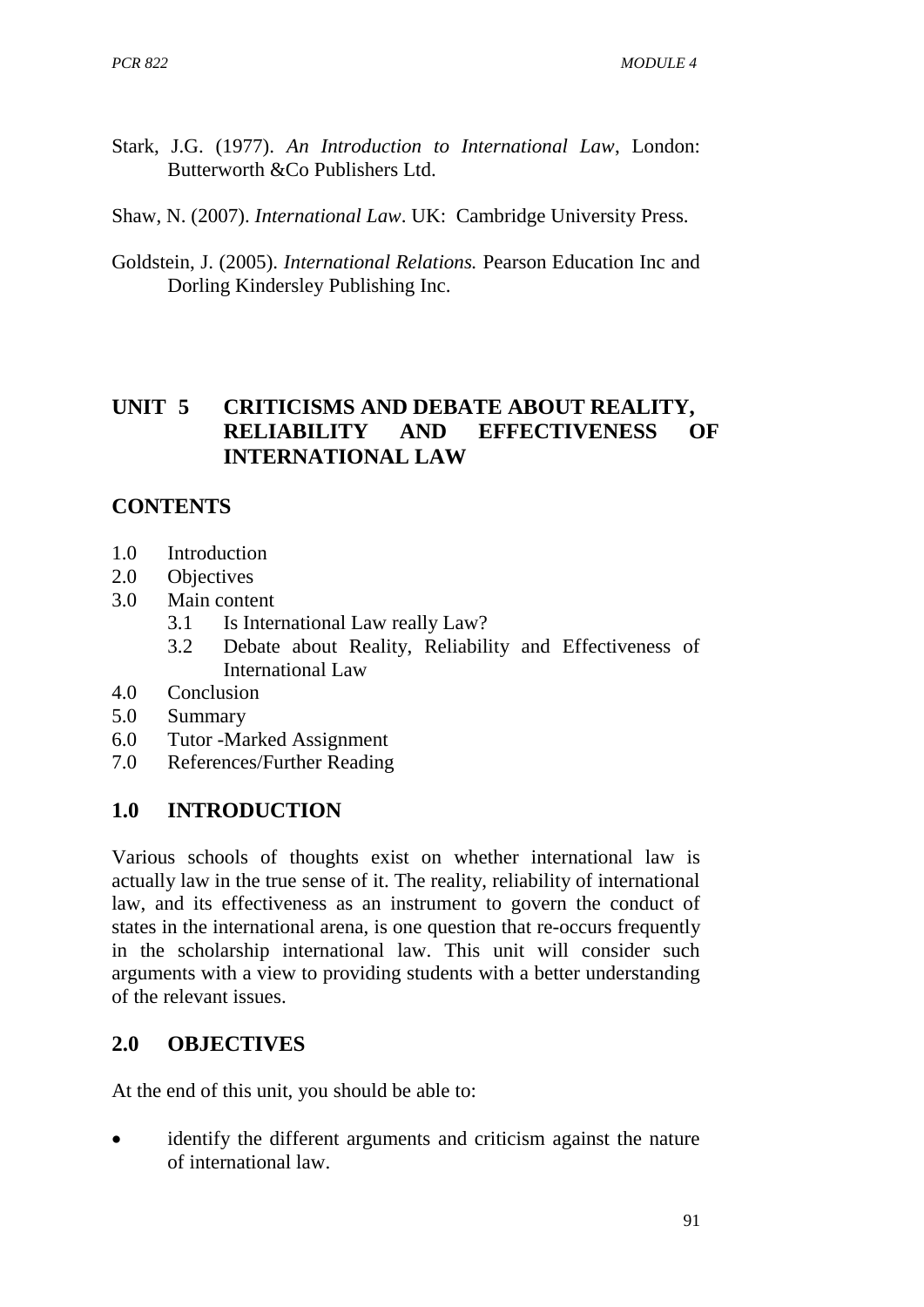explain the logic behind the different arguments and criticisms against the nature of international law.

## **3.0 MAIN CONTENTS**

### **Is International Law Really Law?**

Different Schools of thoughts exists in the long drawn debates if international law is law in the true sense of it. Some scholars have argued that international law is not law because it lacks the basic features and characteristic of law as it exists within municipal law. One of the leading scholars of the school of thought that argue that International law is not law but a code of rules of moral conduct was the legal Jurist –John Austin in his "Legal Theory of Law".

According to him, law is a body of rules for human conduct enforced by a sovereign and superior political authority on members of an independent political society from whom he receives habitual obedience; and sanctions are the consequence to a breach of such laws, (Laden, 2007). Austin asserted that since these do not exist in the international community, and rules were not binding in the international arena, international law cannot be said to be "Law" but moral codes of conducts for States.

| S/N | <b>MUNICIPAL</b>   | <b>INTERNATIONAL LAW</b>                       |
|-----|--------------------|------------------------------------------------|
|     | <b>LAW</b>         |                                                |
| 1.  | Superior Political | <b>Equal Sovereign States</b>                  |
|     | Authority          |                                                |
| 2.  |                    | Force of Coercion   Lack of Coercive Power     |
|     | <b>Exists</b>      |                                                |
| 3.  | of<br>Hierarchy    | No System of Courts                            |
|     | Courts             |                                                |
| 4.  | Rules are legally  | Rules are not legally binding States are free  |
|     | binding            | to accept jurisdiction or refuse. Also ICJ and |
|     |                    | UN Resolutions are not legally binding         |
| 5.  | Existence<br>of    | No legislative framework, laws are made by     |
|     | Legislative        | <b>States</b>                                  |
|     | Mechanism          |                                                |

#### **Distinction between Municipal Law and International Law**

It should be noted that Austin based his analysis of International Law status as not a true law on the defining characteristics of domestic legal systems. His analysis has been criticised as being flawed and unrealistic, confusing the true nature of law within a state and in the international community.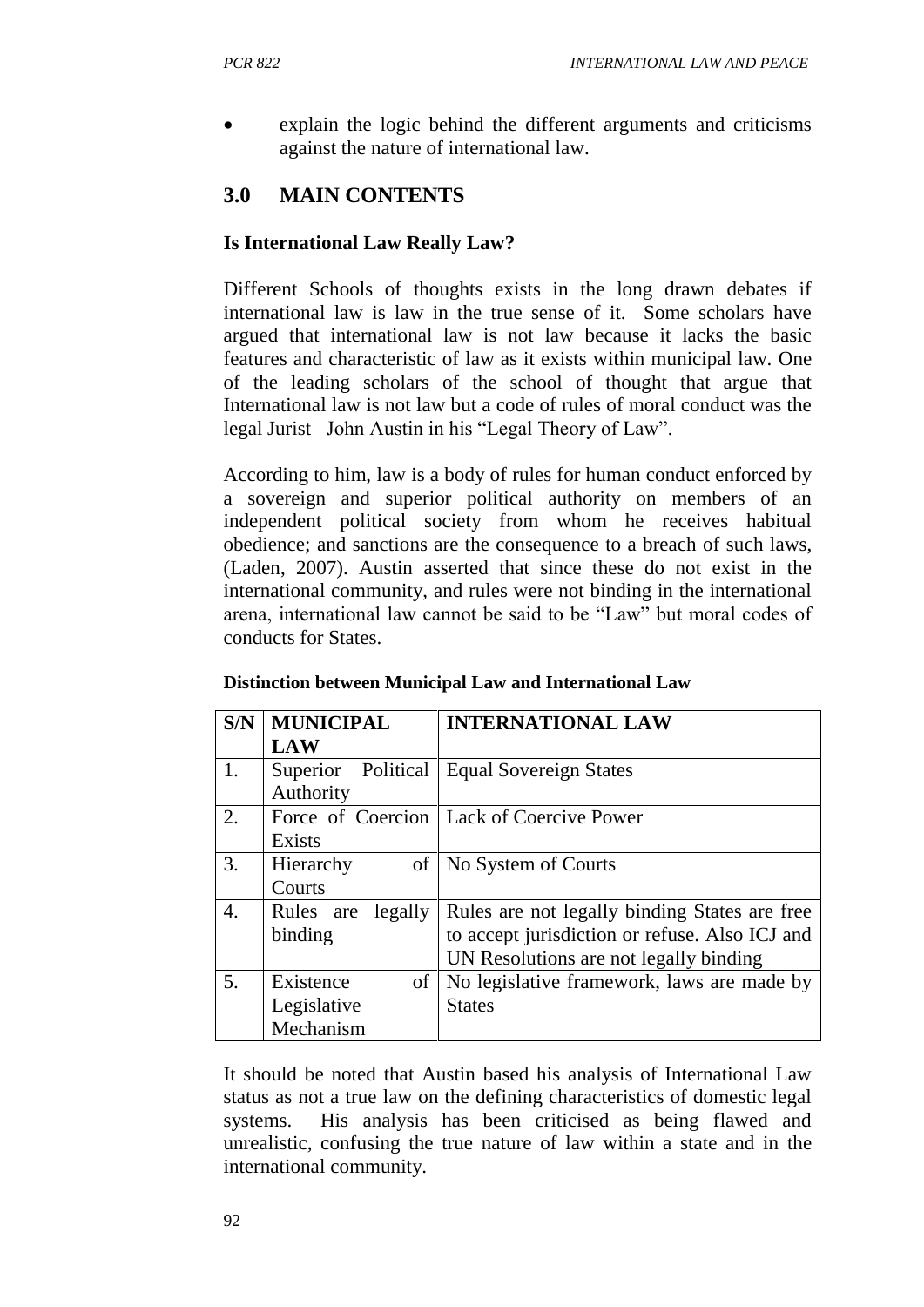He has been criticised as being simplistic. Even though there are no international legislatives to erect laws in the International community, various international treaties and conventions are in existence (though lacking during his time), which serves as international legislations. Also, the General Assembly and Security Council of the United Nations pass resolutions, though not binding on states. Also, although there is no system of courts in international law, there is the International Court of Justice at the Hague. It is however open to states that have appended signatures and ratified parties to its statutes and consent by these states to the court's jurisdiction must be established. Finally, although there is no executive arm to execute the law, the UN Security Council was to have such roles. However the veto power by the five permanent members: Russia, United States, Britain, France and China, have largely constrained its ability to act.

#### **SELF-ASSESSMENT EXERCISE**

Explain the reasons why international law should be regarded as law.

## **3.2 Debate about Reality, Reliability and Effectiveness of International Law**

A frequently asked question by student of international law is its legality and effectiveness. Although John Austin's conception and definition of international law based on his comparison with municipal law has been largely criticised, there is still the need to examine how effective international law is as an instrument in achieving peaceful conduct and relations between States. What are the lapses and deficiencies that are inherent in the law? To analyse this, we shall examine the various debates on the reality, reliability and effectiveness of international law.

The question of reliability and effectiveness of international law is to ascertain whether it can actually govern the conduct of States, or whether it is a disguised tool for the exercise of hegemony by "powerful" states; to be invoked or disregarded at will; in line with their national interest. It is imperative to note that the use and effectiveness of international law in today's world is dependent on the extent to which States use political will and political consensus in issues of adherence and compliance to such laws.

International law developed as a result of man's quest to engender peace and eliminate wars and violence from world politics. The two World Wars experienced in the  $20<sup>th</sup>$  century greatly led to the devastation of countries and loss of millions of people. Consequently, the "Use of force" in Article 24 of the UN Charter is the sole preserve of the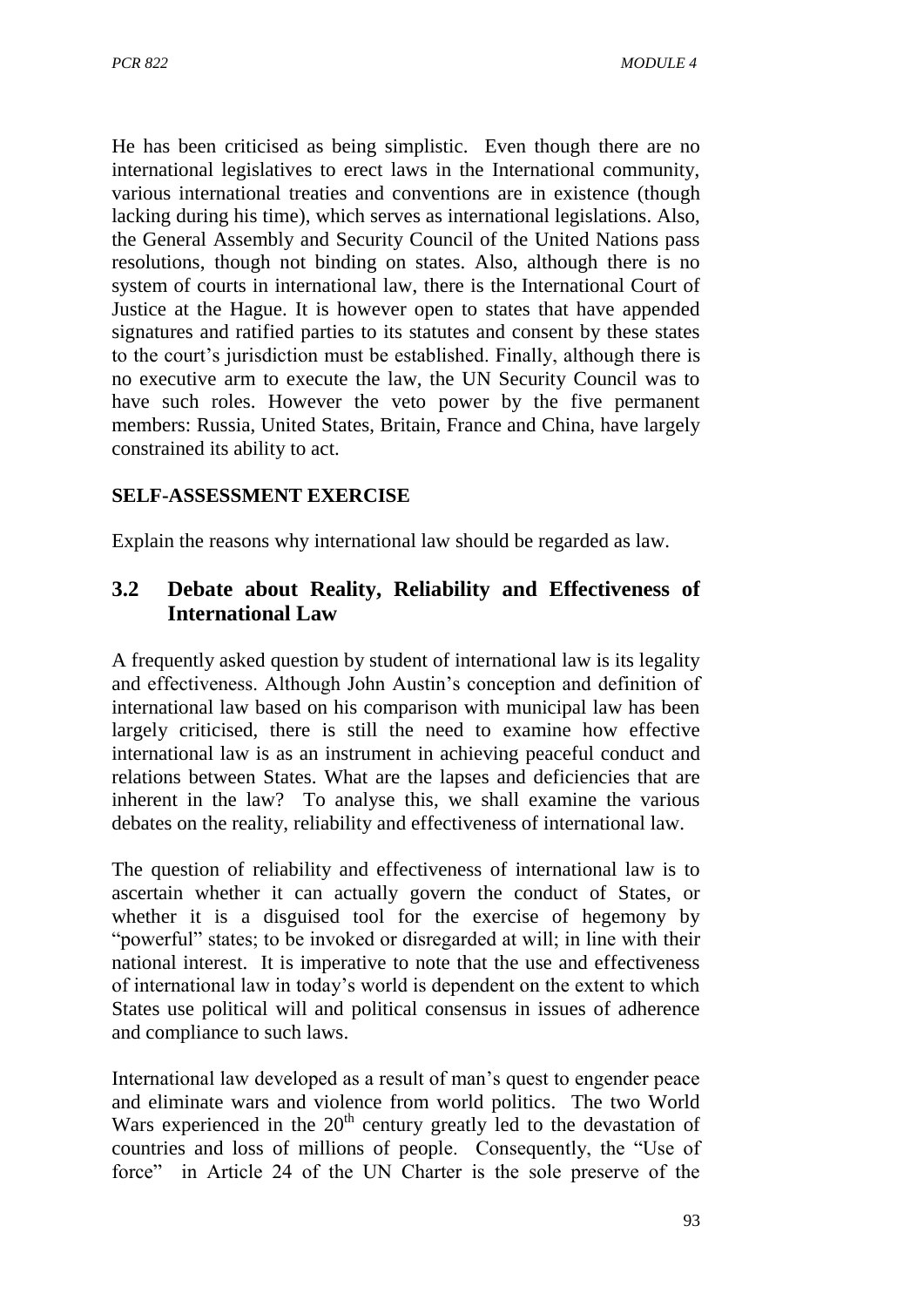Security Council (for the maintenance of international peace and security) exception being only for self defense by states. However, despite the existence of this provision, states have continued to use force (not for self defense) and without UNSC authorisation. A typical example is the US unilateral invasion of Iraq in 2003. The US under the Bush administration decided to disregard international law by invading Iraq without United Nations Security Council approval. The action would be unlikely for a small and less powerful state.

The absence of effective mechanisms for enforcing the laws also limits the effectiveness of international law. When such laws are disregarded by "powerful states" they tend to get away with it. On the other hand, the North Atlantic Treaty organisation's (NATO) actions in Libya (2011) can be said to be within the ambit of international law as they were upholding UNSC resolutions on the use of force. This among several others, portrays the effectiveness and compliance rate of states for international law.

Another factor affecting the effectiveness of International law is its lacks of a system of courts. Even though there is the International Court of Justice at The Hague, it is only open to states that are parties to the ICJ Statutes and consent by states to the Court's jurisdiction must be established. The judgments by the ICJ also do not have any enforcement mechanisms and does not enforce compliance of its decisions. These and other gaps and lacuna that exist in international law and which States usually take advantage of, have led to criticisms of its effectiveness and reliability in governing the conduct of States in the international arena.

### **4.0 CONCLUSION**

This unit examined different issues that are fundamental to understanding international law in world politics.

### **5.0 SUMMARY**

International law is to govern the conduct of states in the international arena. This unit examined the sources of international law, origins and nature as well as the various arguments for and against its effectiveness as law.

### **6.0 TUTOR-MARKED ASSIGNMENT**

i. Assess the capacity of international law in governing the conduct of

States in the International arena.

ii. Describe the various sources of international law.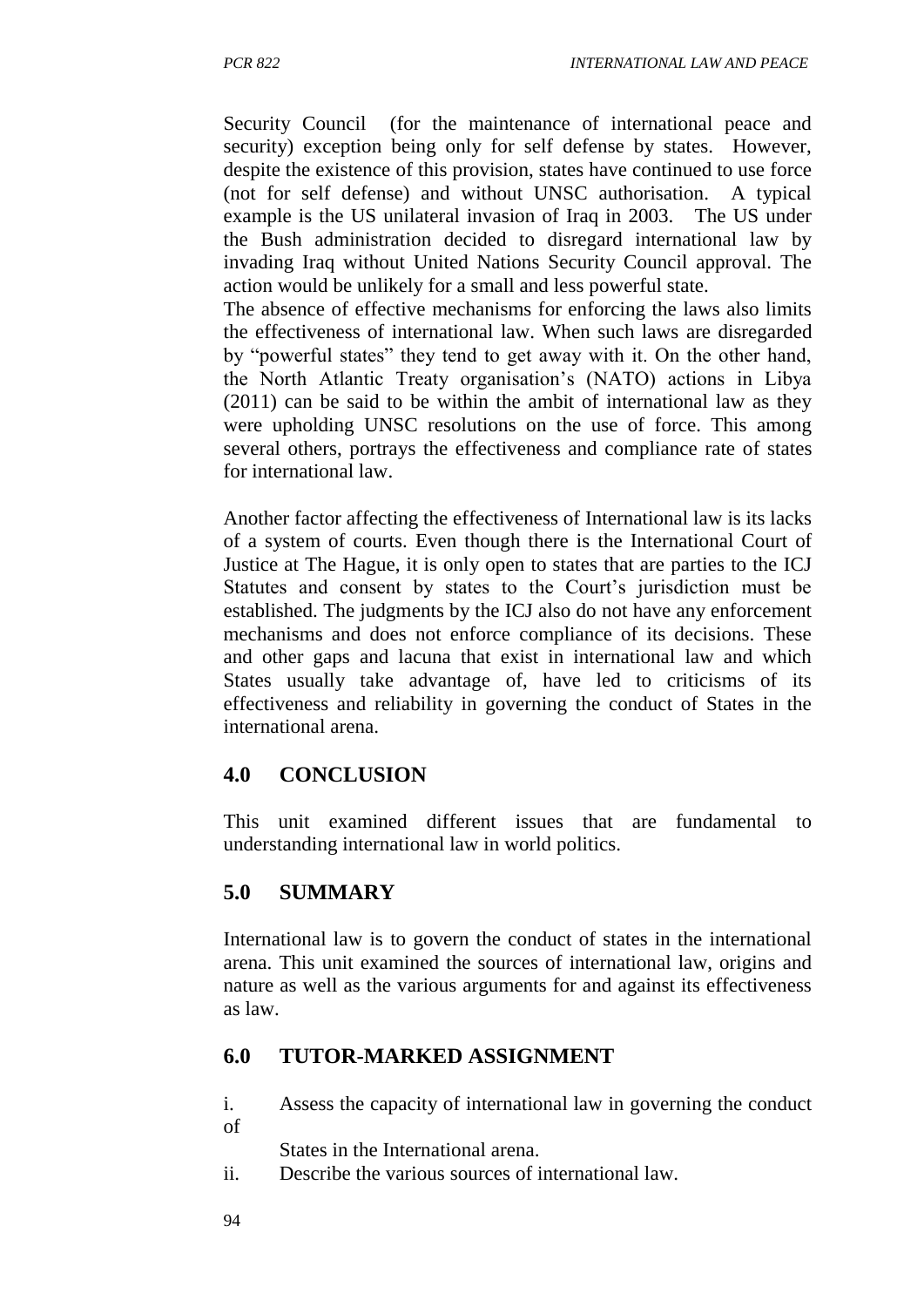iii. What do you understand by Conflict of Laws?

#### **7.0 REFERENCES/FURTHER READING**

- Armstrong, D. F. & Lambert, H. (2007). *International Law and International Relations.* UK: Cambridge University Press.
- Akinboye S. & Ottoh, F. (2005).*A Systematic Approach to International Relations*. Nigeria: Concept Publications Ltd.
- Aust, A. (2005).*Handbook of International Law*. UK: Cambridge University Press.
- Stark, J.G. (1977). *An Introduction to International Law*, London: Butterworth &Co Publishers Ltd.
- Shaw, N. (2007). *International Law*, UK: Cambridge University Press.
- Goldstein, J. (2005). *International Relations.* Pearson Education Inc and Dorling Kindersley Publishing Inc.

#### **MODULE 2 CONTENDING THEORIES OF WAR AND PEACE**

- Unit 1 Definition/Concept of War
- Unit 2 Theories of War
- Unit 3 Definition/Concept of Peace
- Unit 4 Theories of Peace
- Unit 5 Pacific Settlement of Disputes

#### **UNIT 1 DEFINITIONS/CONCEPT OF WAR**

#### **CONTENTS**

1.0 Introduction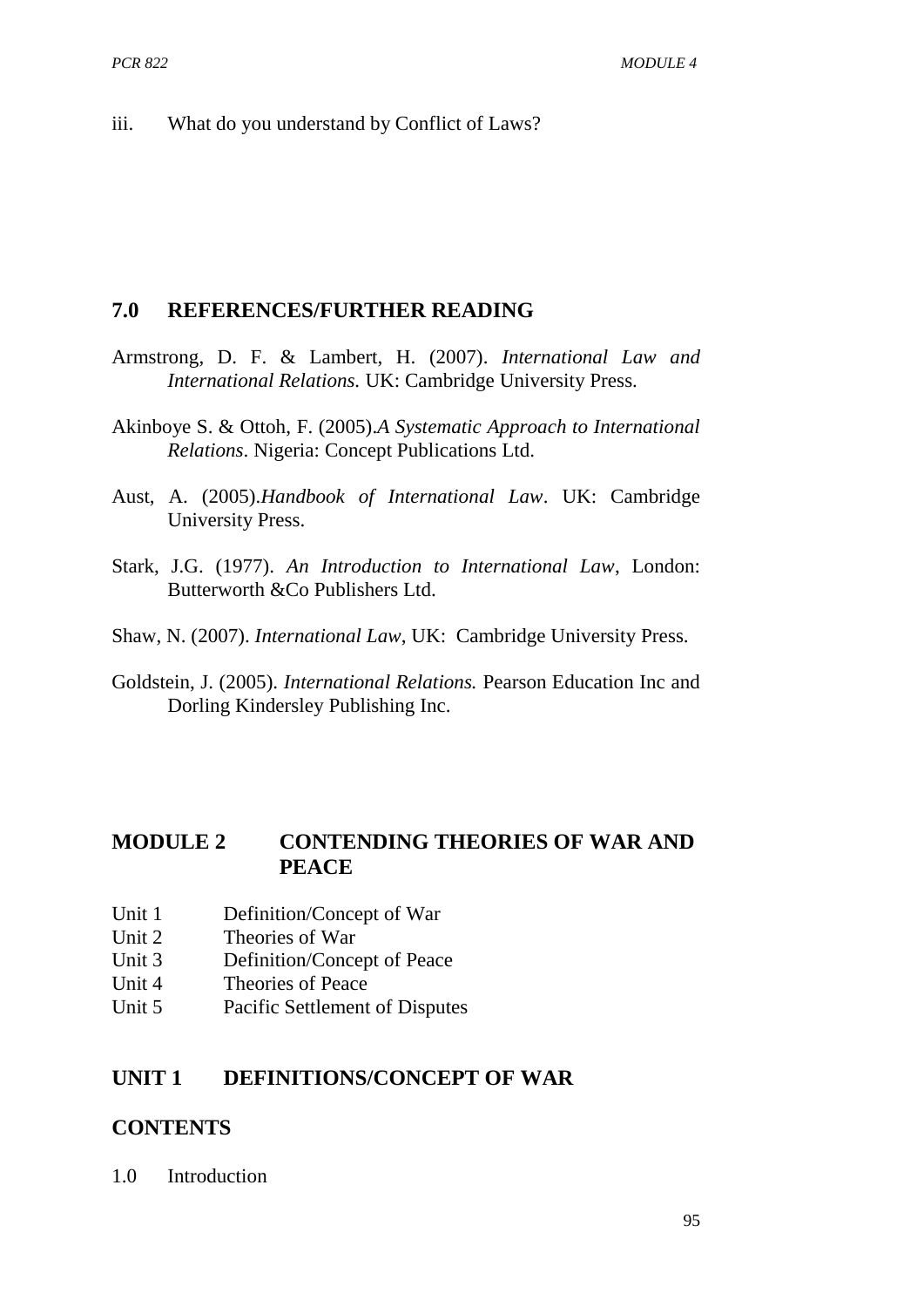- 2.0 Objectives
- 3.0 Main Content
	- 3.1 Definition of War
	- 3.2 Level of Analysis Framework
- 4.0 Conclusion
- 5.0 Summary
- 6.0 Tutor-Marked Assignment
- 7.0 Reference/Further Reading

## **1.0 INTRODUCTION**

War is as old as humanity. Wars have been fought from the earliest days till present, and still remains a key aspect of human existence and interaction. The devastating effects are however better imagined. Millions of lives and properties have been destroyed; societies and nations have been utterly destroyed. Over the years the world has sought and continues to seek ways of eradicating and reducing the devastating effects of war on people and society.

### **2.0 OBJECTIVE**

At the end of the unit, you should be able to:

explain the meaning of the term war.

# **3.0 MAIN CONTENT**

#### **3.1 Definition of War**

War is one of mankind's oldest social (and anti-social) activities (Akinboye and Ottoh, 2005), and is as old as humanity (Cioffi-Revilla, 1996). It has also been referred to as an organised, armed, and often, a prolonged conflict that is carried on between states, nations or parties typified by extreme [social](http://en.wikipedia.org/wiki/Society) disruption, and usually high mortality.

#### **Some Definitions of War**

|  | $\mid$ S/N | <b>Theorist</b> | <b>Definitions of War</b> |
|--|------------|-----------------|---------------------------|
|--|------------|-----------------|---------------------------|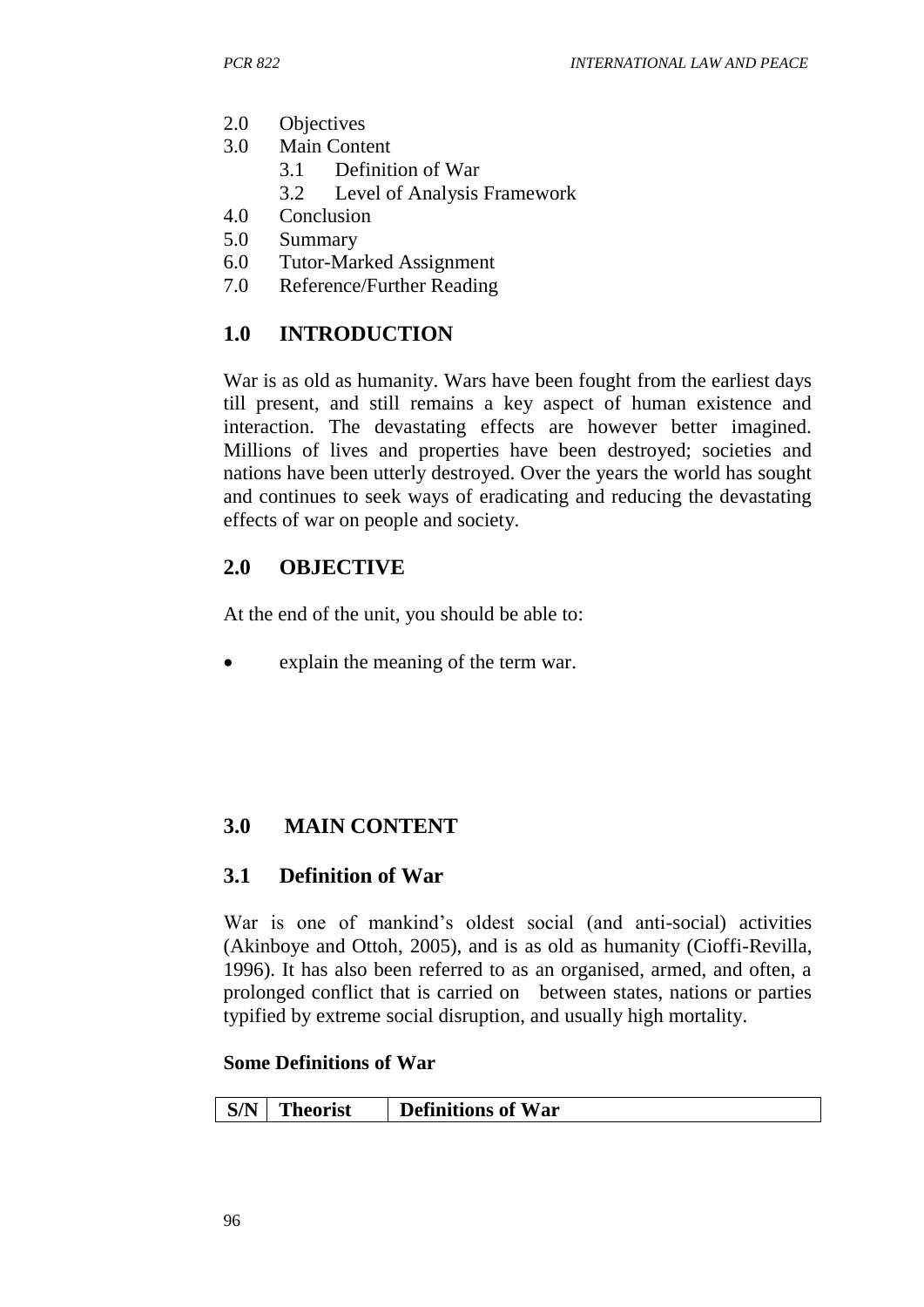|    | Carl<br>Von<br>Clausewitz | War Is 'The continuation of politics by other<br>means'.                                                                                            |
|----|---------------------------|-----------------------------------------------------------------------------------------------------------------------------------------------------|
| 2. | Michael<br>Gelven         | 'It is an actual, widespread and deliberate armed<br>conflict between political communities, motivated<br>by a sharp disagreement over governance'. |
| 3. | Carl<br>Von               | 'War is nothing but a duel on an extensive scale                                                                                                    |
|    | Clausewitz                | an act of violence intended to compel our<br>opponent to fulfill our will, directed by political<br>motives and morality.                           |

War is a state of armed conflict taking place (inter-state) between different countries, or (intra-state) different groups within a country. Historically, war has destroyed the lives of hundreds of millions of people, largely devastating once thriving societies and nations. It is indeed an ill wind that blows no one any good. It is a brutal and ugly enterprise, and one activity that have remained at the core of human history and social change. Paradoxical and inexplicable as it may be, the fact is that war and its threat remain forces the world must contend with. The recent events in the world; 9/11 attack in the US, the counter-attack on Afghanistan, the overthrow of Iraq's Saddam Hussein, the Darfur crisis in Sudan, the bombings in Madrid and London, or the on-going "war on terror" adequately explain this development.

## **3.2 Level of Analysis Framework in Explaining Causes of War**

In order to assess the causes of wars, broad generalisations have been elusive, and wars cannot be said to be caused by a single factor. Although, there are in existence a myriad of theories and approaches to studying the causes of wars as well as different methodology in discovering this, only few have universal validity. This enormous diversity of theoretical, methodological, and epistemological perspectives on the study of war complicates the task of providing a concise assessment of the field (Levy 1989b).

The levels of analysis framework has been used in organising these theories of war with a view to understanding the causes of war as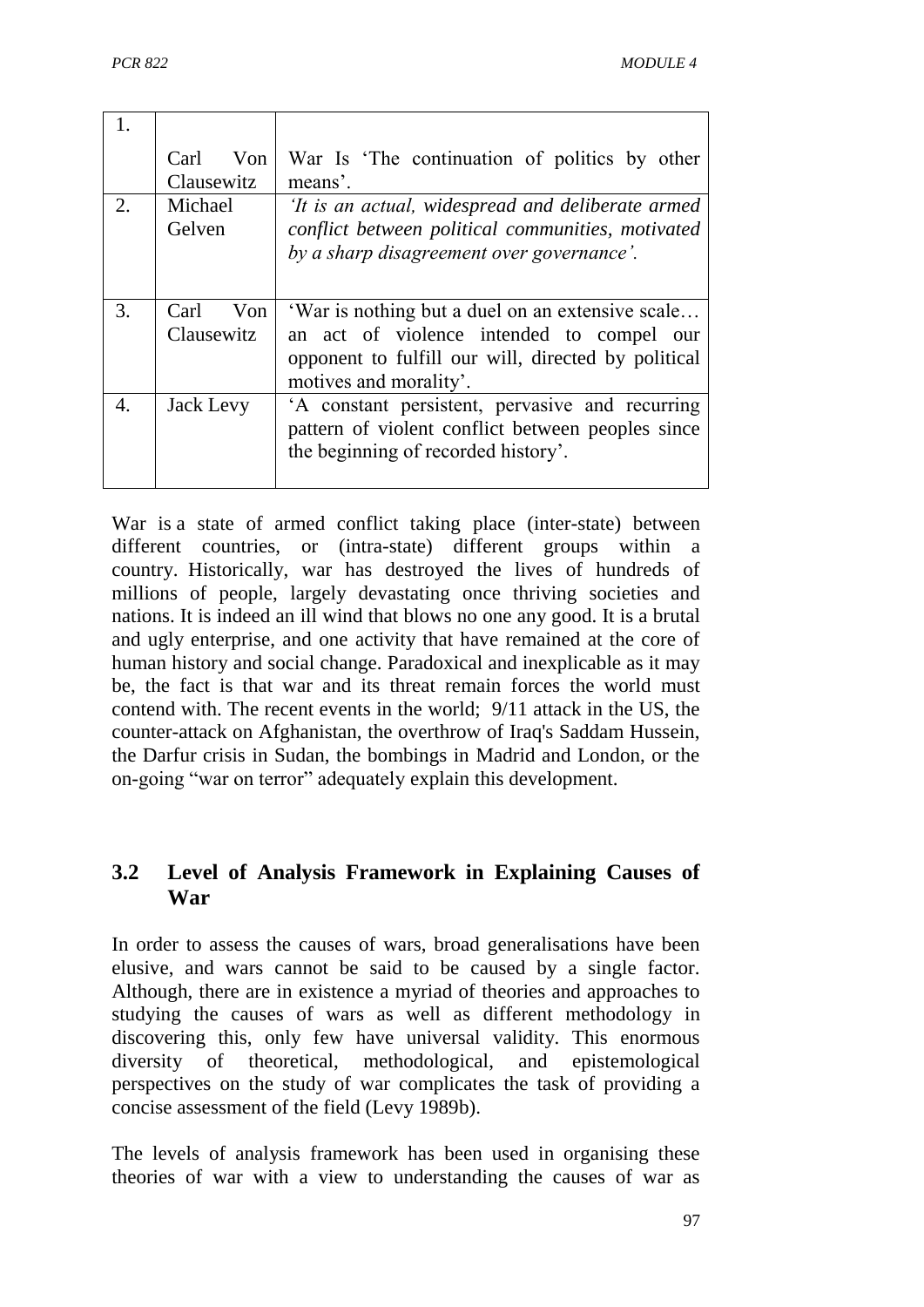resulting from forces and processes operating on all the levels (Goldstein, 2005).

Kenneth Waltz (1959) in his classic: *Man, the State and War* suggested three images of war as explanatory frameworks for the causes of war namely: The Individual, the Nation/State and the International system.

#### **The Individual Level of Analysis**

This analytical framework closely links the use of war and other violent means of leverage in the world to the rational decisions of the national leader of states. Focus here is on the individual political leaders and their belief system, psychological processes, emotional state and personality. In other words a national leader's disposition for or against war to a large extent determines whether a nation goes to war or not. For instance considering two US presidents; one can say while George W. Bush was predisposed towards war, Bill Clinton, his predecessor was not.

#### **The National Level of Analysis**

The domestic level of analysis focuses on the characteristics of states or societies that predispose them towards war or against it. It includes factors such as types of political system (authoritarian or democratic, and variations of each), structure of the economy, the nature of the policy making process, role of public opinion and interest groups, ethnicity and nationalism, and political culture and ideology.

#### **The International System Level**

The level links the causes of war to the anarchical structure of the international system, the distribution of military and economic power among the leading states of the world, patterns of military and economic power, international trade, and other factors that constitute the external environment common to all states.

Levy (2011), in *Theories and Causes of War,* used the decision making level of analysis framework to explain the causes of war, categorising different theories of war in these compartments.

#### **System Level Theories**

Here he explains in line with realist theories of causes of war, that sovereign states act rationally to advance their security, power and wealth in an anarchic international system defined by the absence of a legitimate authority to regulate disputes and enforce agreements.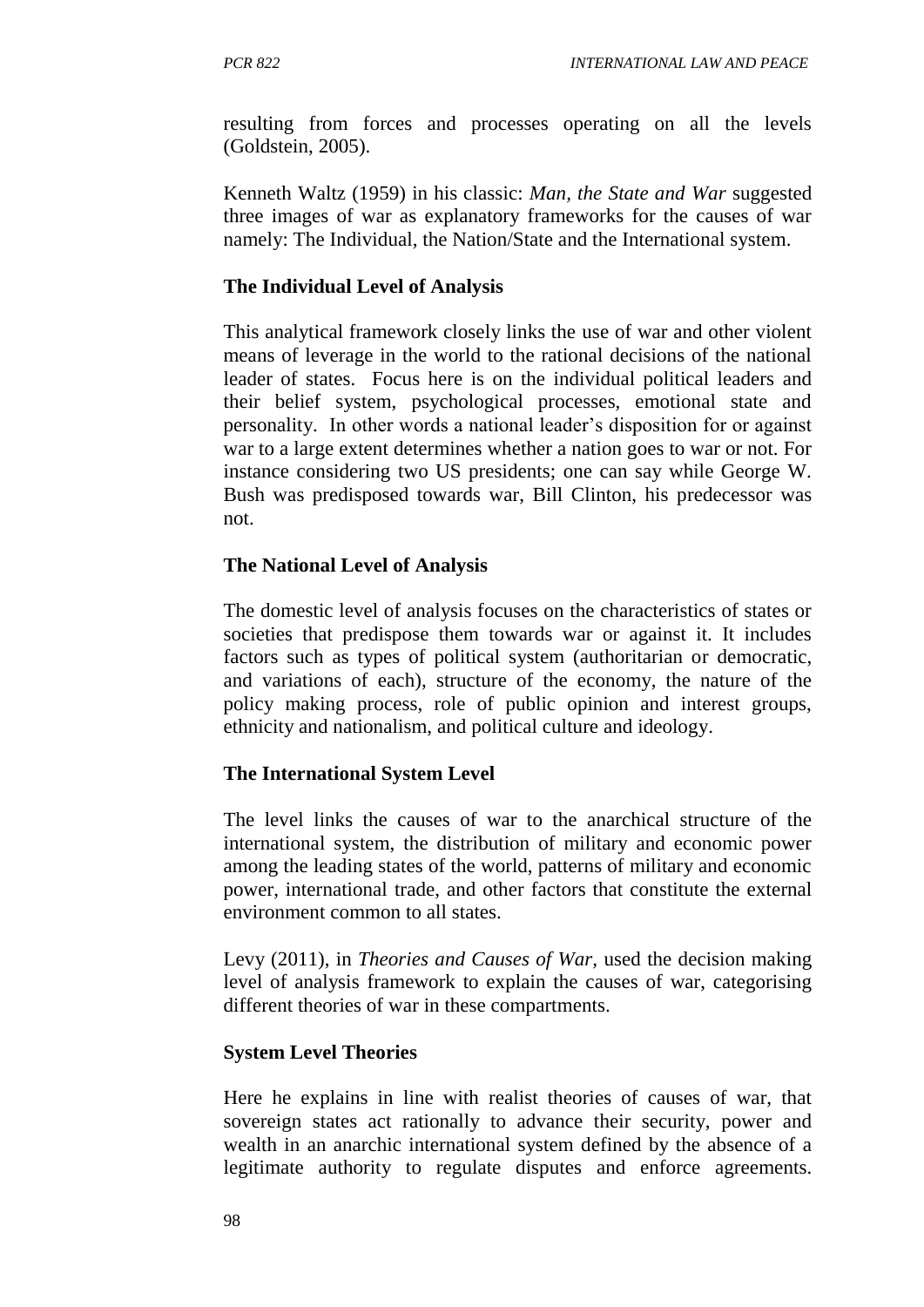Theories within this category includes balance of power theory, power transition theory e.t.c

### **Dyadic-Level Theories**

He argues here that the history of the interaction between pairs of states have an enormous impact on their behavior and on the likelihood of war between them. The Bargaining Model of War which is a key theory in this level asserts that war is an inefficient means of resolving conflicts of interest because it destroys resources that might otherwise be distributed among adversaries.

### **State and Society Level Theories**

This argument tries to explain wars as the product of causal factors internal to states. Theories within this category include: Democratic Peace theory, and Capitalist Peace theory.

#### **Individual Level Theories**

The individual level theories trace decisions for war and peace to the belief system of key decision makers, their personalities, and the psychological processes through which they acquire information and make decisions.

## **4.0 CONCLUSION**

Providing a precise definition for the term war has been very elusive. Scholars have come up, with varying definitions but all having at its core, the use of violence by opposing parties to achieve ends. Equally elusive is the broad generalisation of the causes of wars, there are multiple theories and factors that lead to war. While some scholars focus on the predisposing factors that may cause wars (conditions that must exist for a war to occur), others look at the causal factors traceable to specific wars.

## **5.0 SUMMARY**

In this unit, effort has been made to examine various definitions of war by different scholars. We have also examined theories of war using the Level of Analysis Framework to organise the different causes and theories of war.

## **6.0 TUTOR –MARKED ASSIGNMENT**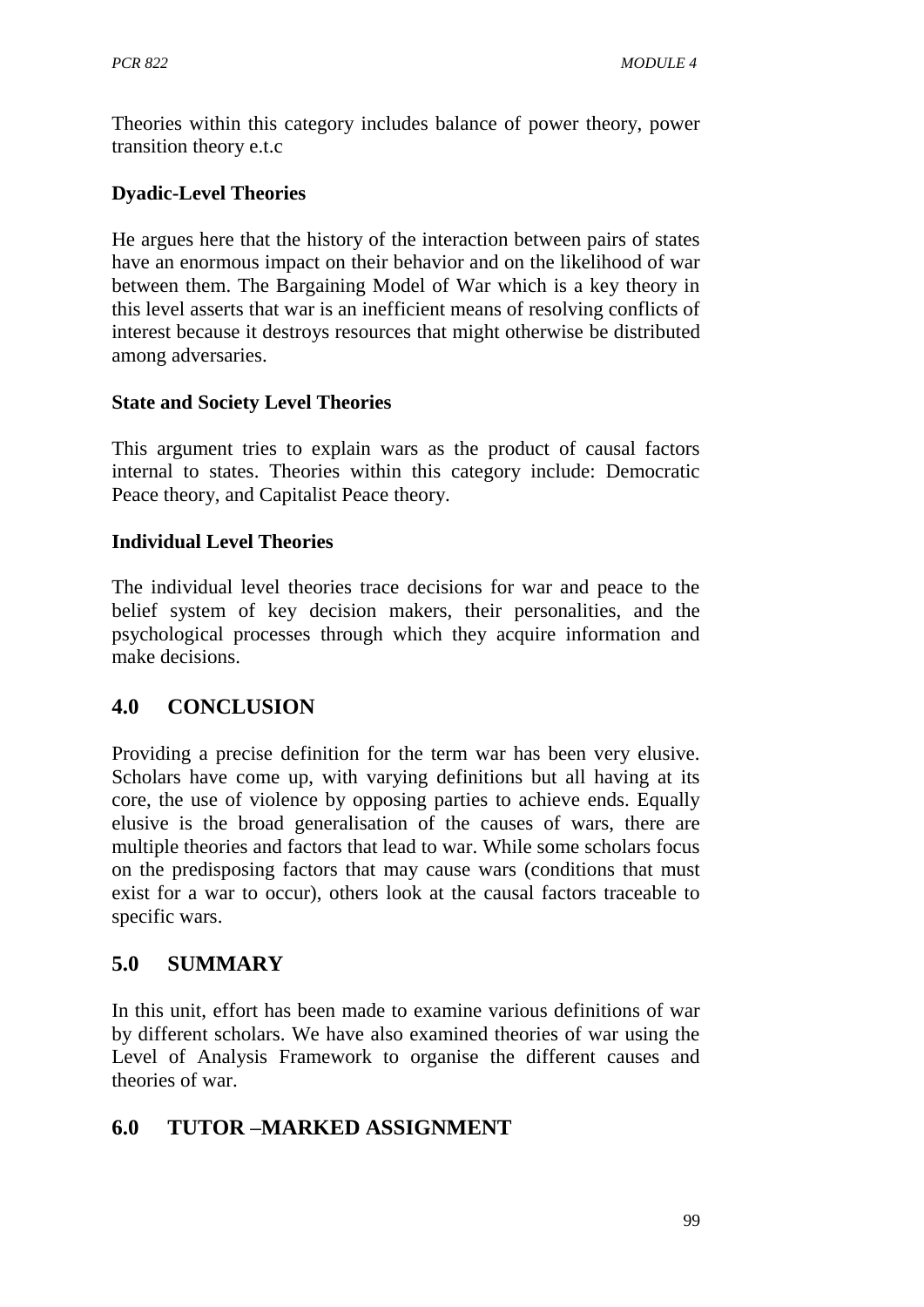Explain the causes/theories of war using the Kenneth Waltz level of Analysis framework.

## **7.0 REFERENCES/FURTHER READING**

- Clausewitz, C.V. (1976). *On War*. Howard, M. & P. Paret (Eds). Princeton. New Jersey: Princeton University Press.
- Goldstein, J.S. (2005). '*International Relations*'. (6<sup>th</sup>ed.). India: Dorling Kindersley. (India) Pvt. Ltd.
- Levy, J.S. (1989). 'The Causes of War: A Review of Theories and Evidence'. In: P.E Tetlock *et al*. *Behaviour, Society, and Nuclear War*. Vol. 1.NY: Oxford.
- Levy, J.S. (2011)."Theories and Causes of War". In Christopher C. & Mathers R. (Eds). *The Handbook on the Political Economy of War*. Northampton MA: Edward Elgar.
- Singer, J.D. (1961). 'The Levels of Analysis Problem in International Relations'. *World Politics*, 14(1).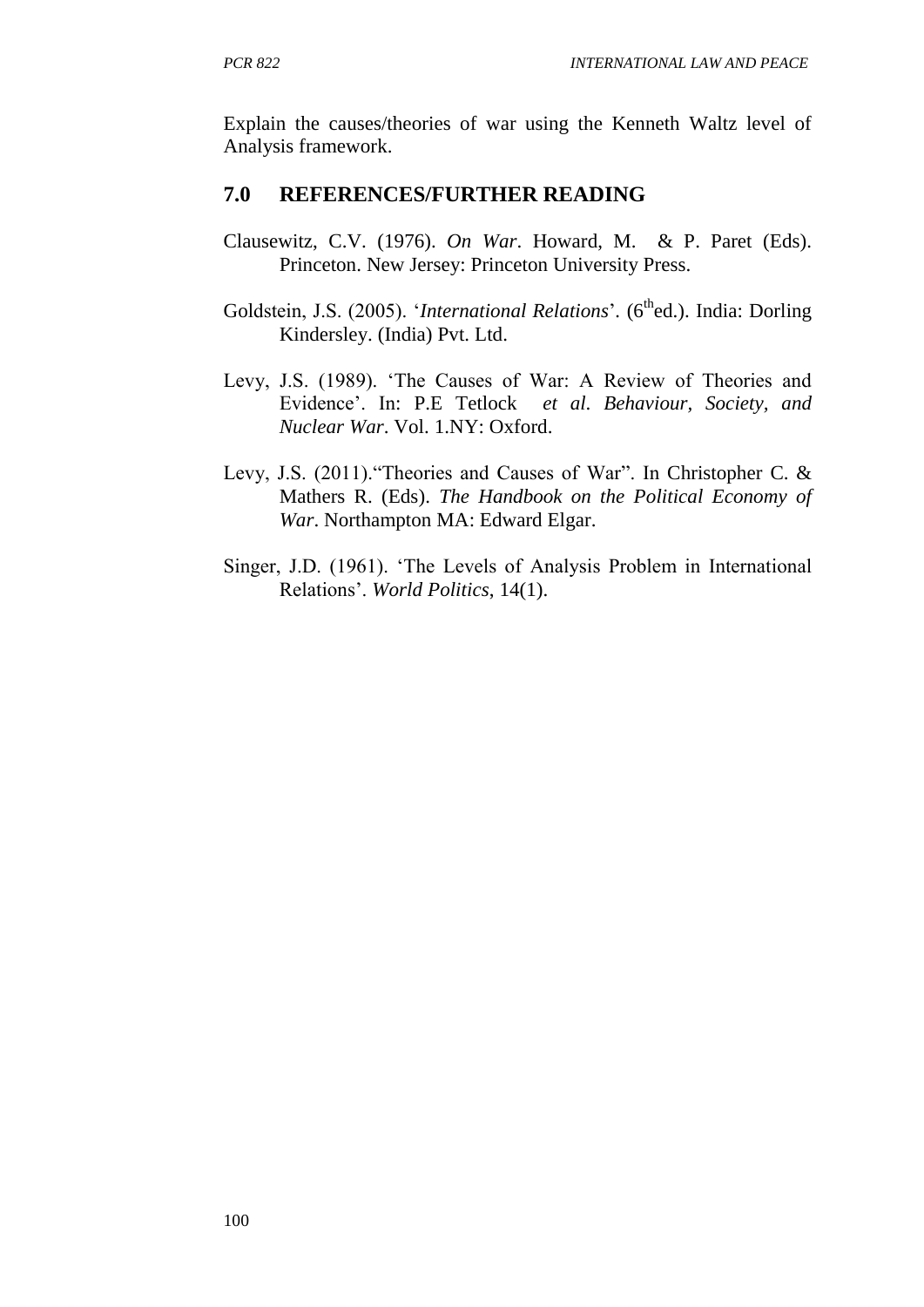# **UNIT 2 THEORIES OF WAR**

#### **CONTENTS**

- 1.0 Introduction
- 2.0 Objectives
- 3.0 Main Content
	- 3.1 Realist Theories of War
		- 3.1.1 Balance of Power Theory
		- 3.1.2 Power Transition Theory
		- 3.1.3 Bargaining Theory
		- 3.1.4 Arms Race Theory
		- 3.1.5 Rationalist Theory
- 4.0 Conclusion
- 5.0 Summary
- 6.0 Tutor-Marked Assignment
- 7.0 Reference/Further Reading

## **1.0 INTRODUCTION**

One of the fundamental reasons for the development of international law is for the total eradication and/or reduction of war in international politics. The study of the causes, effects and consequences of wars, is a key aspect of international relations, and conduct of states in the international arena. Since earliest times, scholars from various disciplines have studied war in a bid to gain a better understanding of it as well as seeking an end to the phenomenon. Consequently several theories have been espoused by scholars to explain these causes of war.

### **2.0 OBJECTIVES**

At the end of this unit, you should be able to:

- explain some theories of war
- identify the different motivations for war.

### **3.0 MAIN CONTENT**

### **3.1 Realist Theories of War**

The study of war has been dominated by the Realist approach in international relations, and although there are various Realist theories on war; they all possess the realist assumptions of the international system as anarchical in nature with sovereign states as key actors acting rationally to advance their interests: security, power and wealth.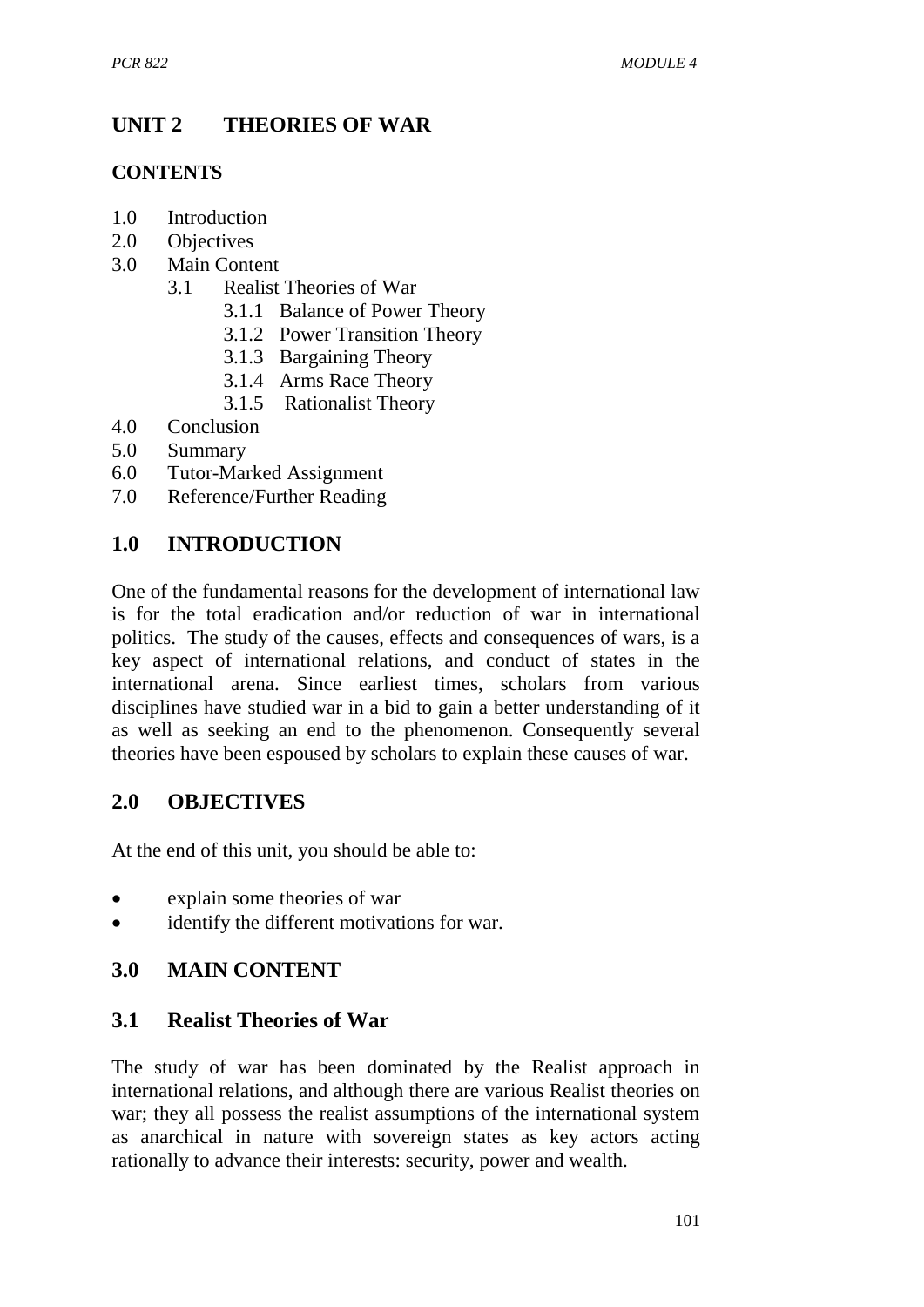From the Realist perspective, war has a number of different but also interrelated causes. These include a flawed and aggressive human nature in states, the internal organisation of states and the anarchic nature of the international system, creating a race for power, survival and security. Some of the Realist's theories of war include:

## **3.1.1 Balance of Power Theory**

Balance of Power theory posits the avoidance of hegemony as the primary goal of states and the maintenance of equilibrium of power in the system as the primary objective. The theory predicts that states, and particularly great powers, will balance against those states that constitute the primary threats to their interests and particularly against any state that threatens to secure a hegemonic position. It has been argued that war is more likely when antagonistic poles have relative power equality, creating a situation in which every power can perceive the potential for successful use of force (Geller, 1993).In balance of power theory, serious threats of hegemony are a sufficient condition for the formation of a blocking coalition, which leads either to the withdrawal of the threatening power or to a hegemonic war. The fundamental argument of this theory is that when two antagonists are equal in power, they are deterred from war by the fear of being defeated or by the mauling they will take even if they are victorious. This argument has also been faulted by some scholars who claim that balance of power or equality of power leads to lesser conflict.

### **3.1.2 Power Transition Theory**

The Power Transition theory, is a form of hegemonic theory that shares Realist assumptions but emphasises the existence of order within a hierarchical system (Organski and Kugler, 1980, cited in Goldstein, 2005).This power transition theory divides the world into a hierarchy and explains major wars as part of a cycle of [hegemony](http://en.wikipedia.org/wiki/Hegemony) being destabilised by a [great power](http://en.wikipedia.org/wiki/Great_power), which does not support the hegemony' control. Hegemons commonly arise and use their strength to create a set of political and economic structures and norms of behaviour that enhance the stability of the system while advancing their own security.

The theory holds that the largest wars result from challenges to the top position in the status of the top hierarchy, when a rising power is surpassing (or threatening to surpass) the most powerful state (Goldstein J, 2005).Accordingly, if the challenger does not start a war to displace the top power, the latter may provoke a "preventive" war to stop the rise of the challenger before it becomes too great a threat (cited in Goldstein, 2005).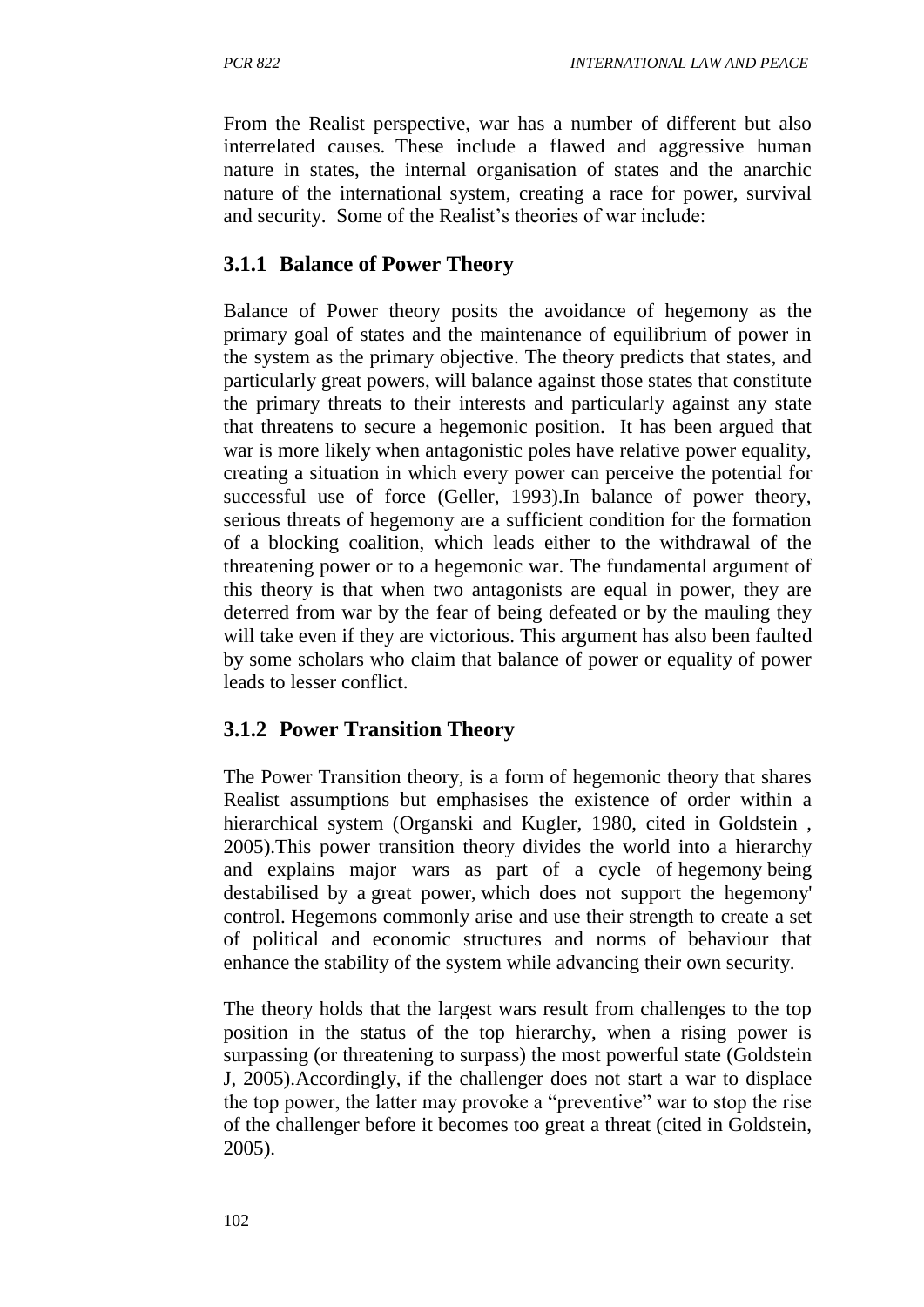# **3.1.3 The Bargaining Theory of War**

The bargaining model of war sees war as politics all the way down. It views international politics as disputes over scarce goods, such as the placement of a border, the composition of a national government, or control over natural resources. States use both war and words as bargaining tools to help them achieve optimal allocations of goods. Critically, the bargaining model does not see war as the breakdown of diplomacy but rather as a continuation of bargaining, as negotiations occur during war, and war ends when a deal is struck. (Reiter, 2003).

# **3.1.4 Arms Race Theory**

This theory argues that a continuous and increasing build up of arms, defense and military forces by competing states or coalition of states based on mutual fear will eventually end in war. An arm race is a reciprocal process in which two or more states build up military capabilities in response to each other. The mutual escalation of threats heightens nerves, increases distrust and reduces cooperation between them. This situation creates a fertile ground for war to erupt. Samuel Huntington explored this theory by defining arms race as "progressive competitive peace-time increase in armaments by two states or a coalition of states, resulting from conflicting purposes or mutual fears" (cited in Morgan,1984).

# **3.1.5 Rationalist Theory**

Rationalist theories of war assume that both sides to a potential war are rational i.e. each side wants to get the best possible outcome for itself for the least possible loss of life and property to its own side. Given this assumption, if both countries knew in advance how the war would turn out, it would be better for both of them to just accept the post-war outcome without having to actually pay the costs of fighting the war.

This is based on the notion, generally agreed to by almost all scholars of war says [Carl von Clausewitz](http://en.wikipedia.org/wiki/Carl_von_Clausewitz), that wars are reciprocal and that all wars require a decision to attack and also a decision to resist attack.

Rationalist theory offers three reasons why some countries cannot find a bargain and instead resort to war: issue indivisibility, [information](http://en.wikipedia.org/wiki/Information_asymmetry)  [asymmetry](http://en.wikipedia.org/wiki/Information_asymmetry) with incentive to deceive, and the inability to make credible commitment. Rationalist theories are usually explicated with [game](http://en.wikipedia.org/wiki/Game_theory)  [theory.](http://en.wikipedia.org/wiki/Game_theory)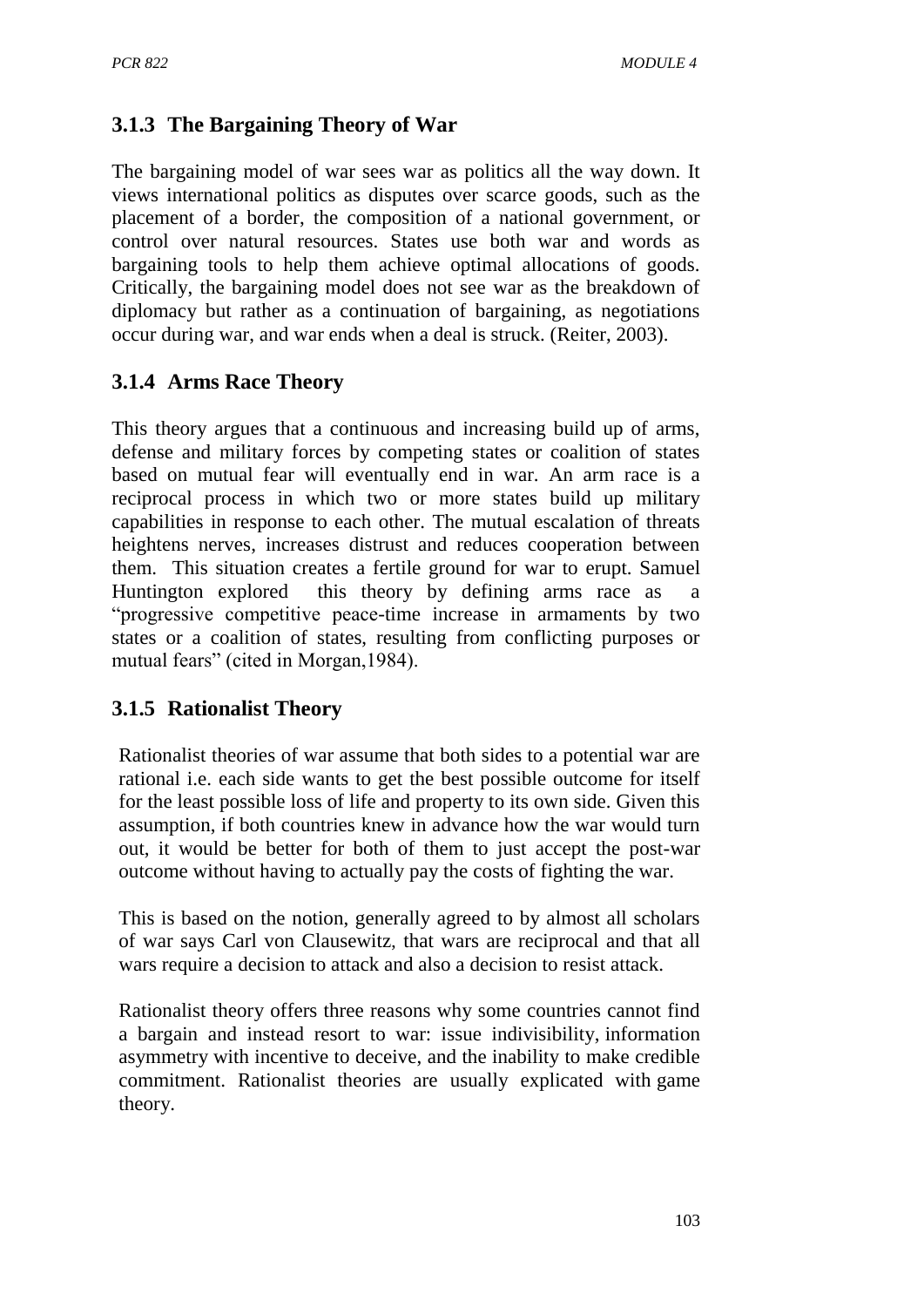### **4.0 CONCLUSION**

In this unit, we discussed some of the some realist theories of war with a view to gaining a deeper understanding for the causes and motivations for war.

#### **5.0 SUMMARY**

While discussing theories of war, we examined the Balance of Power Theory, Power Transition Theory, Bargaining Theory, Arms Race Theory and Rationalist Theory.

#### **6.0 TUTOR-MARKED ASSIGNMENT**

- i. Briefly use any two theories of war to explain any war (past or present) in the world.
- ii. Discuss the Balance of Power theory and its limitations.

#### **7.0 REFERENCES/FURTHER READING**

- Cioffi-Revilla, C. (1996) ." Origins and Evolution of War and Politics."  *International Studies Quarterly*.
- Geller, D.S. (1993)."Power Differentials and War in Rival Dyads". *International Studies Quarterly*.
- Huntington, S. (1984). "Arms Races: Prerequisites and Results." In Morgan P. *Theories and Approaches to International Politics: What are we to Think*? (3<sup>rd</sup> ed.). London: Transaction Books, New Brunswick.
- Levy J.S. (1989). The Causes of War and the Conditions of Peace, *Annual Review of Political* Science, Vol.1.
- Levy J. (2011). "Theories and Causes of War" In *The Handbook on the Political Economy of War.* By Christopher J. Coyne & Rachel L. M. (Eds). Cheltenham, UK: Edward Elgar.
- Reiter, D. (2003).**"**Exploring the Bargaining Model of War." Vol. 1 No.1, [www.apsanet.org.](http://www.apsanet.org/)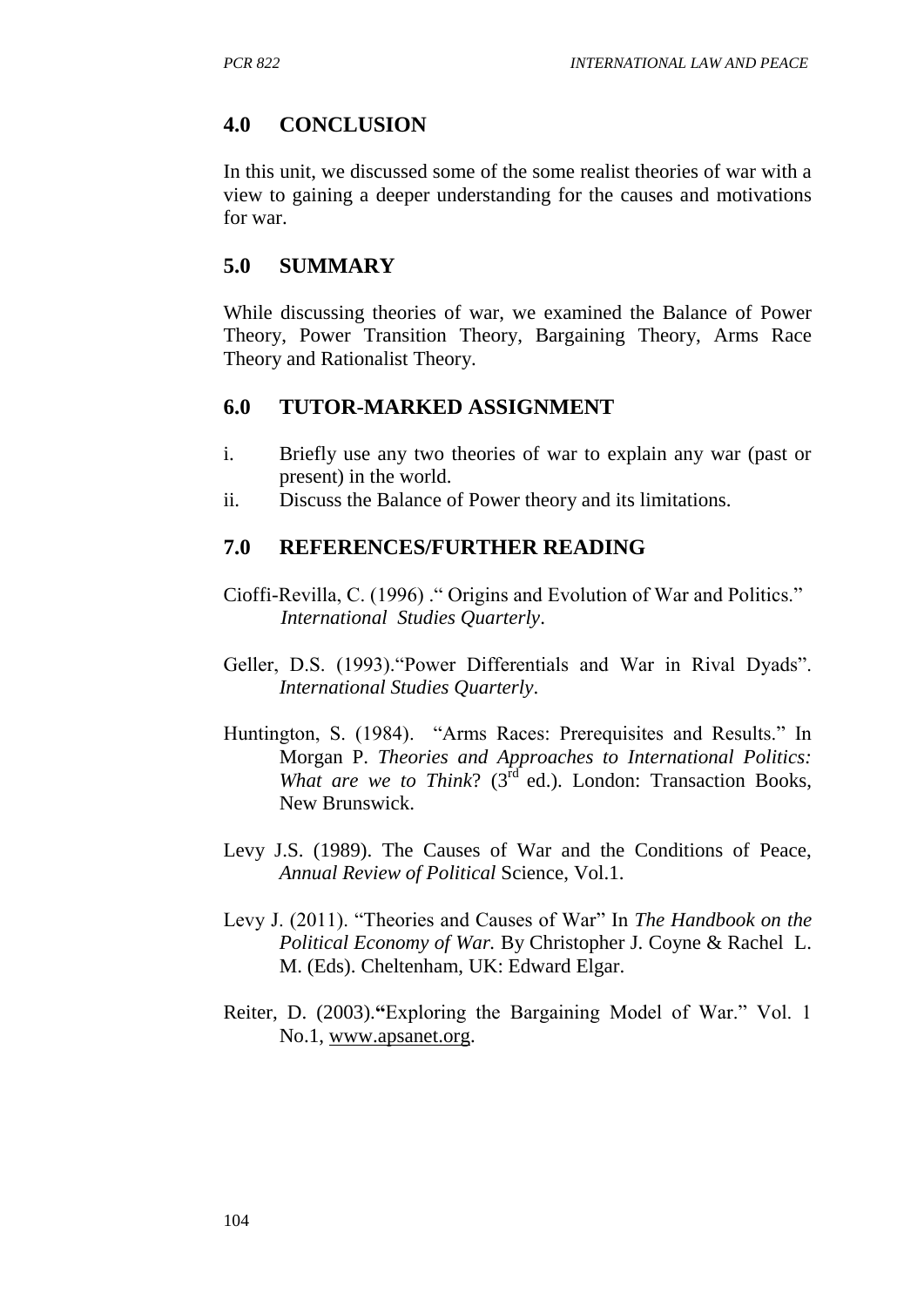# **UNIT 3 DEFINITION/CONCEPT OF PEACE**

## **CONTENTS**

- 1.0 Introduction
- 2.0 Objectives
- 3.0 Main Content
	- 3.1 Evolution of Concept of Peace from Single Factored to Multi-factored Definition
- 4.0 Conclusion
- 5.0 Summary
- 6.0 Tutor- marked Assignment
- 7.0 Reference/Further Reading

# **1.0 INTRODUCTION**

Peace is one concept that has recently received a lot of attention in academic scholarship. Generally defined as "an absence of war", the term peace has several meanings and nuances which seem to change through generations. An attempt is made in this unit to understand the concept of peace and its varying dimensions.

## **2.0 OBJECTIVES**

At the end of this unit, you should be able to:

- define the term "peace
- explain the different stages in the evolution of the concept.

### **3.0 MAIN CONTENT**

## **3.1 Evolution of Concept of Peace from Single factored to Multi factored Definition**

The term "peace" has a plethora of definitions by different scholars. It has also evolved from being defined merely as the absence of war to a more comprehensive definition. The following illustrates the changes in the concept of peace over the years. The idea that peace can be defined in terms of the single factor, "absence of war," has been replaced by multifactor theories that include a number of other requirements, such as no structural violence or peace with the environment. Although the absence of war remains a necessary condition for all peace definitions, it is no longer a sufficient one in most formulations of peace. At the same time, there has been a shift from including just the state level of analysis in absence of war definitions, to peace theories that include multiple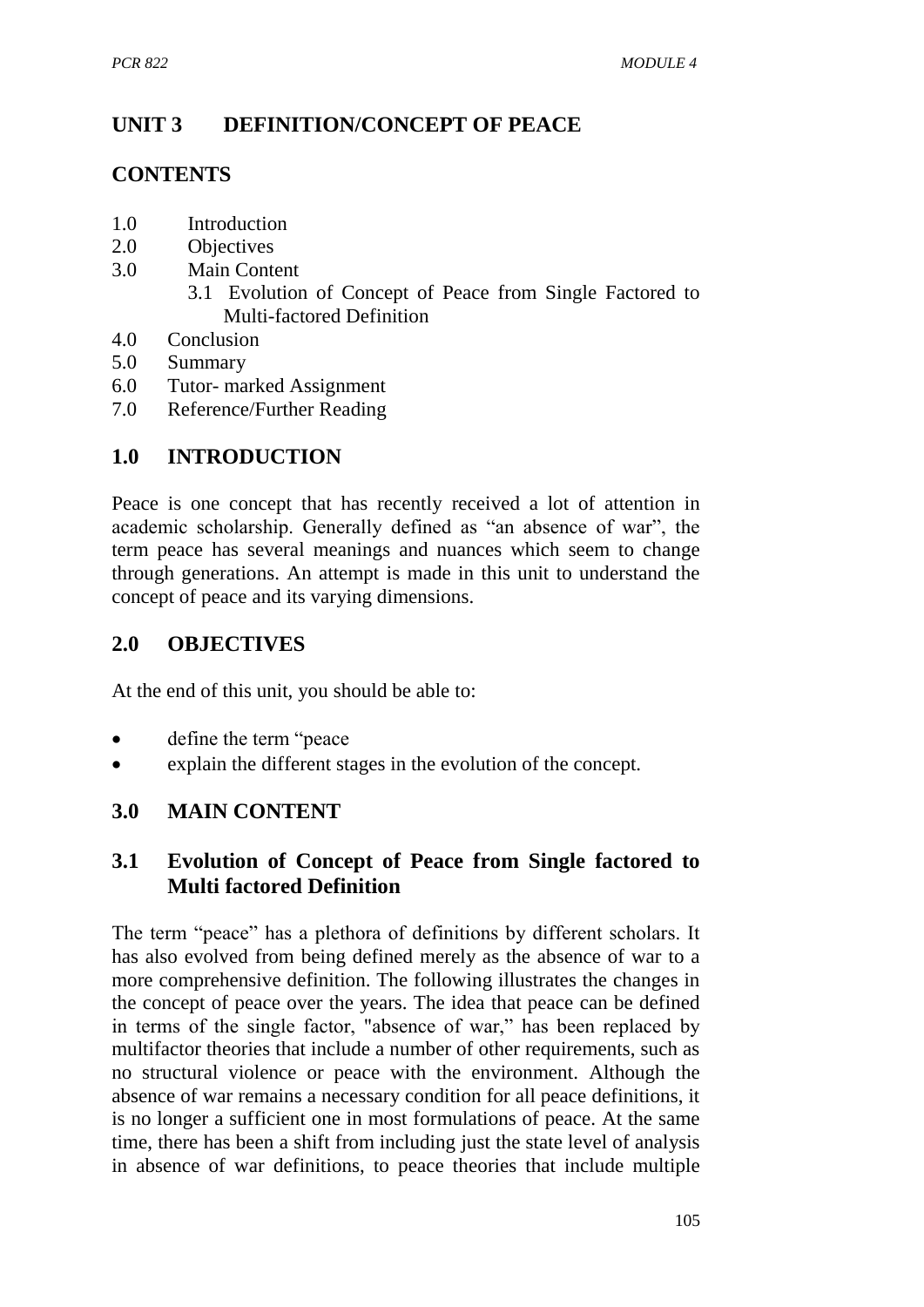levels of analysis from the individual to the environmental. Multifactor, multilevel concepts of peace are, as a consequence, considerably more complex than simple, absence of war theories.

According to Linda Groff, L and Smoker P (1996), six broad categories of peace thinking and definitions have emerged historically within Western peace research--especially over the past fifty years (since the end of World War 11). These six categories roughly correspond to the evolution of peace thinking in Western peace research that has seen peace research move from the traditional idea of peace as merely an absence of war towards a more holistic view.



Figure 2: Six Concepts in the Evolution of Peace

#### *Source: http://www.gmu.edu/programs/icar/pcs/smoker.htm*

These stages in the evolution of the peace concept include the following**:**

#### **(a) Peace as Absence of War**

Figure 2 summarises six perspectives on peace in terms of the levels of analysis and theoretical focus that each includes. The first perspective, peace as the absence of war, is applied to violent conflict between and within states war and civil war. This view of peace is still widely held among general populations and politicians. Furthermore, all six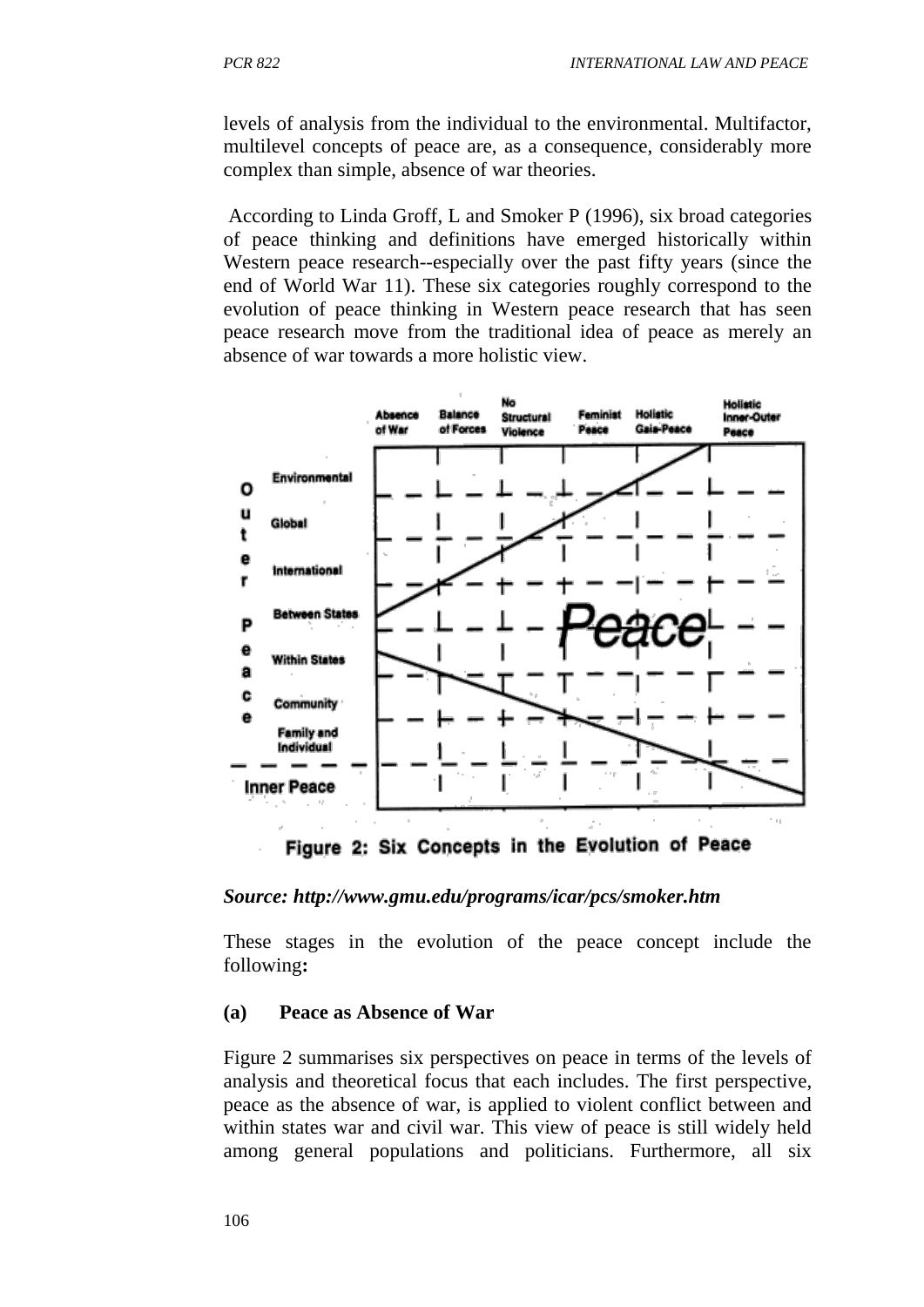definitions of peace discussed here require absence of war as a necessary precondition for peace**.**

#### **(b) Peace as Balance of Force in the International System**

Wright (1941) further developed the absence of war definition to suggest that peace was a dynamic balance involving political, social, cultural and technological factors, and that war occurred when this balance broke down. Wright argued that this balance of forces occurred in the international system, defined in terms of the overall pattern of relationships between states and International Governmental Organisations (IGOs)as well as between and within states. Wright also discussed the role of domestic public opinion within a state which involves the community level of analysis. His model assumed that any significant change in one of the factors involved in the peace balance would require corresponding changes in other factors to restore the balance.

#### **(c) Peace as Negative Peace (No War) and Positive Peace (No Structural Violence***)*

Galtung (1969) further modified Wright's view, using the categories "negative peace" and "positive peace" that Wright had first put forward. Galtung developed a third position and argued that negative peace was the absence of war and that positive peace was the absence of "structural violence", a concept defined in terms of the numbers of avoidable deaths caused simply by the way social, economic and other structures were organised. Peace under this rubric involves both positive peace and negative peace being present. Galtung's model (in addition to the community, within states, between states, and international levels of analysis) includes the global level of analysis, such as the global economy which is influenced by non-state actors, such as IGOs and Multi-National Corporations (MNCs).

#### **(d) Feminist Peace: Macro and Micro Levels of Peace**

Feminist peace researchers developed a fourth perspective to defining peace in the 70s and 80s, by extending negative peace and positive peace to include violence and structural violence down to the individual level (Brock-Utne, 1989). The new definition of peace then included the abolition of macro level organised violence, such as war, but also doing away with micro level unorganised violence, such as rape in war or in the home. In addition, the concept of structural violence was similarly expanded to include personal, micro and macro-level structures that harm or discriminate against particular individuals or groups. This feminist peace model came to include all types of violence, broadly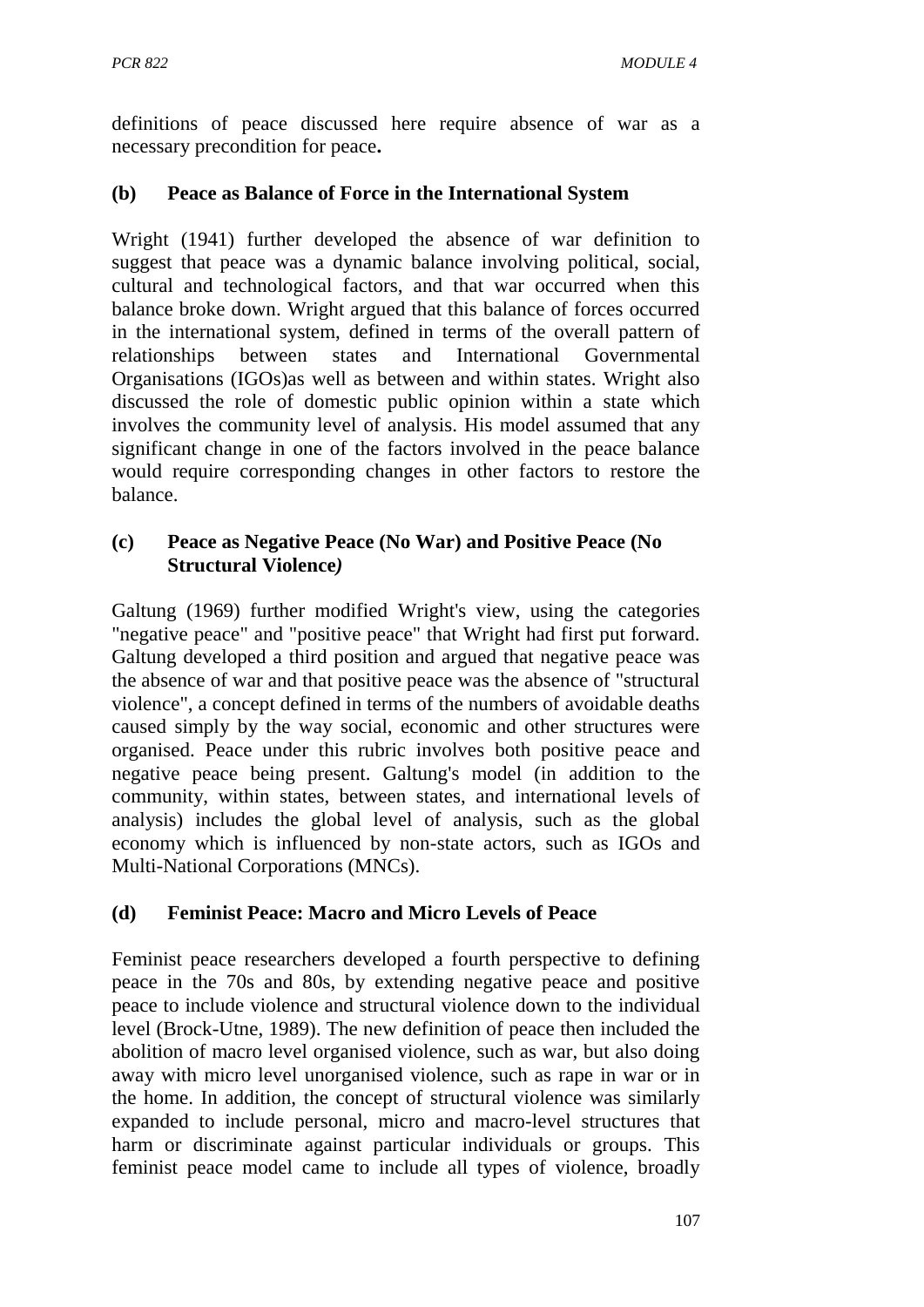defined against people, from the individual to the global level, arguing that this is a necessary condition for a peaceful planet.

### **(e) Holistic Gaia-Peace: Peace with the Environment**

The Gaia-peace theory which is holistic peace thinking emerged in the 1990s, placing a very high value on the relationship of humans to bioenvironmental systems-the environmental level of analysis. Similar to the feminist model, which focuses on peace between people applies across all levels of analyses--from the family and individual level to the global level. Here, Peace with the environment is seen as central for this type of holistic peace theory, where human beings are seen as one of many species inhabiting the earth, and the fate of the planet is seen as the most important goal. This type of holistic peace thinking does not have a spiritual dimension, peace being defined in terms of all forms of physical violence against people and the environment.

### **(f) Holistic Inner and Outer Peace**

This sixth view of peace sees inner, esoteric (spiritual) aspects of peace as essential. Spiritually based, peace theory stresses the centrality of inner peace, believing that all aspects of outer peace, from the individual to the environmental levels, must be based on inner peace. In addition to the relationships of human beings with each other and the world, including the environment, a spiritual dimension is added to Gaia-peace theory.

# **4.0 CONCLUSION**

Defining the concept of peace has evolved from being regarded as the absence of war to more encompassing definitions. It is therefore important that these different definitions and perspectives of peace be considered in our analysis of the concept.

# **5.0 SUMMARY**

In this unit, we have attempted to examine several definitions and meanings of the concept of peace tracing it through its evolution from being defined as merely an absence of war to more definitions.

# **6.0 TUTOR-MARKED ASSIGNMENT**

Briefly describe the different definitions of peace highlighted above.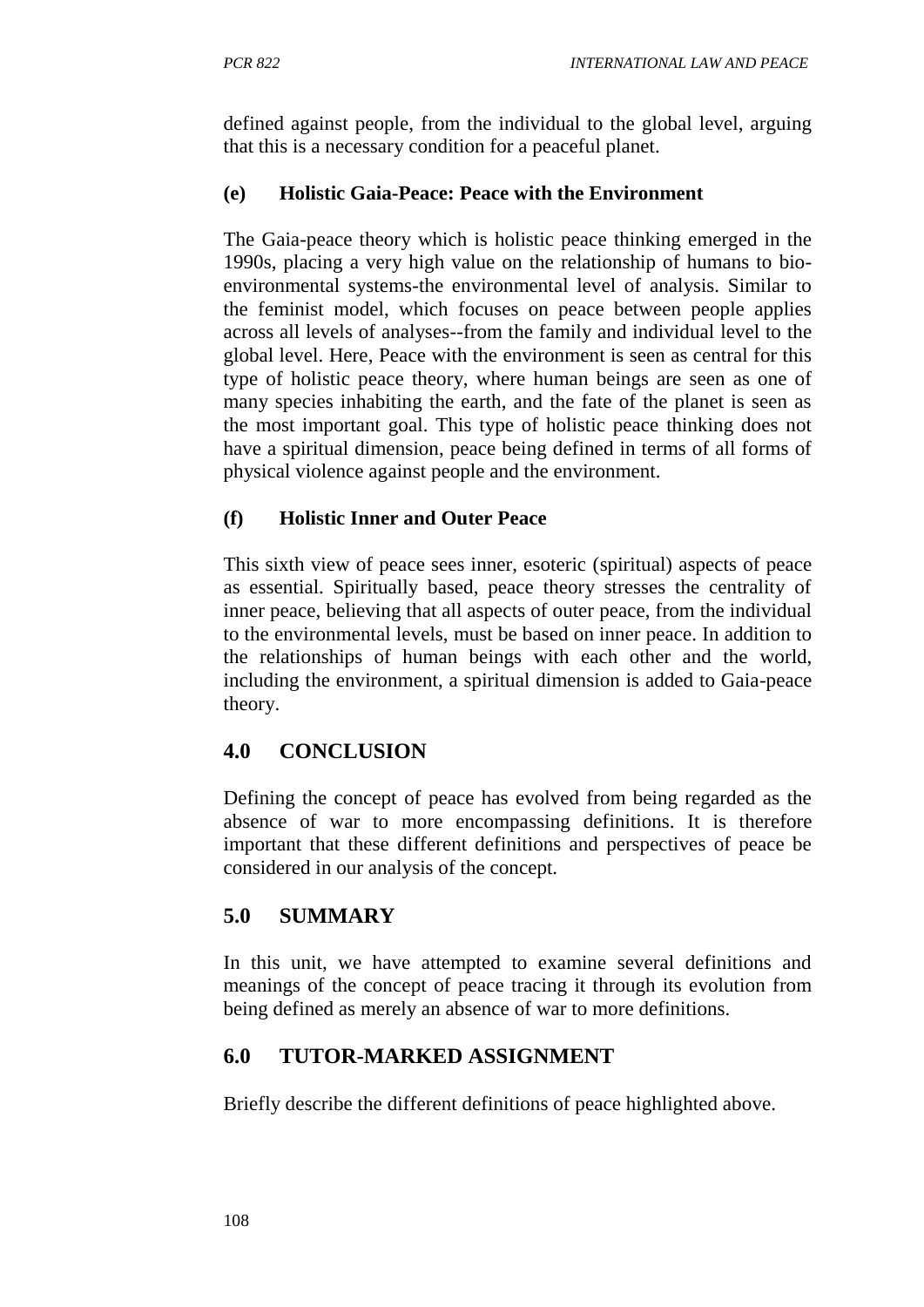### **7.0 REFERENCES/FURTHER READING**

Boucher, D. (1998). *Political Theories of International Relations*. Oxford: Oxford University Press.

Holsti, K. (1991). *Peace and War: Armed Conflicts and International Order*. 1648-*1989.* Cambridge: Cambridge University Press.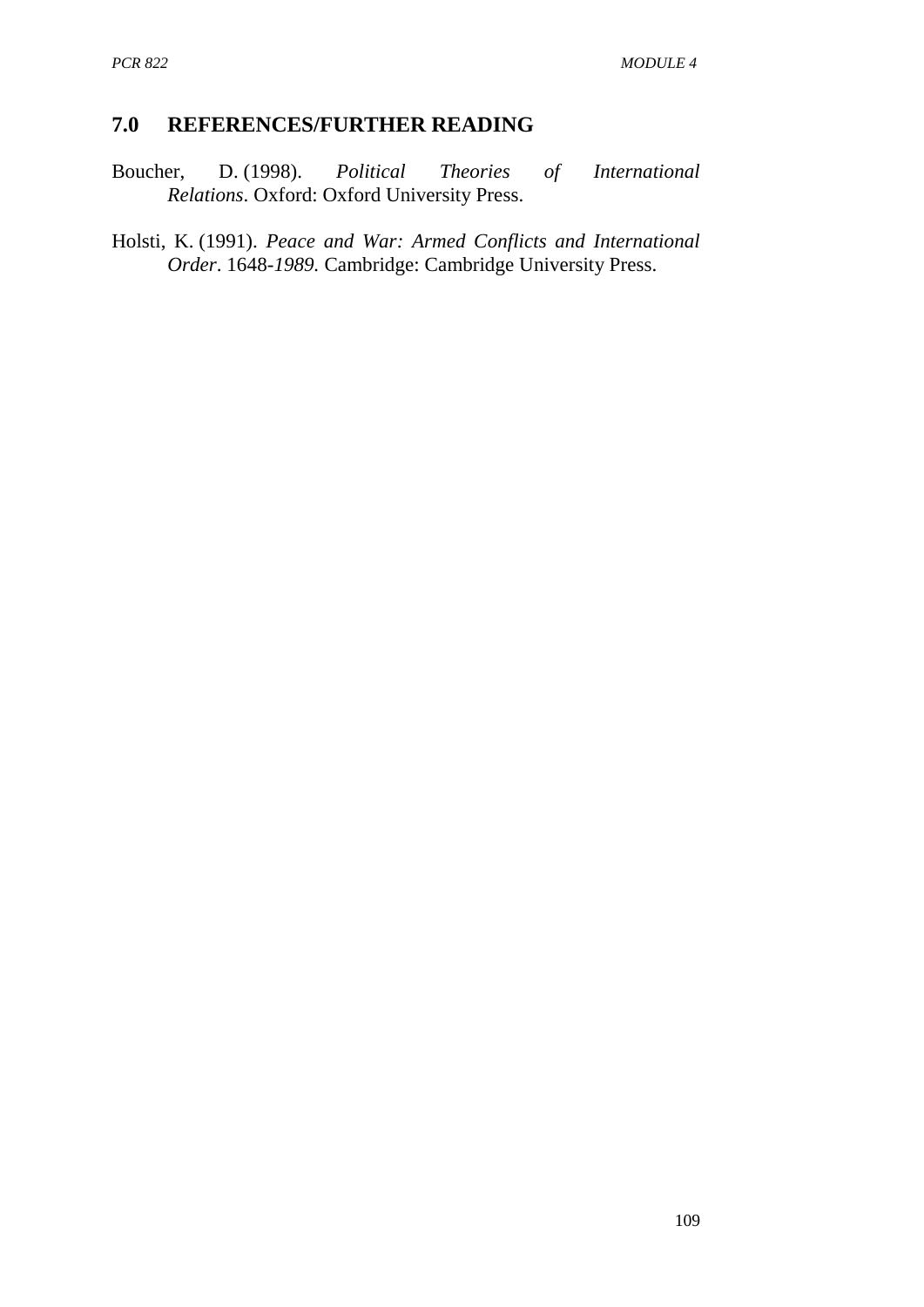### **UNIT 4 THEORIES OF PEACE**

#### **CONTENTS**

- 1.0 Introduction
- 2.0 Objectives
- 3.0 Main Content
	- 3.1 Democratic Peace Theory
		- 3.2 Pacifism
	- 3.3 Just War Theory
- 4.0 Conclusion
- 5.0 Summary
- 6.0 Tutor-Marked Assignment
- 7.0 Reference/Further Reading

#### **1.0 INTRODUCTION**

Peace is one concept that has been viewed from different perspectives by a wide variety of scholars. These perspectives however, bear a similarity; it being mankind's innate desire and wish. Terms like 'Peace at any price', 'The most disadvantageous peace is better than the most just war,' all point to man's dire need for peace. The wars that have devastated the world and continue to cause untold hardship and death to millions of people have led to mankind's quest for a peace and creating a peaceful world for all to thrive and live in.

Peace can be linked to that which is good, desirable and needful for mankind. The commonest definition of peace is – absence of violence. It is also referred to as concord, or harmony and tranquility. It is viewed as peace of mind or serenity, especially in the East. It is defined as a state of law or civil government, a state of justice or goodness, a balance or equilibrium of power (http://www.hawaii.edu/powerkills/tjp.chap2.htm). Several theories have been propounded on the concept of peace. Some of them will be discussed in this unit.

#### **2.0 OBJECTIVE**

At the end of the unit, you should be able to:

explicate different theories of peace.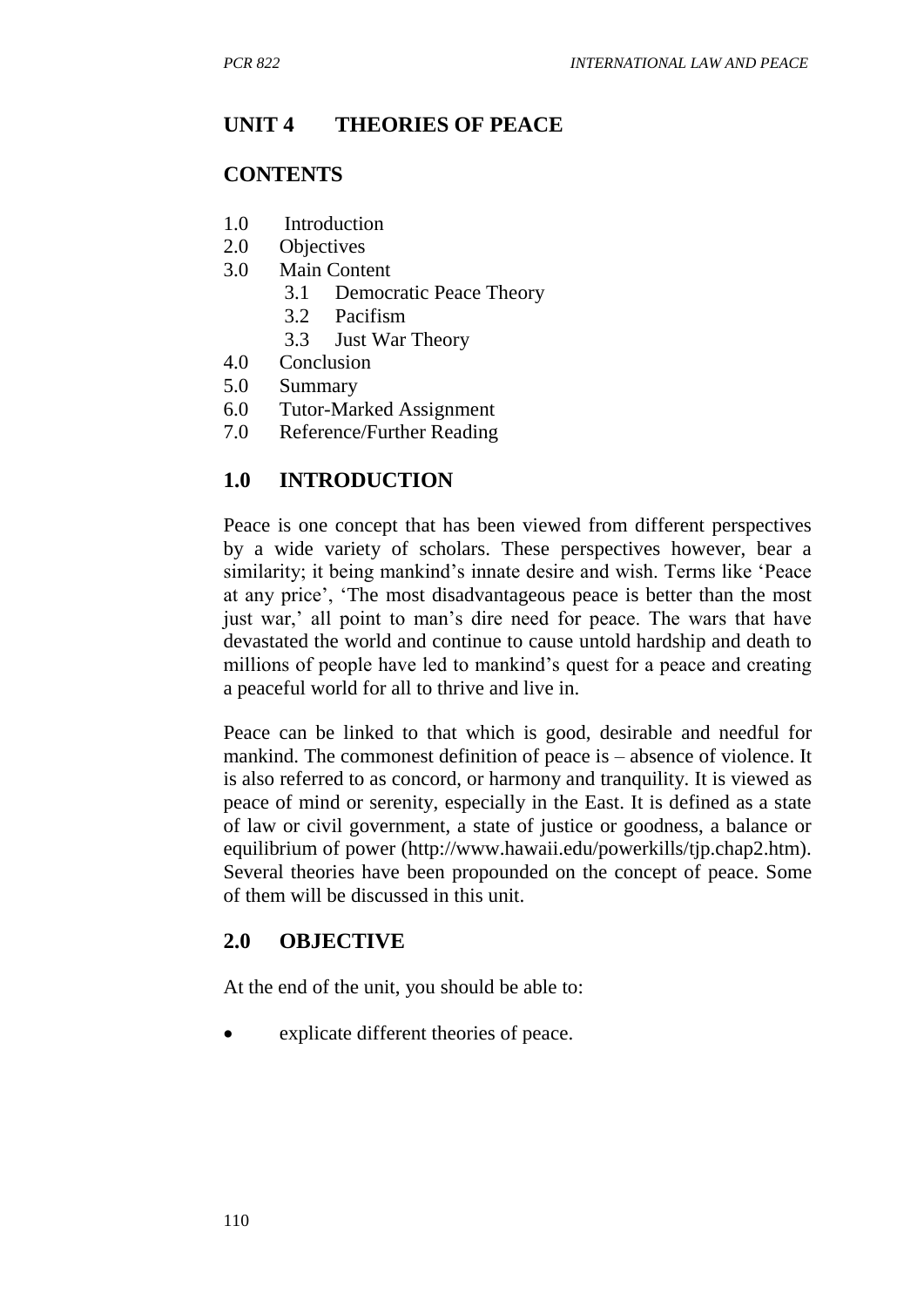# **3.0 MAIN CONTENT**

## **3.1 Democratic Peace Theory**

The basic tenet of this theory is that democracies do not go to war. Also known as democratic peace, the theory argues that countries that practice democracy as a form of government will not fight wars with other countries that are democratic. Although statistically the probability of war between any two states is considerably low, the absence of war among liberal democracies across a wide range of different historical, economic, and political factors suggests that there is a strong predisposition against the use of military violence between democratic states [\(http://www.e-ir.info/2012/02/18/the-democratic-peace-theory/\)](http://www.e-ir.info/2012/02/18/the-democratic-peace-theory/). A major contradiction to the realist approach of balance of power and its anarchical interpretation of the relation between states in international arena, this theory gives support to the empirical claim by liberals of peace and stability among states.

Several scholars of international relations have sought to explain why this is so. Goldstein(2005), have argues that this is so perhaps because democracies usually do not have severe conflicts with each other because they are usually capitalist states that have strong interdependent trade relations or because citizen of democratic states do not view citizens of other democratic states as enemies therefore will not give their support to their government for war. Among proponents of the theory, several explanations have also been offered for it that:

- a) democratic leaders must answer to the voters for war, and therefore have an incentive to seek alternatives;
- b) such statesmen have practiced settling matters by discussion, not by arms, and do the same in foreign policy;
- c) democracies view non-democracies or their people as threatening, and go to war with them over issues which would have been settled peacefully between democracies;
- d) democracies tend to be wealthier than other countries, and the wealthy tend to avoid war, having more to lose (http://en.wikipedia.org/wiki/Democratic\_peace\_theory ).

# **3.2 Pacifism**

Pacifism is the theory that peaceful rather than violent or belligerent relations should govern human intercourse and that arbitration, surrender, or migration should be used to resolve disputes. Pacifists argue that all forms of violence, war, and/or killing is unconditionally wrong. It is a belief that violence, even in self-defense, is unwarranted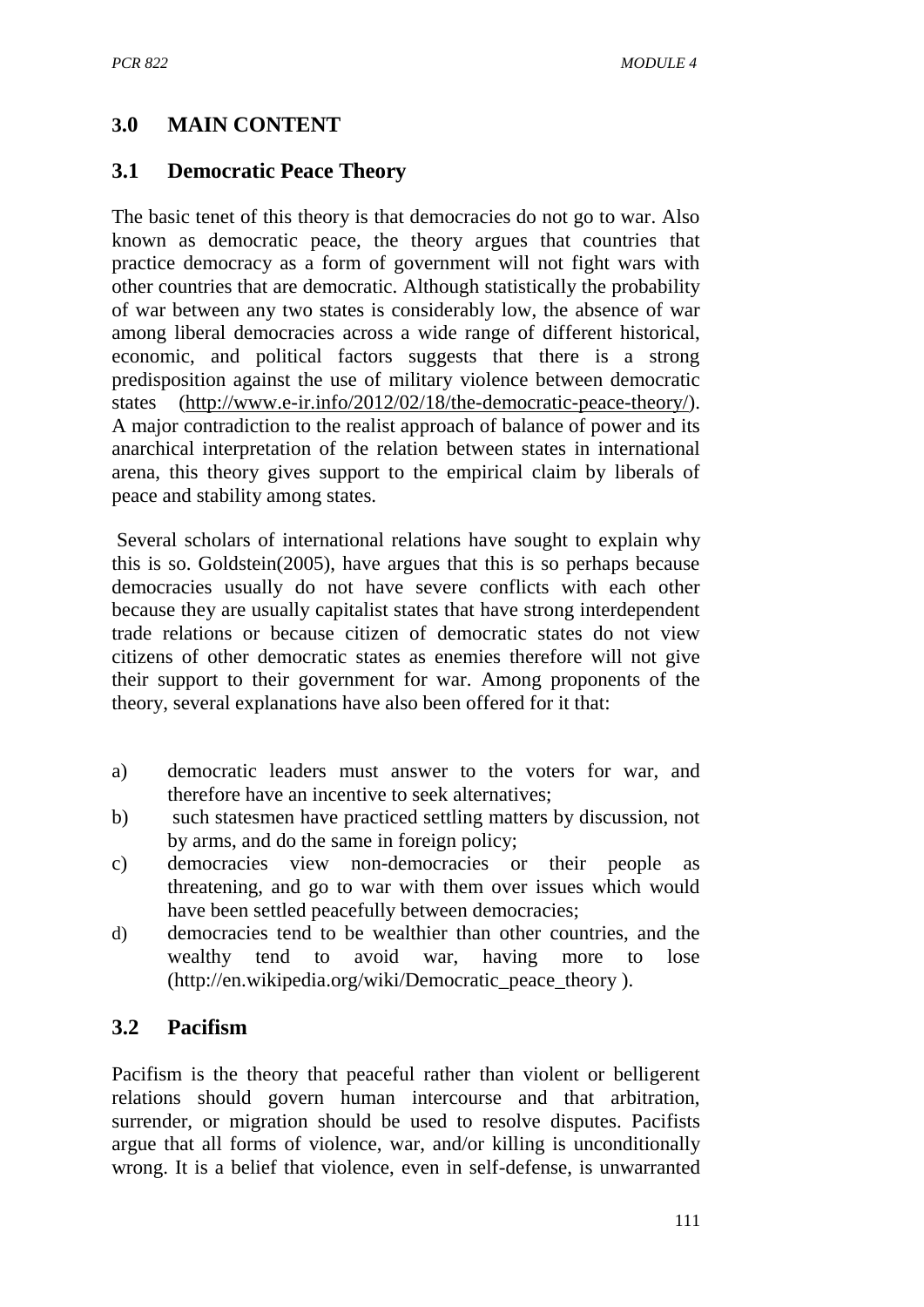under any conditions and that negotiation is preferable to war as a means of solving disputes. In the 19th and 20th centuries, pacifism inspired widespread interest in general disarmament and in the creation of international organisations for the peaceful resolution of disputes, such as the League of Nations and the United Nations. The term "pacifism" was coined by the French peace campaigner [Émile Arnaud](http://en.wikipedia.org/wiki/%C3%89mile_Arnaud) (1864–1921) and adop[ted by other peace activists at the tenth Universal Peace](http://en.wikipedia.org/wiki/Keith_Robbins)  Congress in [Glasgow](http://en.wikipedia.org/wiki/Keith_Robbins),Scotland [in 1901\(Robbins,](http://en.wikipedia.org/wiki/Keith_Robbins) 1976).

There are different types of the Pacifist Theory namely**;**

Absolute Pacifism: These are people that believe that under no circumstances should war be fought; this is because war is seen as a morally wrong. They do not believe in the use of force or aggression of any kind.

Conditional Pacifism: Although conditional pacifists argue against wars and violence in principle, they accept circumstances when war will be a better alternative. This is based on the utilitarianism principle.

Selective Pacifism: They believe that it is a matter of degree, and only oppose wars involving weapons of mass destruction— nuclear or biological.

Active Pacifism: They are involved in political activity to promote peace and argue against particular wars.

### **3.3 Just War Theory**

This theory deals with the justification for how and why wars are fought. It specifies conditions for judging if it is just to go to war, and conditions for how the wars should be fought. The aim of the Just War Theory is not to encourage or justify wars but to prevent them by showing that fighting wars except in limited circumstances is wrong, as well as to motivate states to find other alternatives to resolving conflicts [\(http://www.bbc.co.uk/ethics/war/just/introduction.shtml\)](http://www.bbc.co.uk/ethics/war/just/introduction.shtml). The theory has a long history starting from Bible times and has scholars like Saint [Thomas Aquinas](http://www.iep.utm.edu/aqui-pol) in the 13th century and Hugo Grotius (1583- 1645) as its early exponents.

Three main facets of the Theory Include:

**Jus Ad Bellum:** Concerns the justification and ground for going to war in the first place.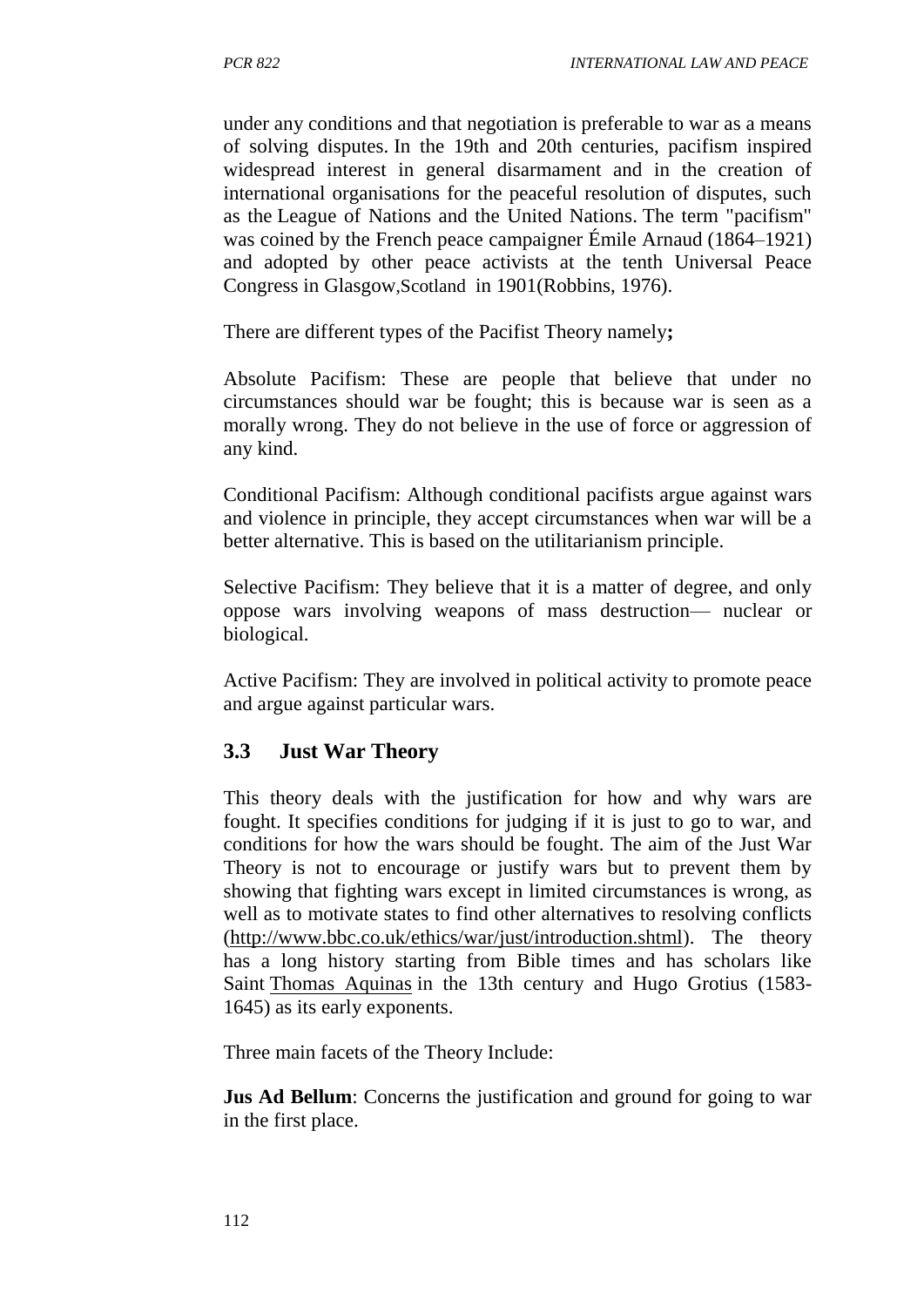**Jus In Bellum**: the ethical rules of conduct during war i.e ethical standards expected by soldiers in wartime.—Rules of Engagement

**Jus Post Bellum:** Seeks to regulate how wars are ended and ease the transition from war to peace.

## **4.0 CONCLUSION**

Peace is an innate desire of mankind, and history is replete with the various methods and ways mankind has tried to engender a peaceful society.

## **5.0 SUMMARY**

In this unit, we have tried to discuss some theories of peace. Theories of Democratic Peace, Pacifism and Just War theories were discussed to help us gain an in-depth understanding of these theories.

## **6.0 TUTOR- MARKED ASSIGNMENT**

Use the Democratic Peace theory to examine any issue or event in world politics.

## **7.0 REFERENCES/FURTHER READING**

- Orend, B. (2002). ["Justice after](http://www.carnegiecouncil.org/media/277_orend.pdf) War". *Ethics & International Affairs*, Volume 16.
- Robbins, K. (1976). *The Abolition of War: The Peace Movement in Britain. 1914-1919*.Wales: University of Wales Press.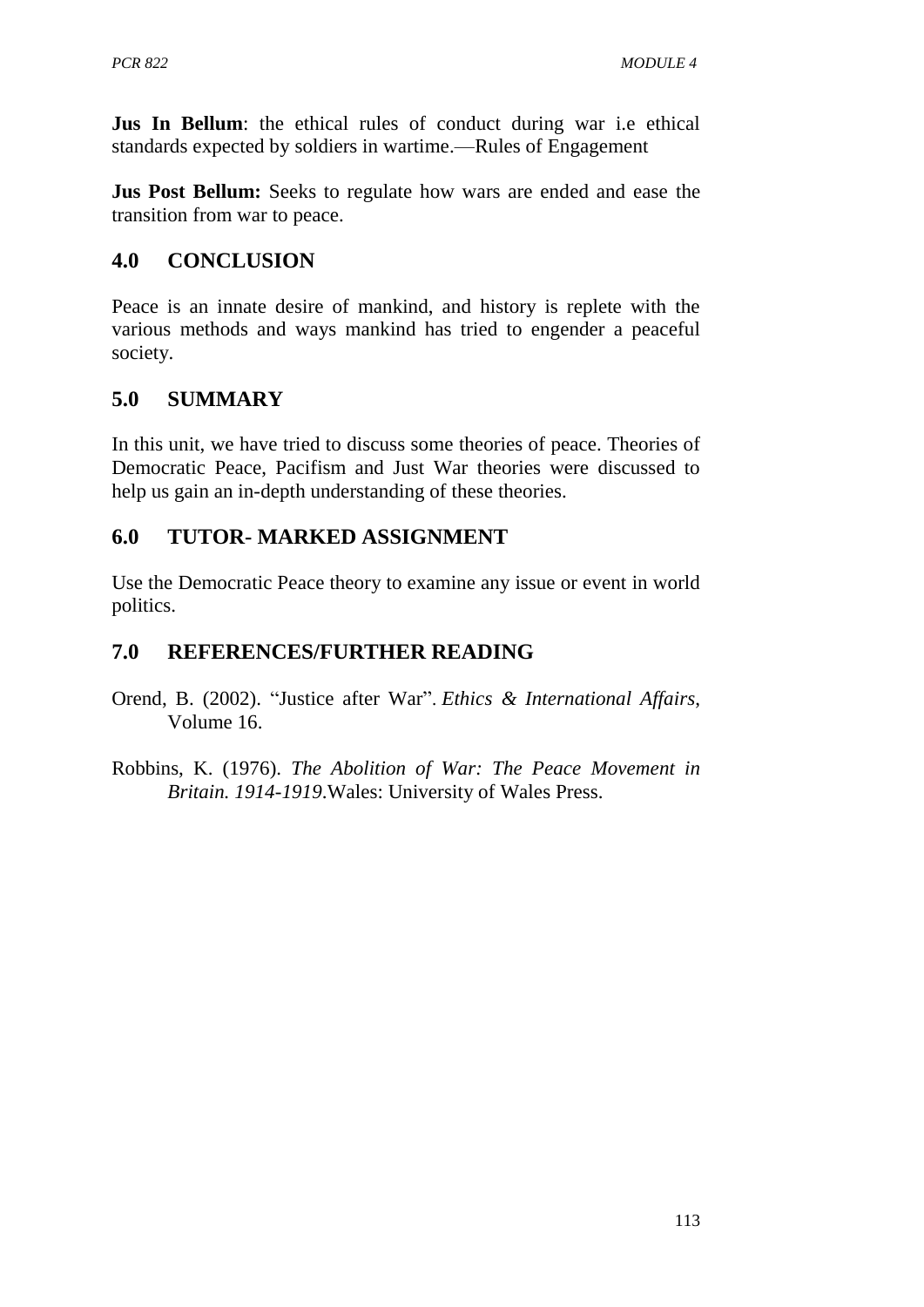### **UNIT 5 PACIFIC SETTLEMENT OF DISPUTES**

#### **CONTENTS**

- 1.0 Introduction
- 2.0 Objective
- 3.0 Main Content
	- 3.1 International Disputes
	- 3.2 Methods of Dispute Settlement
- 4.0 Conclusion
- 5.0 Summary
- 6.0 Tutor-Marked Assignment
- 7.0 Reference/Further Reading

### **1.0 INTRODUCTION**

The maintenance of peace and stability was a major objective in the development of international law. Although ethical considerations stimulated its development and informed its growth, international law has historically been regarded by the international community primarily as a means to ensure the establishment of world peace and security (Shaw, 1997).There are in existence various means of pacific settlement of disputes in the international community.

### **2.0 OBJECTIVE**

At the end of this unit, you should be able to:

• identify the various ways and methods through which International disputes are settled.

### **3.0 MAIN CONTENT**

#### **3.1 International Disputes**

International disputes can be generally referred to as disputes arising between states, or states and other international actors; including individuals, corporate bodies and non-state actors. International law provides the principles and modalities governing the peaceful settlement of disputes between states. It refers to disagreements not only between states, but also other cases that have come within the ambit of international regulations. According to Merrills (1984), international disputes in its broadest sense exist whenever such disagreement involves governments, institutions, juristic persons (corporations), or private individuals. International disputes can be settled either by peaceful means or by the use of force. According to Article 33 of the United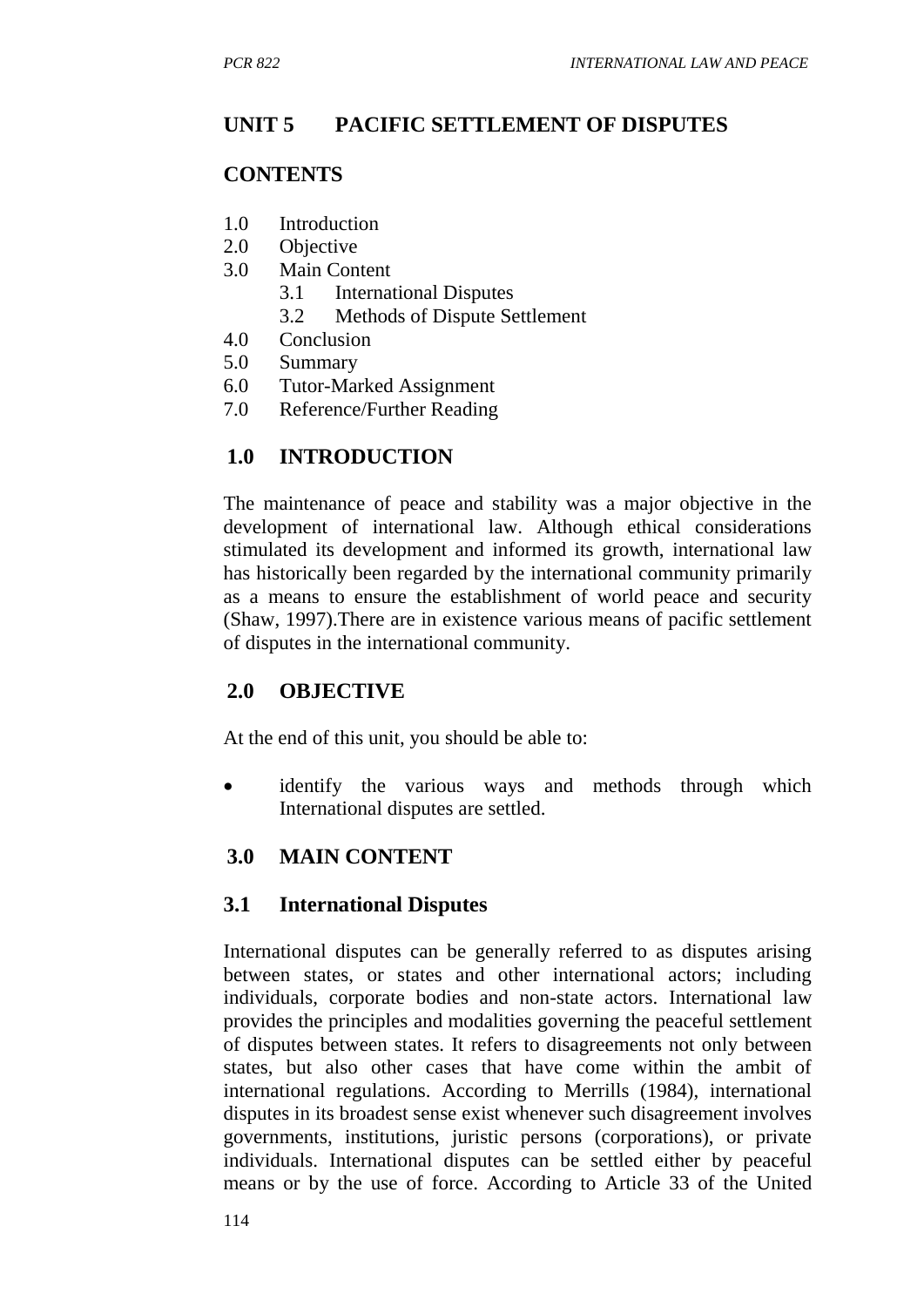Nations Charter, the various methods of peaceful resolution of conflicts include; negotiation, inquiry, mediation, conciliation, arbitration, judicial settlement, resort to regional agencies, or other peaceful means of their own choice.

According to Brownlie (2009), peaceful settlement is a phrase which covers a considerable variety of processes and outcomes, with the following as examples.

- a) settlement according to law resulting from judicial decision or arbitration;
- b) settlement involving negotiations between States and political compromise;
- c) pre-ordained settlements, such as the reversion of Hong Kong to China, in accordance with the Joint Declaration on the Question of Hong Kong agreed in 1984;
- d) multilateral settlements implemented with the lawful authority of the international community, including the Peace Treaties with Italy and Japan after World War II.

## **3.2 Methods of Dispute Settlement**

#### a) **Negotiation**

By far, the most peaceful changes in the world come about through negotiation. Shaw, (1997) regards it as the simplest and most utilised method of peaceful settlement of disputes. It refers to two party or multi-party discussions which are aimed at altering the situations of interactions in the world. Such discussions between such parties and without the involvement of a third party are carried out with a view to reconciling divergent opinions, or at least understanding the different positions maintained. A recent example of a negotiated settlement was the NATO bombing campaign against Yugoslavia in May, 1999, when NATO aircraft bombed the Chinese Embassy in Belgrade, killing three Chinese nationals and wounding approximately 20 others. Both sides reached a consensus on the payment relating to deaths, injuries or losses suffered by the personnel on the Chinese side. After five rounds of talks, the United States and China, on 16 December 1999 also signed two agreements concerning compensation for damage to the diplomatic properties of both States.

[\(http://chinesejil.oxfordjournals.org/content/8/2/267.full#sec-\)](http://chinesejil.oxfordjournals.org/content/8/2/267.full#sec-).

Negotiation is usually a precursor to other forms of settlement as parties come together in mutual discussion to clarify issues and ultimately resolve disagreements.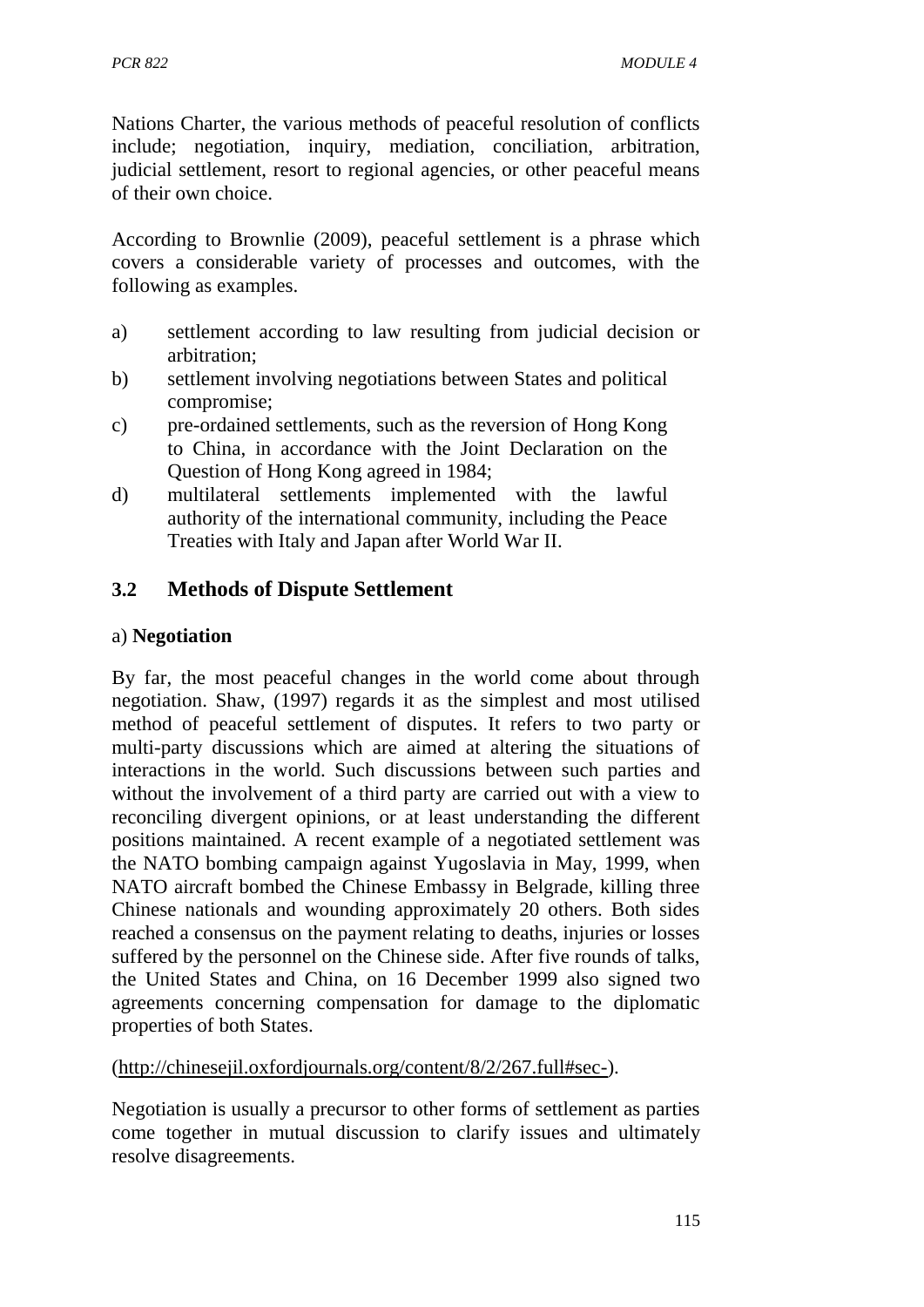In certain cases, state parties are obliged to enter into negotiations based on an existing bilateral or multilateral agreement. For example in the *North Sea Continental Shelf* **cases** (ICJ Report 1969, pp.3, 47), the Court held that:

> the parties are under an obligation to enter into negotiations with a view to arriving at an agreement, and not merely to go through a formal process of negotiation as a sort of prior condition…..they are under an obligation so to conduct themselves that the negotiations are meaningful, which will not be the case when either of them insists upon its own position without contemplating any modification of it.

#### **b) Mediation and Good Offices**

Mediation is another settlement procedure which usually works simultaneously with good offices. It is the first of a series of modes of third-party settlement, and it involves the use of a third party, whether an individual or individuals, a state or group of states or an international organisation, to encourage the contending parties to reach a settlement (Shaw 1997).

In principle, mediation involves the direct conduct of negotiations on the basis of proposals made by the mediator. Good offices are involved where a third party attempts to influence the opposing sides to enter into negotiation. Examples of mediation include the mediation of the Soviet Union in the India and Pakistan dispute in 1965 (Shaw 1997). Mediation is commonly provided for in various multilateral treaties for the peaceful settlement of disputes. The United Nations and, in particular, the Secretary-General, have often used his good offices in mediating in several conflicts globally.

#### **c) Conciliation**

Conciliation is a dispute settlement method similar in purpose to mediation. The emphasis is usually on fact-finding, and conciliation is believed to be more structured than mediation. It involves a third party investigation of the basis of the dispute and the submission of a report embodying suggestions for a settlement (Shaw, 1997).In this method a dispute is settled by referring it to a commission of persons, whose task it is to extricate the facts from the parties involved and thereafter try to bring about an agreement to make a report containing proposals for a settlement, which is not binding.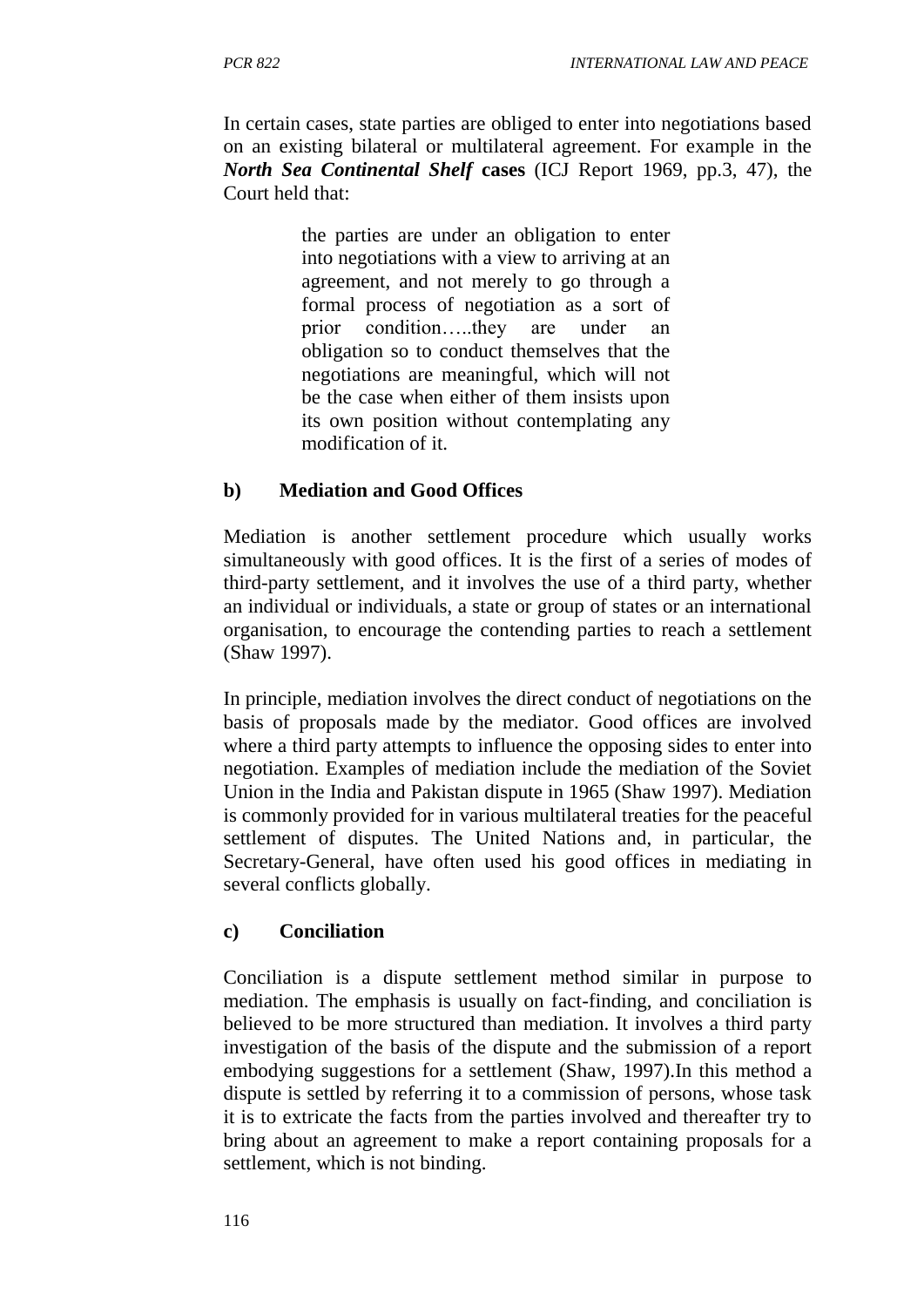### **d) Commissions of Inquiry**

A method that has proved useful on some occasions is the Commission of Inquiry. This institution originated in the Hague Conventions of 1899 and 1907. Its specific purpose is to elucidate the facts behind a dispute in order to facilitate a settlement. It does not involve the application of rules of law. The purpose of the Commissions of Inquiry is provisional and political. The method is linked to the idea that the resort to an inquiry provides a cooling off period and reduces the risk of countermeasures or breaches of the peace. Moreover, the Report on the facts facilitates the settlement of the dispute. Recent examples of Commissions of Inquiry concerned the *Red Crusader* incident between Denmark and the United Kingdom in 1962, and the *Letelier* and *Moffitt* case between Chile and the United States in 1992(Brownlie, 2009).

## **7.0 REFERENCES/FURTHER READING**

- Brownlie, I. (2009). *The Peaceful Settlement of International Disputes*. Chinese Journal of International Law 8(2), Pp. 276-283.
- Merrils, J.G. (1984). *International Dispute Settlement*. London: Sweet & Maxwell.

Shaw, N. (2007). *International Law.* Cambridge University Press.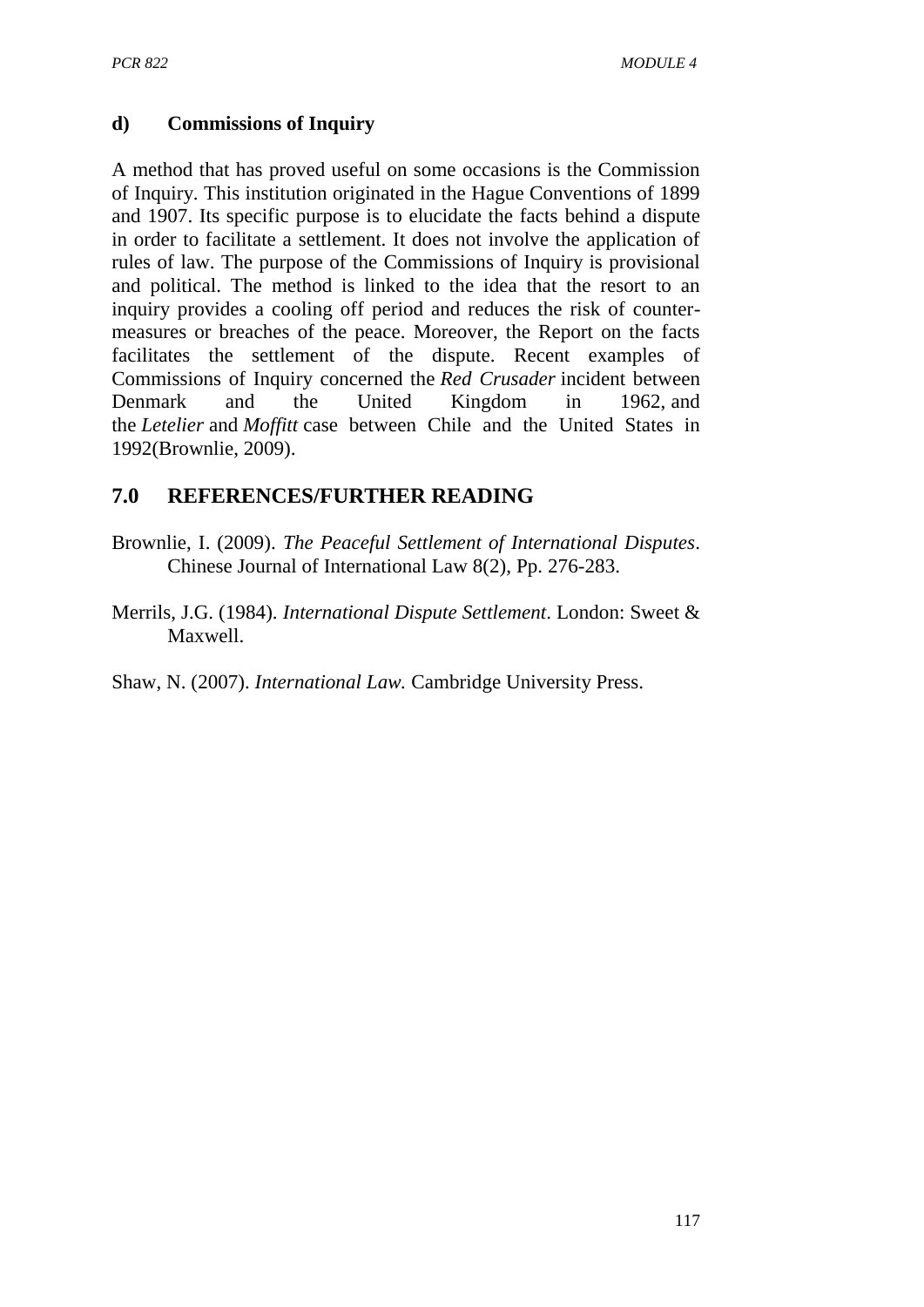## **MODULE 3 LAW OF ARMED CONFLICT**

- Unit 1 Concept/Principles of Armed Conflict
- Unit 2 Problems of Laws of Armed Conflicts
- Unit 3 War Crimes and War Guilt
- Unit 4 Status of Civilians Prisoners of War, Journalists, Spies, Combatants, before, during and after the Conflict or **Hostility**
- Unit 5 International Law and Terrorism

## **UNIT 1 CONCEPT/PRINCIPLES OF ARMED ON FLICT**

### **CONTENTS**

- 1.0 Introduction
- 2.0 Objectives
- 3.0 Main Content
	- 3.1 What is Law of Armed Conflict?
	- 3.2 Evolution of Laws of Armed Conflict
	- 3.3 Sources of Laws of Armed Conflict
	- 3.4 Principles of Laws of Armed conflict
- 4.0 Conclusion
- 5.0 Summary
- 6.0 Tutor-Marked Assignment
- 7.0 Reference/Further Reading

# **1.0 INTRODUCTION**

This unit being the first in the module lays the foundation for a proper understanding of the laws of Armed Conflict. The unit examines the meaning of Laws of Armed conflict and the principles governing it as well as the classification of the Laws of Armed Conflict.

### **2.0 OBJECTIVES**

At the end of this unit, you should be able to:

- expound the Laws of Armed Conflict and its evolution
- identify the sources of the Laws of Armed Conflict
- spell out the principal sources of the Laws of Armed conflicts.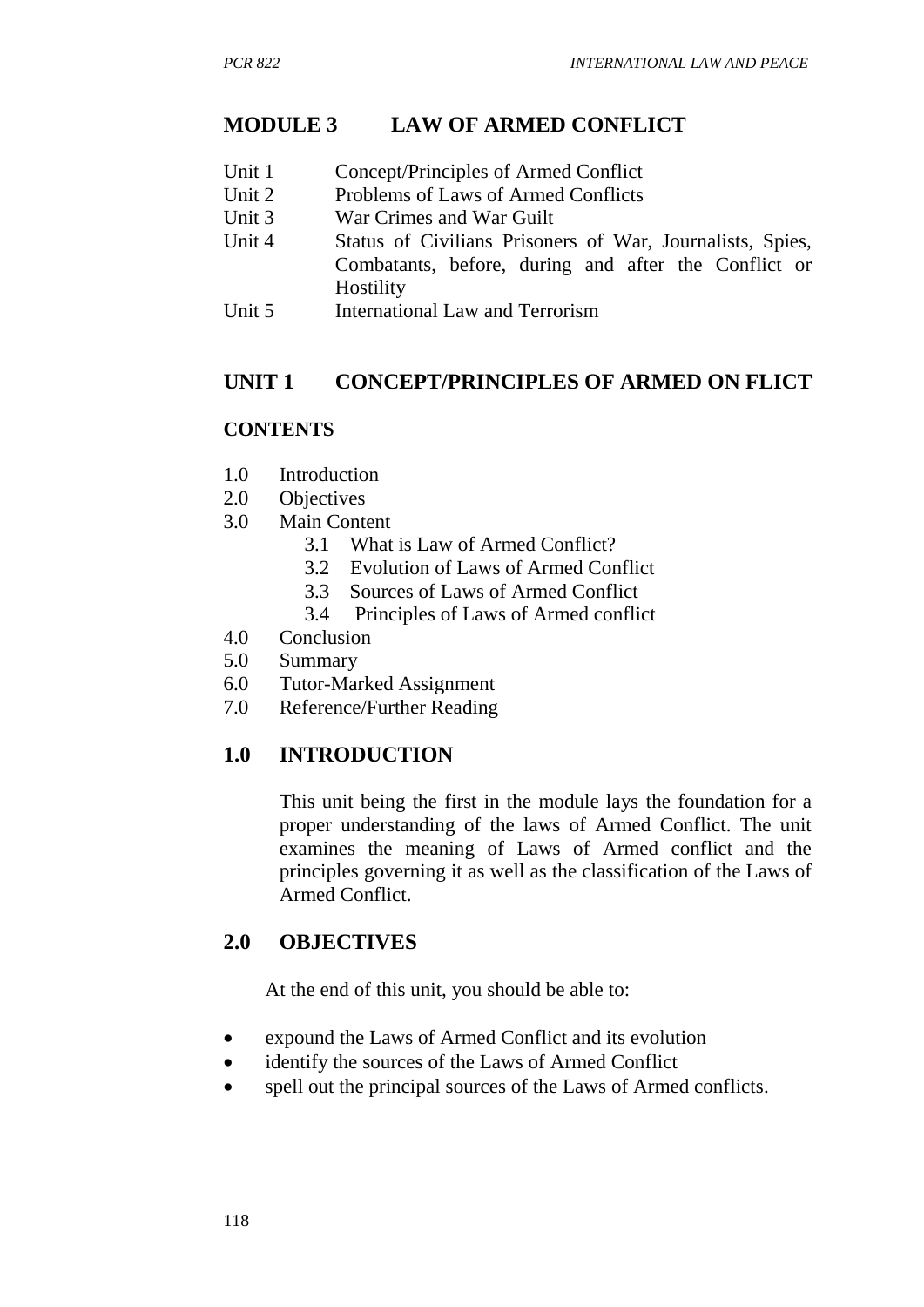## **3.0 MAIN CONTENT**

## **3.1 What is Law of Armed Conflict?**

The Law of Armed Conflict is premised on the fact that since war (now referred to as armed conflict as outlawed by the United Nations) cannot be completely eradicated from state relations, rules to govern the conduct of armed conflict is necessary. The Law of Armed Conflict is therefore predicated on the fact that wars must occur despite the efforts to prevent or abolish them; and that when they do occur as they surely always do, the faults for occurrence are always heaped on the loser and the vanquished; for justice is usually that of the victor (Best, 1980).

### **3.2 Evolution of Laws of Armed Conflict**

Over the years, societies have developed rules and norms regulating the conduct of warfare. The assumption that the founding of the Red Cross in 1863 or the adoption of the first Geneva Convention in 1864 marked the beginning of laws of armed conflict is wrong. This is because human societies, including primitive societies inhabited by early men have always developed legal systems for the conduct of their relations. Just as there is no society that does not have its own basic rules and norms guiding it, so also there has never been a war that did not have a form of basic rules guiding the outbreak of hostilities and the end of hostilities, as well as the rules of engagement no matter how vague it may be. The Greek City States and Romans practiced a rudimentary form of international law, for instance, behaviour such as poisoning of well would have detrimental effects which may destroy the gains of victory.

"Taken as a whole, the war practice of primitive peoples illustrate various types of international rules of war known at the present time: rules distinguishing types of enemies; rules deterring the circumstances; formalities and authority for beginning and ending war; rules describing limitations of persons, time, place and methods of its conduct; and even rules outlawing war altogether". ICRC; (2002).

In the late  $16<sup>th</sup>$  century A.D Roman Emperor Maurice published the*"Strategica"* which directed inter alia that a soldier repair the injury inflicted to a civilian or pay twofold damages.

### **The Lieber Code**

This represents the first attempt to codify the Laws of Armed Conflict. Developed during the American Civil war, it came to force in April 1863. The Lieber Code is important in that it marked the first attempt to codify the existing laws and customs of war existing before the advent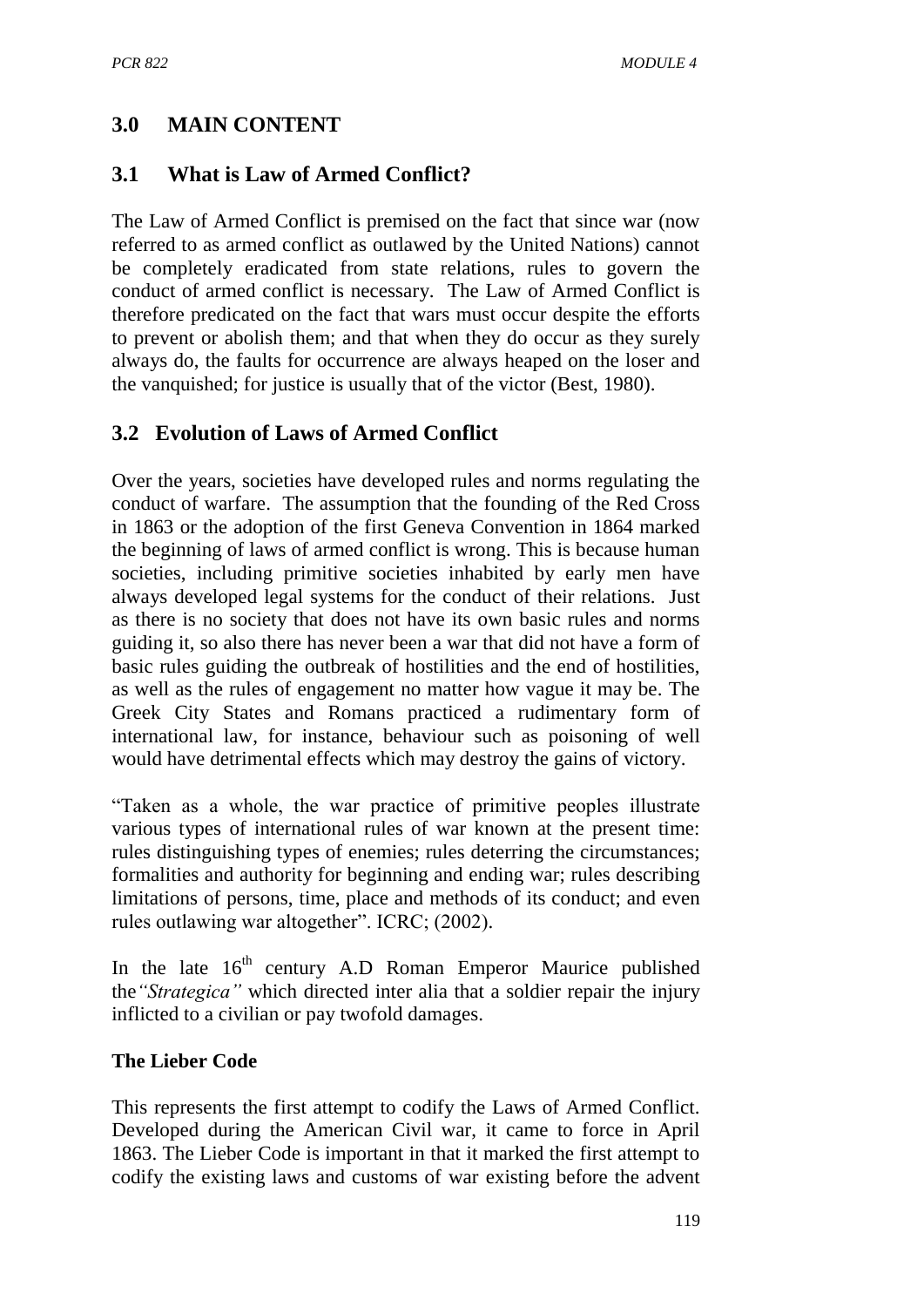of the Code. Dr Francis Lieber, a lawyer was appointed by President Lincoln to draw up the Coding of Conduct titled "Instructions for the Government of Armies of the United States in the Field". It however did not have a treaty status as it was intended solely for Union soldiers fighting in the American civil war [\(www.Icrc.org\)](http://www.icrc.org/).

In 1864, the Swiss Government convened the first conference in International Humanitarian Law which was the first Geneva Convention for the "Amelioration of the Conditions of the Wounded in Armies in the Field," was drawn up and signed by 16 nations.

The evolution of the Law of Armed Conflict has been in stages. Find below main treaties in a chronological order.

| <b>YEAR</b> | <b>TREATY</b>                                                                                                                                                      |
|-------------|--------------------------------------------------------------------------------------------------------------------------------------------------------------------|
| 1864        | Geneva Convention for the amelioration of the wounded in<br>armies in the field.                                                                                   |
| 1868        | Declaration of St. Petersburg (Prohibiting the use of certain<br>projectiles in wartime)                                                                           |
| 1899        | The Hague Conventions respecting the laws and customs of war<br>on land and the adaptation to maintain warfare of the principles<br>of the 1864 Geneva Convention. |
| 1906        | Review and development of the 1864 Geneva Convention.                                                                                                              |
| 1907        | Review of the Hague Conventions of 1899 and adoption of new<br>Conventions                                                                                         |
| 1925        | Geneva Protocol for the Prohibition of the use in war of<br>asphyxiating, poisonous or other gases and of bacteriological<br>methods of warfare                    |
| 1929        | Two Geneva Conventions.<br>-Review and development of the 1906 Geneva Convention.<br>- Geneva Convention relating to the treatment of prisoners of<br>war (new).   |
| 1949        | <b>Four Geneva Conventions</b><br>Amelioration of the condition of the wounded and sick in<br>$\mathbf{i}$<br>armed forces in the field.                           |
|             | ii) Amelioration of the condition of the wounded, sick and<br>shipwrecked members of armed forces at sea                                                           |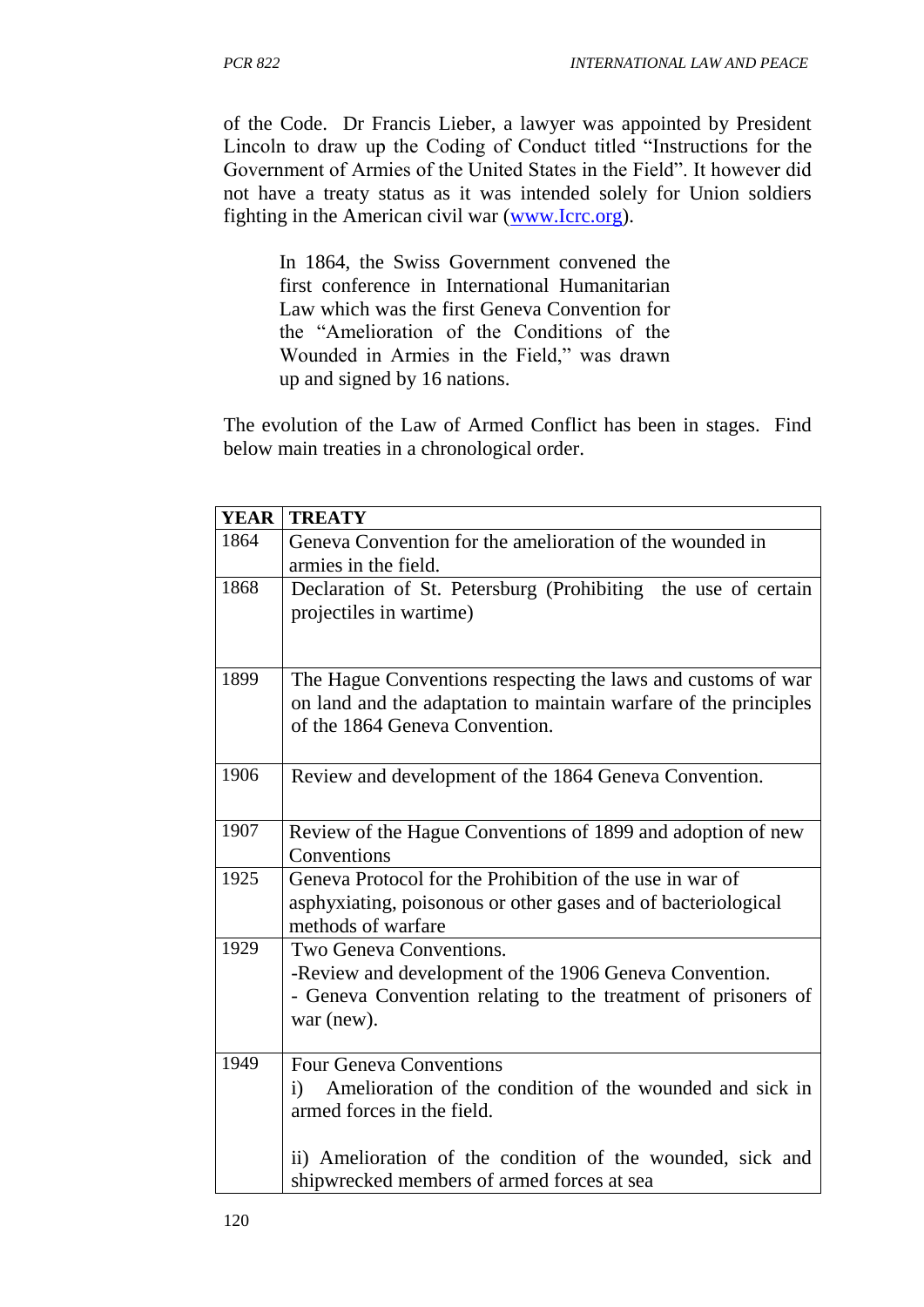|      | iii) Treatment of Prisoners of war                                                                                                                                                                                                                                                                                                                                                                                                                          |
|------|-------------------------------------------------------------------------------------------------------------------------------------------------------------------------------------------------------------------------------------------------------------------------------------------------------------------------------------------------------------------------------------------------------------------------------------------------------------|
|      | iv) Protection of Civilian Persons in time of war (new)                                                                                                                                                                                                                                                                                                                                                                                                     |
| 1954 | The Hague Convention for the protection of cultural property in<br>the event of armed conflict.                                                                                                                                                                                                                                                                                                                                                             |
| 1972 | Convention on the prohibition of the development, production<br>and stockpiling of bacteriological (biological) and toxic<br>weapons and their destruction.                                                                                                                                                                                                                                                                                                 |
| 1977 | Two Protocol Additional to the four 1949 Geneva Conventions,<br>which strengthen the Protection of Victims of International<br>(Protocol I) and non-international (Protocol II) armed conflicts.                                                                                                                                                                                                                                                            |
| 1980 | Convention on Prohibitions or Restrictions on the use of certain<br>conventional weapons which may be deemed to be excessively<br>injurious or to have indiscriminate effects (CCW) which<br>includes.<br>The Protocol (I) on non-detectable fragments<br>The Protocol (II) on prohibitions or restrictions on the<br>use of mines, booby traps and other devices<br>The Protocol (III) on prohibition or restrictions on the<br>use of incendiary weapons. |
| 1993 | Convention on the Prohibition of the development, production,<br>stockpiling and use of chemical weapons and on their<br>destructions.                                                                                                                                                                                                                                                                                                                      |
| 1995 | Protocol relating to blinding laser weapons (Protocol IV (new)<br>to the 1980 Convention.                                                                                                                                                                                                                                                                                                                                                                   |
| 1996 | Revised Protocol on prohibitions on restrictions on the use of<br>mines, booby traps and other devices (Protocol II) (revised) to<br>the 1980 Conventions.                                                                                                                                                                                                                                                                                                  |
| 1997 | Conventions on the prohibition of the use, stockpiling,<br>production and transfer of anti-personnel mines and on their<br>destruction                                                                                                                                                                                                                                                                                                                      |
| 1998 | Rome Statutes of the International Criminal Court.                                                                                                                                                                                                                                                                                                                                                                                                          |
| 1999 | Protocol to the 1954 Convention on cultural property.                                                                                                                                                                                                                                                                                                                                                                                                       |
| 2000 | Optional Protocol to the Convention on the rights of the child<br>on the involvement of children in armed conflict.                                                                                                                                                                                                                                                                                                                                         |
| 2001 | Amendment to Article 1 of the CCW                                                                                                                                                                                                                                                                                                                                                                                                                           |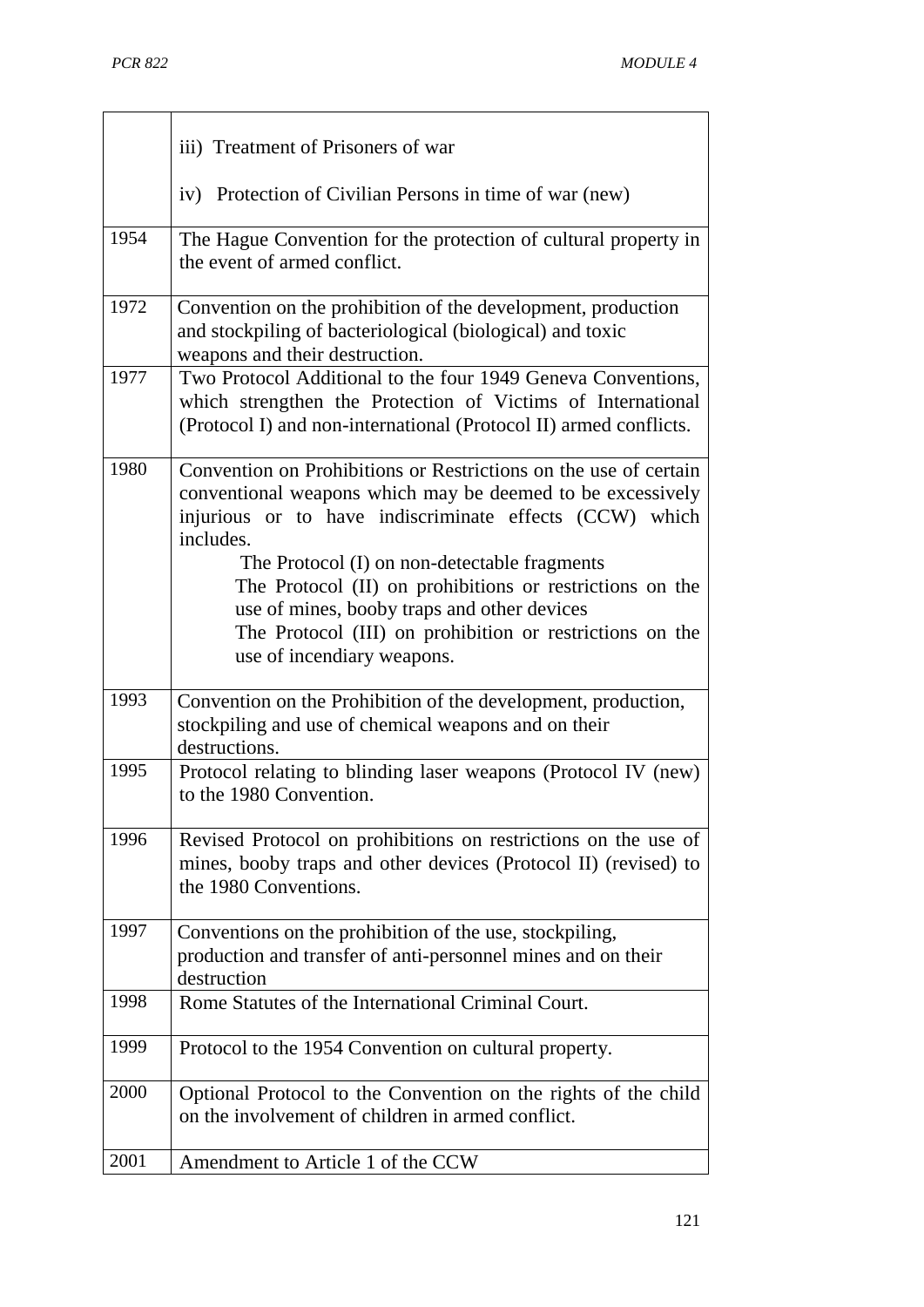| 2005 | Additional Protocol (III) to the four 1949 Geneva Convention of<br>2005 created a new protective emblem, the red crystal,<br>alongside the existing red cross and red crescent. |
|------|---------------------------------------------------------------------------------------------------------------------------------------------------------------------------------|
| 2008 | Convention on cluster Munitions (Recently Added)                                                                                                                                |

**Adapted from ICRC: 2004.**

#### **3.3 Sources of Laws of Armed Conflict**

The Law of Armed Conflict is made up of Customary International law and Treaty law.

#### **(a) Customary International Law**

These are laws guiding the conduct of warfare that is not written, but derives from a general practice by States accepted as law; which has gradually gained universal recognition. For a certain rule to be termed customary it has to reflect state practice and the international community must recognise such practice as a matter of law.

The customary international law is based on customs and traditions as well as experiences in armed conflicts in states throughout the ages. An example is the universal ban of poisoning of wells as a form of warfare.

Customary international law remains relevant in contemporary armed conflicts for two reasons; firstly, this is because states that have not ratified important Treaty law still remain bound by rules of customary law, Secondly, the relative weakness of treaty law governing noninternational armed conflict is complemented by customary international law. (A recent study by the ICPC shows that the legal framework governing internal armed conflict is more detailed under customary international law than under treaty law.

#### **(b) Treaty Law**

Before 1864, rules on the conduct of armed conflicts mainly existed in an unwritten form. The First Geneva Convention of 1864 proved to be the first of many treaties limiting the way war is waged. The Treaty law is basically the Geneva Conventions and its Protocols. The initial text of 1864 was revised and recast in 1906 and 1929, while their current version now known as the four Geneva Conventions was adopted on  $12<sup>th</sup>$  August 1949, in the wake of the  $2<sup>nd</sup>$  World War. Its two main areas of focus are: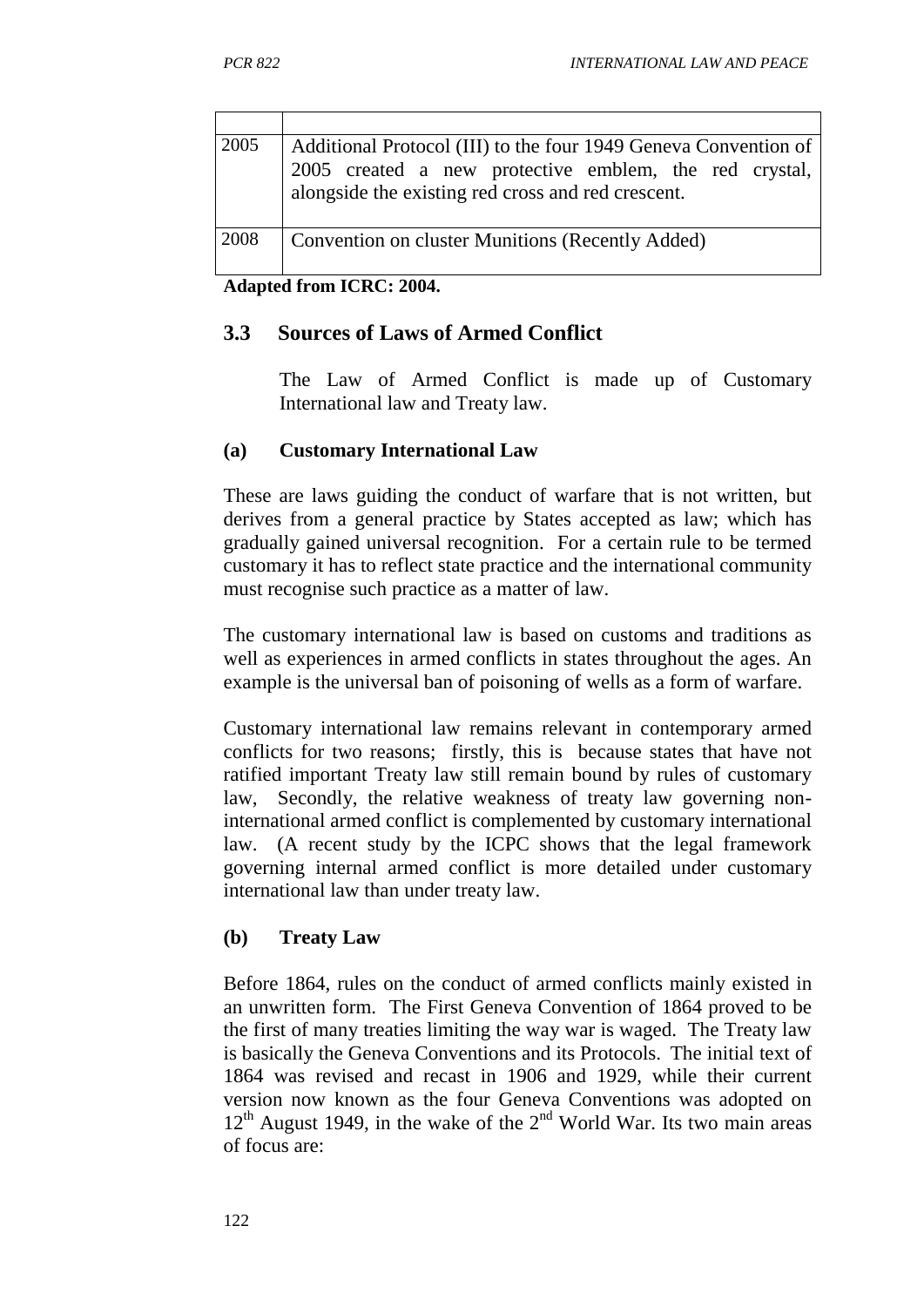The protection of persons who are not, or no longer taking part in the fighting and;

Restrictions on the means and methods of warfare in the areas of weapons and tactics.

The 1<sup>st</sup> Geneva Convention of 1949 covers the protection and care for the wounded and sick of armed conflict on land.

The 2<sup>nd</sup> Geneva Convention of 1949 concerns the protection and care for the wounded, sick and shipwrecked of armed conflict on sea.

The 3<sup>rd</sup>Geneva Convention of 1949 relates to the treatment of Prisoners of war while the  $4<sup>th</sup>$  concerns the protection of civilians at war time. Since 1949 three Additional Protocols have been added to the 1949 Geneva Convention they include.

- Additional Protocol I of 1977 Relating to the protection of victims of international armed conflicts.
- Additional Protocol II of 1977 relating to the protection of victims of non-international armed conflicts.
- Additional Protocol III of 2005 created a new protection emblem, the crystal, alongside the existing Red Cross and Red Crescent.

There are also a series of other treaties relating to specific weapons, tactics or protected persons and objects also exist e.g 1954 Convention on the Protection of Cultural property during Armed Conflict etc.

# **3.4 Principles of Laws of Armed Conflict**

The law of Armed Conflict contains a set of clearly defined principles that are practical and reflect the realities of conflict situations. These principles seek to credit a balance between humanity and military necessity. They include the following:

(1) *Distinction* 

This refers to distinguishing between combatant targets and noncombatant targets such as civilians, civilian property, and prisoners of wars, and wounded personnel that are out of combat.

It requires that parties to armed conflict distinguish between civilians and combatant, and also between civilian objects and military targets. The main idea is to engage valid military targets in battles while sparing civilians. An indiscriminate attack would be to target military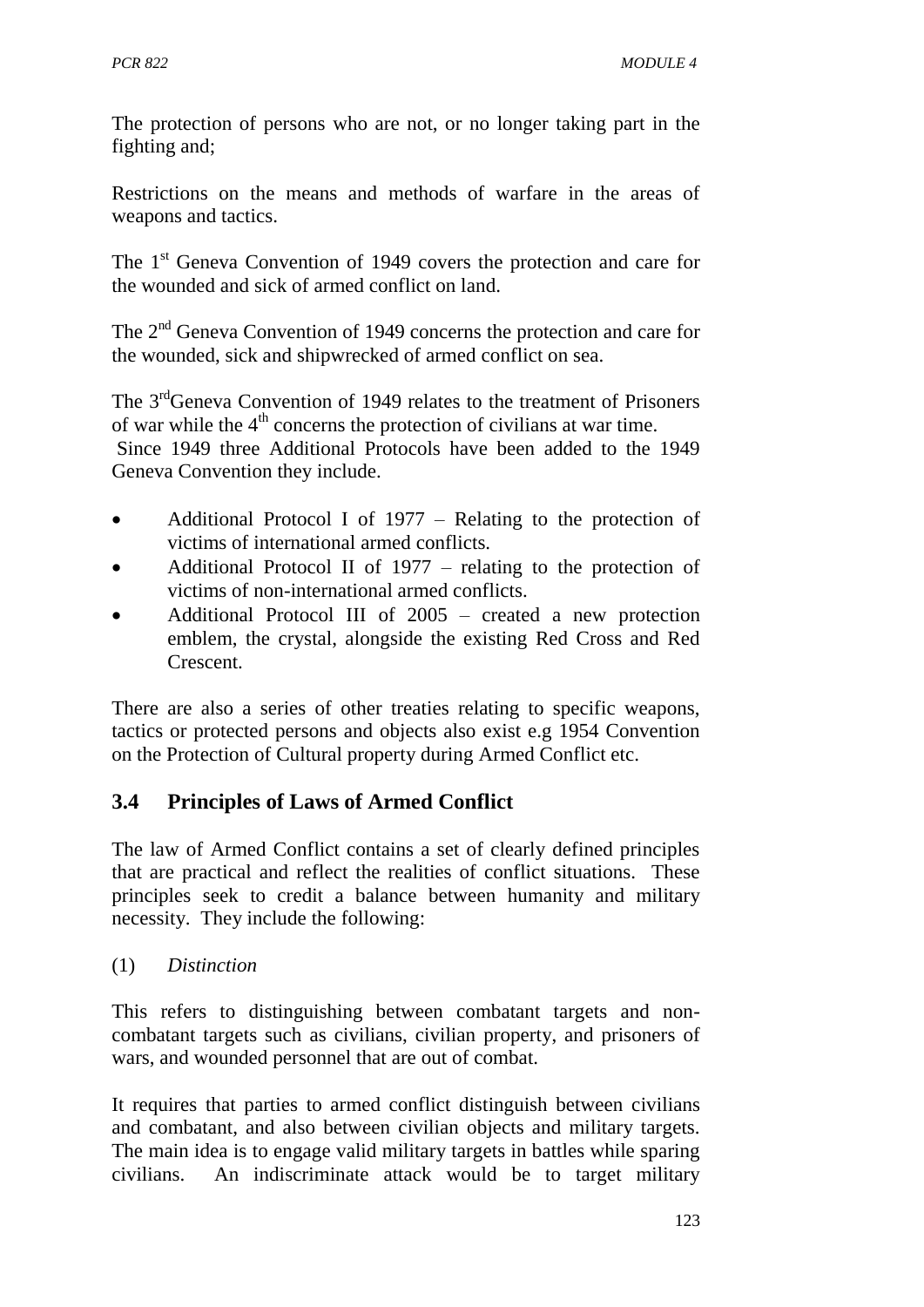objectives and civilians/civilians objects without distinction. The focus of the 1977 Additional Protocol to the 1949 Geneva Conventions is on the principle of distinction, as a means of securing the protection of civilian.

The 1977 Additional Protocols I&II prohibits:

- combatants from posing as civilians
- Indiscriminate attacks
- Acts of violence– or threats and correct them-whose primary purpose is to spread terror.
- The destruction of objects that are indispensable to the survival of the communities
- Attacks on places of worship.

(CICRC 2001 at [www.icrc.org.eng/assets/files/other/icrc-002-0904.pdf\)](http://www.icrc.org.eng/assets/files/other/icrc-002-0904.pdf).

(2) *Proportionality* 

This refers to the proportional use of force in relation to military/civilian targets. It prohibits the use of any kind or degree of force that exceeds that which is needed to accomplish the military objective. In other words, it specifies that when military objects are attacked, civilians and civilian objects must be spared from incidental or collateral damage to the maximum extent possible. It condemns the excessive use of force during military operations. Proportionality seeks to prevent an attack in situations where civilian casualties would clearly outweigh military gains. This principle therefore encourages combat forces to minimize collateral damage i.e the unintended and incidental destruction occurring on civilians as a result of lawful attack against a legitimate military target. The 1977 Additional Protocols makes provision for this by requiring all those involved in armed conflicts to take every precaution with respect to the means and methods of warfare used so as to avoid-or minimize incidental loss of life, injury to civilians and damage to civilian objects.

#### (3) *Military Necessity*

This principle is enshrined in the 1868 St. Petersburg Declaration which states that the only legitimate objective which states should endeavor to accomplish during war is to weaken the military forces of the enemy. The principle requires combat forces to engage only in those acts necessary to accomplish a legitimate military objective. i.e attacks should be limited strictly to military objectives. While an attack or action must be intended to help in the military defeat of the enemy. In applying the principle the general rule is that attacks should be limited to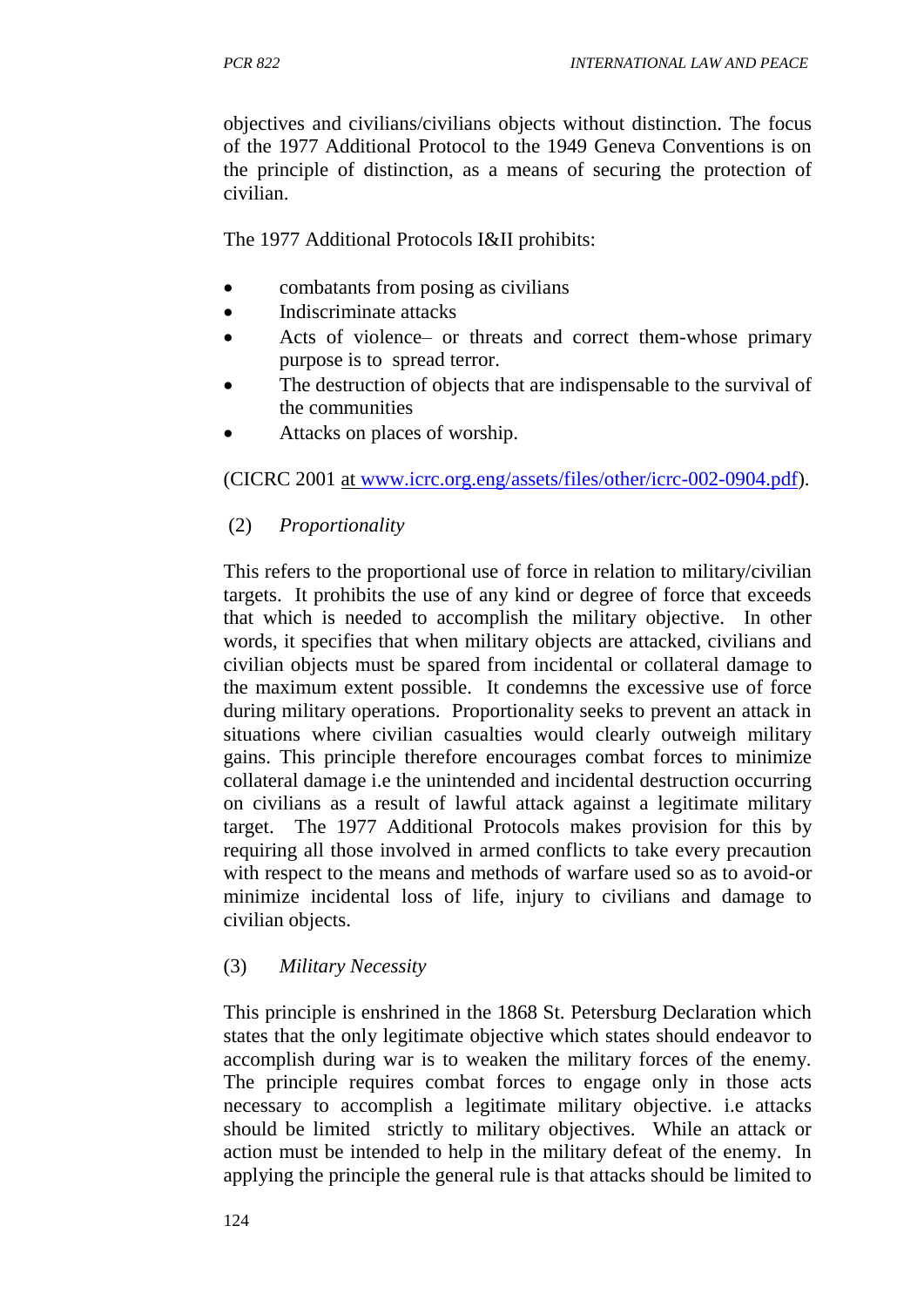those objects e.g facilities, equipment and forces when if destroyed would lead as quickly as possible to the enemy's partial or complete submission. Military necessity also applies to weapons review. Illegal arms for combat include poison weapons and expanding hallows point bullets.

# **4.0 CONCLUSION**

The law of armed conflict is a developed area of international relations and a lot of importance is placed on the conduct of war with a view to ameliorating the devastating effects on mankind.

# **5.0 SUMMARY**

In this unit, we have examined the different dimensions of armed conflict. We examined the meaning of the laws of armed conflict, its evolution, sources and principles.

# **7.0 REFERENCES/FURTHER READING**

- Agwu, F.A. (2011). *The Law of Armed Conflict and African Wars*. Lagos: Macmillan Nigeria Publishers Ltd.
- CICRC (2001). *Distinction: Protecting civilian in Armed conflict: Protocols to the Geneva Convention*. [www.icrc.org.eng/assets/files/other/icrc-002-0904.pdf](http://www.icrc.org.eng/assets/files/other/icrc-002-0904.pdf).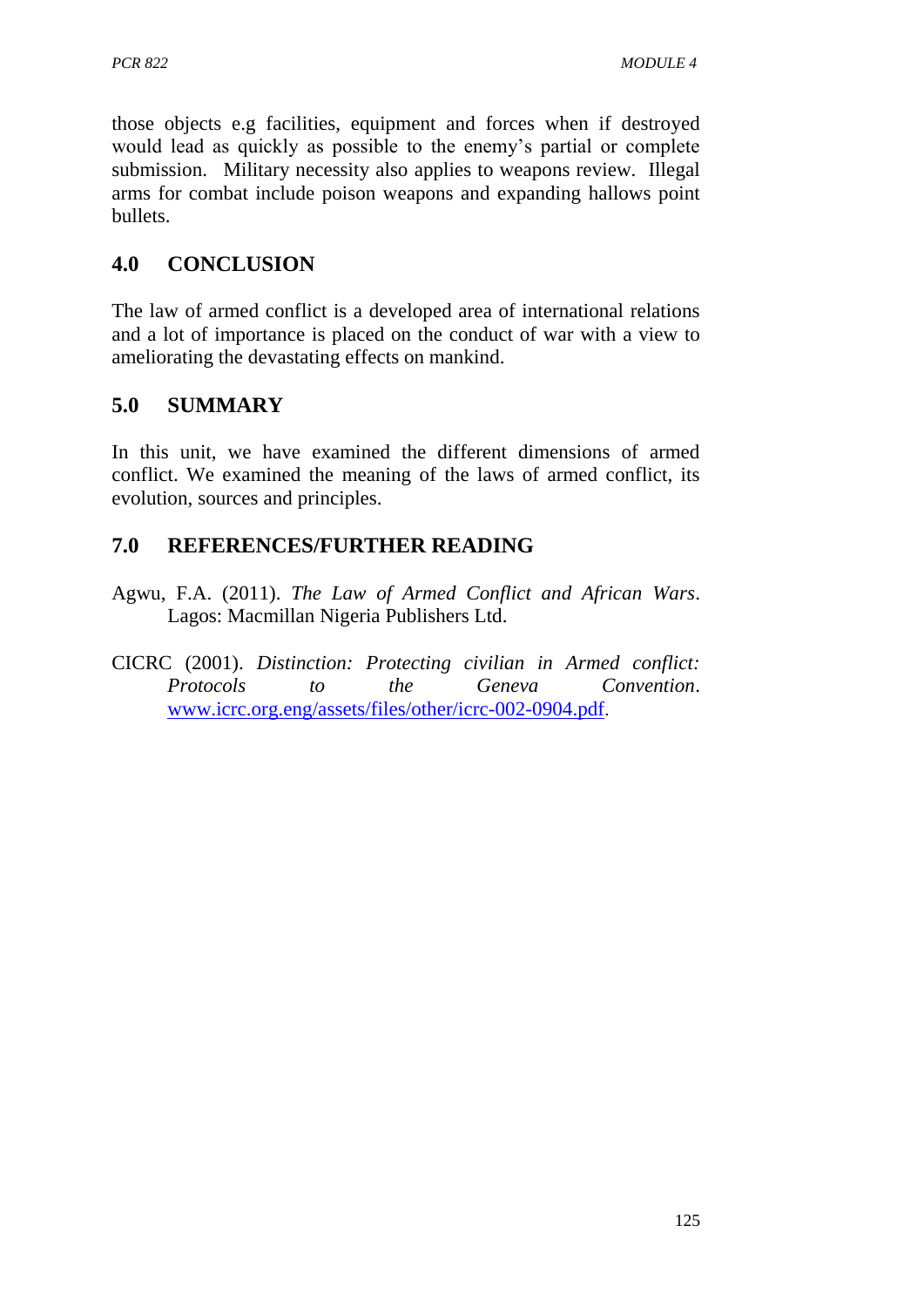## **UNIT 2 PROBLEMS AND CHALLENGES OF LAWS OF ARMED CONFLICT**

#### **CONTENTS**

- 1.0 Introduction
- 2.0 Objective
- 3.0 Main Content
	- 3.1 The Changing Method of Warfare
	- 3.2 The Challenge of the Determination of a Customary Rule
	- 3.3 Problem of Application of Treaty Laws in Contemporary Armed Conflict
	- 3.4 Lack of Adequate Conceptual Clarification
	- 3.5 Problem of Prohibition
	- 3.6 Absence of Binding Jurisdiction in International Law
- 4.0 Conclusion
- 5.0 Summary
- 6.0 Tutor-Marked Assignment
- 7.0 References/Further Reading

## **1.0 INTRODUCTION**

This unit will examine the problems and challenges facing the Laws of Armed Conflict. There are myriad of problems and challenges the Law of Armed Conflict faces and these are caused by several factors. Some of the problems will be examined in this unit.

### **2.0 OBJECTIVE**

At the end of this unit, you should be able to:

 explain the problems confronting the application of the laws of armed conflict.

# **3.0 MAIN CONTENT**

### **3.1 The Changing Methods of Warfare**

Unlike the conventional types of wars experienced in the past where there existed a defined armed forces and battleground, contemporary forms of warfare are now undefined in nature; comprising of irregular and low density wars fought by guerillas and rebel groups. Distinguishing between civilians and combatants becomes difficult in this situation.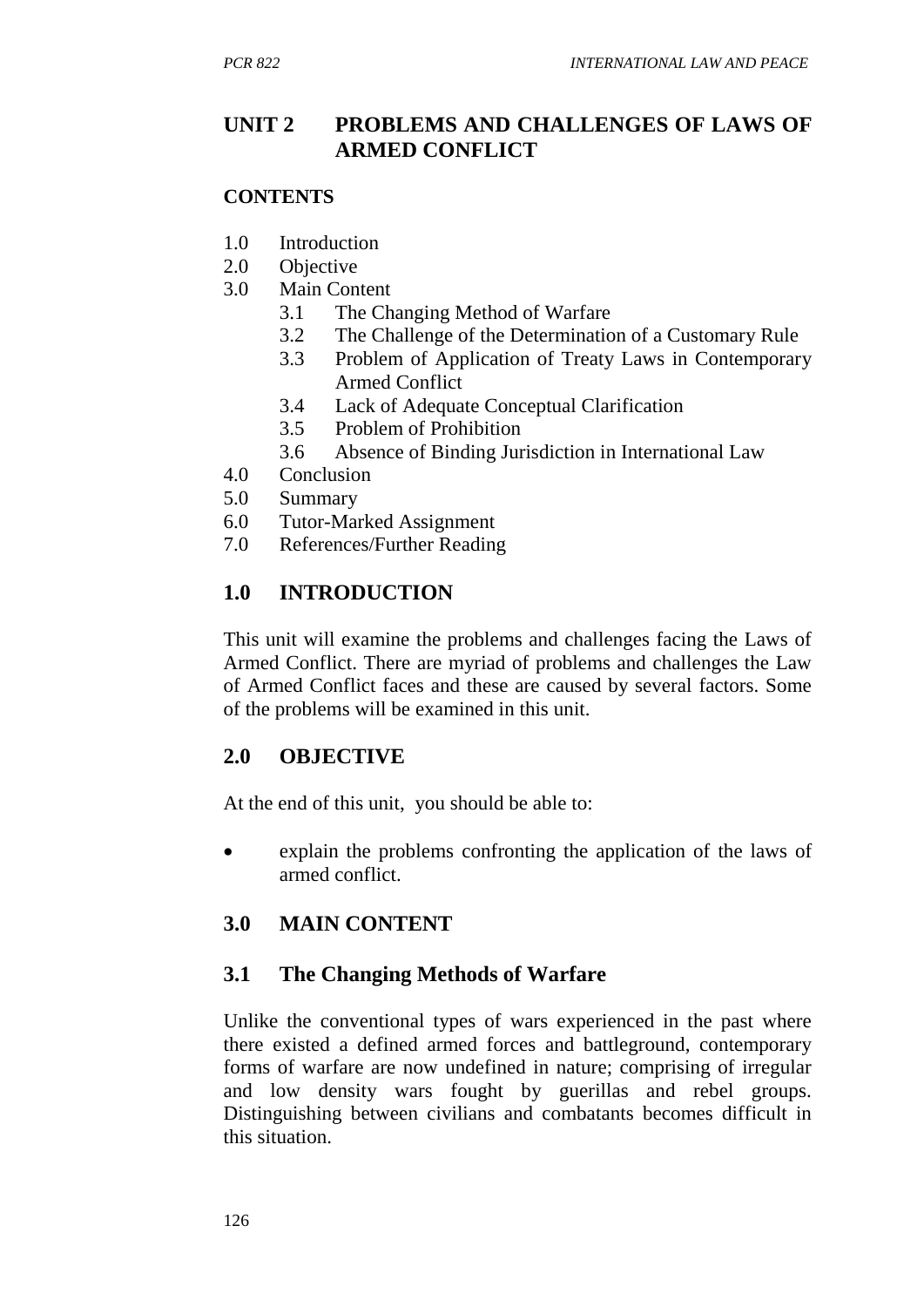# **3.2 The Challenge of the Determination of a Customary Rule**

The process of determining that a rule is customary poses a challenge to the law of armed conflict. Ideally, manifestations of state practices and legal opinion are relevant for the formation and determination of international custom in particular: military manuals,, national legislation, official statements (protests, declaration, 'prises de position'), positions adopted by states in international conferences e.g unanimity in adopting some provisions, or the prohibition of reservations, official reports on battlefield behaviour, case law; decision of national courts, and decision of international courts etc. Gathering all these state practices from all over the world in a bid to determine if rule is customary is a huge challenge in terms of time, finance and expertise (Bugnion F. 2005).

### **3.3 Problem of Application of Treaty Laws in Contemporary Armed Conflict**

Treaty law under international law is well developed and covers many aspects of warfare including protection of a range of persons during wartime protection of a range of persons during wartime and limiting the permissible means and methods of warfare. While the Geneva Conventions and their additional protocols provide an extensive regime for the protection of persons not or no longer directly participating in hostilities, the regulation of the means and method of warfare in treaty laws can be traced to the 1868 St. Petersburg Declaration, the 1899 and 1907 Hague Regulations, and the 1925 Geneva Gas Protocol. Others include the Biological Weapons Convention, the 1977 Additional Protocol, the 1980 Convention on Certain Conventional Weapons and its five Additional Protocols, the 1993 Chemical Weapons Conventions and the 1997 Ottawa Convention on the prohibition of Anti-personnel mines. The 1998 Statute of the International Criminal Court (ICC) also contains a list of war crimes subject to the court's jurisdiction. However, despite the plethora of Treaty laws, there remain serious impediments to the application of these treaties in current armed conflict.

Firstly, since Treaties apply only to the states that have ratified them, different treaties of International Humanitarian Law apply in different armed conflicts depending on which treaties the states involved in the armed conflict have ratified. For instance while the four Geneva Conventions have been universally ratified, several other treaties including the Additional Protocols have not been ratified. And although Additional Protocol I (Protection of Victims of international armed conflict) have been ratified by more than 160 states; its efficacy is limited because a lot of states that have been involved in international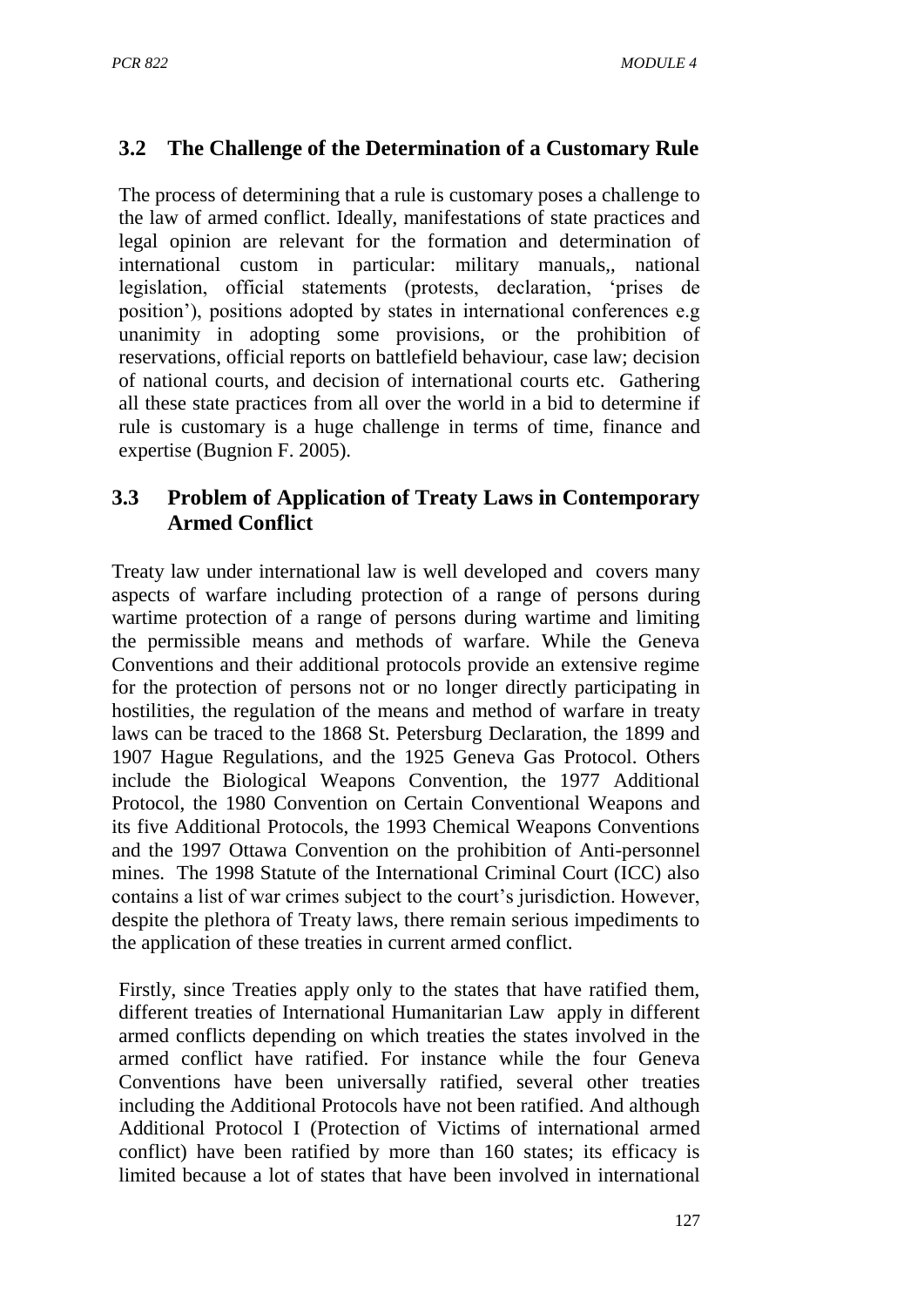armed conflicts are not part to it. Similarly while nearly 160 states have ratified Additional Protocol II, several states in which noninternational armed conflicts are taking place have not.

Secondly, Humanitarian Treaty law does not regulate in sufficient detail a large proportion of today's armed conflict (i.e noninternational armed conflict) because there are fewer Treaties that govern these conflicts unlike those of international armed conflict. Only a limited number of treaties apply to them while most of the Treaties apply to international conflicts.

# **3.4 The Lack of Adequate Conceptual Clarification**

There is no clear and precise definition for some of the terms used in the Laws of Armed Conflict, thereby posing a great problem to the application of the laws. For example Additional Protocol II does not contain a definition of civilians or of the civilian population even though these terms are used in several provisions. Another term not clearly defined is "direct participation in hostilities" and military objectives.

# **3.5 Problem of Prohibition**

Among the Treaties limiting the means and method of warfare from the 1868, St. Petersburg's declaration to the recent ones like the UN convention on prohibition or restriction on the use of certain conventional weapons (1981), only the 1972 convention on the prohibition of development, production and stockpiling of Bacteriological and Toxin Weapons, prohibits the possession as opposed to the use of banned weapons. Other ones only prohibit the use of such weapons, if these treaty laws do not prohibit the possession of these weapons and only ban them, the threat of use and consequently of reprisal still remains. Additionally, any ban on these specific weapons is overtaken by events as new means of warfare are developed.

# **3.6 Absence of Binding Jurisdiction in International Law**

The lack of recourse to judicial authority is another challenge to the application of laws of armed conflict. The lack of a binding supranational jurisdiction to settle disputes between states except in cases where there is prior acceptance by the state of such an authority remains a great challenge to the application of laws of armed conflict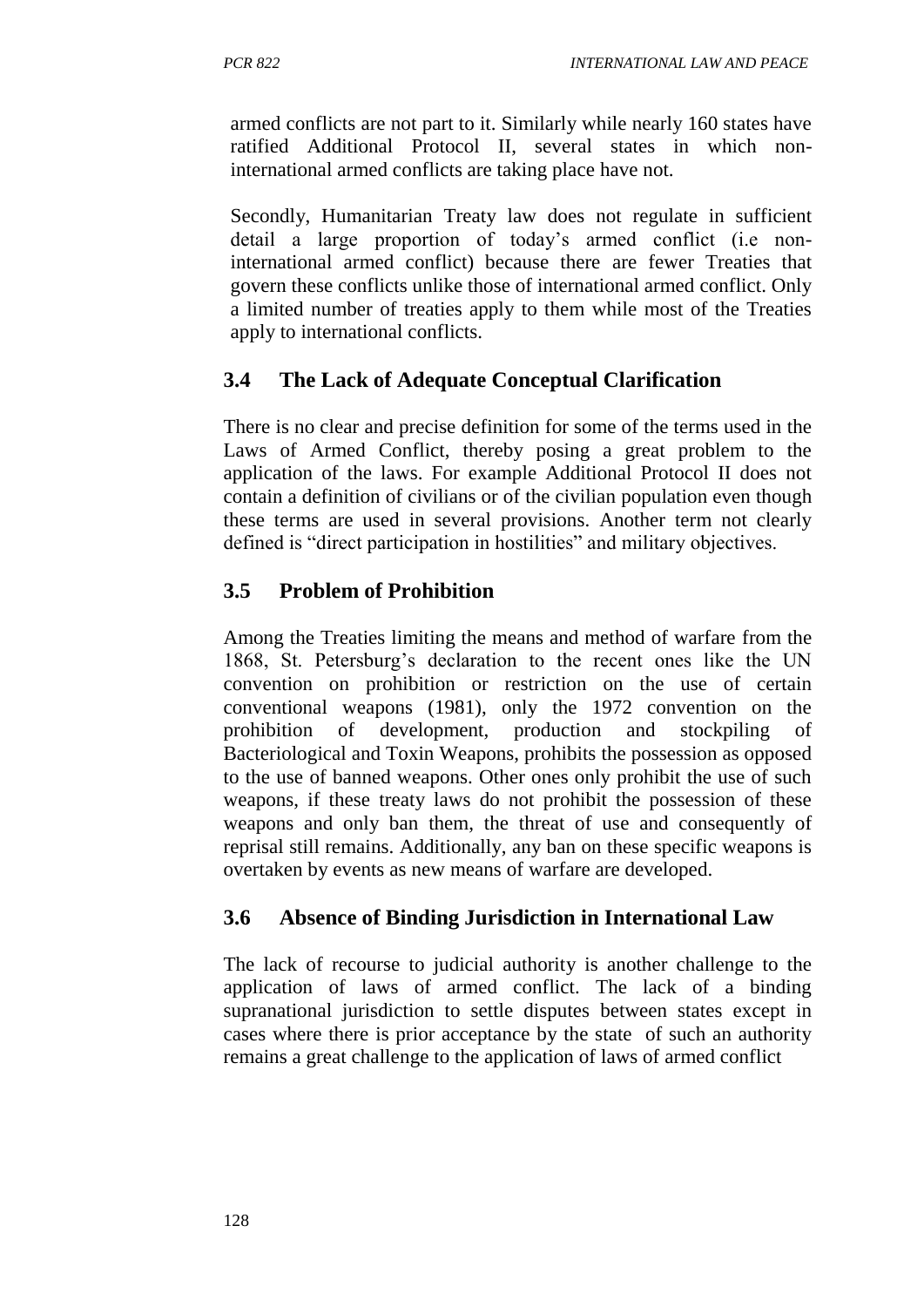# **4.0 CONCLUSION**

The Laws of Armed Conflict is confronted with several problems and challenges that undermine the successful application of these laws during times of armed conflict.

### **5.0 SUMMARY**

In this unit, we discussed a number of problems and challenges confronting the laws of armed conflict ranging from non-clarity of terms, lack of binding jurisdiction etc.

### **6.0 TUTOR-MARKED ASSIGNMENT**

Discuss the several problems of Laws of Armed Conflict as they apply to the contemporary world.

## **7.0 REFERENCES/FURTHER READING**

- Agwu, F.A. (2011). *The Law of Armed Conflict and African Wars*. Lagos: Macmillan Nigeria Publishers Ltd.
- Bugnion, F. (2005)."The Law of Armed Conflict: Problem and Prospects". Paper Presented at the Chattam House Conference, 18-19 April.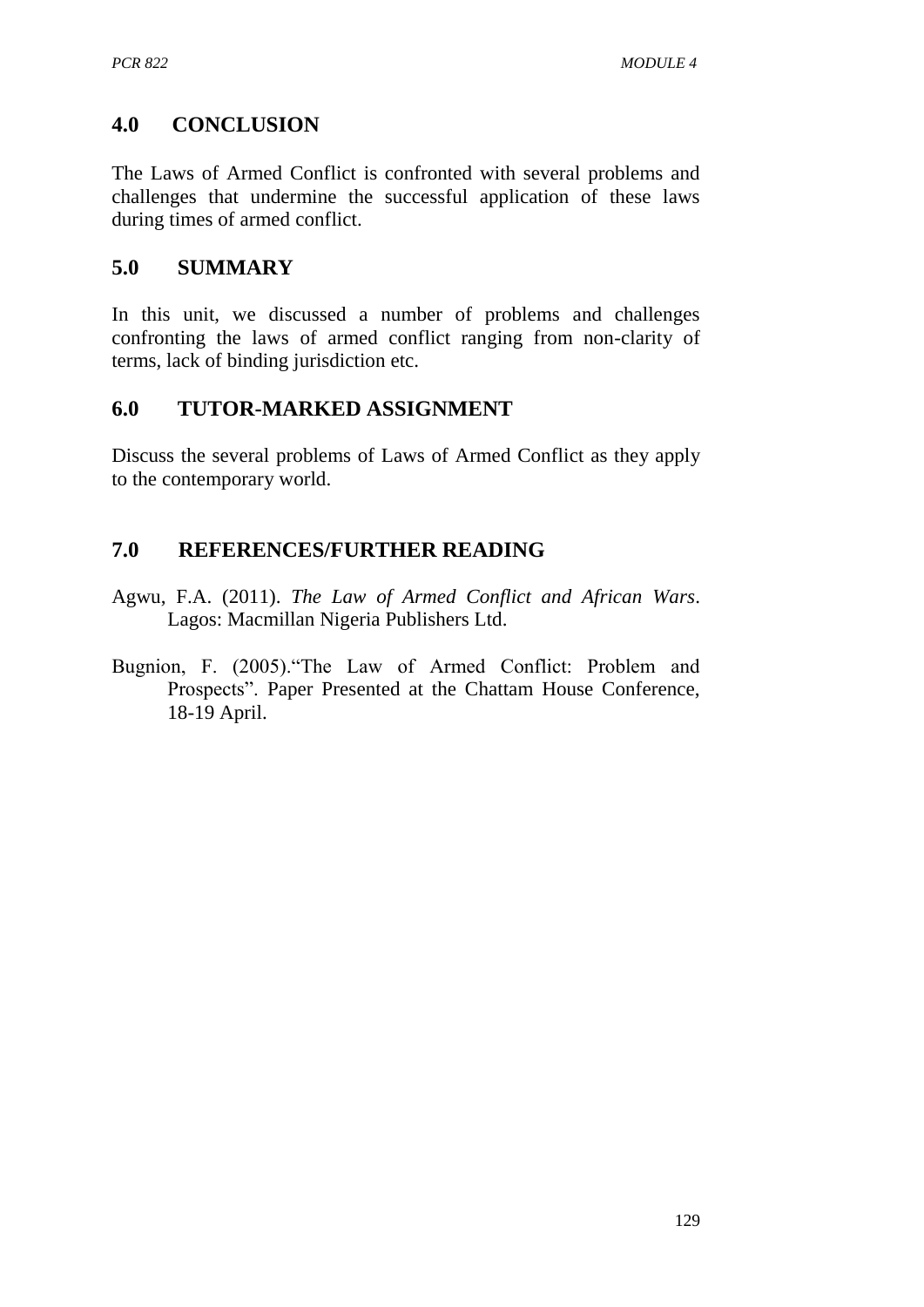### **UNIT 3 WAR CRIMES AND WAR GUILT**

#### **CONTENTS**

- 1.0 Introduction
- 2.0 Objectives
- 3.0 Main Content
	- 3.1 War Crimes
	- 3.2 War Guilt Clause
	- 3.3 Human Rights Law
- 4.0 Conclusion
- 5.0 Summary
- 6.0 Tutor-Marked Assignment
- 7.0 References/Further Reading

### **1.0 INTRODUCTION**

Laws of armed conflict can be divided into three areas:

laws in war(Jus in Bellum); laws of war (Jus ad Bellum) and laws after the war (Jus post Bellum). Violations of the laws in war are what are called war crimes.

#### **2.0 OBJECTIVES**

At the end of this unit, you should be able to:

- explain the terms War Crimes
- discuss War Guilt and Human Rights in international law.

### **3.0 MAIN CONTENT**

#### **3.1 War Crimes**

War Crimes can be defined as a violation of the laws of armed conflict;that is, laws in war (jus ad bellum). They are regarded as any violation of the laws of war, as laid down by international customary law and certain international treaties. Examples of such crimes include murder, the ill-treatment or deportation of civilian residents of an occupied territory to slave [labour camps,](http://en.wikipedia.org/wiki/Labor_camp) forced pregnancy, the murder or ill-treatment of [prisoners of war,](http://en.wikipedia.org/wiki/Prisoner_of_war) the killing of prisoners, the wanton destruction of cities, towns and villages, and any devastation not justified by military or civilian necessity.

The signing of the London Agreement at the end of World War II established three categories of war crimes: conventional war crimes (including murder, ill-treatment or deportation of civilian population of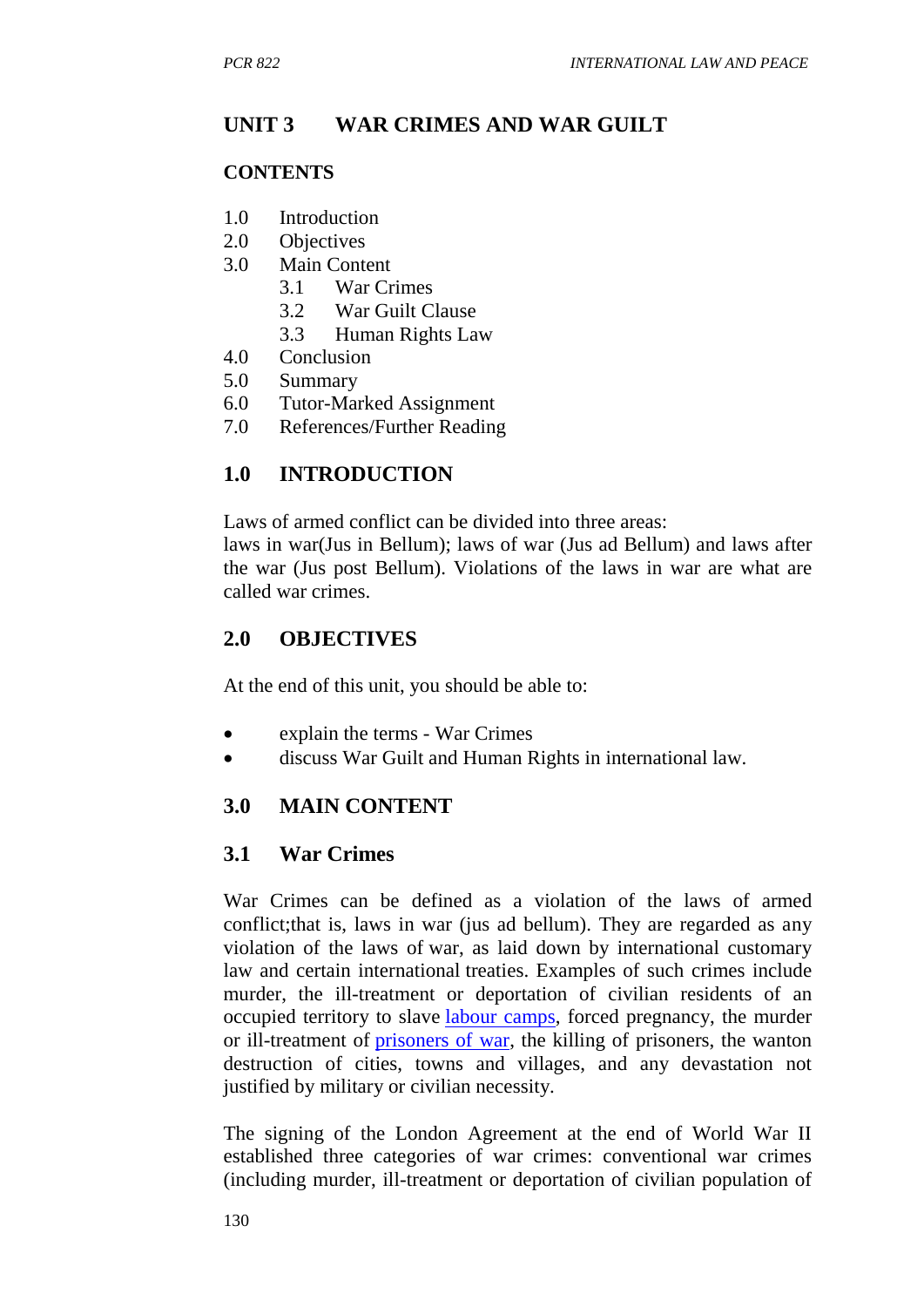occupied territories), crimes against peace, and crimes against humanity (political, racial or religious persecution of civilian population). The charter provisions included a military tribunal on war crimes which tried the German and Japanese war criminals before Allied tribunals in Nuremberg and Tokyo in 1945–46 and 1946–48, respectively. In the 1990s, an international war crime tribunal was authorised by the United Nations Security Council UNSC to try war criminals; the International Criminal Tribunal for the Former Yugoslavia and Rwanda (Goldstein, 2007). Accountability for war crimes, crimes against humanity and genocide has received increasing international attention since the establishment of the International Criminal Tribunal for the Former Yugoslavia in 1993. Internationalised criminal tribunals have subsequently been established for Sierra Leone, Cambodia, Iraq and Lebanon, and high profile war crimes cases against Slobodan Milošević, Saddam Hussein and Charles Taylor have taken place.

Following the UN Tribunals for former Yugoslavia and Rwanda, the Rome Statute creating the permanent International Criminal Court was signed by many countries of the world to carry out two objective namely to:

- a) Safeguard higher values such as the protection of human rights, an obligation that transcends state borders and;
- b) Accountability for those responsible for commission of these crimes, so as to put an end to the impunity that is often associated with these violations (Ladan, 2007).

Article 8 of the Rome Statute gives the International Criminal Court ICC jurisdiction over war crimes during international conflicts (Articles 8(2) a and b), and when committed during non-international armed conflict (Articles 8(c –f).Definitions of war crimes committed in international and non- international armed conflict in the Rome statute are consistent with existing international law, particularly with the definitions in the four Geneva conventions, Additional Protocol II, and the Hague Regulations. Subparagraphs 8(2) (D) and (F) however limit the scope of ICC's jurisdiction over acts committed in non-international armed conflicts. They exclude internal disturbances, and tensions, riots, isolated and sporadic acts of violence and other similar acts (Ibid, 2007 p. 232).

### **3.2 War Guilt Clause**

The Treaty of Versailles was the peace settlement signed after [World](http://www.historylearningsite.co.uk/index.htm)  [War I](http://www.historylearningsite.co.uk/index.htm) had ended in 1918. It forced Germany to say that they alone caused World War 1 - and that it was therefore right and proper that they had to pay reparations. The politicians wanted Germany to accept moral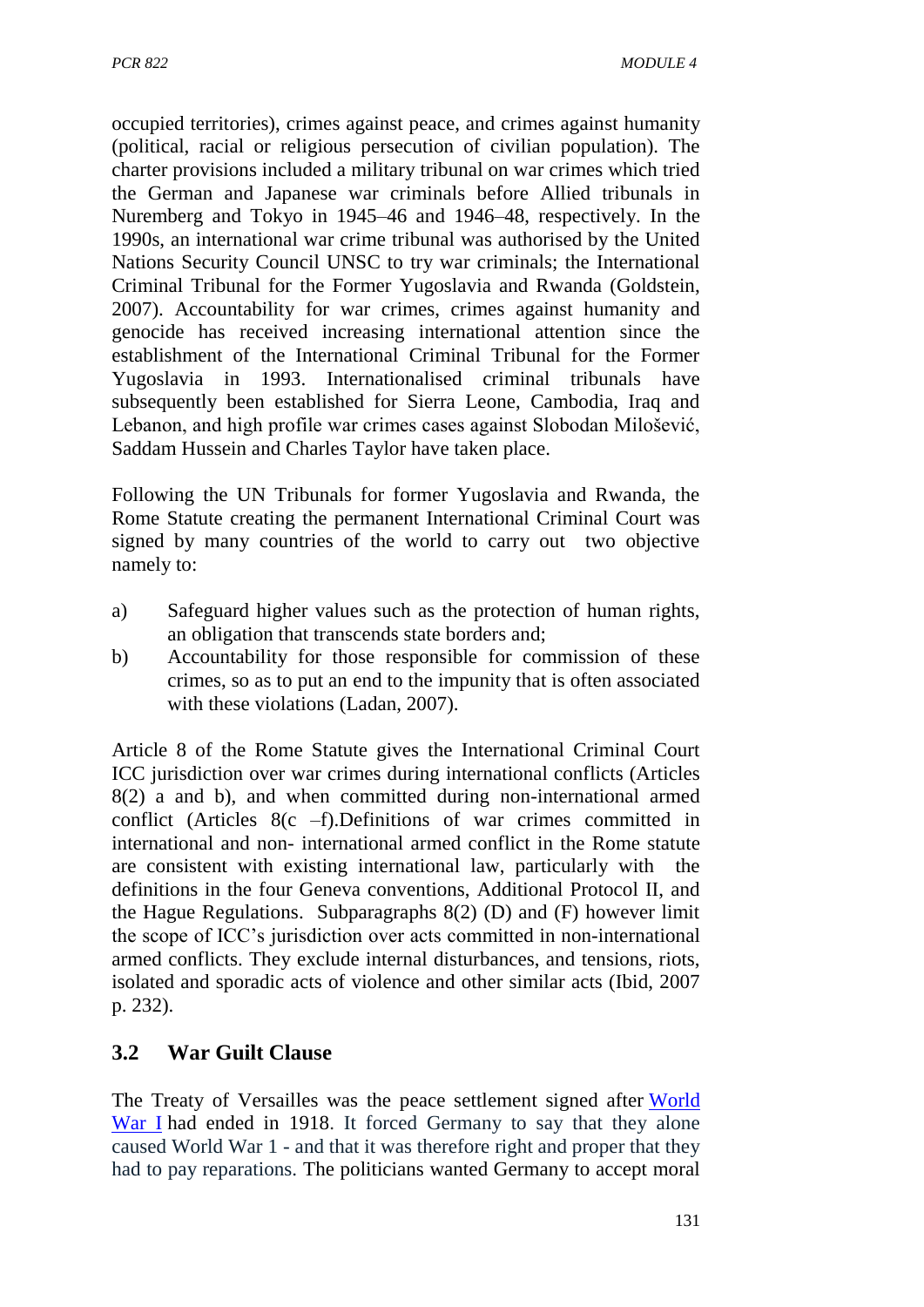responsibility for the war and all the consequences thereof, after realising that Germany would not be able to pay reparations as high as 33 million. The war guilt clause was the justification for reparations. It was also widely taken to mean that Germany was a 'rogue state'. The accord was reached on April 7, 1919 and adopted as article 231 of the VersaillesTreaty(http://www.history.ucsb.edu/faculty/marcuse/classes/3 3d/projects/1920s/CarlosTreaty.htm).

Article 231 of the Versailles Treaty, which was designed to provide the legal basis for reparations, reads as follows:

"The Allied and Associated governments affirm, and Germany accepts, the responsibility of Germany and her allies for causing all the loss and damage to which the Allied and Associated Governments and their nationals have been subjected as a consequence of a war imposed upon them by the aggression of Germany and her Allies." (Marks, 1976).

"This clause, more than any other in the entire Treaty of Versailles, was to cause lasting resentment in Germany. The guilt clause resulted in Germany's humiliation and rage, with most Germans not understanding why all the blame was placed on the German state.

### **3.3 Human Rights Law**

One of the most recent and significant areas of development of international law since 1945 is in the area of International Human Rights Law. International Human Rights Law is concerned with the international protection of human rights, which are the rules states agree to observe with regard to the rights and freedom of individuals and peoples. The acknowledgement of the importance of human rights by all states which ratified the UN Charter has done much to stimulate the large amount of international law protecting human rights now in place (Ladan, 2007). Issues of human rights within countries have attracted international attention because of several reasons ranging from television images of the horror of human rights abuses in states, efforts of individual and groups working in the area of human rights and the growing awareness of that human rights violations are a major source of international instability (Rourke & Boyer, 2004).

The United Nations Charter provided for the upholding of basic rights in its provisions; with the General Assembly adoption of the *Universal Declaration of Human Rights* in 1948*,* which roots itself in the principle that violations of human rights upset international order(causing outrage, spurring rebellion etc (Goldstein, 2005). Aside these UN provisions are a number of multilateral treaties listed below.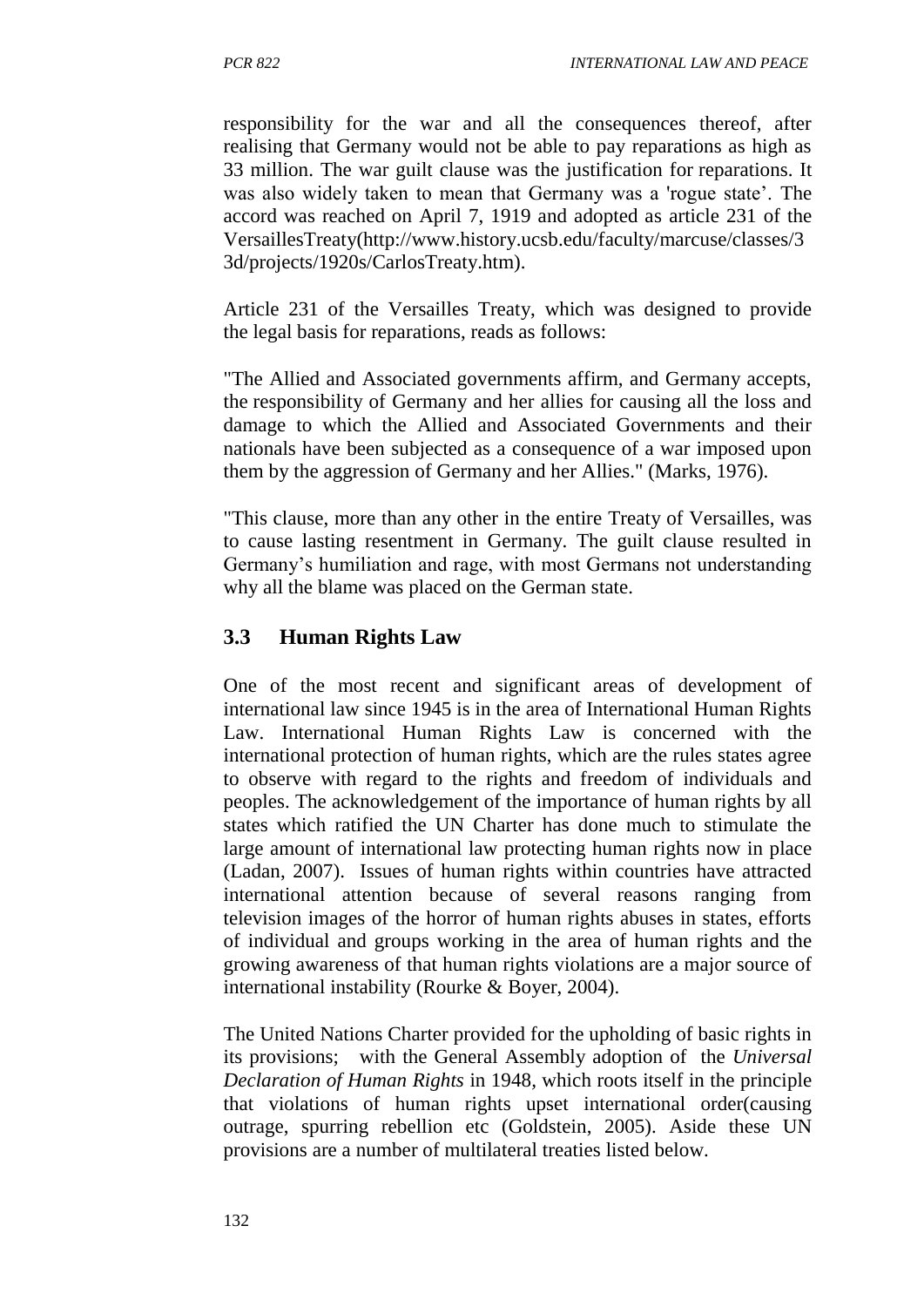### **Eight Important Multilateral Human Rights Treaties**

| <b>Multilateral Treaties</b>                                | Year |
|-------------------------------------------------------------|------|
| Convention on the Prevention and the Punishment of the      | 1949 |
| Crime of Genocide                                           |      |
| Convention relating to the Status of Refugees               | 1951 |
| International Convention on the Elimination of All Forms of | 1965 |
| <b>Racial Discrimination</b>                                |      |
| International Covenant on Civil and Political Rights        | 1976 |
|                                                             |      |
| International Covenant on Economic, Social, and Cultural    | 1976 |
| Rights                                                      |      |
| Convention on the Elimination of All Forms<br>of            | 1979 |
| Discrimination Against Women                                |      |
| Convention Against Torture and Other Cruel, Inhuman, or     | 1984 |
| Degrading Treatment or Punishment                           |      |
| Convention on the Rights of the Child                       | 1989 |

**Source Rourke & Boyer, 2004**

On the regional level, the European Convention on Human Rights 1950, the European Social Charter 1961, the American Convention on Human Rights 1969, and the African Charter on Human and People's Right 1981 have been adopted (Ladan, 2007).

# **4.0 CONCLUSION**

A significant impact has been made by human rights in international law, particularly changing the notion that issues of human rights are a state's internal business. There is now a general agreement that human rights are a matter of legitimate international concern and they are appropriately a part of the international legal system.

# **5.0 SUMMARY**

In this unit, we examined the notion of human rights in the international arena. We also examined different multilateral treaties on human rights in existence.

# **7.0 TUTOR-MARKED ASSIGNMENT**

Briefly discuss the relationship between the Laws of Armed Conflict and International Human Rights Law.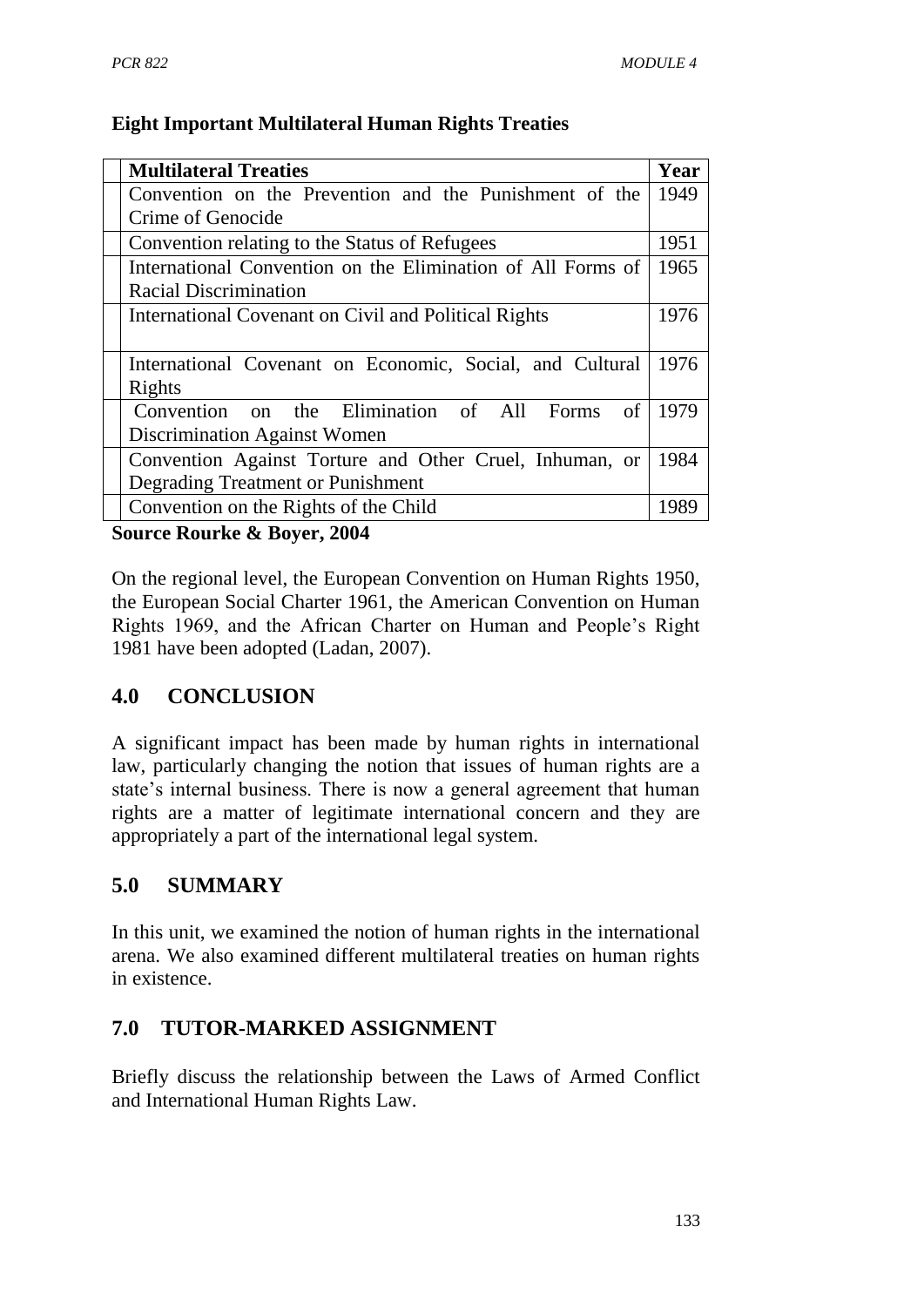#### **7.0 REFERENCES/FURTHER READING**

- Marks, S. (1976). *The Illusion of Peace, International Relations in Europe,1918-1933*. New York: St. Martin's Press.
- Rodley, B. (1992). "UN Non-Treaty Procedures for Dealing with Human Rights Violation".In: H. Hannum (Ed).*Guide To*  International Human Rights Practice. (2<sup>nd</sup>ed.).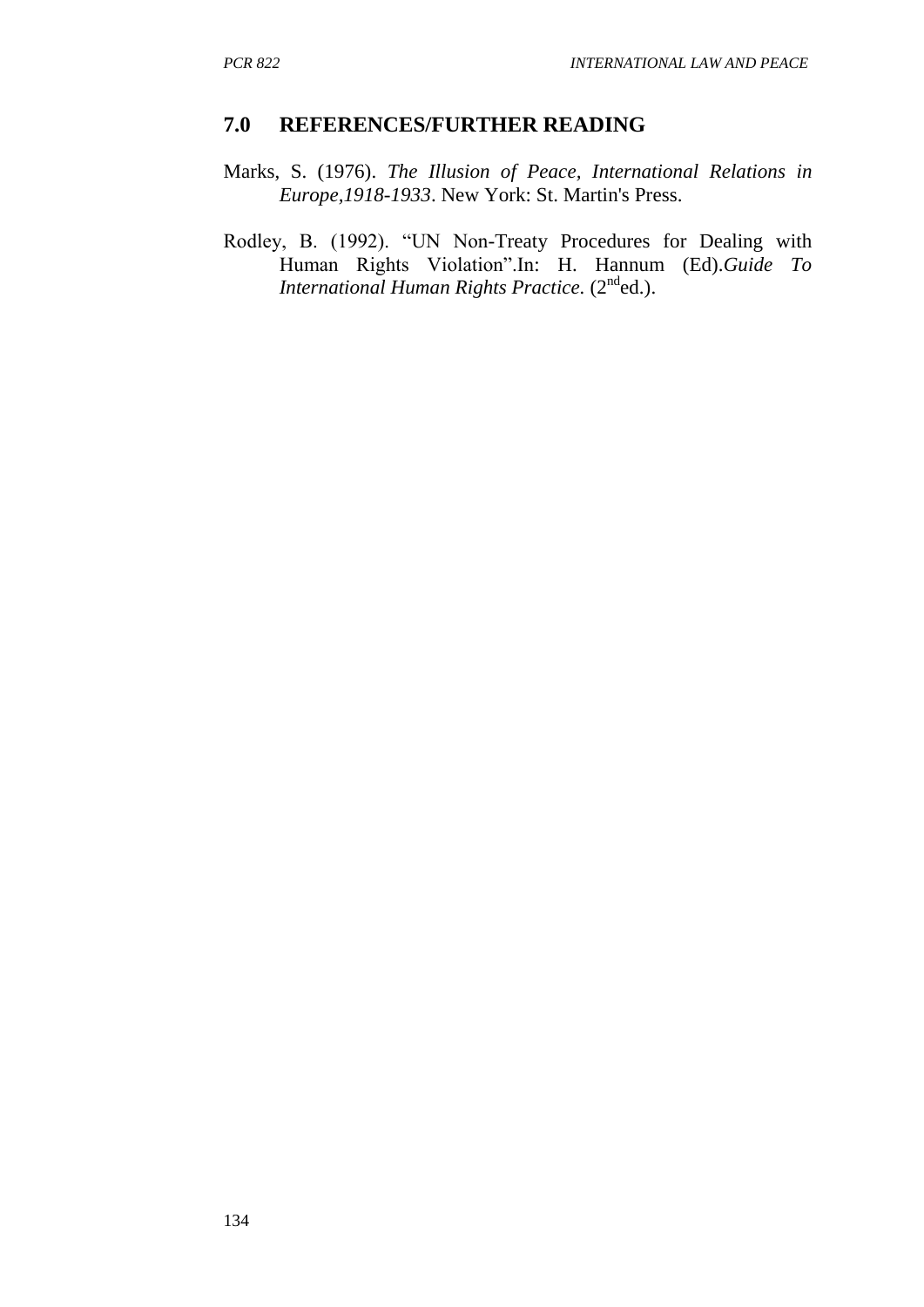# **UNIT 4 PEOPLE OF WAR**

#### **CONTENTS**

- 1.0 Introduction
- 2.0 Objective
- 3.0 Main Content
	- 3.1 Status of Civilians in Armed Conflict
	- 3.2 Journalists
	- 3.3 Spies
	- 3.4 Combatants
- 4.0 Conclusion
- 5.0 Summary
- 6.0 Tutor-Marked Assignment
- 7.0 References/Further Reading

# **1.0 INTRODUCTION**

This refers to the classification of people (both military and nonmilitary) that are associated with wars or warfare by the specific conflicts in which they were involved. They are the civilians and combatants who are involved in modern forms of war. These different categories of people are entitled to different status as provided for in the laws of armed conflict/international humanitarian law.

# **2.0 OBJECTIVES**

At the end of this unit, you should be able to:

• recognise the status of the different categories of peoples as provided in the laws of armed conflict.

### **3.0 MAIN CONTENT**

### **3.1 Civilians**

The changing method of warfare since the end of the Cold War has greatly blurred the distinction between civilians and combatants, and this has increasingly led to severe attack and targeting of the civilian population which is a flagrant violation of rules of conduct governing hostilities. Although it is primarily the responsibility of government of warring states to protect the civilian population, this does not happen most times either because they are unable or unwilling to act do this.

Consequently, the protection of civilians in armed conflicts has attracted global concern following the horror experienced by the civilian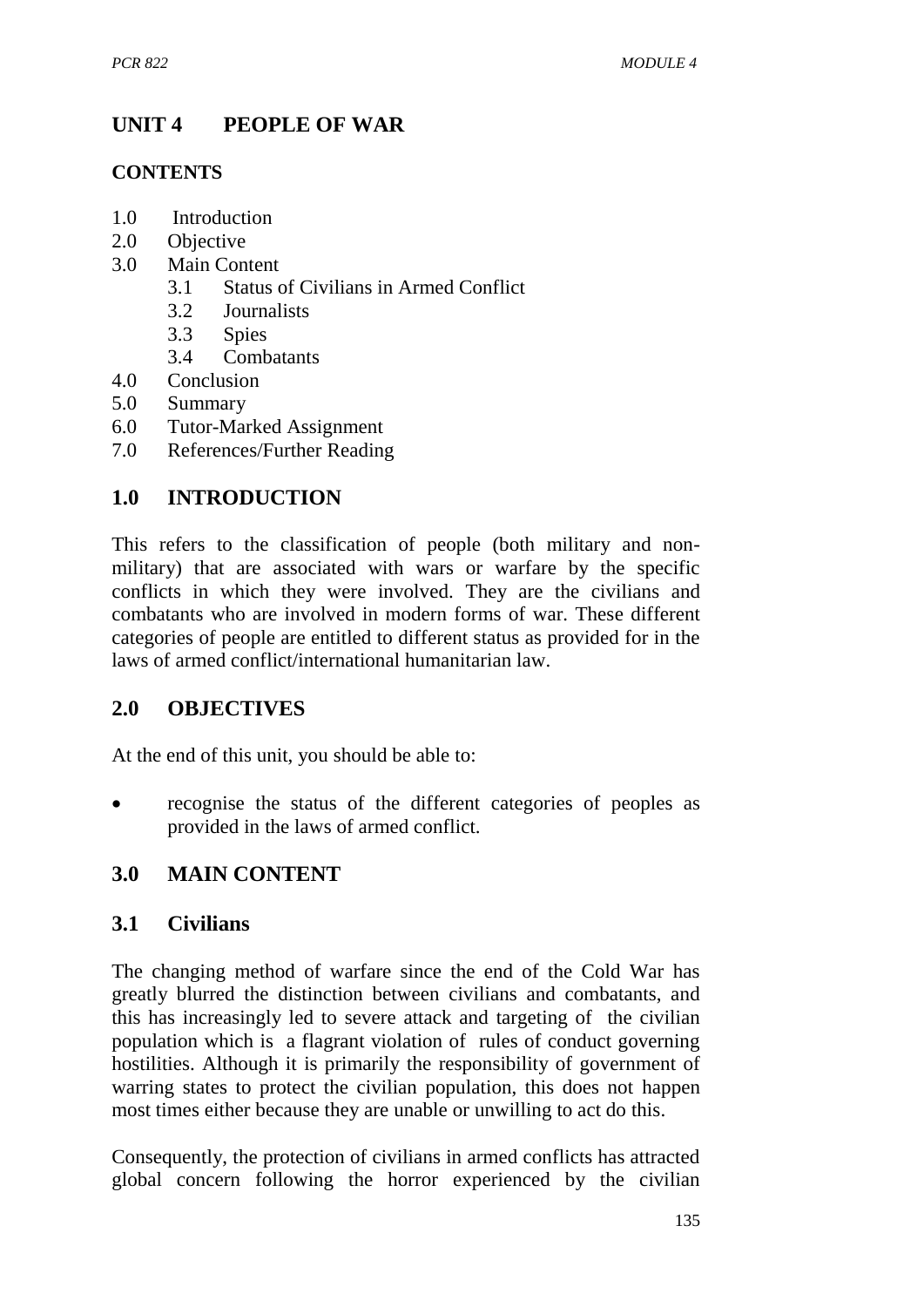population in armed conflicts. The fundamental goal of international law therefore is to make both states and non-state armed groups alike, respect international law during such conflicts, and to address the needs of civilians caught up in the conflict with appropriate assistance.

The instruments of international law which provide a legal framework for the protection of civilian populations in armed conflicts notably include the following:

**International Humanitarian Law** and in particular the Fourth Geneva Convention of 1949 and the two additional protocols of 1977 which established basic rules of conduct during hostilities and the need for making a fundamental distinction between the civilian population and combatants. IHL offers protection to those not participating in the hostilities and to non combatants.

**Convention Relating to the Status of Refugees (1951)** which provides those who flee to another country to escape conflict at home and the associated persecution with a legal status and a legal framework of protection.

Certain fundamental rights, such as the right to life and the prohibition of torture apply in situations of conflict.

Specific plans of political action and legal norms developed to protect particularly vulnerable groups and notably women, children and internally displaced persons.

The International Criminal Court is governed by the Rome Statute (1998) by means of which the international community is able to combat impunity. The ICC has the power to initiate criminal proceedings against perpetrators of the most serious crimes, in particular war crimes and crimes against humanity [\(http://www.eda.admin.ch/eda/en/home/topics/human/hum/proci.html\)](http://www.eda.admin.ch/eda/en/home/topics/human/hum/proci.html).

# **3.2 Prisoners of War (POWs**)

They are defined as members of the armed forces of one of the parties to a conflict who fall into the hands of the adverse party. The third 1949 Geneva Convention provides a wide range of protection for prisoners of war to include other categories of persons who have the right to POW status or may be treated as POWs. It defines their rights and sets down detailed rules for their treatment and eventual release. International Humanitarian Law (IHL) also protects other persons deprived of liberty as a result of armed conflict. The rules protecting prisoners of war (POWs) are specific and were first detailed in the 1929 Geneva Convention. They were refined in the third 1949 Geneva Convention,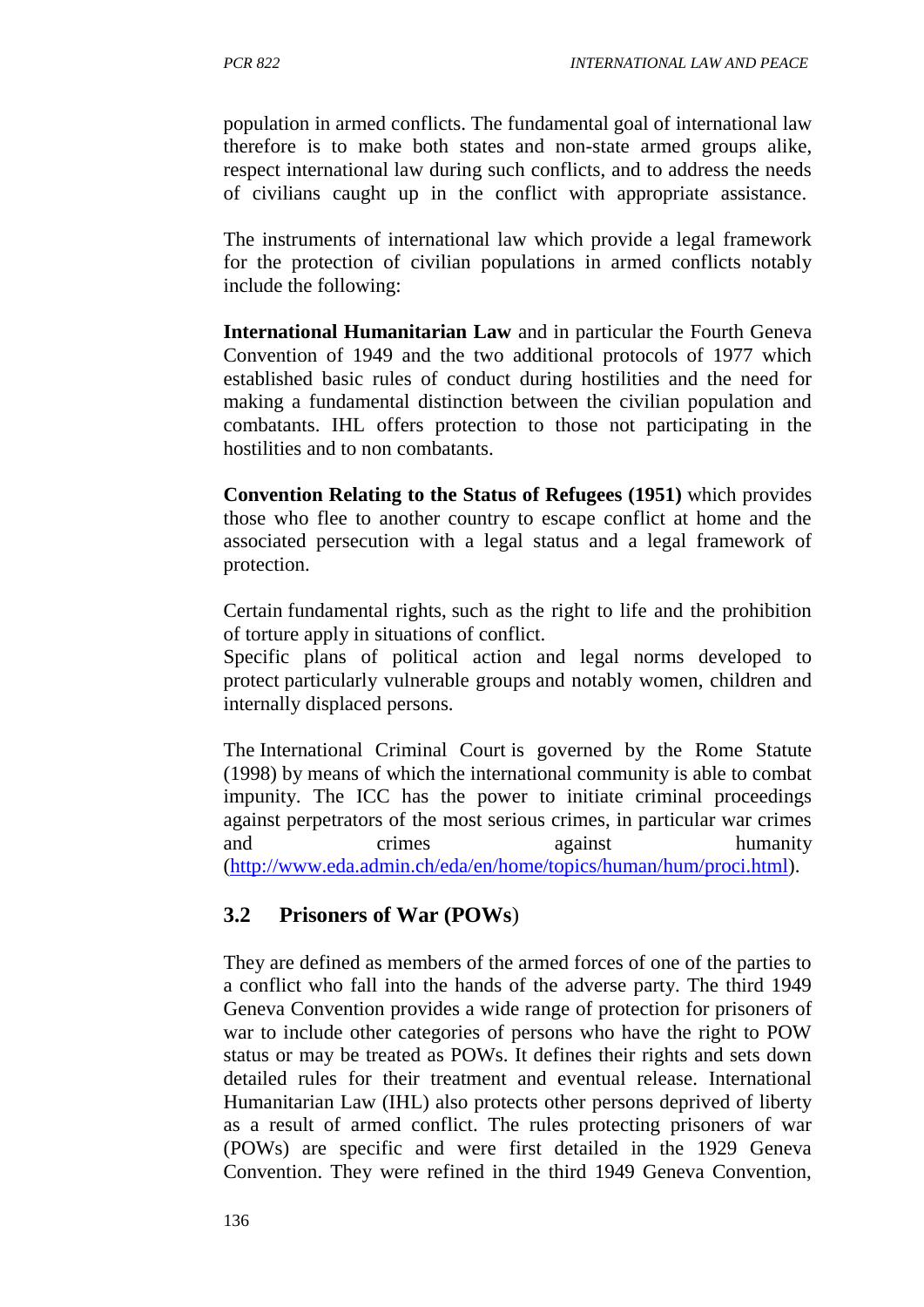following the lessons of World War II, as well as in Additional Protocol I of 1977.The status of POW only applies in international armed conflict.

Under the third 1949 Geneva Convention, POWs cannot be prosecuted for taking a direct part in hostilities. Their detention is not a form of punishment, but only aims to prevent further participation in the conflict. They must be released and repatriated without delay after the end of hostilities. The detaining power may prosecute them for possible war crimes, but not for acts of violence that are lawful under IHL.

POWs must be treated humanely in all circumstances. They are protected against any act of violence, as well as against intimidation, insults, and public curiosity. IHL also defines minimum conditions of detention covering such issues as accommodation, food, clothing, hygiene and medical care.

In non-international armed conflicts, Article 3 common to the 1949 Geneva Conventions and Additional Protocol II, provide that persons deprived of liberty for reasons related to the conflict must also be treated humanely in all circumstances. In particular, they are protected against murder, torture, as well as cruel, humiliating or degrading treatment. Those detained for participation in hostilities are not immune from criminal prosecution under the applicable domestic law for having done so **(**www.icrc.org/eng/war-and-law/protected-persons/prisonerswar/overview-detainees-protected-persons.htm)

### **3.3 Journalists**

Journalists working in areas of armed conflict are at great risk of serious forms of violence including death. Since they fall under the category of civilians they are equally protected under international humanitarian law against direct attacks. However, the Geneva Conventions and their Additional Protocols contain two explicit references to media personnel article 4 A (4) of the third Geneva Convention and article 79 of Additional Protocol I). Most importantly, article 79 of Additional Protocol I provides that journalists are entitled to all rights and protections granted to civilians in international armed conflicts. (http://www.icrc.org/eng/resources/documents/interview/protection-journalistsinterview-270710.htm)

### **3.4 Spies**

Article 46 of the Additional Protocol I to the 1949 Geneva Convention provides for the following with regards to Spies: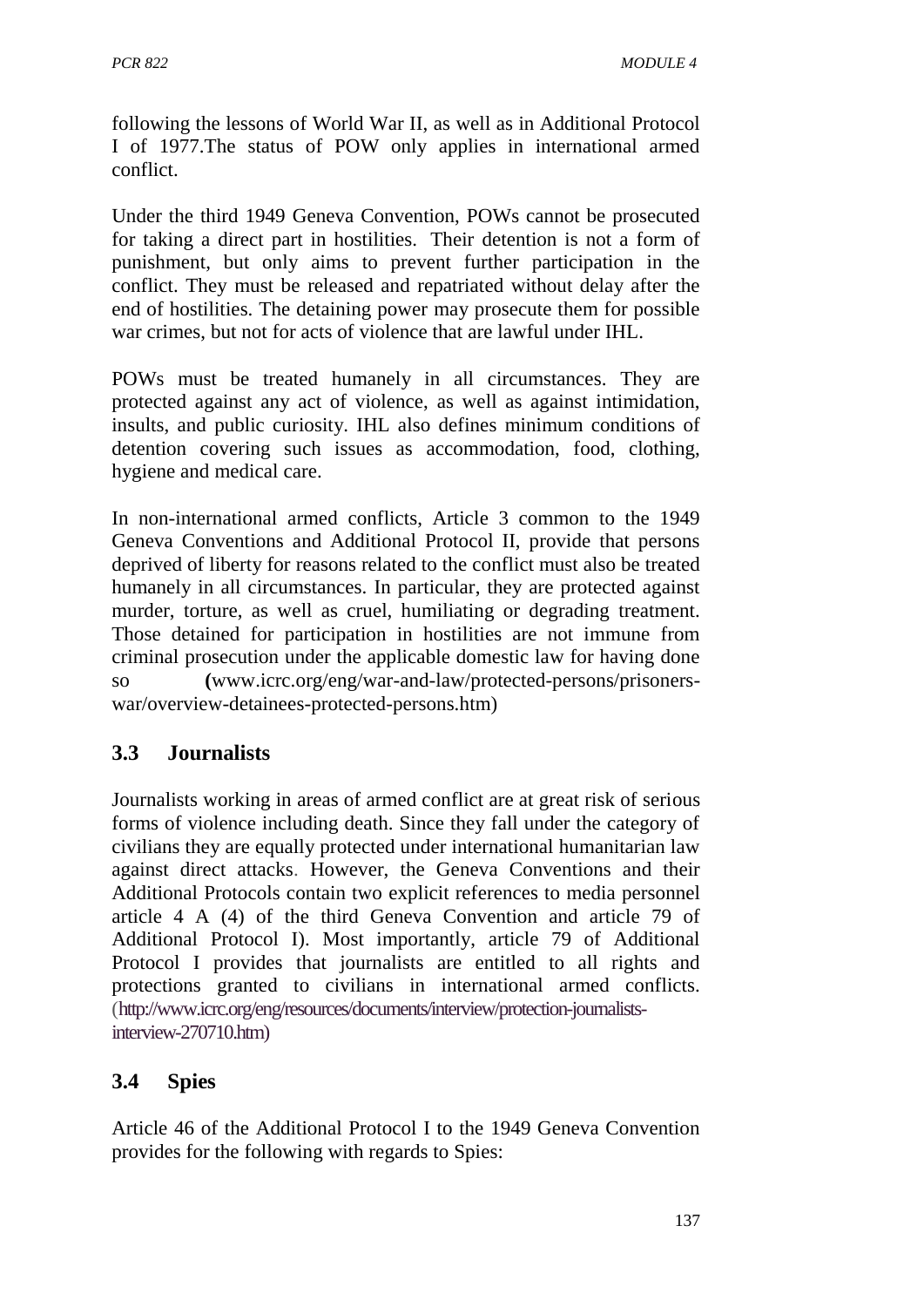- 1. *Notwithstanding any other provision of the Conventions or of this Protocol, any member of the armed forces of a party to the conflict who falls into the power of an adverse party while engaging in espionage shall not have the right to the status of prisoner of war and may be treated as a spy.*
- 2. *A member of the armed forces of a party to the conflict who, on behalf of that party and in territory controlled by an adverse party, gathers or attempts to gather information shall not be considered as engaging in espionage if, while so acting, he is in the uniform of his armed forces.*
- *3. A member of the armed forces of a party to the conflict, who is a resident of territory occupied by an adverse party and who, on behalf of the party on which he depends, gathers or attempts to gather information of military value within that territory shall not be considered as engaging in espionage unless he does so through an act of false pretences or deliberately in a clandestine manner. Moreover, such a resident shall not lose his right to the status of prisoner of war and may not be treated as a spy unless he is captured while engaging in espionage.*
- *4. A member of the armed forces of a party to the conflict who is not a resident of territory occupied by an adverse party and who has engaged in espionage in that territory shall not lose his right to the status of prisoner of war and may not be treated as a spy unless he is captured before he has rejoined the armed forces to which he belongs.*

# **4.0 CONCLUSION**

We have examined the status of different categories of people under international humanitarian law in this unit with a view to gaining an indepth understanding.

# **5.0 SUMMARY**

In this, unit we discussed the status of civilians, spies, journalists and prisoners of war in armed conflict as provided for in international humanitarian law.

# **6.0 TUTOR-MARKED ASSIGNMENT**

Briefly discuss the status of mercenaries and combatants in noninternational armed conflicts.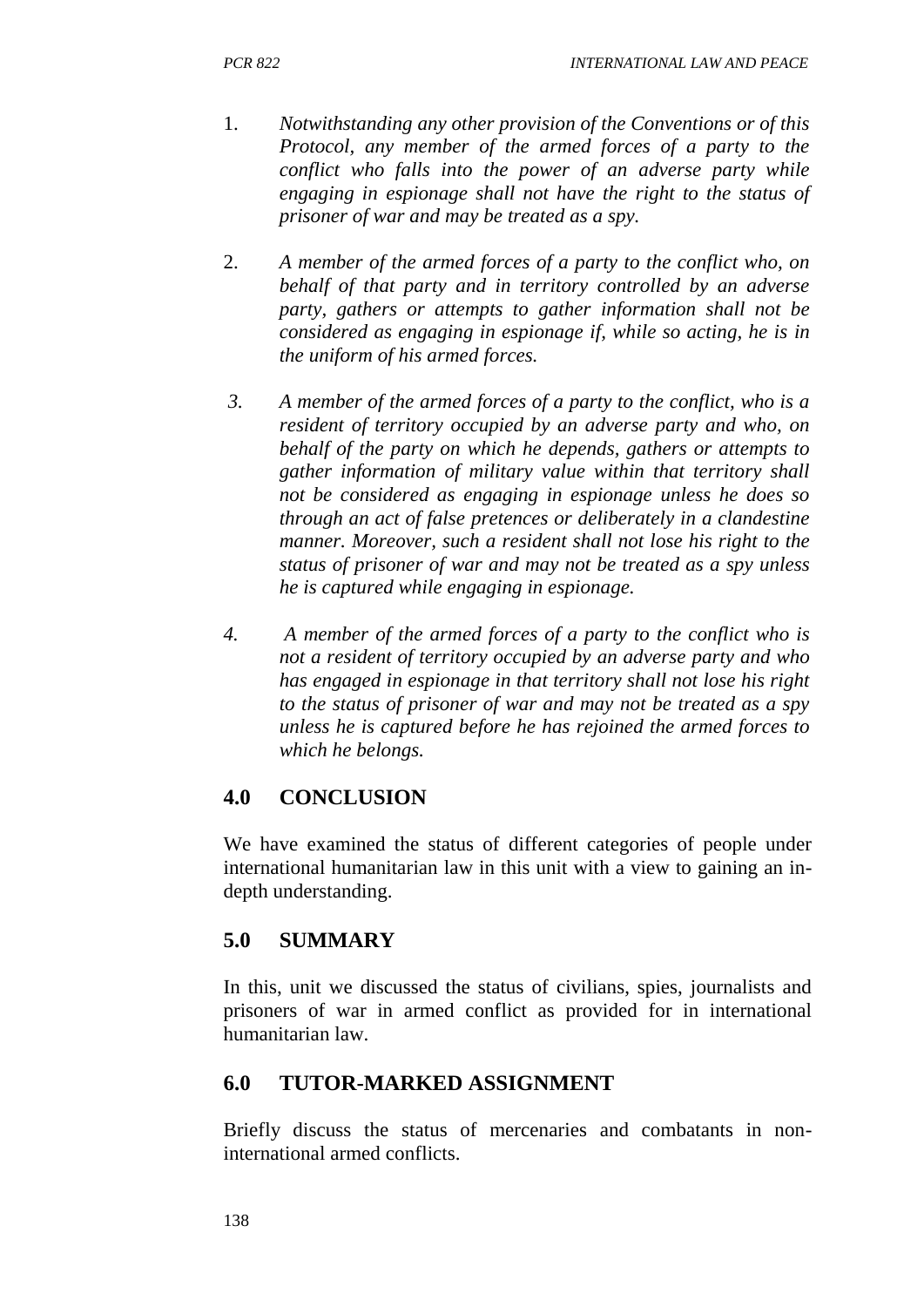#### **7.0 REFERENCES/FURTHER READING**

- Agwu, F.A. (2011). *The Law of Armed Conflict and African Wars*. Macmillan Nigeria Publishers Ltd.
- Best, G. (1980). *Humanity in Warfare: The Modern History of International Law of Armed Conflict*. London, Weidenfeld and Nicolson
- Brand, E. (1968)."Roman Military Laws". In Selis D. *The law of Armed Conflict: International Humanitarian Law in War.* Cambridge. Oral.
- Queenly, W. (2012). "International Humanitarian Law: Answers to your Questions" at [www.ICRC.org.](http://www.icrc.org/)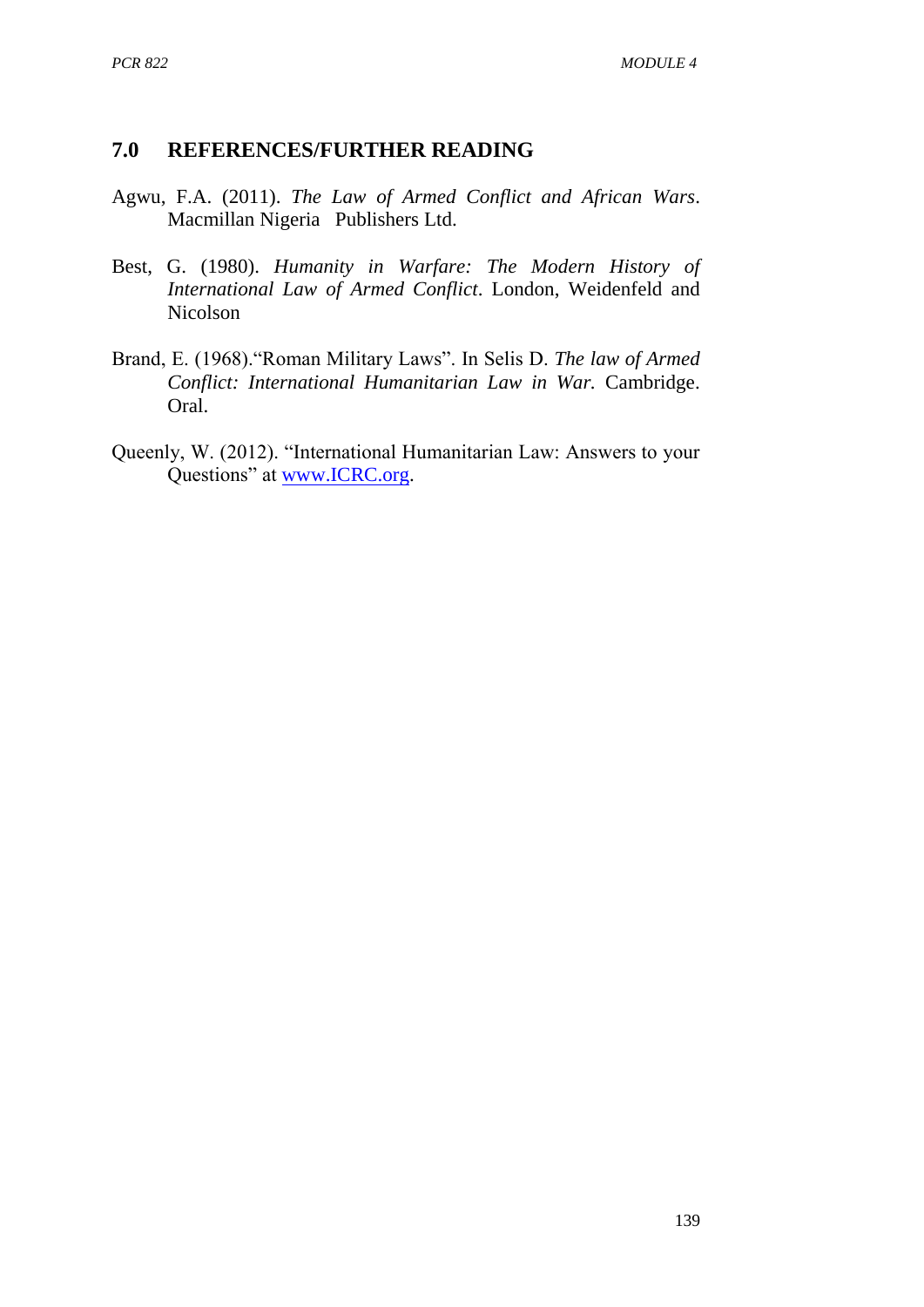## **UNIT 5 INTERNATIONAL LAW AND TERRORISM**

#### **CONTENTS**

- 1.0 Introduction
- 2.0 Objectives
- 3.0 Main Content
	- 3.1 Concept of Terrorism
	- 3.2 International Law and Terrorism
- 4.0 Conclusion
- 5.0 Summary
- 6.0 Tutor-Marked Assignment
- 7.0 References/Further Reading

## **1.0 INTRODUCTION**

A major raison d'être of international law is the guidance of the relations amongst states with a view of total or partial eradication of wars and violent conflicts from the globe. In as much as international law has been able to achieve that (especially between states),that is inter-state war, intra-state wars still remain pervasive, with large scale civil wars occurring in several parts of the world. Another dimension to this which is in no wise recent is terrorism. The question to ask is whether international law has been able to arrest the menace of terrorism? Terrorism has recently gained a higher and global prominence, interrogating the role of international law in curbing terrorism is therefore of extreme importance.

#### **20 OBJECTIVES**

At the end of this unit, you should be able to:

- explain the phenomenon of terrorism
- enumerate he role of international law in curbing the global scourge of terrorism.

## **3.0 MAIN CONTENT**

## **3.1 Concept of Terrorism**

Terrorism is a concept that has gained greater attention since the September 9, 2001 attack in the United States of America and the consequent counter-terrorism framework and strategies adopted by the US government and other states of the world. Terrorism like most social science concepts lacks a single acceptable definition. It has been defined in multiple ways by several scholars from different perspectives and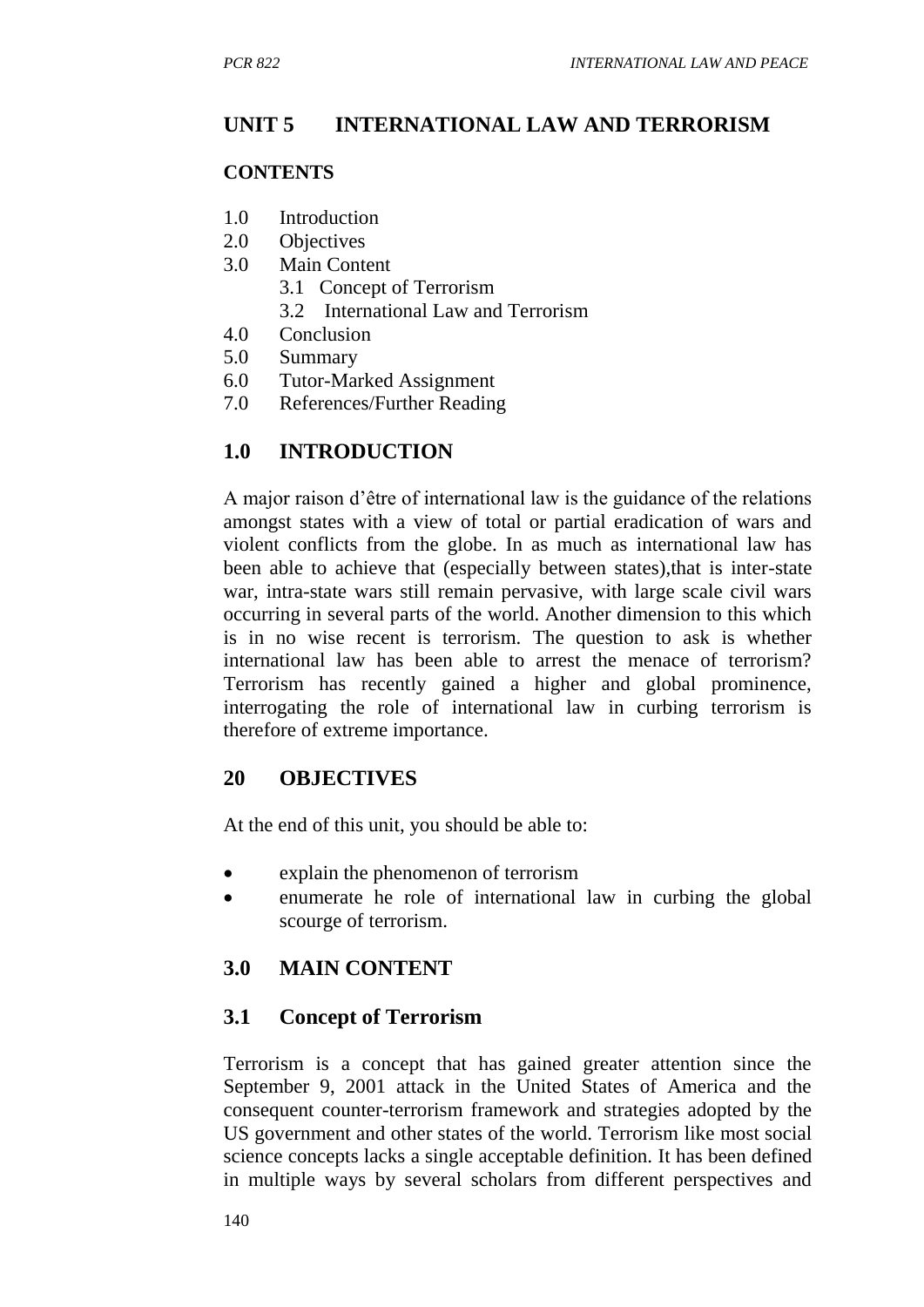approaches. In a General Assembly debate by the UN, it was observed,"the absence of a definition seriously undermined international efforts to tackle a grave threat to humanity".

Terrorism has been defined as a shadowy world of faceless enemies and irregular tactics marked by extreme brutality (Benjamin D. & Steven S. 2002). It is generally seen as an act which is used to pursue political, social, ideological, religious and philosophical objectives. It is also seen as a scourge that takes innocent lives, threatens values of humanity, human rights and freedoms, and impedes development and world progress.

A general agreement on the causal factors for terrorism similar to its definition has also proved elusive. Several causal factors and approaches have been developed by scholars in explaining the reasons for terrorist's activities. This ranges from political, economic, and religious to psychological factors. Crenshaw (1981) identifies a distinction between preconditions (root causes), and precipitants (trigger causes). Abolurin (2011) provides another framework for explaining the causes of terrorism as follows:

**Multi-Causal Approach**:- This approach incorporates psychological factors as well as economic, religious, political and sociological factors as causal factors of terrorism.

**Political/Structural Approach:-**This approach identifies poverty, oppression, and inequality as causes of terrorism.

**Rational/Organisational Approach:-** This argues that terrorism is not the product of individual or personal development, but as a result of a group process and its collective rational decision.

**Psychological Approach:**- This approach focuses on the features and characteristics of the individual terrorist or the group as a whole. It examines the behavior, individual profile, recruitment methods and causes of terrorism

## **3.2 International Law and Terrorism**

There is a growing body of international law which is directly relevant to the fight against terrorism. International law provides the framework within which national counter-terrorism activities take place and which allows States to cooperate with each other effectively, in preventing and combating terrorism. This framework includes instruments addressing specific aspects of counter-terrorism alongside other international instruments designed for international cooperation in criminal law, the protection of human rights or refugees or the establishment of the laws of war which provide the broader context within which counterterrorism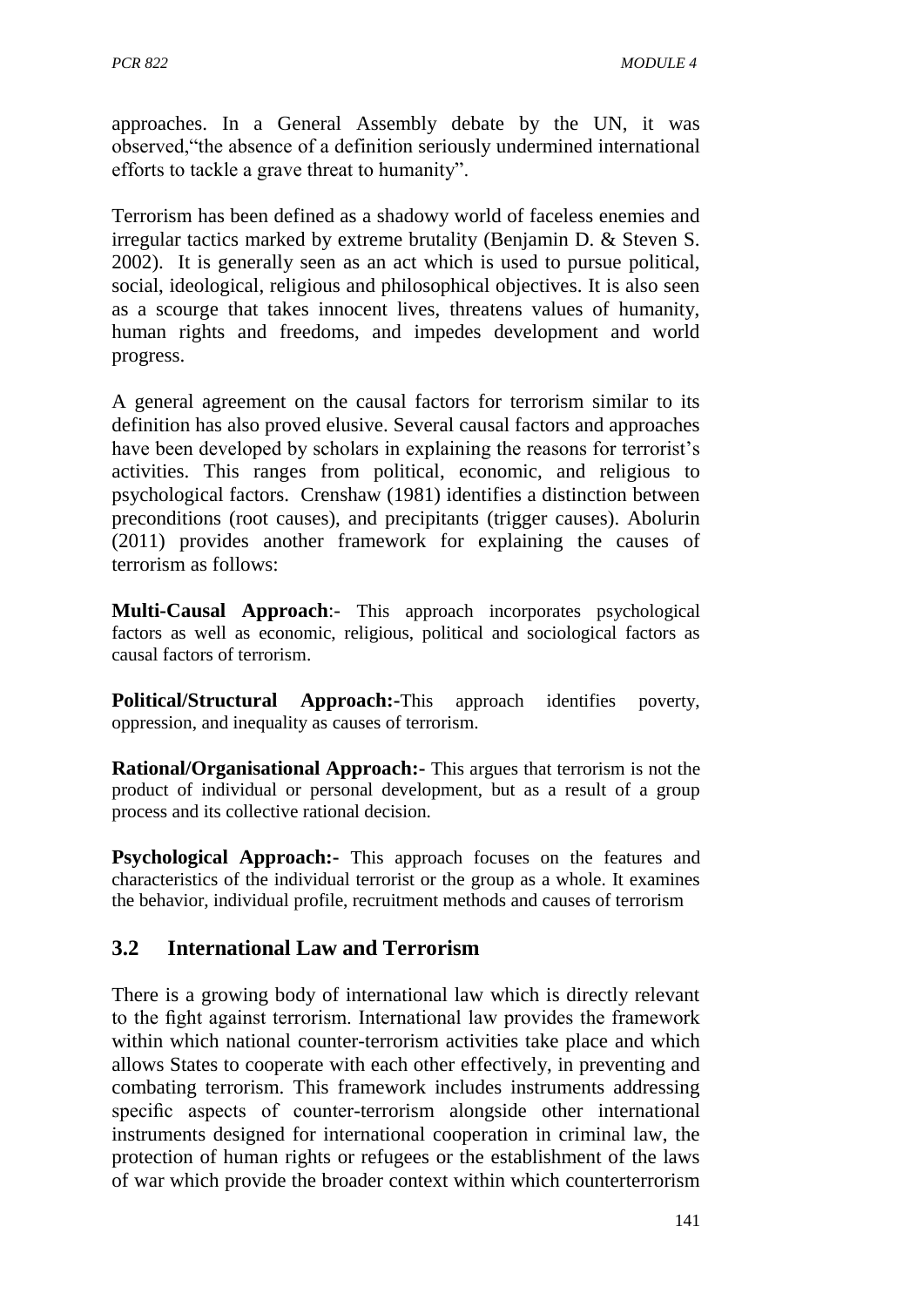activities take place. International law, which specifically address terrorism, exists within the general framework of international law.

These include international criminal law, international humanitarian law, international human rights law and refugee law.

The United Nations is at the fore front of global counter terrorism efforts, and continues to carry out extensive work in that area. It has adopted a number of resolutions on countering terrorism; a milestone being the United Nations Global Counter Terrorism Strategy adopted in September 2006. It is a global instrument that aims at enhancing the national, regional and international efforts to counter terrorism. Adopted as a General Assembly resolution and an annexed plan of action, it serves as a common strategic approach by member states to combat terrorism. Its four pillars are measures to :

- a) prevent the conditions conducive to the spread of terrorism
- b) prevent and combat terrorism
- c) build states' capacity to prevent and combat terrorism and to strengthen the role of the UN system in this regard.
- d) ensure respect for human rights for all and the rule of law as the fundamental basis of the fight against terrorism.

There is, however, no comprehensive treaty on terrorism nor a generally agreed definition of the term. The need to place actions to combat terrorism in the broader context is clear from the text of United Nations Security Council resolutions:

Security Council Resolution 1456 (2003):

States must ensure that any measure taken to combat terrorism comply with all their obligations under international law, and should adopt such measures in accordance with international law, in particular international human rights, refugee, and humanitarian law.

Applicable international framework on counter-terrorism can also be found in a number of sources ranging from Treaties, General Assembly and Security Council resolution and jurisprudence. There are also international conventions and protocols related to terrorism that require states to criminalise specific manifestations of terrorism at the international level. In addition to these is the international Convention for the suppression of the financing of terrorism (1999), which provides a generic description of terrorist acts for the purposes of the offence of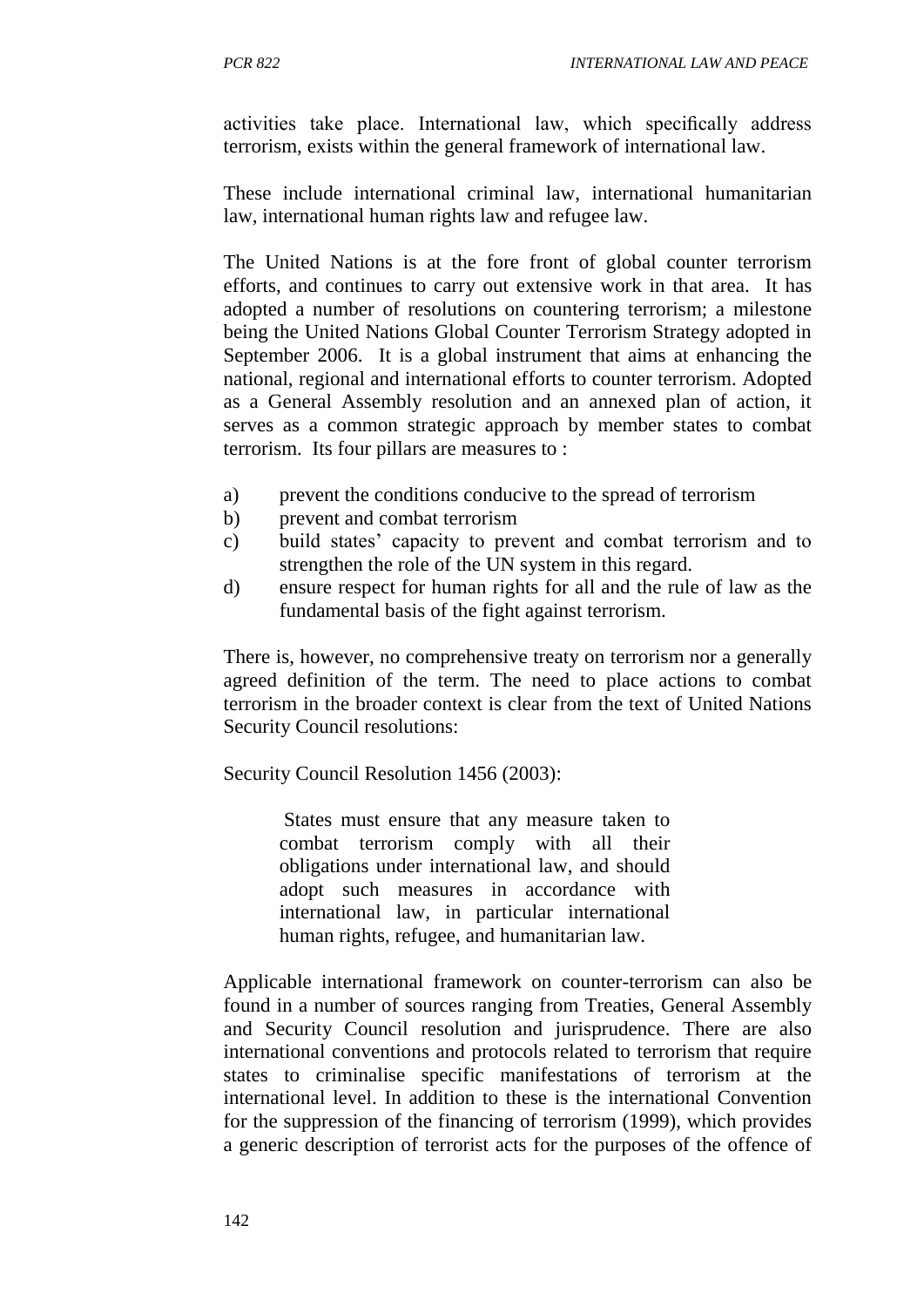financing terrorism. Examples of these international conventions include the following:

- a) I963 Convention on Offences and Certain other Acts Committed on Board Aircraft (Aircraft Convention).
- b) 1970 Convention for the Suppression of Unlawful Seizure of Aircraft(Unlawful Seizure Convention
- c) 1973 Convention on the Prevention and Punishment of Crimes Against Internationally Protected Persons ( Diplomatic Agents Convention)
- d) 1980 Convention on the Physical Protection of Nuclear Materials (Nuclear Materials Convention)
- e) 1997 International Convention for the Suppression of Terrorist Bombings (terrorist Bombing Convention)
- **f)** 1999 International Convention for the Suppression of the Financing of Terrorism
- g) 2005 Amendment to the Convention on the Physical Protection of Nuclear Materials

# **4.0 CONCLUSION**

International Law remains a potent tool for eradicating the scourge of terrorism. Several international instruments and framework exist on combating terrorism globally.

# **5.0 SUMMARY**

In this unit, we have briefly examined the role of international law in the global fight against terrorism. We also looked at some legal instruments and treaties in this regard.

## **6.0 TUTOR-MARKED ASSIGNMENT**

Discuss the challenges of international law in combating terrorism.

## **7.0 REFERENCES/FURTHER READING**

- Abolurin, A. (2011). *Terrorism: Nigerian and Global Dimensions*. Ibadan: Golden-Gems Unique Multiventures.
- Benjamin, D. & Steven, S. (2002). *The Age of Sacred Terror*. New York: Random.
- Crenshaw, M. (1981). "The Causes of Terrorism". *Comparative Politics.* 13(4). pp. 379-399**.**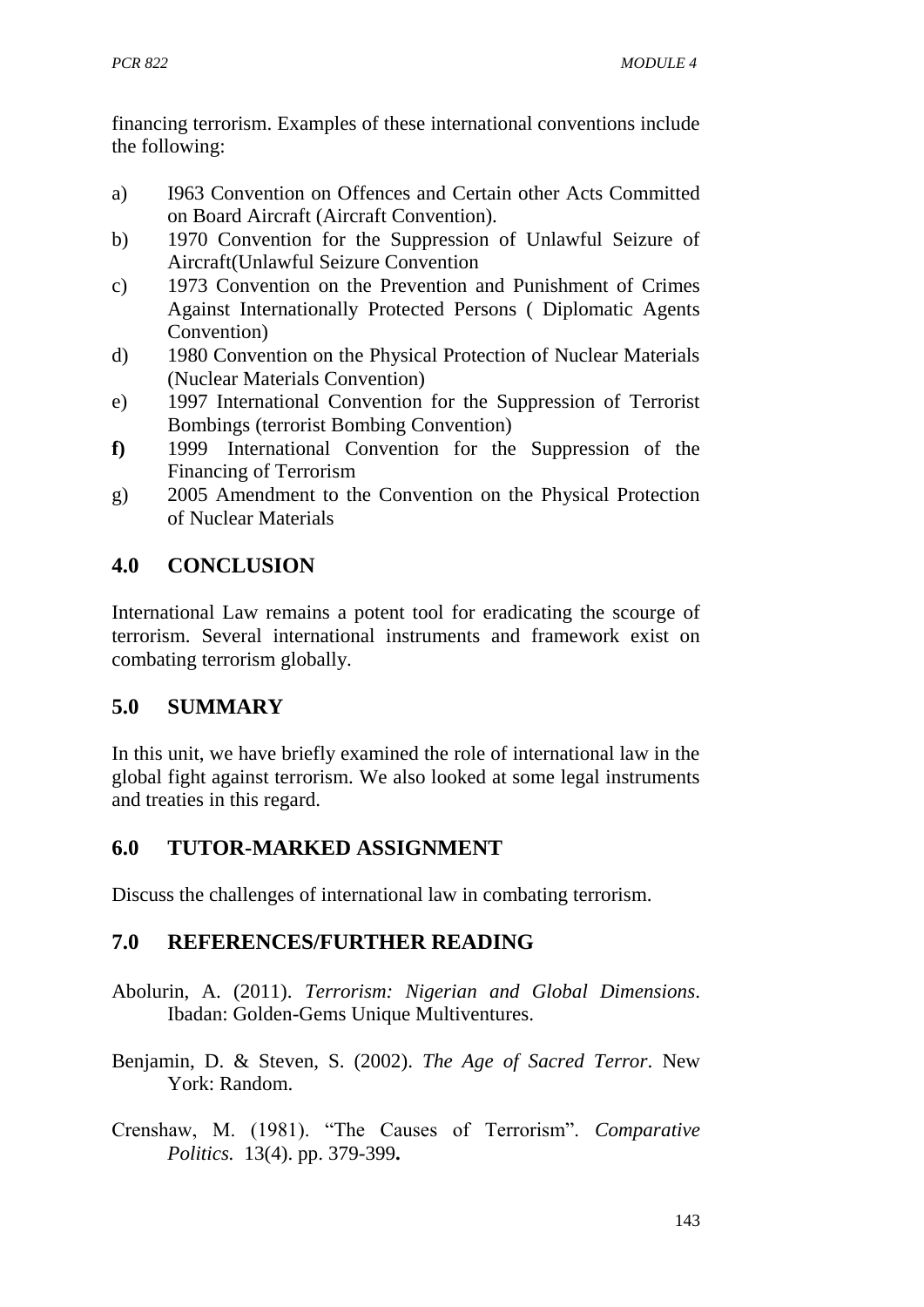#### **MODULE 4 MAINTENANCE OF GLOBAL PEACE AND SECURITY**

- Unit 1 International Organisations and World Peace
- Unit 2 Structure and Functioning of International Organisations
- Unit 3 International Organisations and Contemporary World Order
- Unit 4 Examination of relevant International Instruments viz:
	- International Court of Justice
	- Geneva Conventions and Protocols
	- United Nations Charter
- Unit 5 Additional International Legal Frameworks

## **UNIT 1 INTERNATIONAL ORGANISATIONS AND WORLD PEACE**

#### **CONTENTS**

- 1.0 Introduction
- 2.0 Objectives
- 3.0 Main Content
	- 3.1 Concept of Global Security
		- 3.1.1 What are International Organisations?
	- 3.2 International Organisations and Search for Global Peace
	- 3.3 United Nations and World Peace
- 4.0 Conclusion
- 5.0 Summary
- 6.0 Tutor-Marked Assignment
- 7.0 References/Further Reading

## **1.0 INTRODUCTION**

This is the first unit in the module of the maintenance of global peace and security which also forms the bedrock for all other units in the module. It is therefore pertinent that a lot of attention be given to it. Mankind's innate quest for global peace and security transcends state borders, language and tribe; it is one goal to which all countries of the world is united in achieving.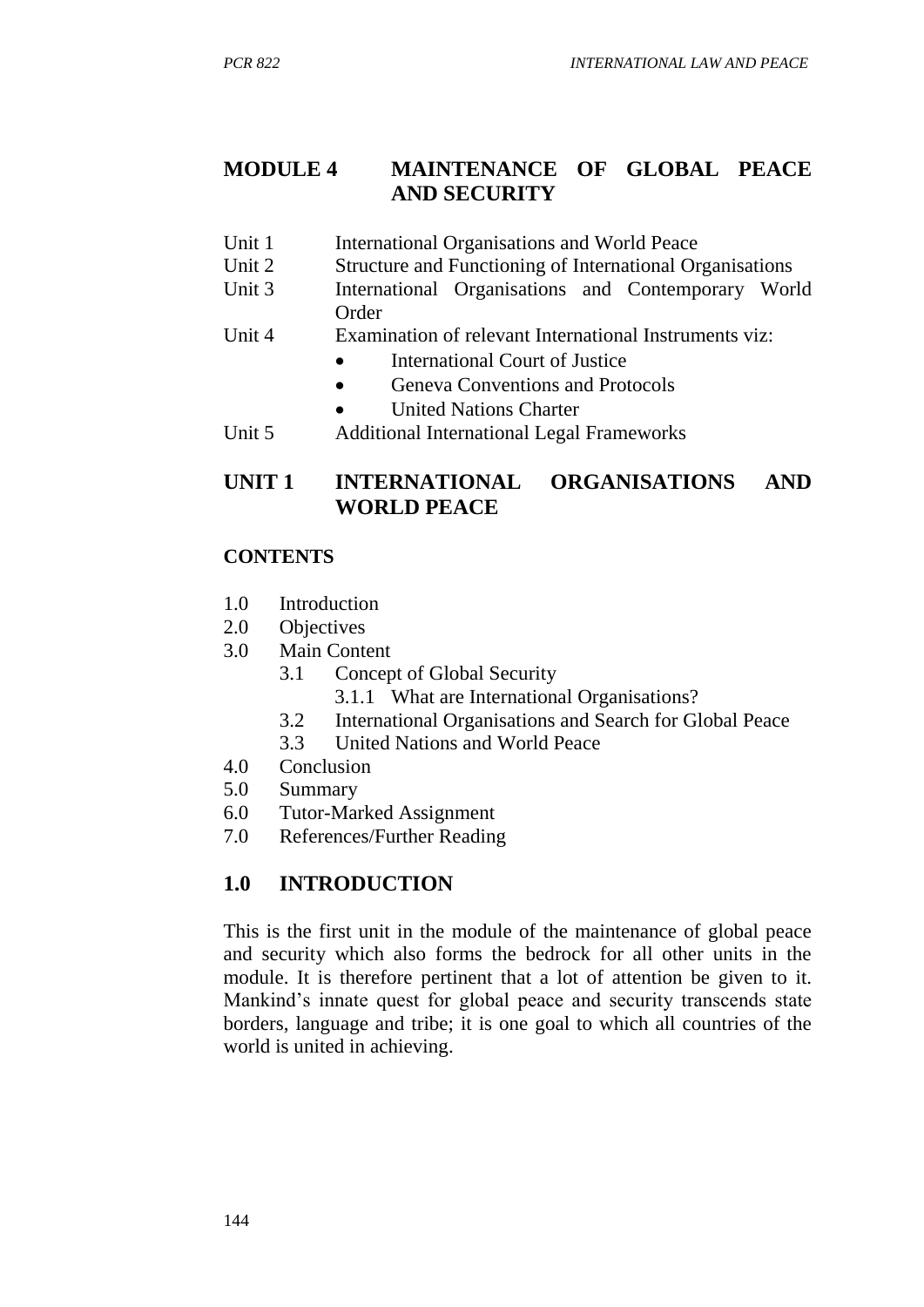## **2.0 OBJECTIVES**

At the end of this unit, you should be able to:

- explain the meaning of global security
- highlight the role of international organisations in bringing about global peace and security.

# **3.0 MAIN CONTENTS**

## **3.1 Concept of Global Security**

Since the end of the two World Wars and the earlier wars that plagued mankind, man's search for global peace and security both in the national and international arena has been pivotal. The eradication of wars and the use of force from the dealings and relations amongst states is one goal both state and non-state actors seek to achieve in world politics. In fact, the appreciation of a peaceful settlement of international disputes and the joint use of force when necessary, in furtherance of the prevention or suppression of threats to the peace or breaches of the peace ran deep in the impulse of world statesmen upon the excruciating experience of World War II (Morrison, 1994).

Global Security also known as International Security refers to the methods and strategies that countries as well as international organisations employ in ensuring world peace and safety. It refers to the efforts taken by countries to protect against threats which are transnational in nature.

From the Peace of Westphalia (1648), the Congress of Vienna (1814 to 1815), the Concert of Europe, the Leagues of Nations (1918 – 1939) to the United Nations (1945 to date). The international community has been striving to achieve the goal of collective security for humanity (Agwu, 2007). Global Security is a concept that has been viewed from multiple perspectives and encompasses different notions of security including human security, environmental security, military and defense security etc. It has been argued that the idea of security must go beyond the traditional meaning of military and defense security to include political, economic, environmental, health and other international and global threats that are transnational in nature. Whilst the two World Wars, and the Cold War's focus was on military and defense security, global security is increasingly geared towards the individual i.e. meeting the basic needs of the individual to providing healthcare and protecting the fundamental rights of individuals.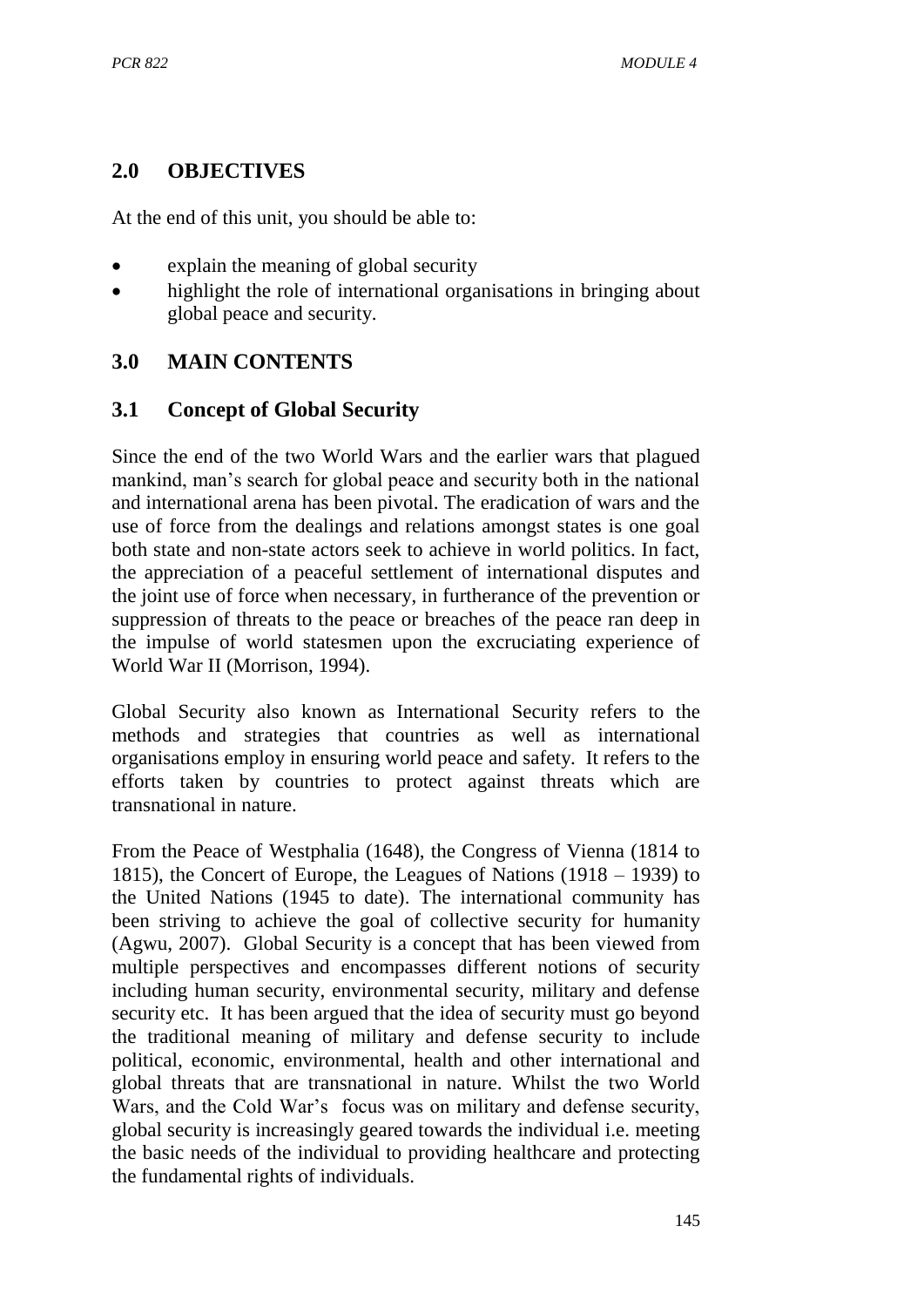### **3.1.1 What are International Organisations?**

The quest for the peaceful co-existence of countries in the international arena remains a major objective of mankind. Despite the anarchical nature of the international system due to the realist tendencies of states, the international norms and rules established by international institutions have proved essential in entrenching mutual cooperation amongst states, hereby preventing a total collapse of the world order.

Although states are the key actors in the international arena; international organisations remain a platform for the presentation of their activities within a framework of mutual cooperation. According to Plano and Ottoh (1988) an international organisation is "a formal arrangement transcending national boundaries that provides for the establishment of an institutional machinery to facilitate cooperation among members in security, economic, social or related field". They have been further described as institutions drawing membership from at least three states, having activities in several states and whose members are held together by a formal agreement. They are seen as formal institutions that have structures and are established by agreements among sovereign stated with the aim of pursuing the crown interest of the members (Akinboye and Ottoh, 2005).International organisations have brought about a deeper sense of interdependence among states and this has led to an increased need for cooperation on issues of regional and international contexts.

International Organisations can be categorised into three groups:

#### i. **Intergovernmental Organisations**:

These are established by intergovernmental agreements and membership is made up of states. Intergovernmental organisations range in size from three members to more than 185 (e.g. United Nations), their geographic representation varies from one world region to all regions and can have singular or plural objectives and purposes e.g. United Nations, European Union, NATO, IMF, G8 etc.

#### ii. **International Non-Governmental Organisations (INGOs)**

They are essentially nonprofit private organisations engaging in a myriad of international activities e.g. International Committee of the Red Cross (ICRC); Amnesty International etc.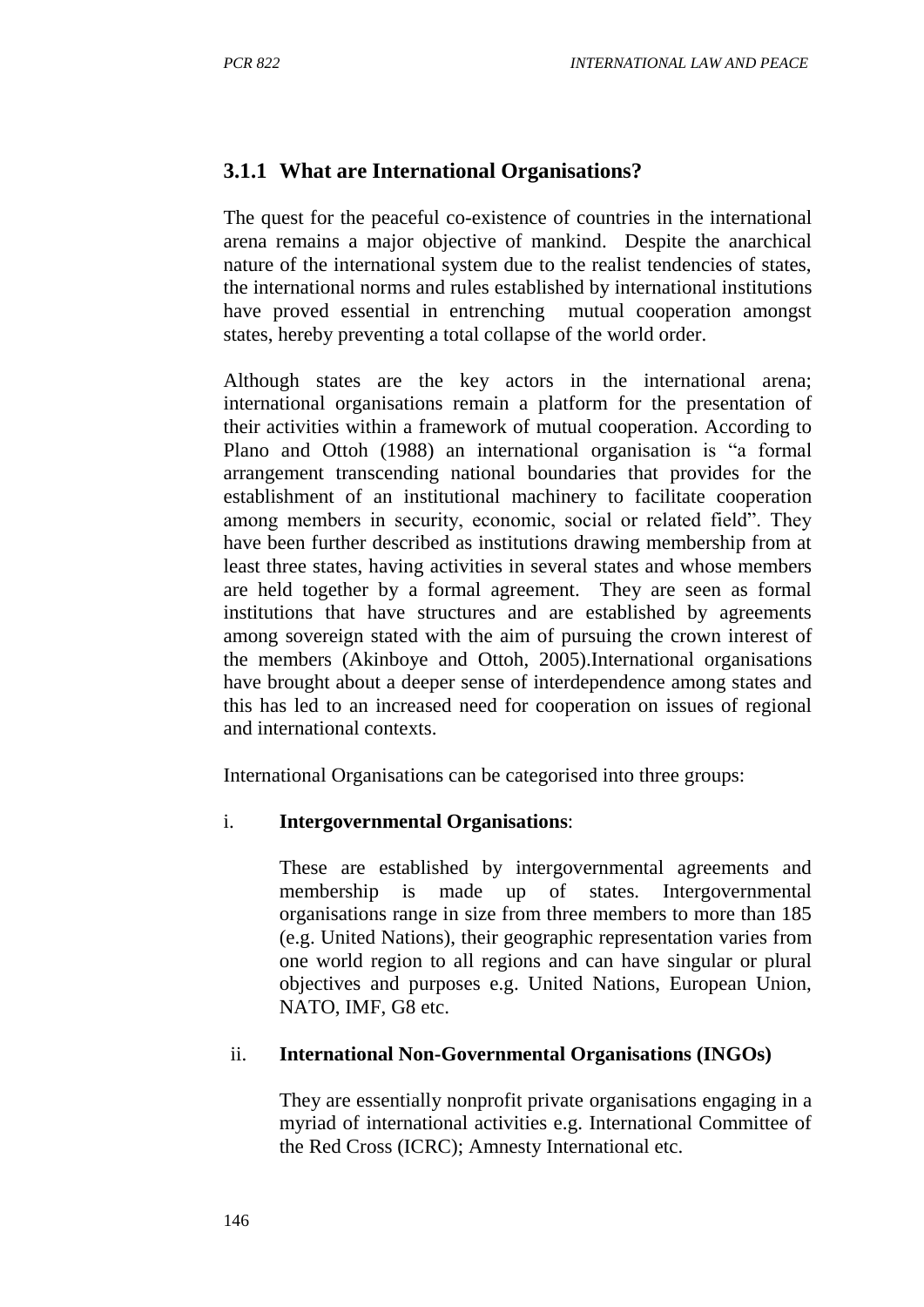#### iii. **Multinational Corporations**

These are the third category of International organisation. They are for profit firms having subsidiaries and branches in two or more countries, and engaging in transnational production activities. Examples include Wal-Mart, Shell Petroleum, and General Motors etc.

However, for the purposes of this course, our focus will be on the intergovernmental organisations.

## **3.2 International Organisations and Search for World Peace**

International organisations remain a veritable platform for cooperation amongst countries and consequently entrenching peace and security among states in the international community. Referred to as multilateralism, states and international organisations are key actors in achieving world peace, and bringing about order and stability in the international arena. Although the United Nations remains the paramount organisation at the international level for multilateral cooperation amongst states on issues of peace and security, other regional organisations also play very significant roles in achieving world peace.

From the European Union (EU) which has a global/regional actor capacity to the African Union (AU), North Atlantic Treaty Organisation (NATO) etc. these organisations mainly regional in nature have been active players in maintaining world peace and easing the burden of the United Nations by participating in peacekeeping and peace building missions singularly in their regions or jointly with the UN missions. They also employ other diplomatic tools outside the "use of force" in fostering peace on the globe as stated in Article 3/3(1) Chapter VI of the United Nations charter, which include inter alia negotiation, enquiry, mediation conciliation, arbitration, judicial settlement etc.

## **3.3 United Nations and World Peace**

In its over 65 years of existence, the United Nations has steadfastly pursued its goal of "saving succeeding generations from the scourge of war which twice in our lifetime has brought untold sorrow to mankind" (UN Charter). The UN which was established before the outbreak of the World War II has the prime responsibility for the maintenance of international peace and security. Since its creation, it has been involved in the prevention of wars, restoration of peace in conflict regions, and promotion of lasting peace in societies emerging from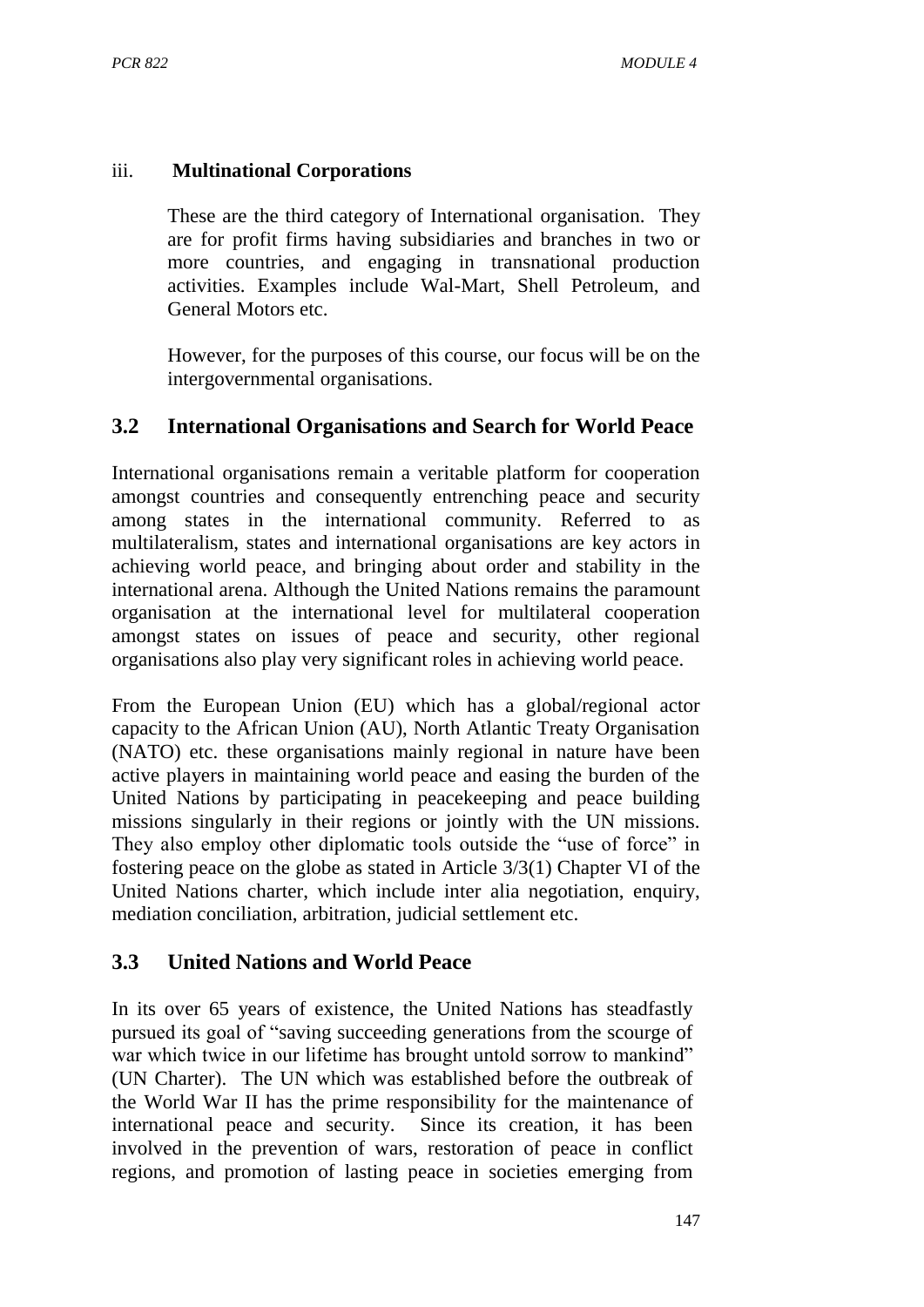conflicts. Emerging as the successor to the League of Nations at the end of the World War II, the UN has as one of its primary purposes as stated in Article 1 of the United Nation Charter to "maintain international peace and security and to take effective collective measures for the prevention and removal of threats to peace", a goal the League of Nations could not achieve and which led to its failure.

The United Nations Security Council is the major UN organ with the primary responsibility for maintenance of international peace and security conferred on it by the UN member state (Article 24, UN Charter).The United Nations Peace Support Operations has been an important instrument in achieving its goal of maintaining international peace and security, beginning from United Nations Truce Supervision Organisation (UNTSO) of 1948 (when the Arab-Israeli conflict broke out and which was unarmed through the UN Emergency Force (UNEF I, 1956-67) and UNEF II (1973-79), to the UN Observer Mission in Sierra Leone (UNOMISIL, 1998 to date), and the UN Interim Administration Mission in Kosovo (UNMIK, 1999 to date): the United Nations has mounted several humanitarian Peace Support missions in its bid to entrench peace and security in the global community (Agwu, 2007). However, despite its wide ranging efforts in making the world more peaceful and war free, the UN has been criticized as being incapable in

achieving its objectives. Consequently, there have been calls for the reform and restructuring of the world body to accommodate and reflect current contemporary world systems.

# **4.0 CONCLUSION**

In this unit, you have been exposed to the meanings and definitions of global security as a concept, and international organisations. We have also examined the different types and categories of international organisations, and their role in the search for global peace. The United Nations role in the maintenance of international search for peace and security was also examined.

# **5.0 SUMMARY**

The unit has examined different issues as it relates to international organisations and world peace.

# **6.0 TUTOR-MARKED ASSIGNMENT**

- i. Briefly explain the concept of Global Security.
- ii. Describe the different types of International Organisations, giving specific examples of their roles in maintaining international peace and security.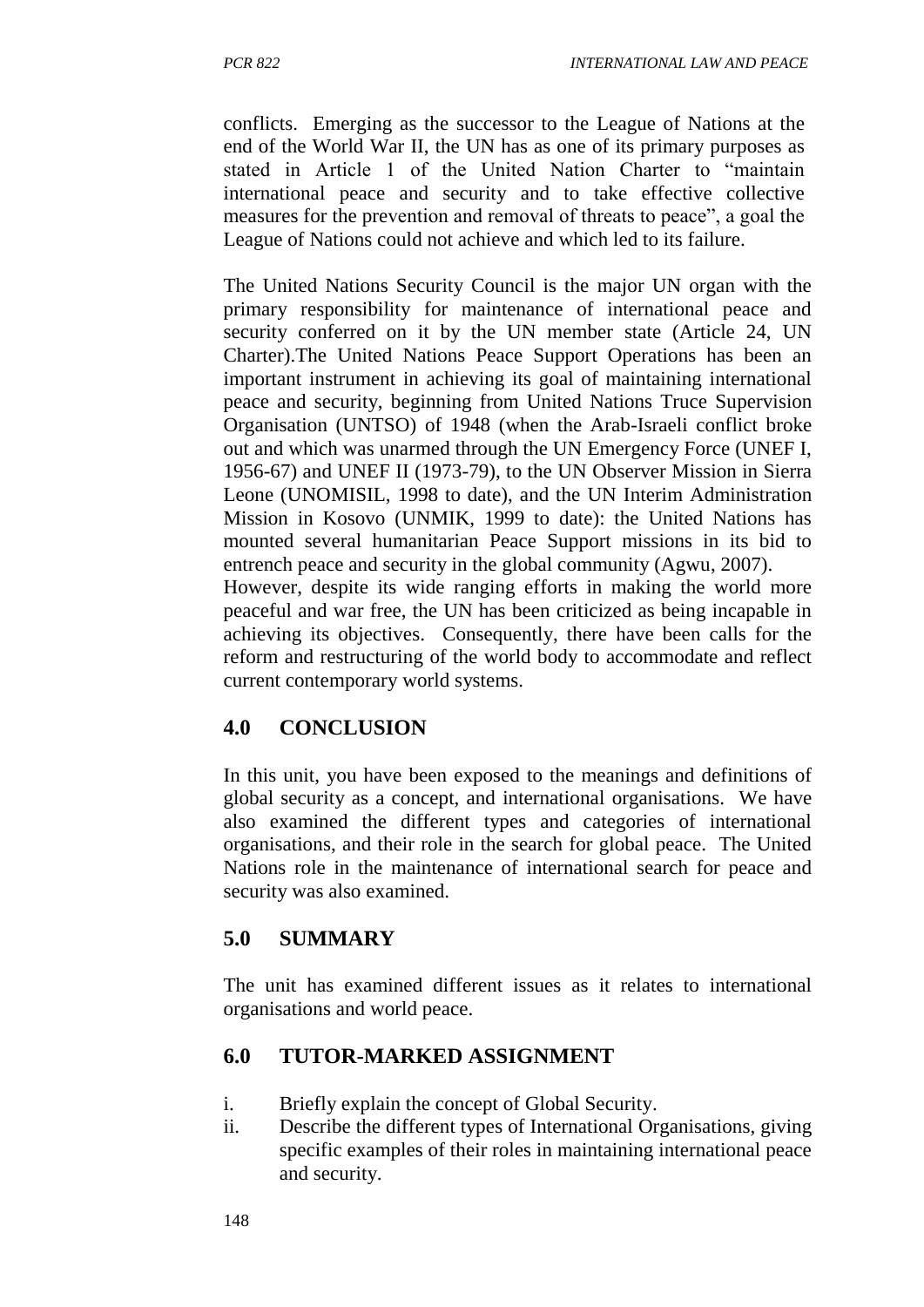## **7.0 REFERENCES/FURTHER READING**

- Agwu, F. (2007). *World Peace through World Law; the Dilemma of the United Nations Security Council.* Ibadan: University Press Plc.
- Morrison, A. (1994). 'The Fiction of a United Nations Standing Army'. *The Fletcher Forum of World Affairs.* Vol.18 (1).
- Plano, J.C.& Otton, R. (1988).*The International Relations Dictionary*  (4th ed.).Santa Barbara C.A: ABC Clio.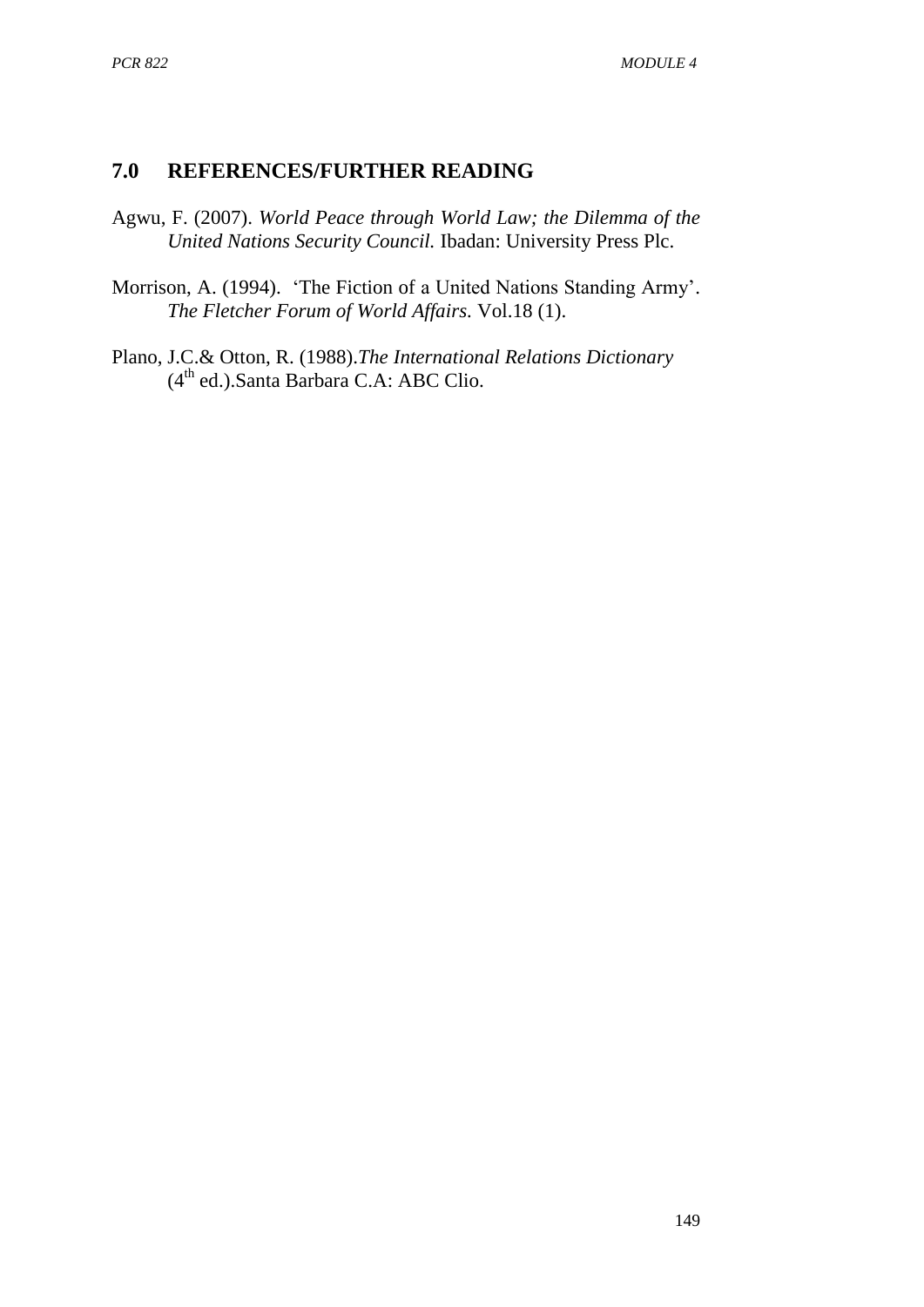## **UNIT 2 STRUCTURE AND FUNCTIONS OF INTERNATIONAL ORGANISATIONS**

#### **CONTENTS**

- 1.0 Introduction
- 2.0 Objectives
- 3.0 Main Content
	- 3.1 Growth and Development of International Organisations
	- 3.2 Types and Features of International Organisations
	- 3.3 Functions of International Organisations: A theoretical Perspective
	- 3.4 Functions of International Organisations
- 4.0 Conclusion
- 5.0 Summary
- 6.0 Tutor-Marked Assignment
- 7.0 References/Further Reading

#### **1.0 INTRODUCTION**

This unit will examine international organisations, their structures, functions and roles in the contemporary world order. This is important in that it helps students to have a better understanding of the entire module.

#### **2.0 OBJECTIVES**

At the end of the unit, you should be able to:

- explain the growth and structures of international organisations
- mention the functions of international organisations and the theoretical approaches underpinning them.
- explain the roles they play in the contemporary world order.

## **3.0 MAIN CONTENTS**

#### **3.1 Growth and Development of International Organisations**

Although sovereign states are the primary actors in world politics, international organisations are non-state actors that play important roles in world politics. The evolution of modern nation-state, and the consequent development of an international order founded upon a growing number of independent and sovereign territorial units inevitably gave rise to questions of international cooperation (Shaw, 1997). The growing number of independent and sovereign territorial units gave rise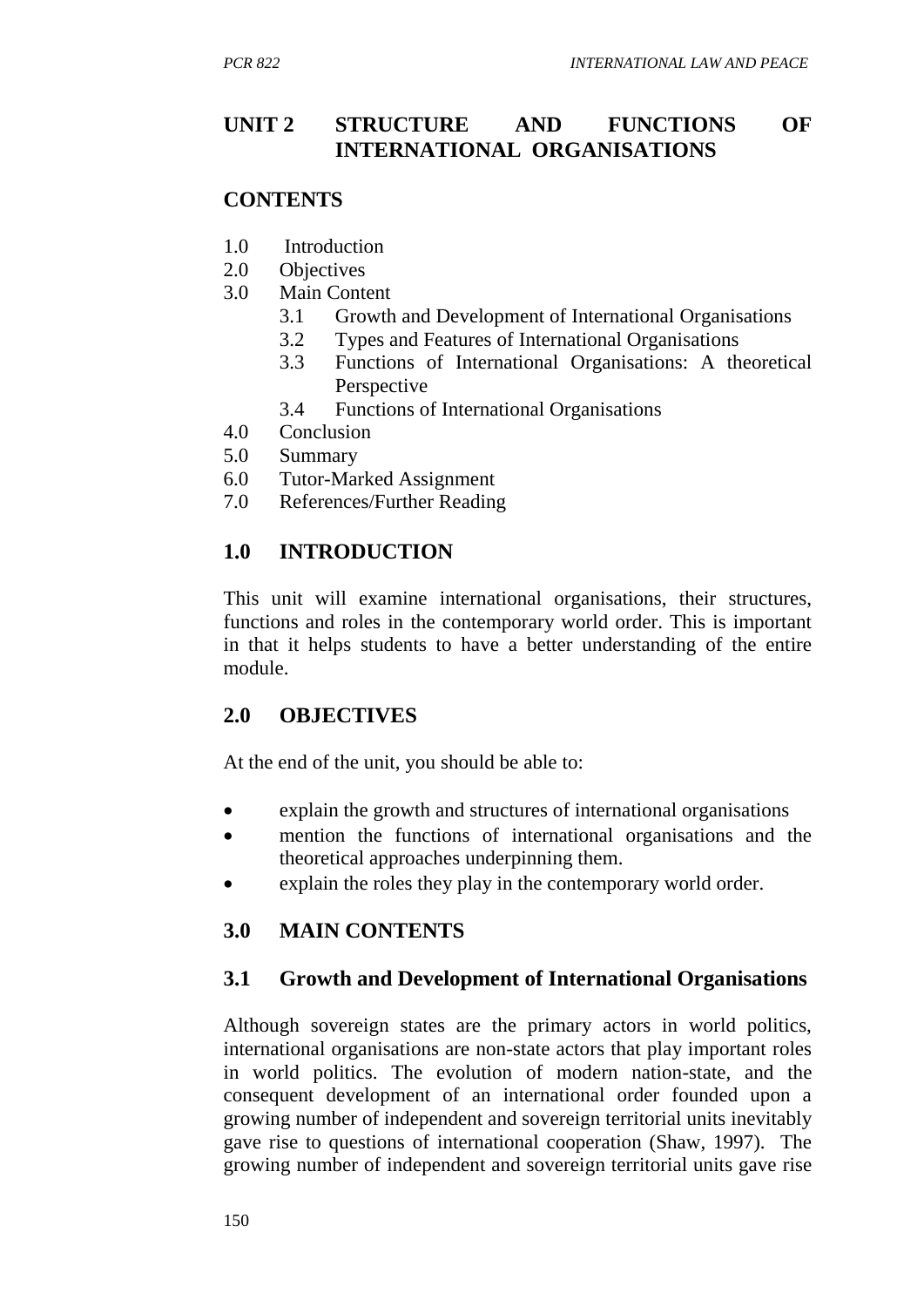to an increase in diplomatic representation and gatherings in areas of economy, peace and political cooperation. The Peace of Westphalia (1648) was the major instance of such gatherings, and was a significant milestone in the development of international organisations.

Another conference similar to the above and that provided a forum for great European powers to gather for mutual political interests is the Congress of Vienna ((1814-1815). Other international conferences like the Paris Conference (1856), Berlin Conference (1884-85) etc. to a large extent, played important roles in world politics before the World War I. These conferences were a kind of peace overtures initiated by these powers based on the principle of concerted consultation and collective diplomatic negotiation (Akinboye and Ottoh, 2005).

Another significant development of the  $19<sup>th</sup>$  century was the growth of international non-governmental organisations such as the Universal Postal Union(1875), International Committee of the Red Cross(1863), the International Bureau of Telegraphic Administrations(1868)etc. The Conferences covered a wide range of issue areas and rose in response to the need for mutual cooperation by states in solving problems arising from these areas. The Hague system of conferences was another major milestone in the development of international organisations that provided for the peaceful settlement by parties and the use of good offices in achieving this. The Hague system attested to the potential value of international organisations as instruments of world peace (Akinboye and Ottoh, 2005).

The growth of international organisations in contemporary times can be traced back to the creation of the League of Nations (1919) after World War I (1914-1918). It sought to promote international cooperation, peace and security upon the basis of disarmament, peaceful resolution of disputes, a guarantee of the sovereignty and independence of member states and sanctions (Shaw, 2007). In spite of its lofty aims, the League failed and was replaced with the United Nations in1945. Alongside the United Nations are other international organisations such as the European Union, North Atlantic Treaty organisation, Organisation for Security and Cooperation in Europe, African Union and the Arab League.

## **3.2 Types and Features of International Organisations**

#### Types of International Organisations

International organisations can be classified according to whether they are general purpose, dealing with many issues or specialised, dealing with a specific concern. Another way of dividing INGOs is into global and regional organisations.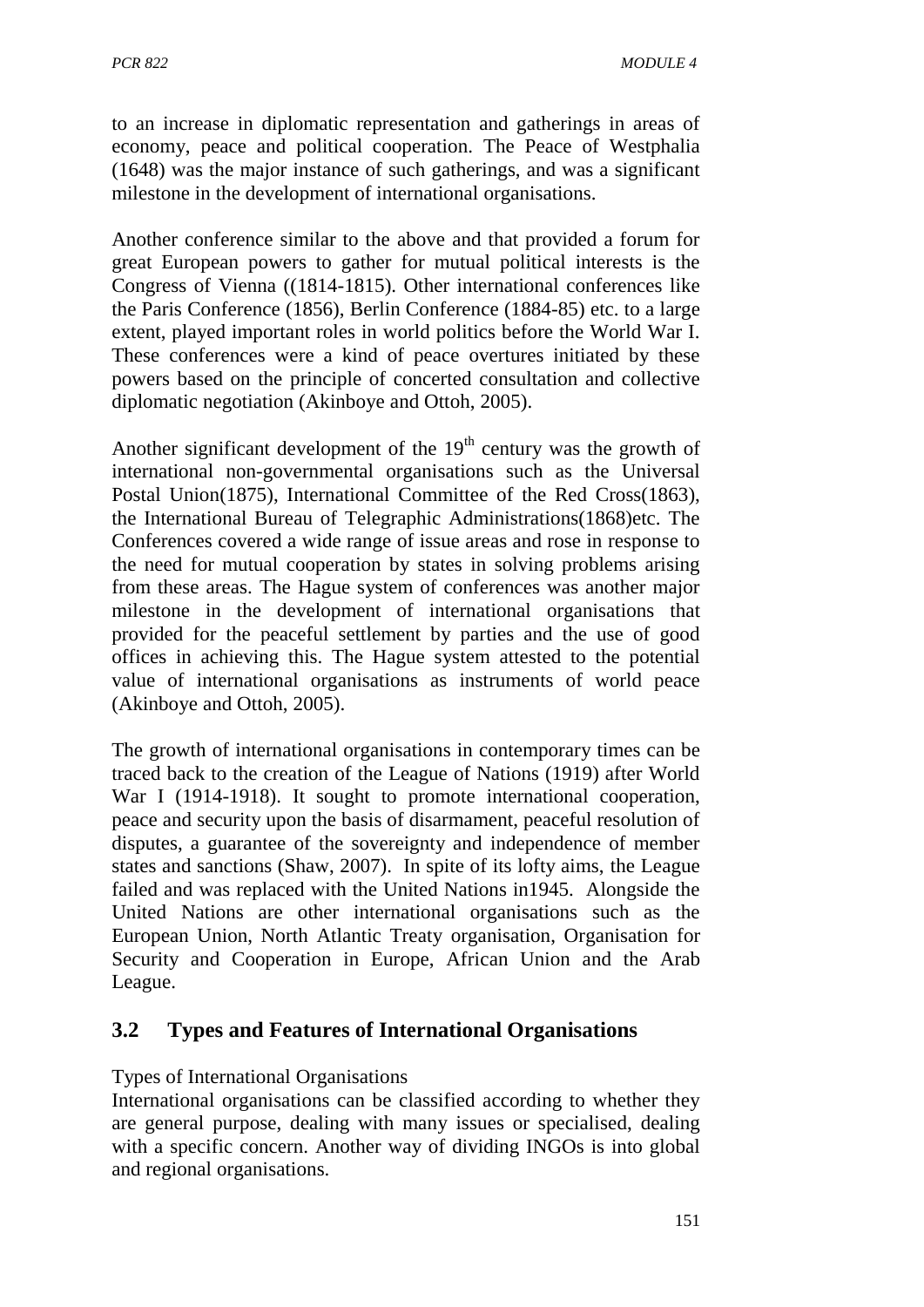| S/n | <b>PURPOSE</b> |                       |                       |
|-----|----------------|-----------------------|-----------------------|
|     | Geography      | General               | Specialised           |
|     | Global         | <b>United Nations</b> | <b>World Trade</b>    |
|     |                |                       | Organisation          |
|     | Regional       | European Union        | Arab League,          |
|     |                | <b>African Union</b>  | North Atlantic Treaty |
|     |                |                       | Organisation (NATO)   |

(Adapted from Rourke, J.& Boyer, M. 2003)

#### **Basic features of International Organisations**

- i) All international organisations have governments as their members, while some like the United Nations have universal membership open to all states. Some have limited membership e.g. Arab League open to mainly Arab speaking countries.
- ii) They are established by means of agreement between states. The states involved surrender part of their sovereignty to the organisation through consensus, recommendation and cooperation rather than enforcement.
- iii) International organisations possess a legal personality separate from its members, which makes them subjects of international law with rights and duties under it.
- iv) They are categorised by their purpose based on the issues they can take up. For instance, while the African Union is a general and multi-purpose IGO, addressing a myriad of issues ranging from economic, social, and political to security issues. The World Health Organisation (WHO) is a specific purposed IGO focusing only on issues of health.
- v) Another feature of IGOs is that they lack a legislative body that has the power to make laws. Rather legislative functions are carried out through conferences.
- vi) International organisations also have permanent secretariats and are financed by their members.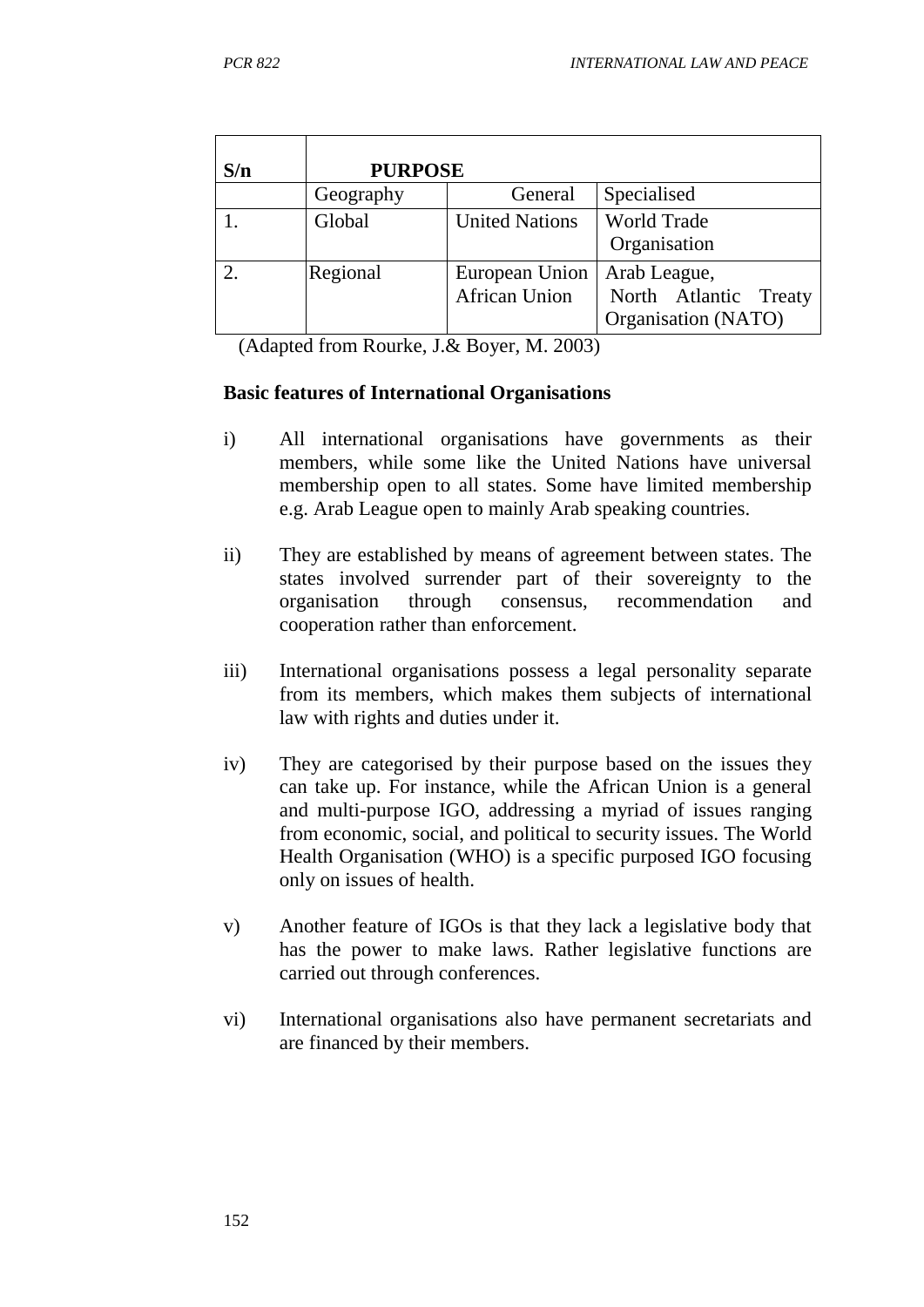# **3.3 Functions of International Organisation: A theoretical Perspective**

Two major theoretical approaches that assist us in understanding the functions of international organisations are the Realist and Liberalist theory of international relations.

### **Realist Perspective**

Realism is the oldest theoretical approach in international relations. It centres on the struggle for power and supremacy by states (who are the key actors) in an anarchical world where "might is power". In this vein, it asserts that since the international system is organised around sovereign states; with sovereignty connoting the final say on issues within their jurisdictions, there is therefore no higher authority other than itself. Realists argue that there is a hierarchy of power or balance of power among the states in the international community which entrenches order. Realists view international organisations as extensions of great powers which are created to serve their functions. States will therefore belong to and use international organisations if it is in their interest to do so (Pease, 2000).

#### **Liberalist Perspectives**

Liberalism grew as a major critique to the realist approach. They argue that non- state actors such as international organisations are also important actors in world politics, exercising significant amount of influence just like states. Liberalists view relations between states as that of conflict and cooperation, arguing that contemporary world issues are trans-national in nature, and seeking collective solution among states.

International organisations, therefore serve the function as platforms for cooperation among states. Liberals see international organisations from two perspectives. While some see international organisations as precursors of world government—New World Order, other see international organisations as mechanisms that assist government in overcoming collective action problems and help settle conflicts and problem peacefully(Ibid, p.9).

# **3.4 Functions of International Organisations**

Two major functions common to all international organisations include:

a) An instrument of cooperation among states or groups in two or more states to perform tasks in areas where cooperation is essential and beneficial to members of the organisations. This is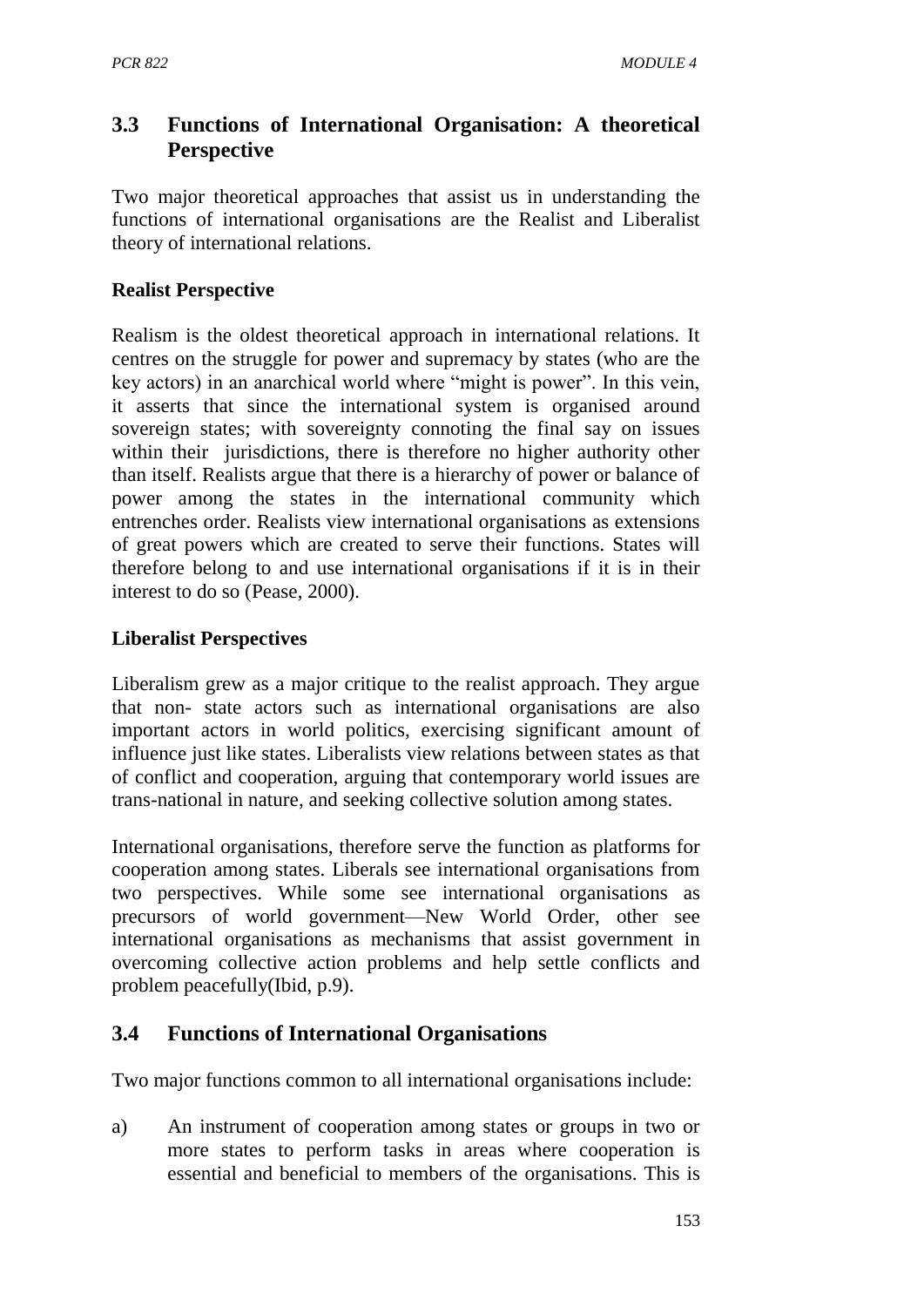especially true in respect of issues which are trans-national in nature, transcending state borders and territories.

b) Provision of multiple channels of communication among the members to facilitate accommodation or consensus formation to solve problems.

However specific functions performed by international organisations include:

- Provision and maintenance of Peace and Security
- Increase economic standards of members
- Preservation and Promotion of ethnic or ideological identity of members
- To promote political and social goals among nations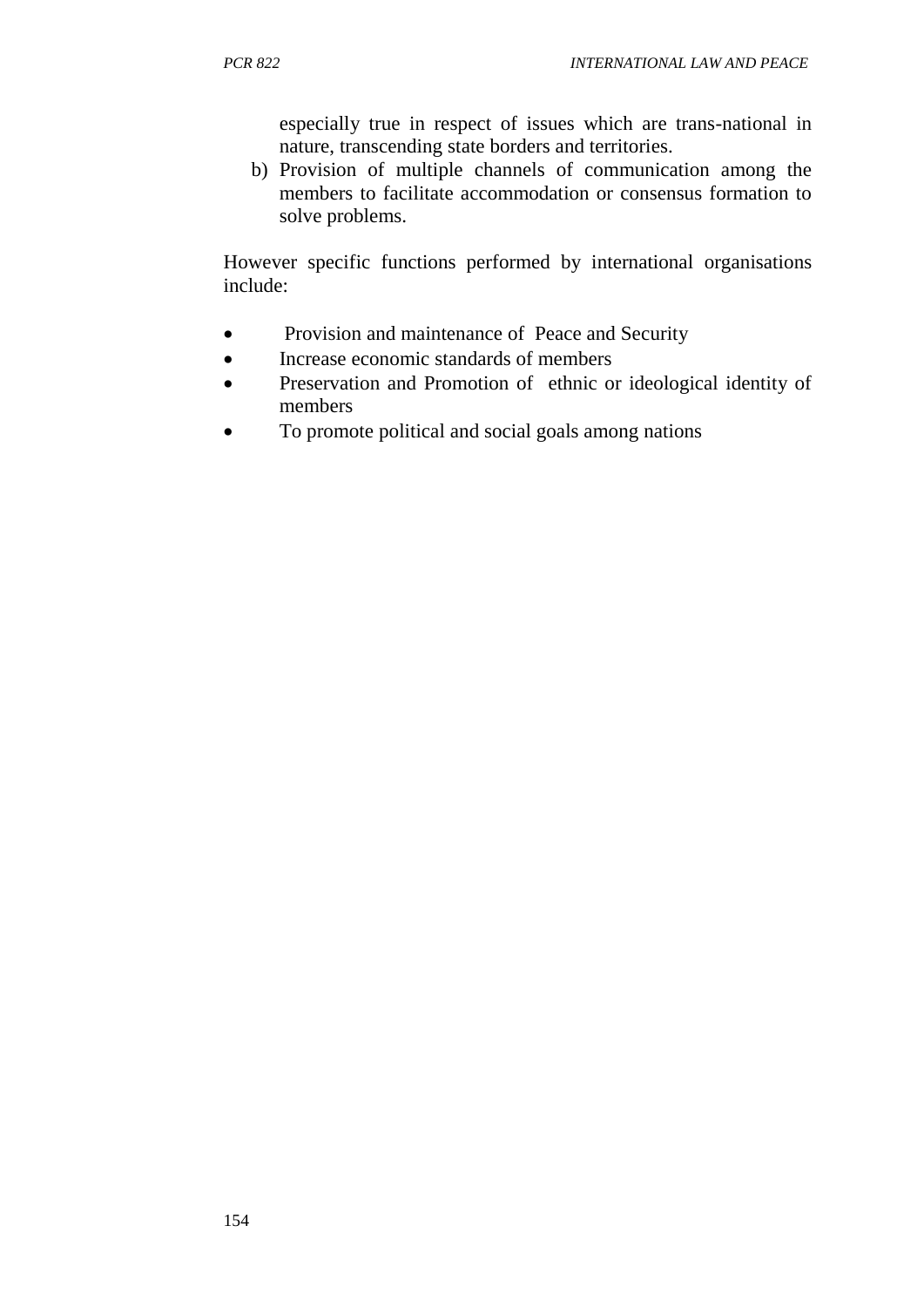## **UNIT 3 INTERNATIONAL ORGANISATIONS AND CONTEMPORARY WORLD ORDER**

### **CONTENTS**

- 1.0 Introduction
- 2.0 Objective
- 3.0 Main Content
	- 3.1 Role of International Organisations in the Contemporary World Order
- 4.0 Conclusion
- 5.0 Summary
- 6.0 Tutor-Marked Assignment
- 7.0 References/Further Reading

## **1.0 INTRODUCTION**

International organisations play very important and distinct roles in our world today. An understanding of the various roles they play in the international arena is germane.

## **2.0 OBJECTIVE**

At the end of this unit, you should be able to:

 discuss the roles played by international institutions in our world today.

## **3.0 MAIN CONTENT**

## **3.1 International Organisations and Role in Contemporary World Order**

International organisations, since the late  $19<sup>th</sup>$  century, have played very significant roles in world politics. Some of these are:

#### **a) Interactive Arena**

International organisations provide an interactive arena through which its members pursue their national interest in the international community. The United Nations aptly portrays this, for example; research on the UN General Assembly since the end of the Cold War indicates that its principal dimension of conflict is between the dominant West, led by the United States and a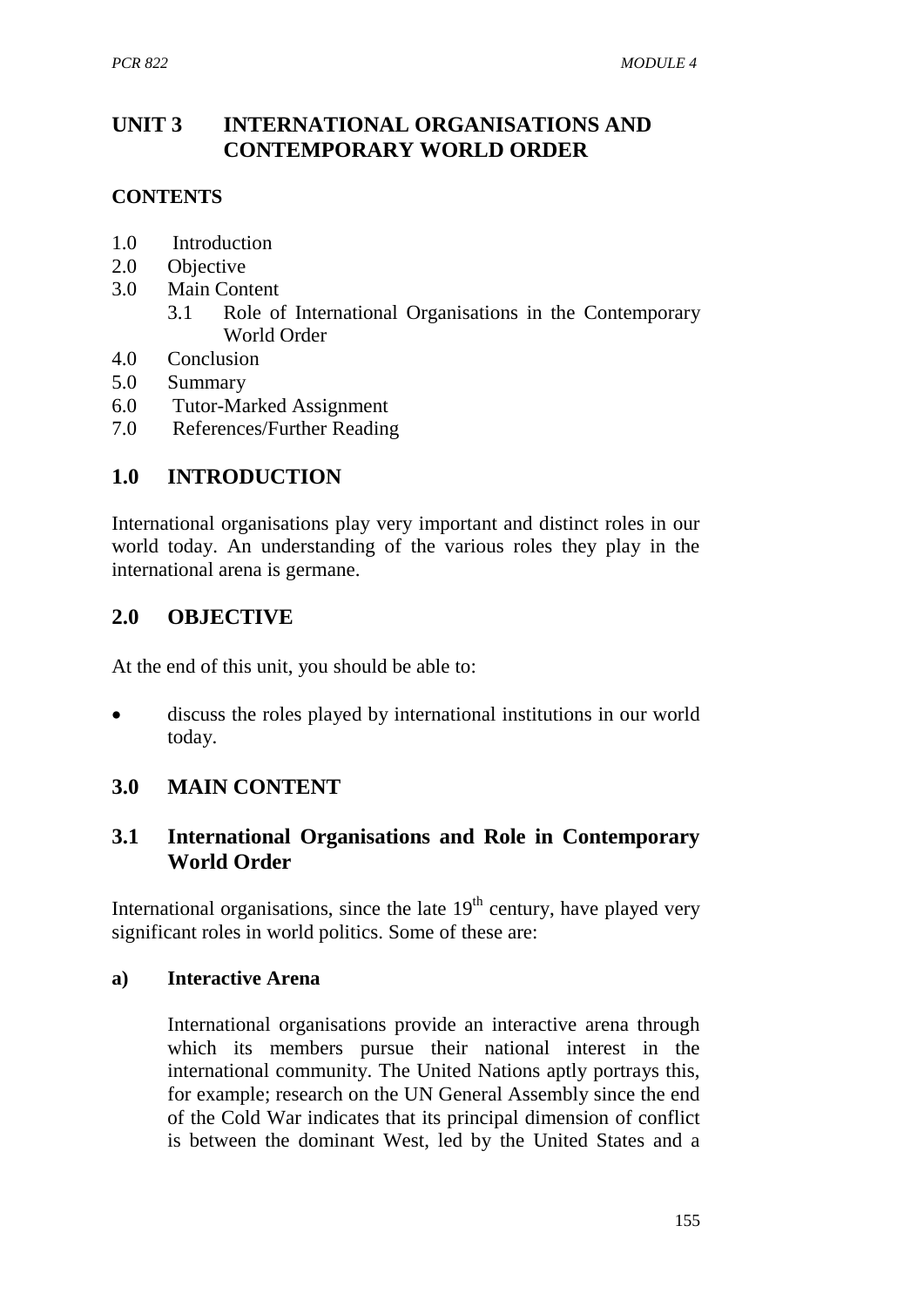counter hegemonic bloc of countries (Rourke J, & Boyer M, 2003).

### **b) Platform for Cooperation among States**

Another major role of international organisations is the facilitation and promotion of cooperation among states on a wide range of issues. Today's issues and problems as it affects states are globalised in nature, transcending beyond state borders.

Multilateral cooperation is therefore a sine qua non in devising effective solution to them. International organisations create platforms for this cooperation. International organisations working on a wide range of issues e.g. International Monetary Fund IMF, World Bank, World Trade Organisations are major organisations working on issues of trade and the economy, while the United Nations, North Atlantic Treaty Organisation, African Union are also working in the areas of peace and security issues.

# **4.0 CONCLUSION**

In this unit, we examined the roles international organisation play in the contemporary world order.

# **5.0SUMMARY**

In this unit, we examined the roles of international organisations as platform for cooperation among States and interactive agenda for states to pursue their national interests.

## **6.0 TUTOR-MARKED ASSIGNMENT**

Discuss ways states can utilise international organisations' platforms to achieve collective security and combat terrorism globally.

## **7.0 REFERENCES/FURTHER READING**

- Shaw, N. (2007). *International Law* (4<sup>th</sup>ed.). UK: Cambridge University Press.
- Pease, K. (2000). *International Organisations: Perspectives on Governance in the Twenty-First Century.* New Jersey: Prentice Hall Inc. Upper Saddle River.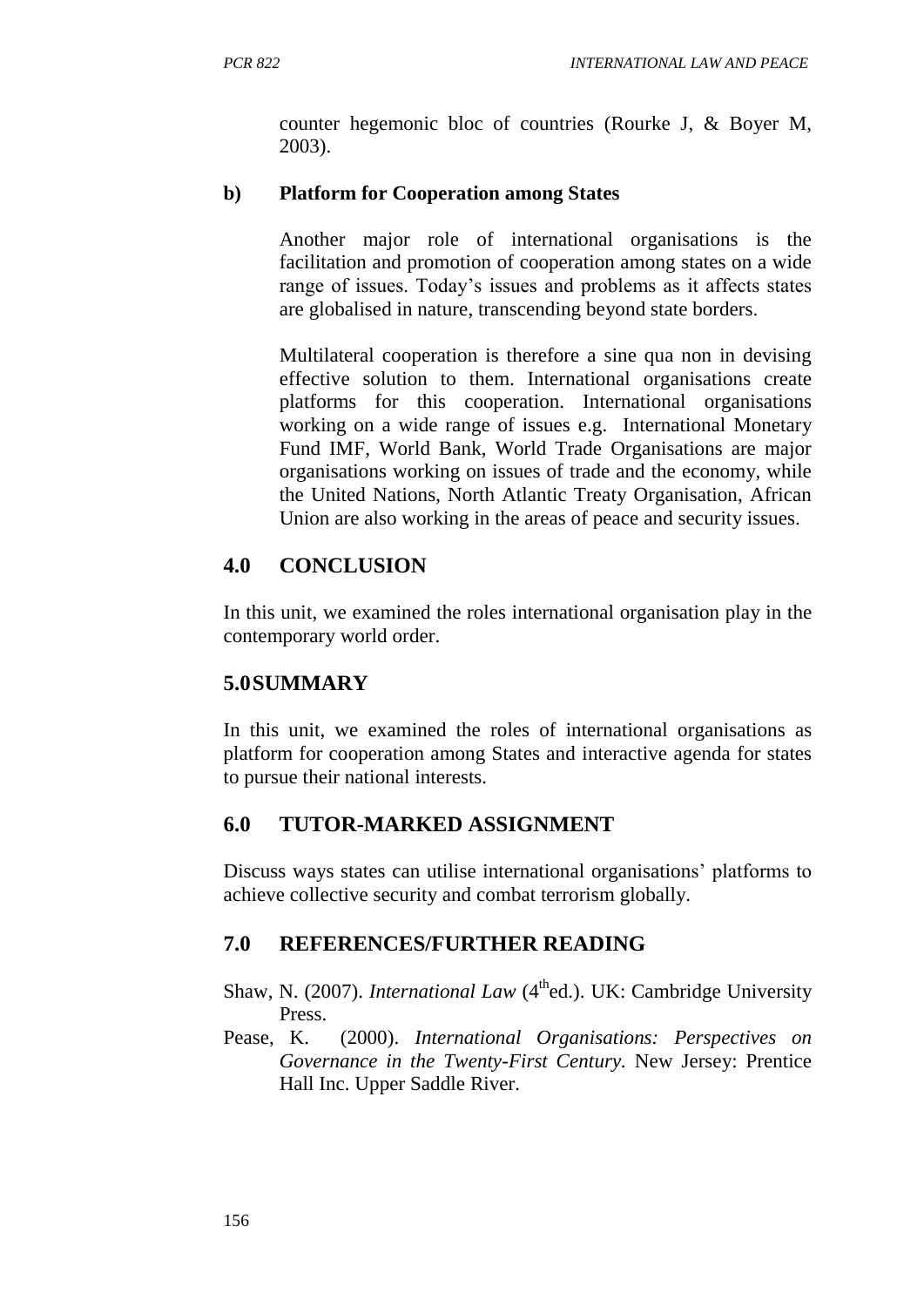# **UNIT 4 EXAMINATION OF RELEVANT INTERNATIONAL INSTRUMENTS**

#### **CONTENTS**

- 1.0 Introduction
- 2.0 Objective
- 3.0 Main Content
	- 3.1 International Court of Justice
	- 3.2 Geneva Conventions and Protocols
	- 3.3 United Nations Charter
	- 3.4 International Criminal Court
- 4.0 Conclusion
- 5.0 Summary
- 6.0 Tutor-marked Assignment
- 7.0 References/Further Reading

## **1.0 INTRODUCTION**

This unit will discuss some relevant international instrument with a view to detailing their roles and function in the international community.

## **2.0 OBJECTIVE**

At the end of this unit, you should be able to:

describe the different international instruments.

## **3.0 MAIN CONTENT**

#### **(i) International Court of Justice**

The International Court of Justice ICJ is the principal judicial organ of the United Nations and was established in 1946 by Article 92 of the UN Charter in pursuance of one of the primary purposes of the UN:

To bring about by peaceful means, and in conformity with the principles of justice and international law, adjustment or settlement of international disputes or situations which may lead to a breach of peace (Ladan, 2007).

The Court is composed of fifteen judges through an informal regional arrangement that ensures that the Court represents all the main legal systems of the world. These are usually five Western, three African (one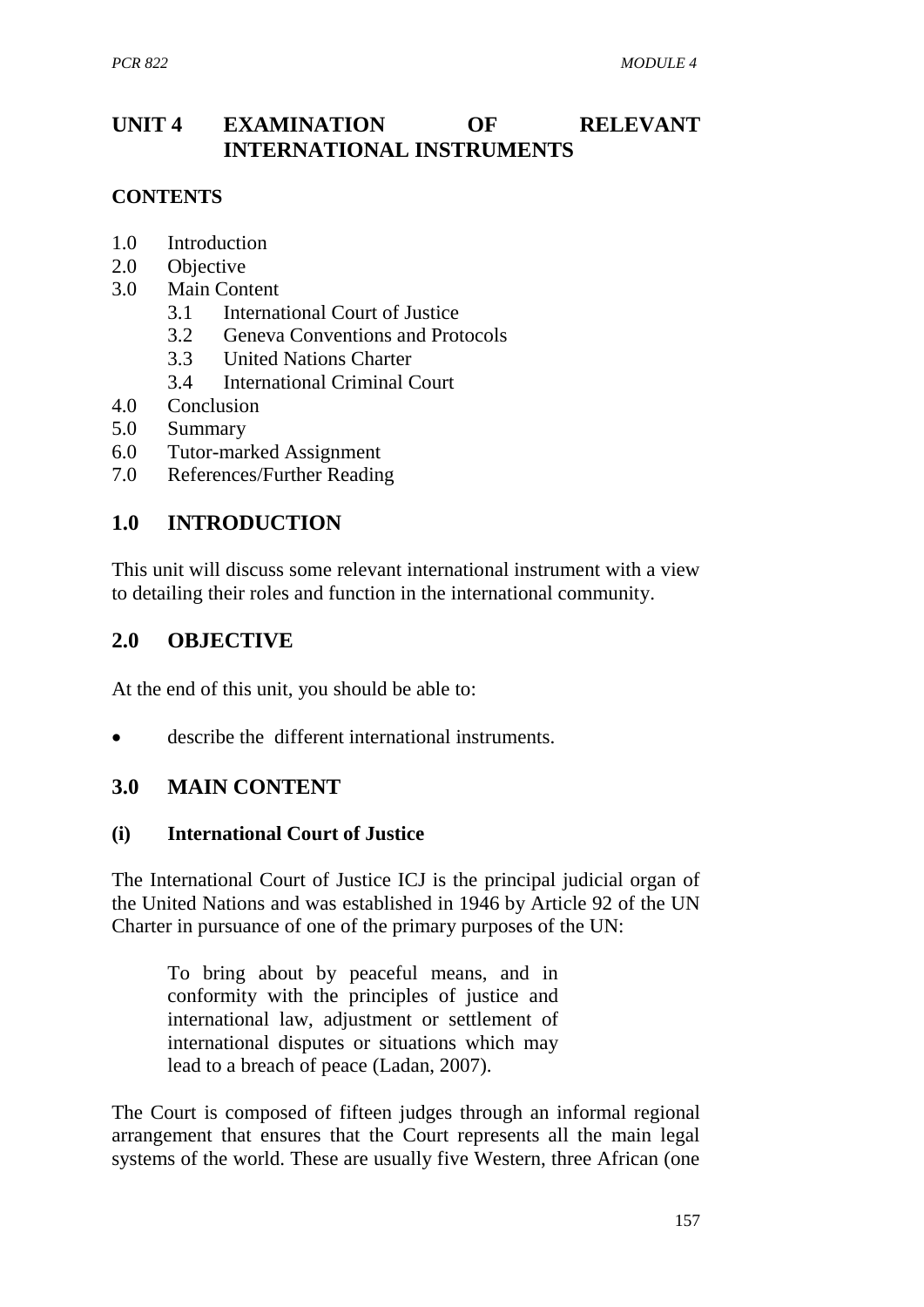each representing common law, civil law and Islamic law), three Asian, two East European and two Latin American judges (Aust, 2005).

The ICJ seats at the Peace Palace at The Hague, in the Netherlands and has two fold objectives:

- a) To settle in accordance with international law disputes submitted to it by states and;
- b) To give Advisory Opinion on legal questions referred to it by duly authorized UN organs and specialised agencies.

Under Article 34 of the ICJ Statute, only states may be parties in contentious cases before the Court, hence neither individuals, corporations or international organisations can be parties to cases before the Court.

Although all UN members are *ipso facto* parties to the statute of the Court, the Court can only exercise jurisdictions on cases between states if such jurisdiction has been conferred on it by the parties.

#### **ii) Geneva Conventions and Protocols**

The Geneva Conventions and Protocols are part of the sources of law governing the conduct of armed conflict, the other one being the Hague laws. Broadly speaking, international Humanitarian law can be divided into two:

#### **a) Hague Law (1899, 1907)**

These are rules stating how hostilities can be conducted in a lawful manner. The law determines the rights and duties of belligerents in the conduct of military operations and limits the means of inflicting damage on the enemy.

#### **b) Geneva Conventions and Protocols**

Geneva law comprises the four Geneva Conventions drawn up in 1949(and which supplemented the earlier Conventions of 1864, 1906 and1929). These are rules governing the treatment of noncombatant and the protection of war victims, be they military or civilians, on land or water. It protects all persons *hors de combat.* i.e. peoples not taking part or no longer taking part in armed hostilities i.e. the wounded, sick, shipwrecked and prisoners of war (POW) (Ladan, 2008).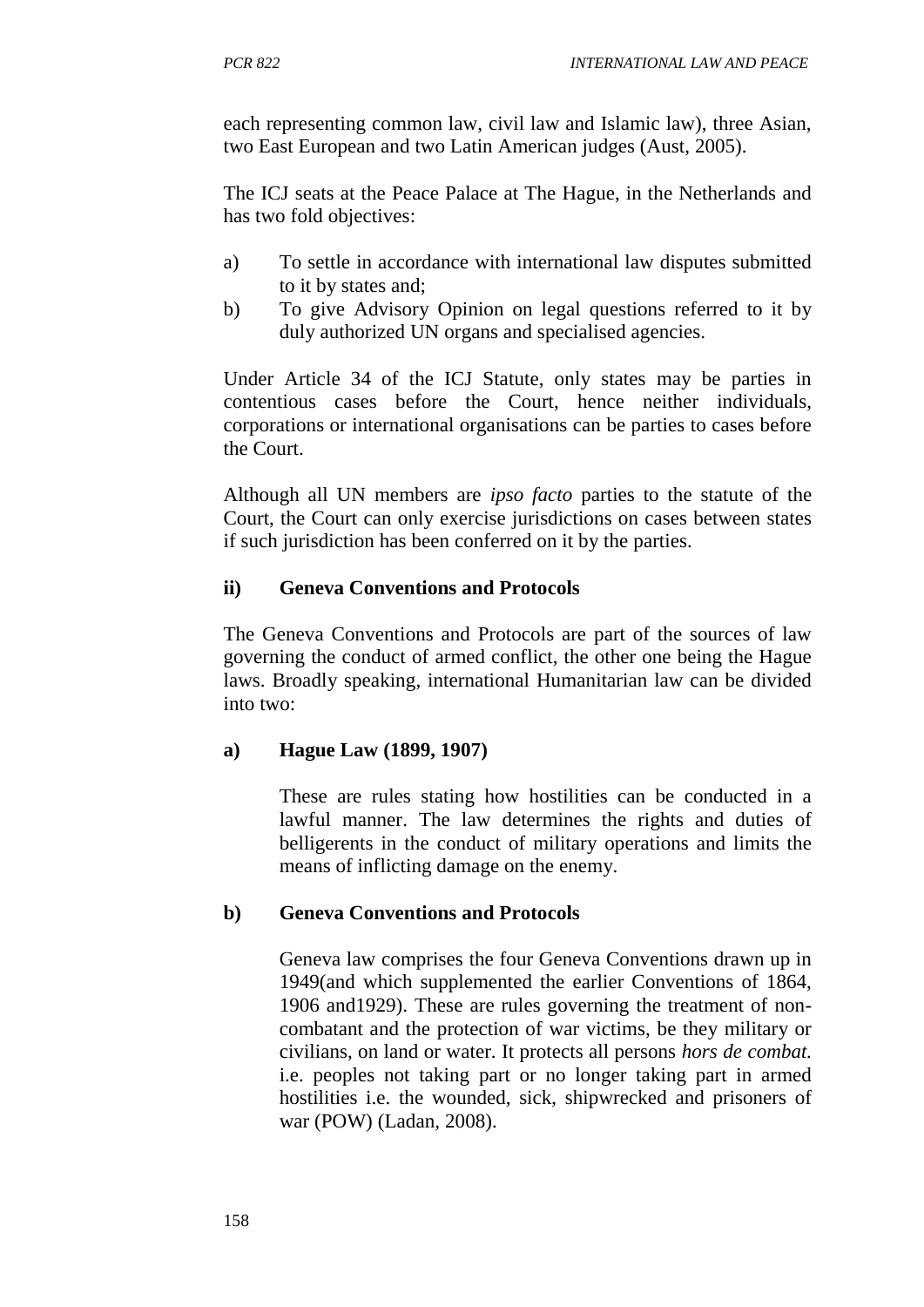In summary, the Geneva laws concentrate on protecting the victims of armed conflict:

- The First Geneva Convention protects the wounded and sick on land
- The Second Geneva Convention protects the wounded, sick and shipwrecked at sea
- The Third Geneva Convention deals with the status and treatment of prisoners of war
- The Fourth Geneva Convention protects civilians in times of war.

The Geneva Conventions of 1949 have however been supplemented by Additional Protocols I and II of 1977 in order to make them more relevant. Both Additional Protocols which combine and update elements of Hague law and Geneva law have been widely ratified with Additional Protocol I, having 162 parties and II having 157 parties.

While Additional Protocol I apply to armed conflicts between a state and a national liberation movement, Additional Protocol II applies to internal conflicts.

#### **iii) United Nations Charter**

The United Nations came into existence as a result of the world's quest for peace and security. The devastation of World War II, coupled with the advent of atomic weapons brought about a renewed sense of urgency in preventing future wars (Pease, S. 2000). According to Article 1(1) of the UN Charter, its raison d'être is:

To maintain international peace and security and to that end; to take effective, collective measures for the prevention and removal of threats to the peace, and for the suppression of acts of aggression or breaches of the peace, and to bring about by peaceful means, and in conformity with the principles of justice and international law, adjustment or settlement of international disputes or situation which might lead to a breach of the peace.

(Article 1(1) UN Charter).

The UN Charter is a revolutionary international instrument that seeks to guide the conduct of states in the international arena through its charter provisions. The aim as stated above is the maintenance of international peace and security and the prevention of wars.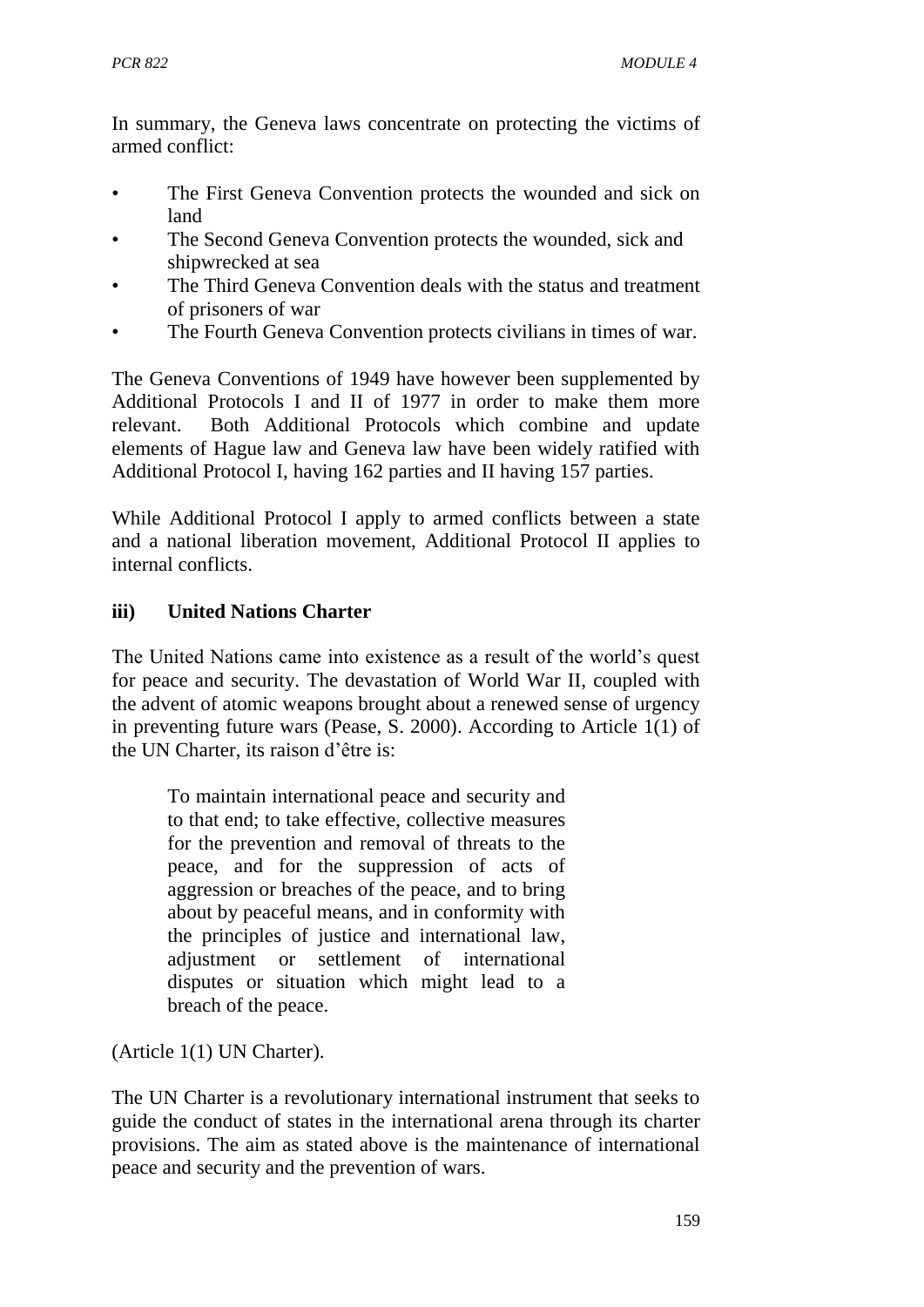#### **a) Use of Force**

Article 2(4) of the Charter explicitly forbids member states from threatening or using force in their conduct with other states except in cases of self-defence or collective self-defence (Article 51).

All members shall refrain in their international relations from the threat or use of force against the territorial integrity or political independence of any state, or in any other manner inconsistent with the purposes of the United Nation.

(Article 2(4) UN Charter).

Instead peaceful settlement of disputes is encouraged by states Article 2(3). Thus the international peace and security interests of all member states are to be served by effectively outlawing war as a legitimate option of international diplomacy (Ibid, p.100).

Article 42 however empowers the Security Council to authorise states to use force when it considers that other measures would be inadequate or have proved inadequate (Aust, 2005).

#### **b) Security Council**

Chapter V, Article 24 of the UN Charter gives the Security Council the responsibility for preventing and responding to wars:

In order to ensure prompt and effective action by the United Nations, its members confer on the Security Council primary responsibility for the maintenance of international peace and security, and agree that in carrying out its duties under this responsibility the Security Council acts on their behalf.

Comprising of the five victorious allied powers emerging after World War II (Britain, France, USA, Russia and China); they were given the responsibility of providing international stability in the post-war period. As permanent members, their seats are retained continuously and alongside this is the possession of an absolute veto by each state. Chapter V also mandates that the ten non-permanent member of the Security Council be elected by the General Assembly for two year terms. The Security Council was created as an organisational mechanism that would permit states to act collectively to deter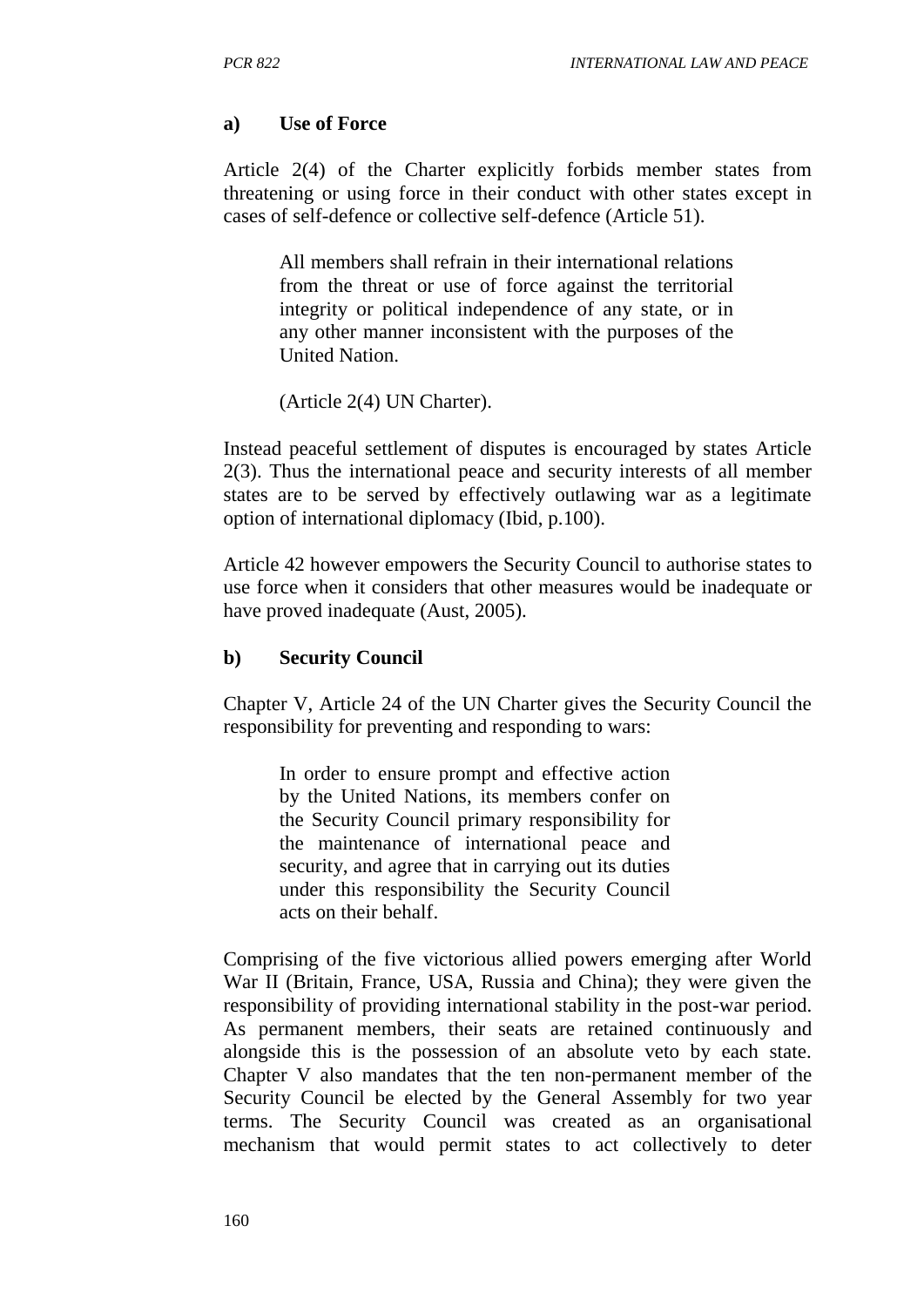international aggression and provide a framework for a collective military response should deterrence happen to fail (Pease, 2000).

### **iv) International Criminal Court (ICC)**

The  $20<sup>th</sup>$  century witnessed some of the major atrocities perpetrated against mankind, with more than 86 million civilian deaths in over 250 conflicts (Ladan, 2007). Significant also of the  $20<sup>th</sup>$  century is the establishment of international criminal jurisdiction to punish grave breaches of international criminal law, hereby making individuals accountable for crimes against humanity.

Although the Nuremberg international criminal tribunal followed by the Tokyo tribunal was the first to be established, they were not truly international in scope. However the Charter and judgment of the Nuremberg international tribunal laid down important principles of international law, endorsed unanimously by the UN General Assembly in 1946(Aust, 2005). The most important being that persons are responsible individually for international crimes; aggressive war is a crime against the peace; a head of state and other senior officials can be personally responsible for crimes even if they did not actually carry them out; and the plea for superior order is not a defense(Aust, 2005)

In this vein the Security Council acting under chapter VII of the UN Charter established the International Criminal Court for the former Yugoslavia ICTY in 1993 at The Hague in Netherlands, and the International Criminal Court for Rwanda in 1994 in Arusha Tanzania.

Both courts have jurisdiction over crimes of genocide, war crimes and crimes against humanity in their states.

Unlike the ICTY and the ICTR, the International Criminal Court was created by Treaty. The Rome Statute was adopted at a UN conference on 17th July 1998, and entered into force on July 1, 2002. The ICC is the first permanent and universal international criminal court (Aust, 2005).Jurisdiction of the ICC is limited to under Article 5 of its Statute to crimes such as—genocide, crimes against humanity, war crimes, and the crime of aggression.

Under Article 13, the jurisdiction of the ICC can be invoked by;

- a party referring an alleged crime to the Prosecutor;
- **the UN Security Council, acting under Chapter VII of the UN** Charter, referring an alleged crime to the Prosecutor; or
- the Prosecutor initiating an investigation into an alleged crime.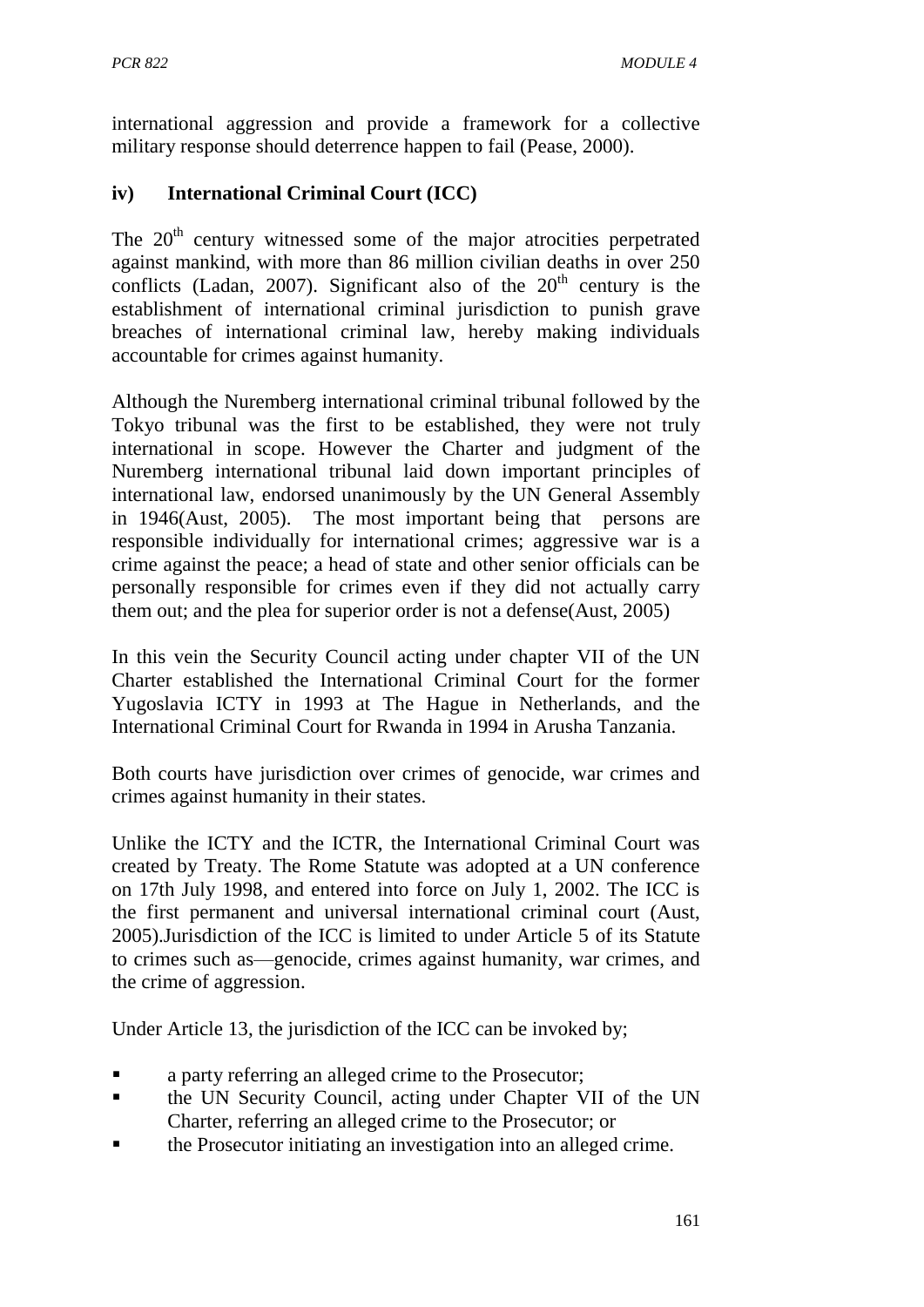## **4.0 CONCLUSION**

There are several instruments that exist in international law to guide the conduct of both states and non-state actors in the international arena. Some of these were discussed above.

## **5.0 SUMMARY**

In this unit, we have discussed some relevant international instrument including the International Court of Justice, the Geneva Conventions and Additional Protocols, the United Nations Charter, and the International Criminal Court. This was done with a view to gaining a better understanding of their roles and functions in the international arena.

## **6.0 TUTOR-MARKED ASSIGNMENT**

- i. Describe any two of the above instruments and explain its relevance in today's world.
- ii. Examine the UN Charter provision in relation to maintenance of international peace and security.

## **7.0 REFERENCES/FURTHER READING**

Aust, A. (2005). *Handbook of International Law.*UK: Cambridge University Press.

- Ladan, M.T. (2007). *Materials and Cases on Public International Law*. Zaria: Ahmadu Bello University Press Ltd.
- Shaw, M .N. (1997). *International Law*. (4<sup>th</sup>ed.). UK: Cambridge University Press.
- Pease, K.S. (2000). *International Organisations*. New Jersey: Prentice-Hall Inc. Upper Saddle River.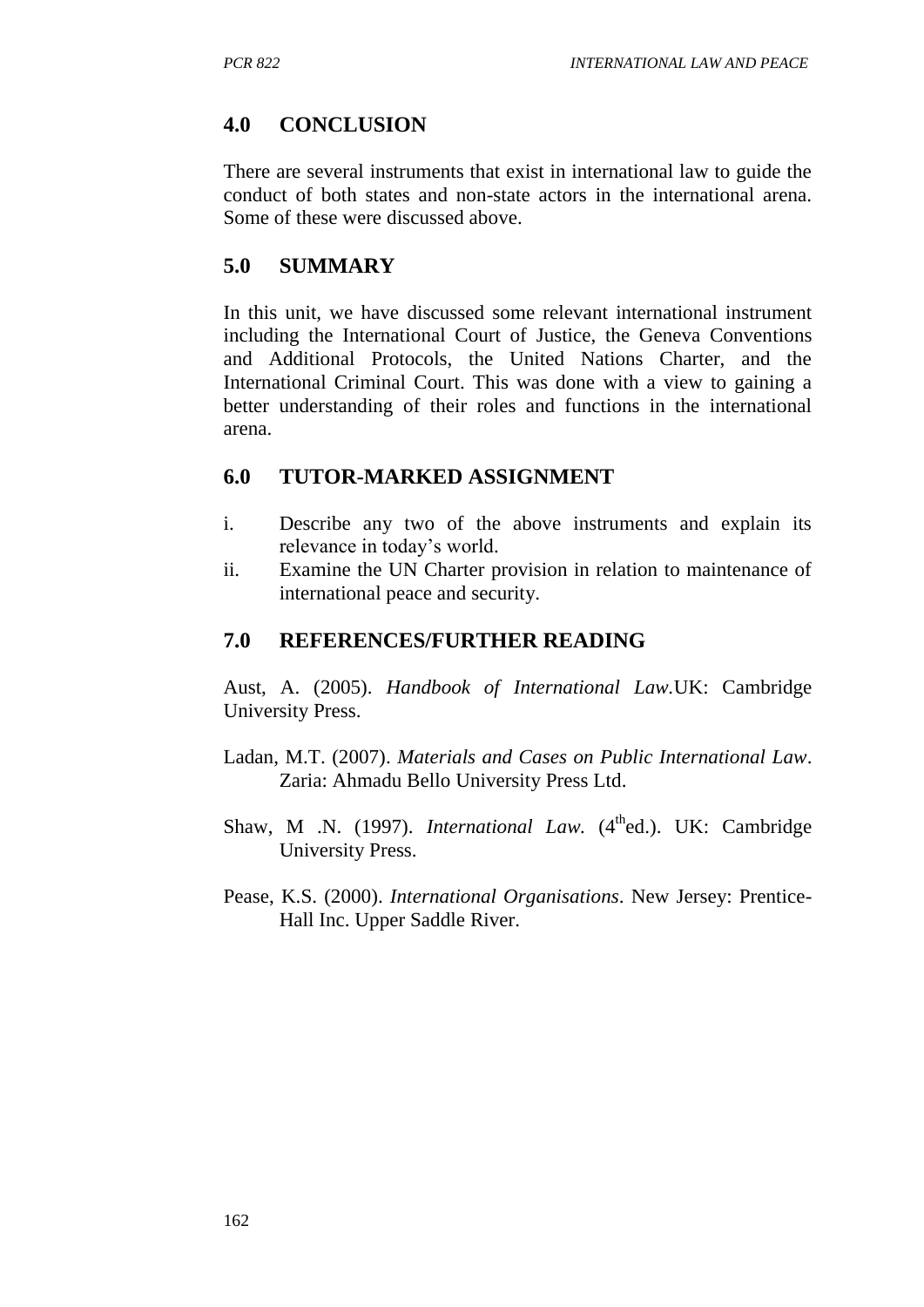# **UNIT 5 SOME INTERNATIONAL LEGAL FRAMEWORKS**

#### **CONTENTS**

- 1.0 Introduction
- 2.0 Objective
- 3.0 Main Content
	- 3.1 International Convention on Law of the Sea
	- 3.2 International Law for the Protection of the Environment
	- 3.3 Air Space and Outer Space Law
- 4.0 Conclusion
- 5.0 Summary
- 6.0 Tutor-Marked Assignment
- 7.0 References/Further Reading

#### **1.0 INTRODUCTION**

In this unit, we shall examine some additional international legal frameworks guiding the conduct of states in the international arena.

#### **2.0 OBJECTIVE**

At the end of this unit, you should be able to:

 identify the international frameworks guiding the conduct of states in the international arena, and its operations.

## **3.0 MAIN CONTENTS**

#### **3.1 International Convention on Law of the Sea**

The Law of the Sea represents the international legal framework guiding the conduct of states in respect to the sea, based on a series of conferences and a codification of the four conventions of 1953:

- a) Geneva Convention on Territorial Sea and Contiguous Zone
- b) Geneva Convention of the High Seas.
- c) Geneva Convention on the Continental Shelf
- d) Geneva Convention on Fishing and Conservation of the Living Resources of the High Seas.

The 1982 convention on the Law of the Seas contains 320 articles and 9 annexes and entered into force on 16 November 1994(Shaw, 1997). The law seeks to reconcile the interest of the coastal states with those of the landlocked ones, and several other conflicting interests of states.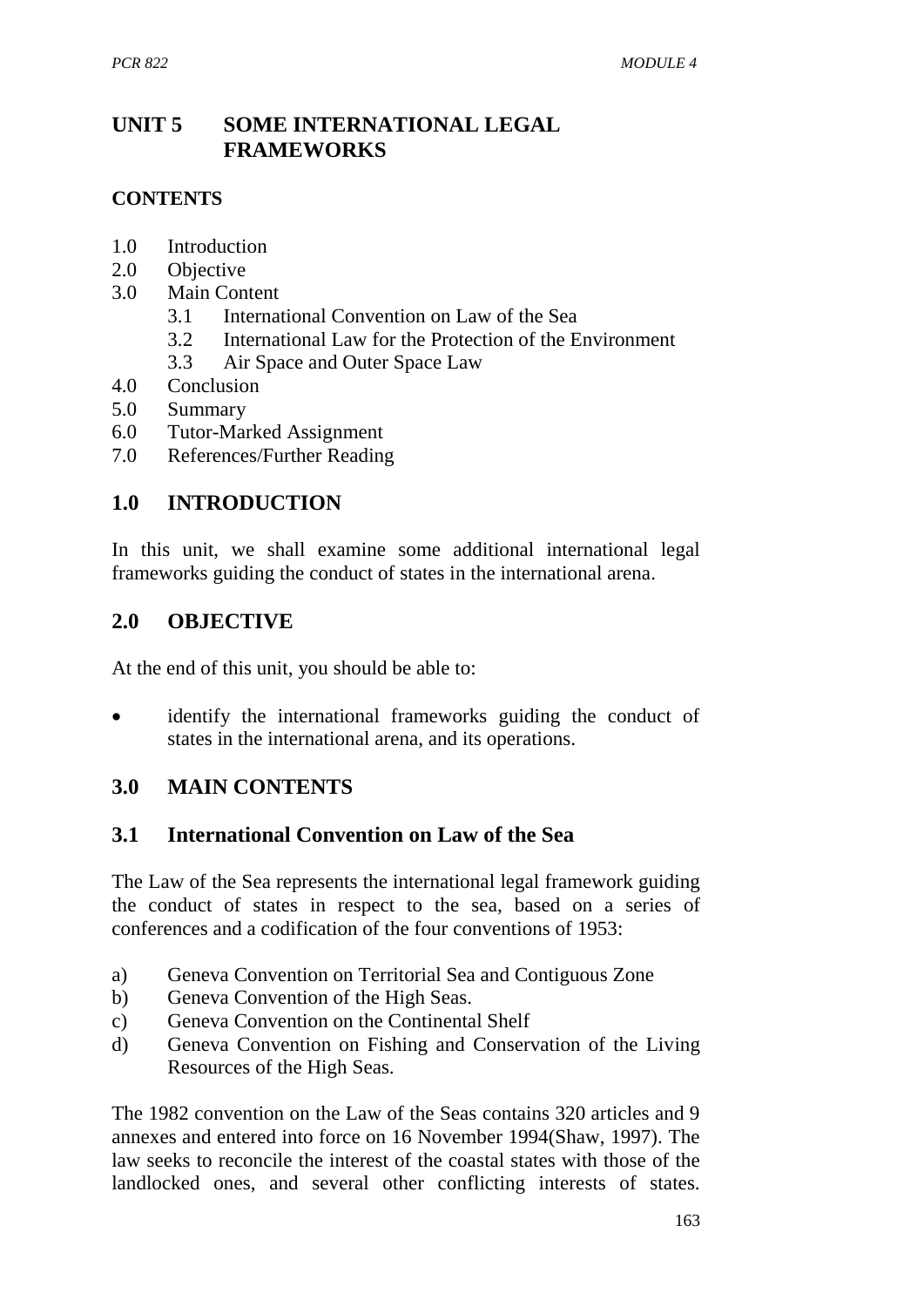Basically, the law protects the freedom of navigation, safeguards the marine environment and minimises pollution (Umozurike, 1999). Although some new rules were proposed in the Convention, a large number of the 1982 Convention on the laws of the Seas are a repetition of the provisions and principle entered in earlier instruments. New additions to the old laws include: the 12- mile territorial sea, the 200 mile Exclusive Economic Zone EEZ, and the exploitation on the deep sea bed under the authority and management of international authority.

## **3.2 International Environment Law**

The protection of the environment, as well as the provision of solutions to the challenges facing the environment has recently occupied the front burner of most countries of the world. Such challenges include atmospheric pollution, marine pollution, global warming and ozone layer depletion, the dangers of proliferation nuclear weapons etc. (Shaw, 1997). These problems according to Shaw possess international character basically because of two reasons namely: pollution generated from a country often have impact on other countries, an example of this is acid rain (a situation whereby chemicals emitted from factories rise to the atmosphere, reacting with water and sunlight to form acids). These are then carried away thousands of miles (usually to another country) by the wind to fall as acid rain. Secondly, because it has become increasingly clear that environmental challenges and problems cannot be resolved by states individually. A joint effort and cooperation by states is a sine qua non to overcoming such environmental problems.

Even though several bilateral and multilateral agreements on different aspects of pollution had existed prior to the Stockholm Conference of 1972, the Stockholm Conference of 1972 was the first attempt at fully dealing with environmental issues (Umozurike, 1999).According to Umozurike, the Conference prepared the ground for the systematic extension of international cooperation and the current practice of making recommendations or giving directives for the utilisation of rivers, the oceans, and control of pollution and military uses of environment. It recognised the rights and responsibilities of states and individuals in environmental protection and preservation (Ibid, 1999).

# **3.3 Air Space and Outer Space Law**

Several views and questions existed before World War I with regards to sovereignty over the airspace of a country. The use of aircraft for bombing and surveillance during the World War I and its capabilities as a strategic instrument amplified the legal questions connected with the airspace (Umozurike, 1999). Such questions included if the airspace of a state was entirely within its sovereignty, or free for all, or if a right of